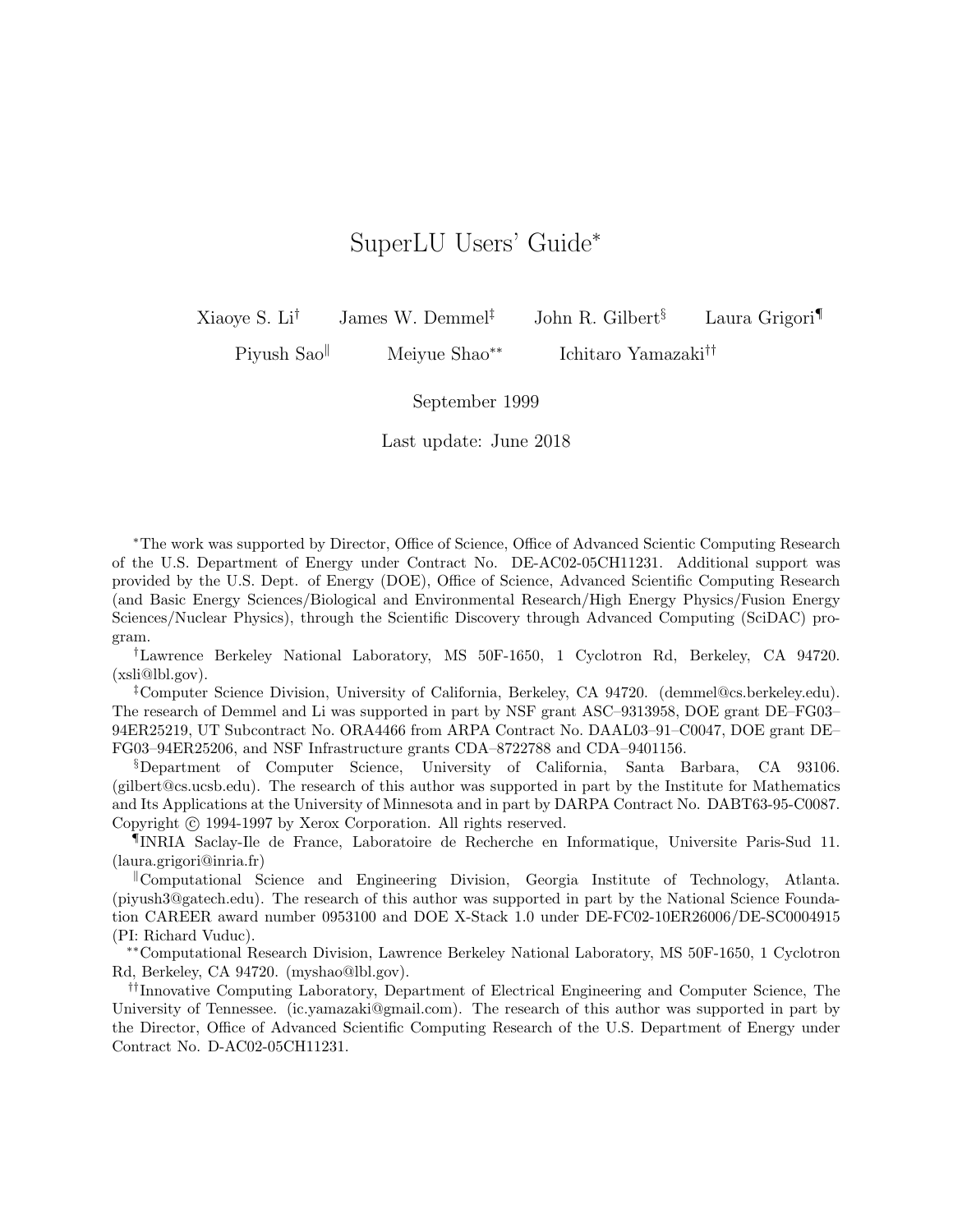# **Contents**

| 1        |     | Introduction<br>$\overline{4}$                                                                                     |
|----------|-----|--------------------------------------------------------------------------------------------------------------------|
|          | 1.1 | $\overline{4}$                                                                                                     |
|          | 1.2 | $5\,$                                                                                                              |
|          | 1.3 | $6\phantom{.}6$<br>What the three libraries have in common $\dots \dots \dots \dots \dots \dots \dots \dots \dots$ |
|          |     | $\,6\,$<br>1.3.1                                                                                                   |
|          |     | $\overline{7}$<br>1.3.2                                                                                            |
|          |     | $\overline{7}$<br>1.3.3                                                                                            |
|          |     | 1.3.4<br>$\overline{7}$                                                                                            |
|          |     | Ordering the Columns of A for Sparse Factors<br>8<br>1.3.5                                                         |
|          |     | 9<br>1.3.6                                                                                                         |
|          |     | 1.3.7<br>9                                                                                                         |
|          |     | 1.3.8<br>10                                                                                                        |
|          |     | 1.3.9<br>10                                                                                                        |
|          | 1.4 | 11                                                                                                                 |
|          |     | 1.4.1<br>11                                                                                                        |
|          |     | 1.4.2<br>11                                                                                                        |
|          |     | 1.4.3<br>11                                                                                                        |
|          |     | 1.4.4<br>12                                                                                                        |
|          |     | 1.4.5<br>12                                                                                                        |
|          | 1.5 | 12                                                                                                                 |
|          | 1.6 | 13                                                                                                                 |
|          | 1.7 | 14                                                                                                                 |
| $\bf{2}$ |     | Sequential SuperLU (Version 4.2)<br>16                                                                             |
|          | 2.1 | 16                                                                                                                 |
|          | 2.2 | 17                                                                                                                 |
|          | 2.3 | 19                                                                                                                 |
|          | 2.4 | 22                                                                                                                 |
|          | 2.5 | 26                                                                                                                 |
|          |     | 26<br>2.5.1                                                                                                        |
|          |     | 27<br>2.5.2                                                                                                        |
|          | 2.6 | 27                                                                                                                 |
|          | 2.7 | Incomplete LU factorization (ILU) preconditioner $\dots \dots \dots \dots \dots \dots \dots$<br>28                 |
|          | 2.8 |                                                                                                                    |
|          | 2.9 | 29                                                                                                                 |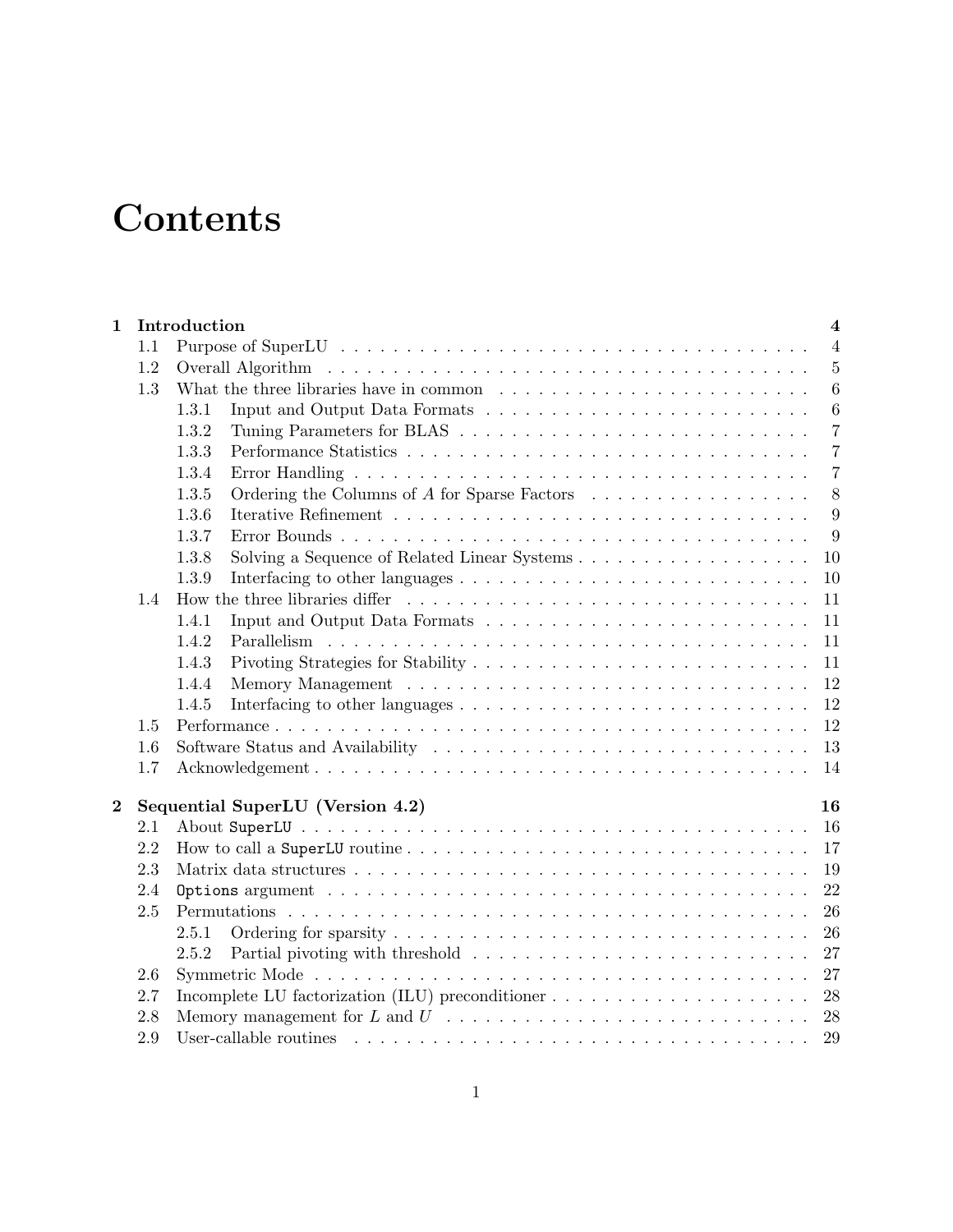|                         |     | 2.9.1                                                                                                                  |    |
|-------------------------|-----|------------------------------------------------------------------------------------------------------------------------|----|
|                         |     | 2.9.2                                                                                                                  | 29 |
|                         |     | 2.9.3                                                                                                                  | 30 |
|                         |     |                                                                                                                        | 31 |
|                         |     |                                                                                                                        | 33 |
|                         |     |                                                                                                                        | 33 |
|                         |     |                                                                                                                        | 35 |
|                         |     |                                                                                                                        | 36 |
|                         |     |                                                                                                                        | 37 |
|                         |     |                                                                                                                        | 37 |
|                         |     |                                                                                                                        |    |
| 3                       |     | Multithreaded SuperLU (Version 2.0)                                                                                    | 43 |
|                         | 3.1 |                                                                                                                        | 43 |
|                         | 3.2 |                                                                                                                        |    |
|                         | 3.3 |                                                                                                                        | 44 |
|                         | 3.4 |                                                                                                                        | 45 |
|                         |     | 3.4.1                                                                                                                  | 45 |
|                         |     | 3.4.2                                                                                                                  | 46 |
|                         | 3.5 |                                                                                                                        | 47 |
|                         |     | 3.5.1                                                                                                                  | 47 |
|                         |     | 3.5.2                                                                                                                  | 47 |
|                         | 3.6 |                                                                                                                        | 50 |
|                         | 3.7 |                                                                                                                        | 50 |
|                         |     | 3.7.1                                                                                                                  |    |
|                         |     | Use of mutexes $\dots \dots \dots \dots \dots \dots \dots \dots \dots \dots \dots \dots \dots \dots \dots 51$<br>3.7.2 |    |
|                         |     |                                                                                                                        |    |
| $\overline{\mathbf{4}}$ |     | Distributed-memory SuperLU on manycore nodes (Version 4.0)                                                             | 52 |
|                         | 4.1 |                                                                                                                        |    |
|                         | 4.2 |                                                                                                                        | 52 |
|                         |     | 4.2.1                                                                                                                  | 52 |
|                         |     | 52<br>4.2.2                                                                                                            |    |
|                         | 4.3 |                                                                                                                        |    |
|                         | 4.4 |                                                                                                                        |    |
|                         |     |                                                                                                                        | 54 |
|                         |     | 4.4.2                                                                                                                  | 55 |
|                         | 4.5 |                                                                                                                        | 56 |
|                         |     | 4.5.1                                                                                                                  | 57 |
|                         | 4.6 |                                                                                                                        | 58 |
|                         | 4.7 |                                                                                                                        | 60 |
|                         | 4.8 | User-callable routines                                                                                                 | 64 |
|                         |     | Driver routines $\ldots \ldots \ldots \ldots \ldots \ldots \ldots \ldots \ldots \ldots \ldots \ldots \ldots$<br>4.8.1  | 64 |
|                         |     | 4.8.2                                                                                                                  | 65 |
|                         |     |                                                                                                                        |    |
|                         |     | 4.8.3                                                                                                                  | 65 |
|                         | 4.9 |                                                                                                                        | 66 |
|                         |     | 4.9.1                                                                                                                  | 66 |
|                         |     | 4.9.2                                                                                                                  | 68 |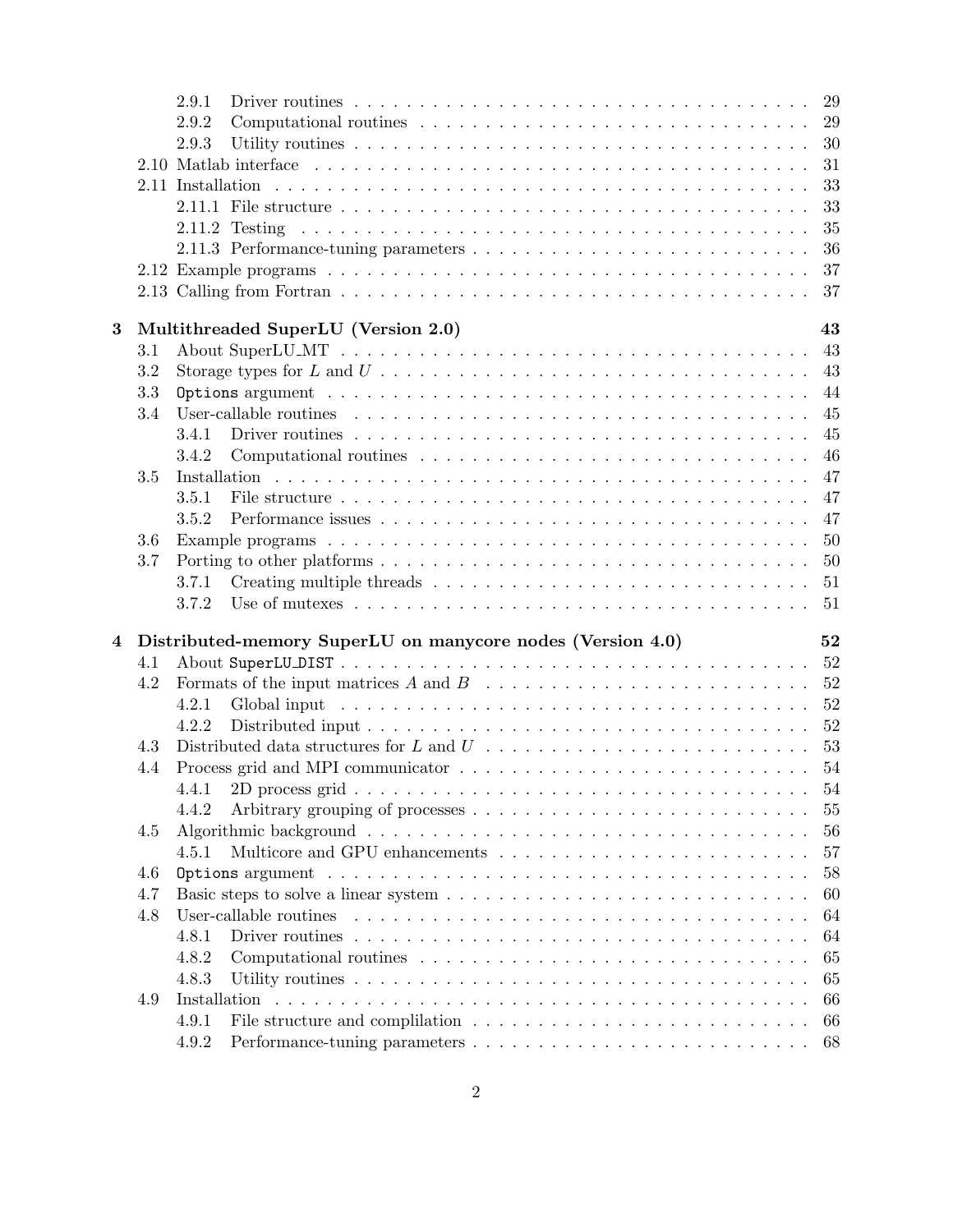| 4.11.1 Callable functions in the Fortran 90 module file spuerly-mod. $f90$ 74 |  |
|-------------------------------------------------------------------------------|--|
|                                                                               |  |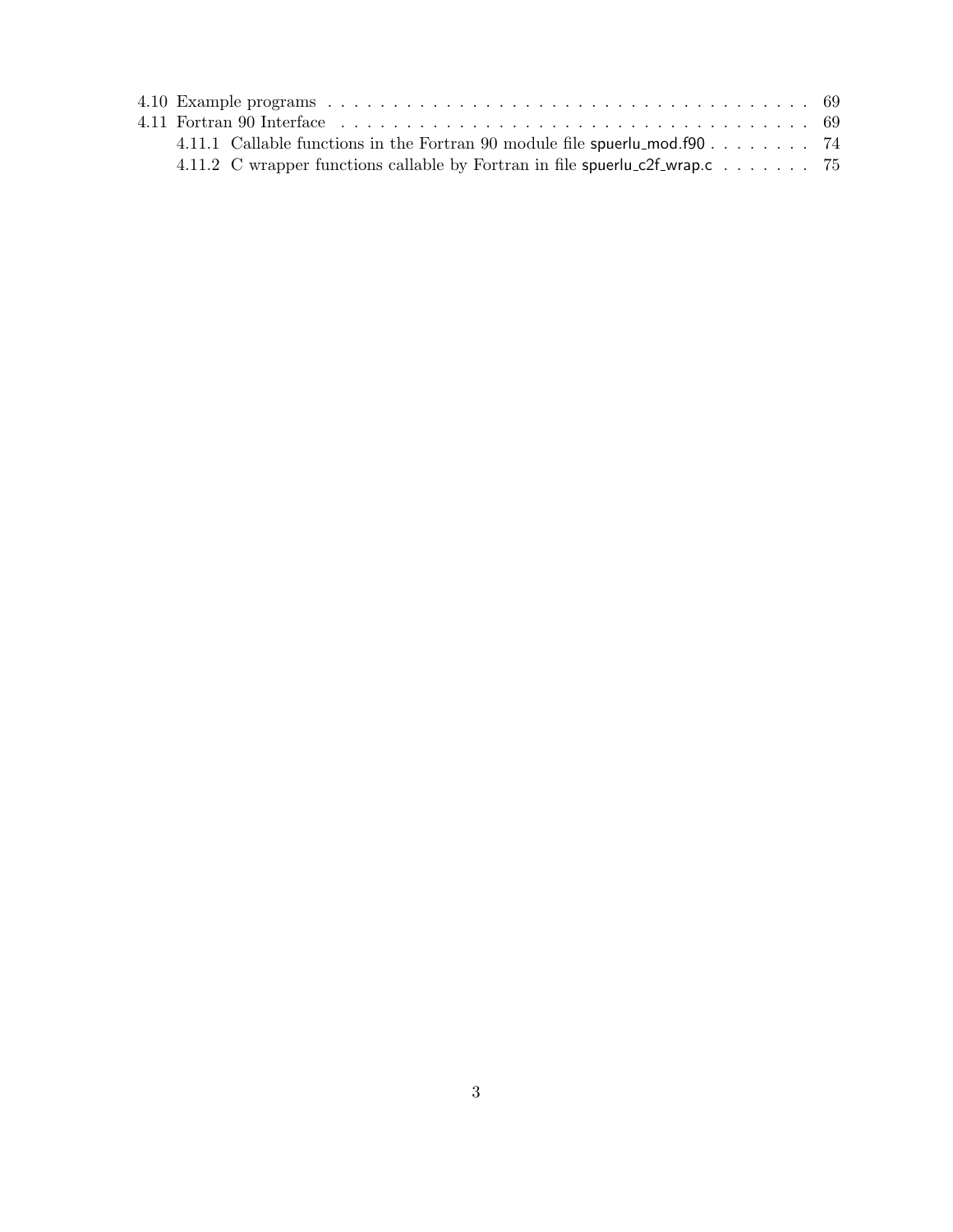## Chapter 1

## Introduction

## 1.1 Purpose of SuperLU

This document describes a collection of three related ANSI C subroutine libraries for solving sparse linear systems of equations  $AX = B$ . Here A is a square, nonsingular,  $n \times n$  sparse matrix, and X and B are dense  $n \times n$ rhs matrices, where nrhs is the number of right-hand sides and solution vectors. The LU factorization routines can handle non-square matrices. Matrix A need not be symmetric or definite; indeed, SuperLU is particularly appropriate for matrices with very unsymmetric structure. All three libraries use variations of Gaussian elimination optimized to take advantage of both sparsity and the computer architecture, in particular memory hierarchies (caches) and parallelism.

In this introduction we refer to all three libraries collectively as SuperLU. The three libraries within SuperLU are as follows. Detailed references are also given (see also [23]).

- Sequential SuperLU is designed for sequential processors with one or more layers of memory hierarchy (caches) [6].
- Multithreaded SuperLU (SuperLU\_MT) is designed for shared memory multiprocessors (SMPs), and can effectively use up to 16 or 32 parallel processors on sufficiently large matrices in order to speed up the computation [7].
- Distributed SuperLU (SuperLU DIST) is designed for distributed memory parallel processors, using MPI [29] for interprocess communication. It can effectively use hundreds of parallel processors on sufficiently large matrices [25, 26].

Table 1.1 summarizes the current status of the software. All the routines are implemented in C, with parallel extensions using Pthreads or OpenMP for shared-memory programming, or MPI for distributed-memory programming. We provide Fortran interface for all three libraries.

The rest of the Introduction is organized as follows. Section 1.2 describes the high-level algorithm used by all three libraries, pointing out some common features and differences. Section 1.3 describes the detailed algorithms, data structures, and interface issues common to all three routines. Section 1.4 describes how the three routines differ, emphasizing the differences that most affect the user. Section 1.6 describes the software status, including planned developments, bug reporting, and licensing.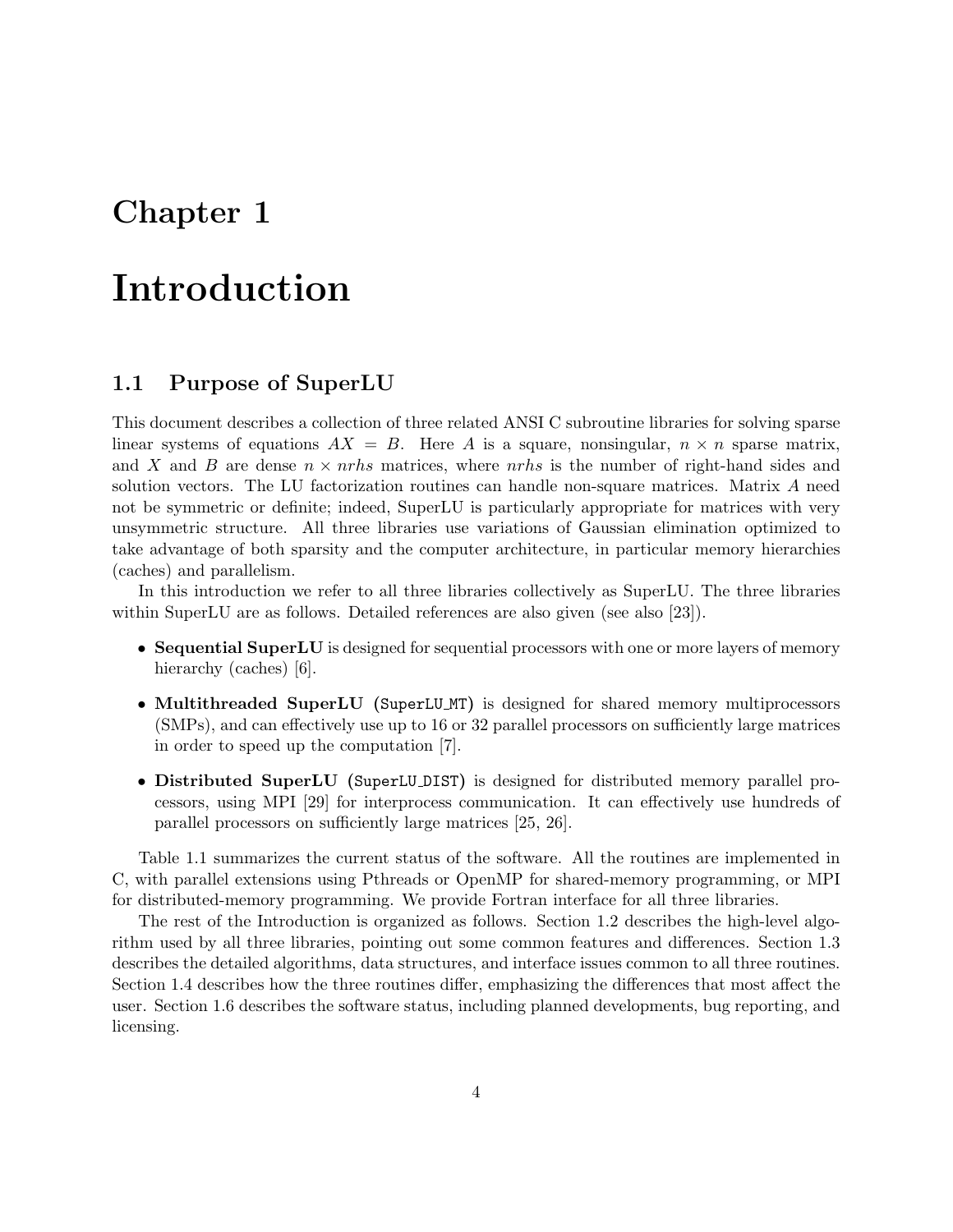|                          | Sequential SuperLU | SuperLU_MT      | SuperLU_DIST       |
|--------------------------|--------------------|-----------------|--------------------|
| Platform                 | serial             | shared-memory   | distributed-memory |
| Language                 |                    | $C + Pth reads$ | $C + MPI$          |
| (with Fortran interface) |                    | (or OpenMP)     |                    |
| Data type                | real/complex       | real/complex    | real/complex       |
|                          | single/double      | single/double   | double             |

Table 1.1: SuperLU software status.

## 1.2 Overall Algorithm

A simple description of the algorithm for solving linear equations by sparse Gaussian elimination is as follows:

- 1. Compute a triangular factorization  $P_r D_r A D_c P_c = LU$ . Here  $D_r$  and  $D_c$  are diagonal matrices to equilibrate the system,  $P_r$  and  $P_c$  are *permutation matrices*. Premultiplying A by  $P_r$ reorders the rows of A, and postmultiplying A by  $P_c$  reorders the columns of A.  $P_r$  and  $P_c$  are chosen to enhance sparsity, numerical stability, and parallelism. L is a unit lower triangular matrix  $(L_{ii} = 1)$  and U is an upper triangular matrix. The factorization can also be applied to non-square matrices.
- 2. Solve  $AX = B$  by evaluating  $X = A^{-1}B = (D_r^{-1}P_r^{-1}LUP_c^{-1}D_c^{-1})^{-1}B = D_c(P_c(U^{-1}(L^{-1}(P_r(D_rB))))).$ This is done efficiently by multiplying from right to left in the last expression: Scale the rows of B by  $D_r$ . Multiplying  $P_rB$  means permuting the rows of  $D_rB$ . Multiplying  $L^{-1}(P_rD_rB)$ means solving  $nrhs$  triangular systems of equations with matrix  $L$  by substitution. Similarly, multiplying  $U^{-1}(L^{-1}(P_rD_rB))$  means solving triangular systems with U.

In addition to complete factorization, we also have limited support for incomplete factorization (ILU) preconditioner.

The simplest implementation, used by the "simple driver" routines in SuperLU and SuperLU MT, is as follows:

## Simple Driver Algorithm

- 1. Choose  $P_c$  to order the columns of A to increase the sparsity of the computed L and U factors, and hopefully increase parallelism (for SuperLU MT).
- 2. Compute the LU factorization of  $AP_c$ . SuperLU and SuperLU MT can perform dynamic pivoting with row interchanges for numerical stability, computing  $P_r$ , L and U at the same time.
- 3. Solve the system using  $P_r$ ,  $P_c$ ,  $L$  and  $U$  as described above.  $(D_r = D_c = I)$

The simple driver subroutines for double precision real data are called dgssv and pdgssv for SuperLU and SuperLU MT, respectively. The letter d in the subroutine names means double precision real; other options are s for single precision real, c for single precision complex, and z for double precision complex. The subroutine naming scheme is analogous to the one used in LAPACK [1]. SuperLU DIST does not include this simple driver.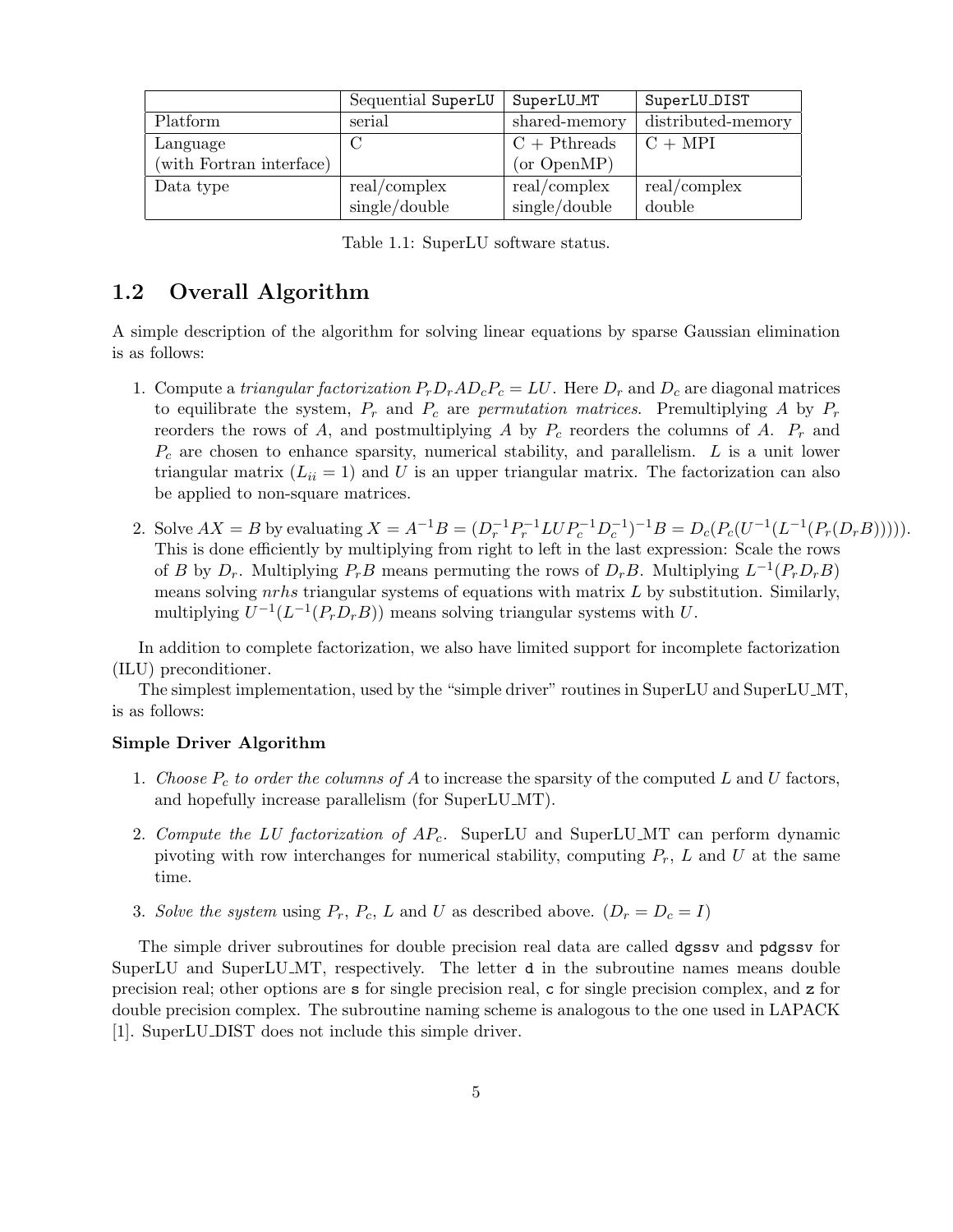There is also an "expert driver" routine that can provide more accurate solutions, compute error bounds, and solve a sequence of related linear systems more economically. It is available in all three libraries.

#### Expert Driver Algorithm

- 1. Equilibrate the matrix A, i.e. compute diagonal matrices  $D_r$  and  $D_c$  so that  $\hat{A} = D_r A D_c$  is "better conditioned" than A, i.e.  $\hat{A}^{-1}$  is less sensitive to perturbations in  $\hat{A}$  than  $A^{-1}$  is to perturbations in A.
- 2. Preorder the rows of  $\hat{A}$  (SuperLU\_DIST only), i.e. replace  $\hat{A}$  by  $P_r\hat{A}$  where  $P_r$  is a permutation matrix. We call this step "static pivoting", and it is only done in the distributed-mmemory algorithm.
- 3. Order the columns of  $\hat{A}$  to increase the sparsity of the computed L and U factors, and hopefully increase parallelism (for SuperLU MT and SuperLU DIST). In other words, replace  $\hat{A}$  by  $\hat{A}P_c^T$  in SuperLU and SuperLU\_MT, or replace  $\hat{A}$  by  $P_c\hat{A}P_c^T$  in SuperLU\_DIST, where  $P_c$  is a permutation matrix.
- 4. Compute the LU factorization of  $\hat{A}$ . SuperLU and SuperLU MT can perform dynamic pivoting with row interchanges for numerical stability. In contrast, SuperLU DIST uses the order computed by the preordering step but replaces tiny pivots by larger values for stability.
- 5. Solve the system using the computed triangular factors.
- 6. Iteratively refine the solution, again using the computed triangular factors. This is equivalent to Newton's method.
- 7. Compute error bounds. Both forward and backward error bounds are computed, as described below.

The expert driver subroutines for double precision real data are called dgssvx, pdgssvx and pdgssvx for SuperLU, SuperLU MT and SuperLU DIST, respectively. The driver routines are composed of several lower level computational routines for computing permutations, computing LU factorization, solving triangular systems, and so on. For large matrices, the LU factorization steps takes most of the time, although choosing  $P_c$  to order the columns can also be time-consuming.

## 1.3 What the three libraries have in common

#### 1.3.1 Input and Output Data Formats

Sequential SuperLU and SuperLU MT accept A and B as single precision real, double precision real, and both single and double precision complex. SuperLU DIST accepts double precision real or complex.

A is stored in a sparse data structure according to the struct SuperMatrix, which is described in section 3.2. In particular, A may be supplied in either column-compressed format ("Harwell-Boeing format"), or row-compressed format (i.e.  $A<sup>T</sup>$  stored in column-compressed format). B, which is overwritten by the solution  $X$ , is stored as a dense matrix in column-major order. In SuperLU DIST, A and B can be either replicated or distributed across all processes.

(The storage of L and U differs among the three libraries, as discussed in section 1.4.)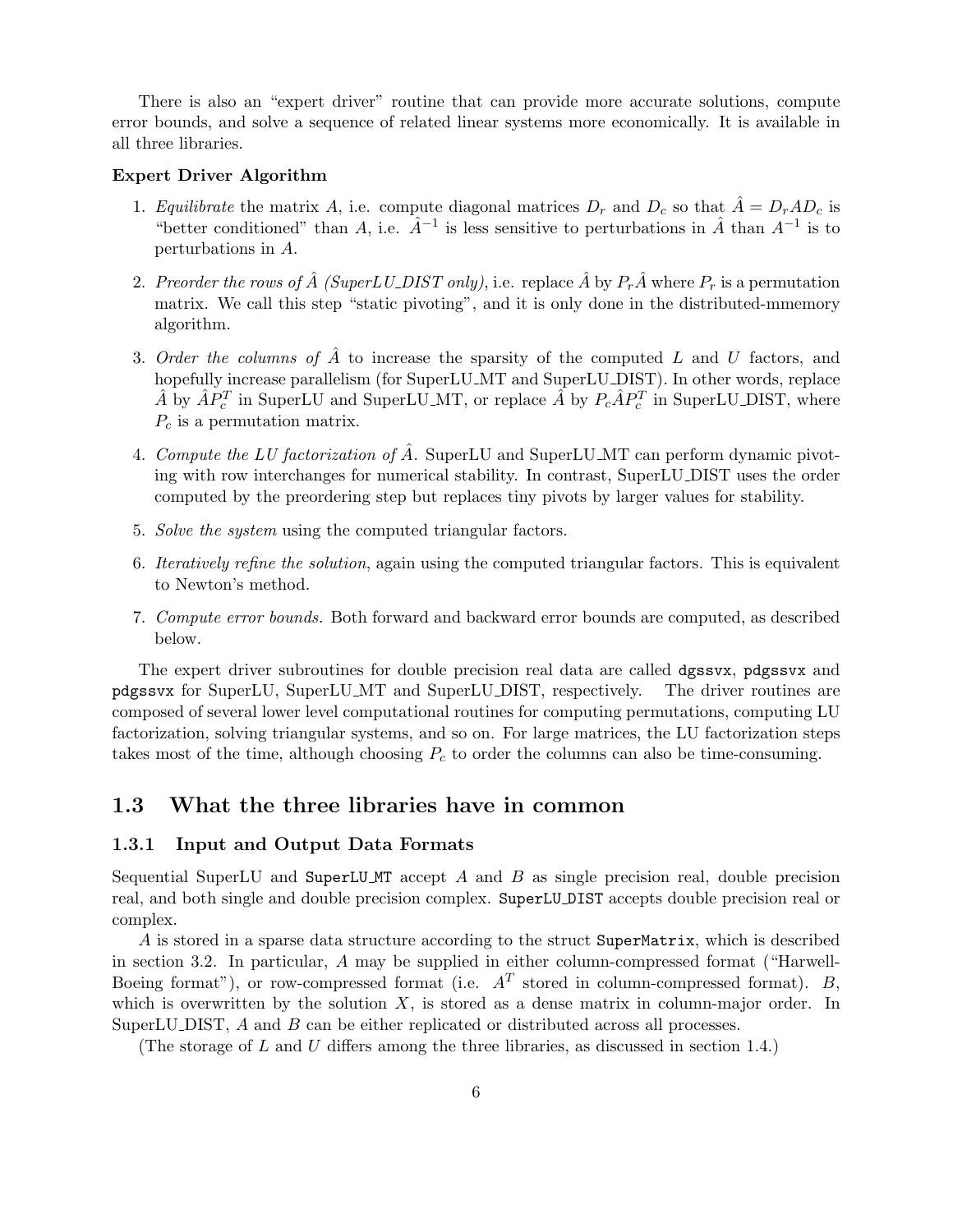## 1.3.2 Tuning Parameters for BLAS

All three libraries depend on having high performance BLAS (Basic Linear Algebra Subroutine) libraries [22, 9, 8] in order to get high performance. In particular, they depend on matrix-vector multiplication or matrix-matrix multiplication of relatively small dense matrices. The sizes of these small dense matrices can be tuned to match the "sweet spot" of the BLAS by setting certain tuning parameters described in section 2.11.3 for SuperLU, in section 3.5.2 for SuperLU MT, and in section 4.9.2 for SuperLU DIST.

(In addition, SuperLU MT and SuperLU DIST let one control the number of parallel processes to be used, as described in section 1.4.)

## 1.3.3 Performance Statistics

Most of the computational routines use a struct to record certain kinds of performance data, namely the time and number of floating point operations in each phase of the computation, and data about the sizes of the matrices  $L$  and  $U$ . These statistics are collected during the computation. A statistic variable is declared with the following type:

```
typedef struct {
   int *panel_histo; /* histogram of panel size distribution */
   double *utime; /* time spent in various phases */
   float *ops; /* floating-point operations at various phases */
   int TinyPivots; /* number of tiny pivots */
   int RefineSteps; /* number of iterative refinement steps */
} SuperLUStat_t;
```
For both SuperLU and SuperLU MT, there is only one copy of these statistics variable. But for SuperLU DIST, each process keeps a local copy of this variable, and records its local statistics. We need to use MPI reduction routines to find any global information, such as the sum of the floating-point operation count on all processes.

Before the computation, routine StatInit() should be called to malloc storage and perform initialization for the fields panel histo, utime, and ops. The algorithmic phases are defined by the enumeration type PhaseType in SRC/util.h. In the end, routine StatFree() should be called to free storage of the above statistics fields. After deallocation, the statistics are no longer accessible. Therefore, users should extract the information they need before calling StatFree(), which can be accomplished by calling (P)StatPrint().

An inquiry function dQuerySpace() is provided to compute memory usage statistics. This routine should be called after the LU factorization. It calculates the storage requirement based on the size of the  $L$  and  $U$  data structures and working arrays.

## 1.3.4 Error Handling

## Invalid arguments and (P)XERBLA

Similar to LAPACK, for all the SuperLU routines, we check the validity of the input arguments to each routine. If an illegal value is supplied to one of the input arguments, the error handler XERBLA is called, and a message is written to the standard output, indicating which argument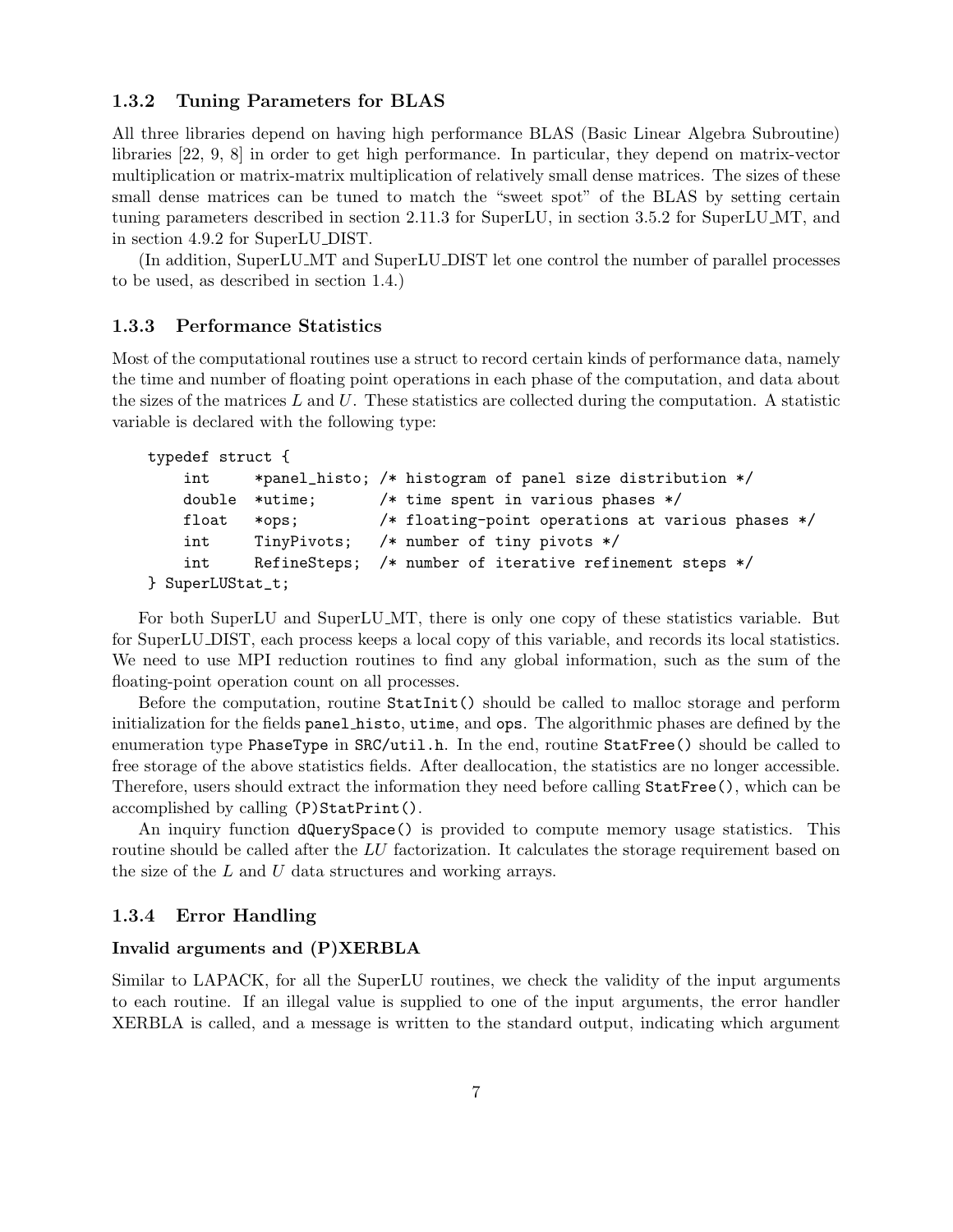has an illegal value. The program returns immediately from the routine, with a negative value of INFO.

#### Computational failures with  $INFO > 0$

A positive value of INFO on return from a routine indicates a failure in the course of the computation, such as a matrix being singular, or the amount of memory (in bytes) already allocated when malloc fails.

#### ABORT on unrecoverable errors

A macro ABORT is defined in SRC/util.h to handle unrecoverable errors that occur in the middle of the computation, such as malloc failure. The default action of ABORT is to call

```
superlu_abort_and_exit(char *msg)
```
which prints an error message, the line number and the file name at which the error occurs, and calls the exit function to terminate the program.

If this type of termination is not appropriate in some environment, users can alter the behavior of the abort function. When compiling the SuperLU library, users may choose the C preprocessor definition

```
-DUSER\_ABORT = my\_abort
```
At the same time, users would supply the following my abort function

```
my abort(char *msg)
```
which overrides the behavior of superlu\_abort\_and\_exit.

#### 1.3.5 Ordering the Columns of A for Sparse Factors

There is a choice of orderings for the columns of A both in the simple or expert driver, in section 1.2:

- Natural ordering,
- Multiple Minimum Degree (MMD) [28] applied to the structure of  $A<sup>T</sup>A$ ,
- Multiple Minimum Degree (MMD) [28] applied to the structure of  $A<sup>T</sup> + A$ ,
- Column Approximate Minimum Degree (COLAMD) [5], and
- Use a  $P_c$  supplied by the user as input.

COLAMD is designed particularly for unsymmetric matrices when partial pivoting is needed, and does not require explicit formation of  $A<sup>T</sup>A$ . It usually gives comparable orderings as MMD on  $A<sup>T</sup>A$ , and is faster.

The orderings based on graph partitioning heuristics are also popular, as exemplified in the MeTiS package [20]. The user can simply input this ordering in the permutation vector for  $P_c$ . Note that many graph partitioning algorithms are designed for symmetric matrices. The user may still apply them to the structures of  $A^T A$  or  $A^T + A$ . Our routines getata() and at plus a() in the file get perm c.c can be used to form  $A^T A$  or  $A^T + A$ .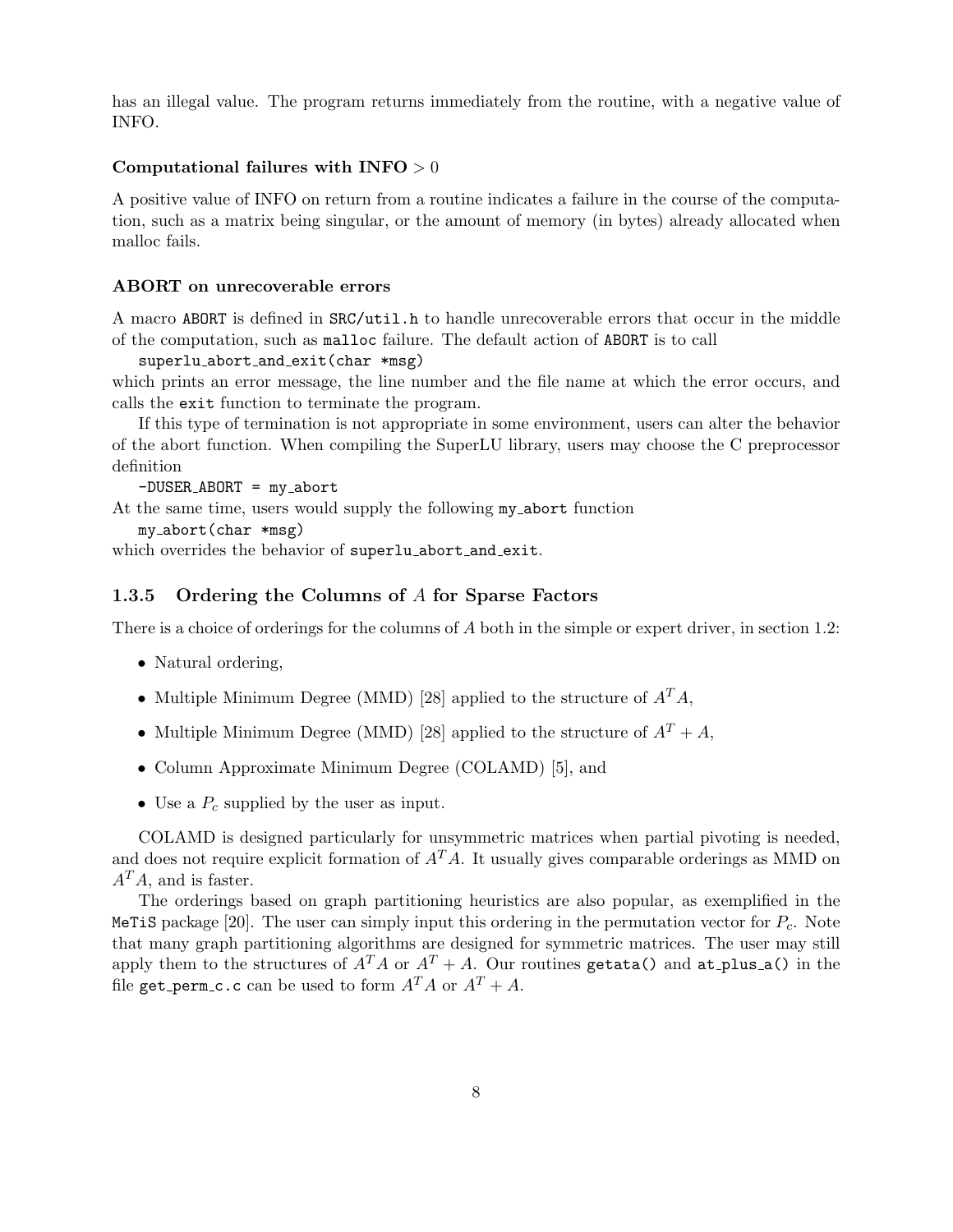#### 1.3.6 Iterative Refinement

Step 6 of the expert driver algorithm, iterative refinement, serves to increase accuracy of the computed solution. Given the initial approximate solution x from step 5, the algorithm for step  $6$ is as follows (where x and b are single columns of X and B, respectively):

Compute residual  $r = Ax - b$ While residual too large Solve  $Ad = r$  for correction d Update solution  $x = x - d$ Update residual  $r = Ax - b$ end while

If r and then d were computed exactly, the updated solution  $x - d$  would be the exact solution. Roundoff prevents immediate convergence.

The criterion "residual too large" in the iterative refinement algorithm above is essentially that

$$
BERR \equiv \max_{i} |r_i|/s_i \tag{1.1}
$$

exceeds the machine roundoff level, or is continuing to decrease quickly enough. Here  $s_i$  is the scale factor

$$
s_i = (|A| \cdot |x| + |b|)_i = \sum_j |A_{ij}| \cdot |x_j| + |b_i|
$$

In this expression |A| is the *n*-by-*n* matrix with entries  $|A|_{ij} = |A_{ij}|$ , |b| and |x| are similarly column vectors of absolute entries of b and x, respectively, and  $|A| \cdot |x|$  is conventional matrixvector multiplication.

The purpose of this stopping criterion is explained in the next section.

#### 1.3.7 Error Bounds

Step 7 of the expert driver algorithm computes error bounds.

It is shown in [2, 30] that BERR defined in Equation  $(1.1)$  measures the *componentwise relative* backward error of the computed solution. This means that the computed x satisfies a slightly perturbed linear system of equations  $(A + E)x = b + f$ , where  $|E_{ij}| \leq BERR \cdot |A_{ij}|$  and  $|f_i| \leq$  $BERR \cdot |b_i|$  for all i and j. It is shown in [2, 35] that one step of iterative refinement usually reduces BERR to near machine epsilon. For example, if BERR is 4 times machine epsilon, then the computed solution  $x$  is identical to the solution one would get by changing each nonzero entry of A and b by at most 4 units in their last places, and then solving this perturbed system exactly. If the nonzero entries of A and b are uncertain in their bottom 2 bits, then one should generally not expect a more accurate solution. Thus  $BERR$  is a measure of backward error specifically suited to solving sparse linear systems of equations. Despite roundoff, BERR itself is always computed to within about  $\pm n$  times machine epsilon (and usually much more accurately) and so BERR is quite accurate.

In addition to backward error, the expert driver computes a *forward error bound* 

$$
FERR \ge ||x_{\text{true}} - x||_{\infty}/||x||_{\infty}
$$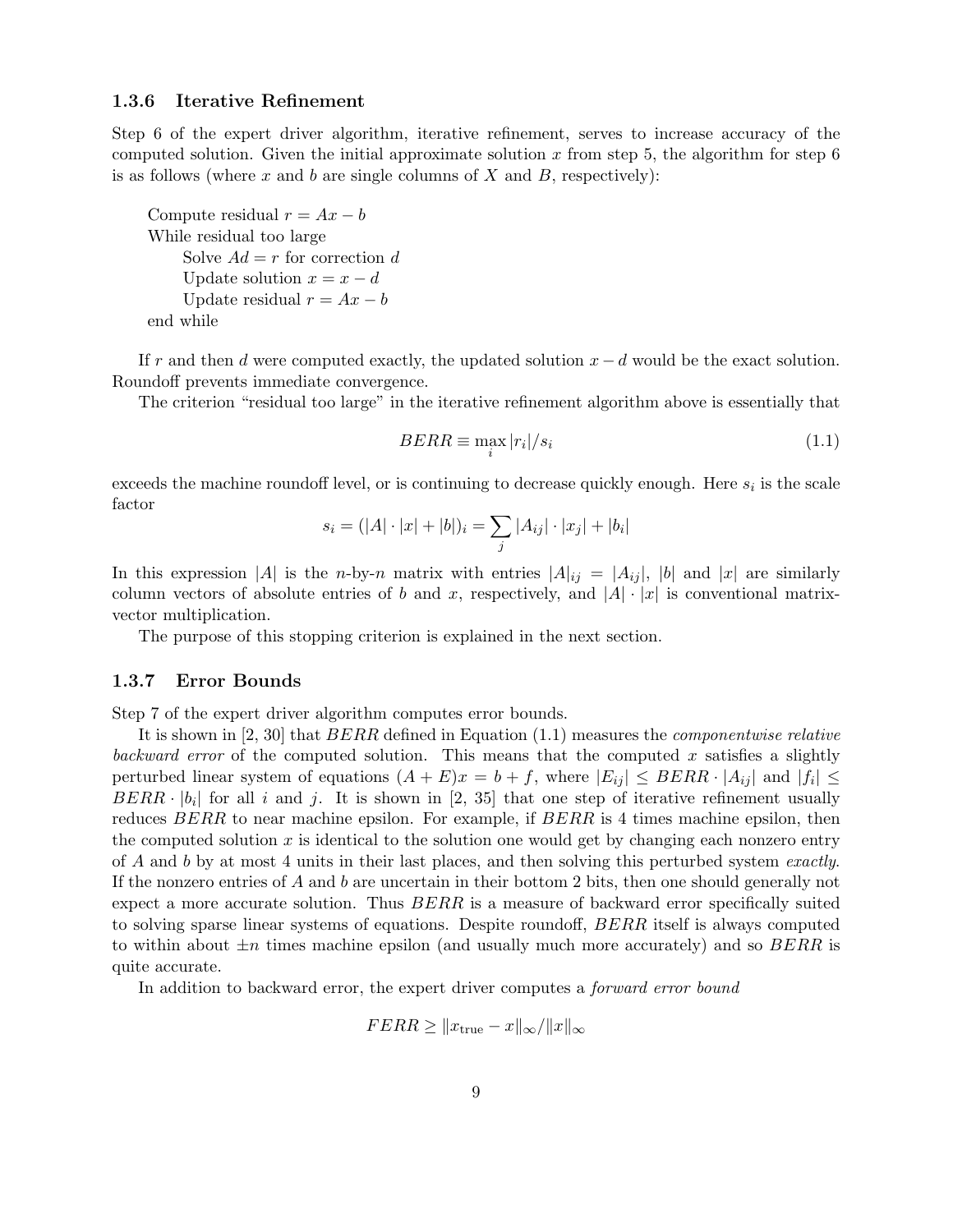Here  $||x||_{\infty} \equiv \max_i |x_i|$ . Thus, if  $FERR = 10^{-6}$  then each component of x has an error bounded by about  $10^{-6}$  times the largest component of x. The algorithm used to compute FERR is an approximation; see [2, 19] for a discussion. Generally FERR is accurate to within a factor of 10 or better, which is adequate to say how many digits of the large entries of  $x$  are correct.

(SuperLU\_DIST's algorithm for  $FERR$  is slightly less reliable [26].)

#### 1.3.8 Solving a Sequence of Related Linear Systems

It is very common to solve a sequence of related linear systems  $A^{(1)}X^{(1)} = B^{(1)}$ ,  $A^{(2)}X^{(2)} = B^{(2)}$ , ... rather than just one. When  $A^{(1)}$  and  $A^{(2)}$  are similar enough in sparsity pattern and/or numerical entries, it is possible to save some of the work done when solving with  $A^{(1)}$  to solve with  $A^{(2)}$ . This can result in significant savings. Here are the options, in increasing order of "reuse of prior information":

- 1. Factor from scratch. No previous information is used. If one were solving just one linear system, or a sequence of unrelated linear systems, this is the option to use.
- 2. Reuse  $P_c$ , the column permutation. The user may save the column permutation and reuse it. This is most useful when  $A^{(2)}$  has the same sparsity structure as  $A^{(1)}$ , but not necessarily the same (or similar) numerical entries. Reusing  $P_c$  saves the sometimes quite expensive operation of computing it.
- 3. Reuse  $P_c$ ,  $P_r$  and data structures allocated for L and U. If  $P_r$  and  $P_c$  do not change, then the work of building the data structures associated with  $L$  and  $U$  (including the elimination tree [16]) can be avoided. This is most useful when  $A^{(2)}$  has the same sparsity structure and similar numerical entries as  $A^{(1)}$ . When the numerical entries are not similar, one can still use this option, but at a higher risk of numerical instability (BERR will always report whether or not the solution was computed stably, so one cannot get an unstable answer without warning).
- 4. Reuse  $P_c$ ,  $P_r$ ,  $L$  and  $U$ . In other words, we reuse essentially everything. This is most commonly used when  $A^{(2)} = A^{(1)}$ , but  $B^{(2)} \neq B^{(1)}$ , i.e. when only the right-hand sides differ. It could also be used when  $A^{(2)}$  and  $A^{(1)}$  differed just slightly in numerical values, in the hopes that iterative refinement converges (using  $A^{(2)}$  to compute residuals but the triangular factorization of  $A^{(1)}$  to solve).

Because of the different ways  $L$  and  $U$  are computed and stored in the three libraries, these  $4$ options are specified slightly differently; see Chapters 2 through 4 for details.

#### 1.3.9 Interfacing to other languages

It is possible to call all the drivers and the computational routines from Fortran. However, currently the Fortran wrapper functions are not complete. The users are expected to look at the Fortran example programs in the FORTRAN/ directory, together with the C "bridge" routine, and learn how to call SuperLU from a Fortran program. The users can modify the C bridge routine to fit their needs.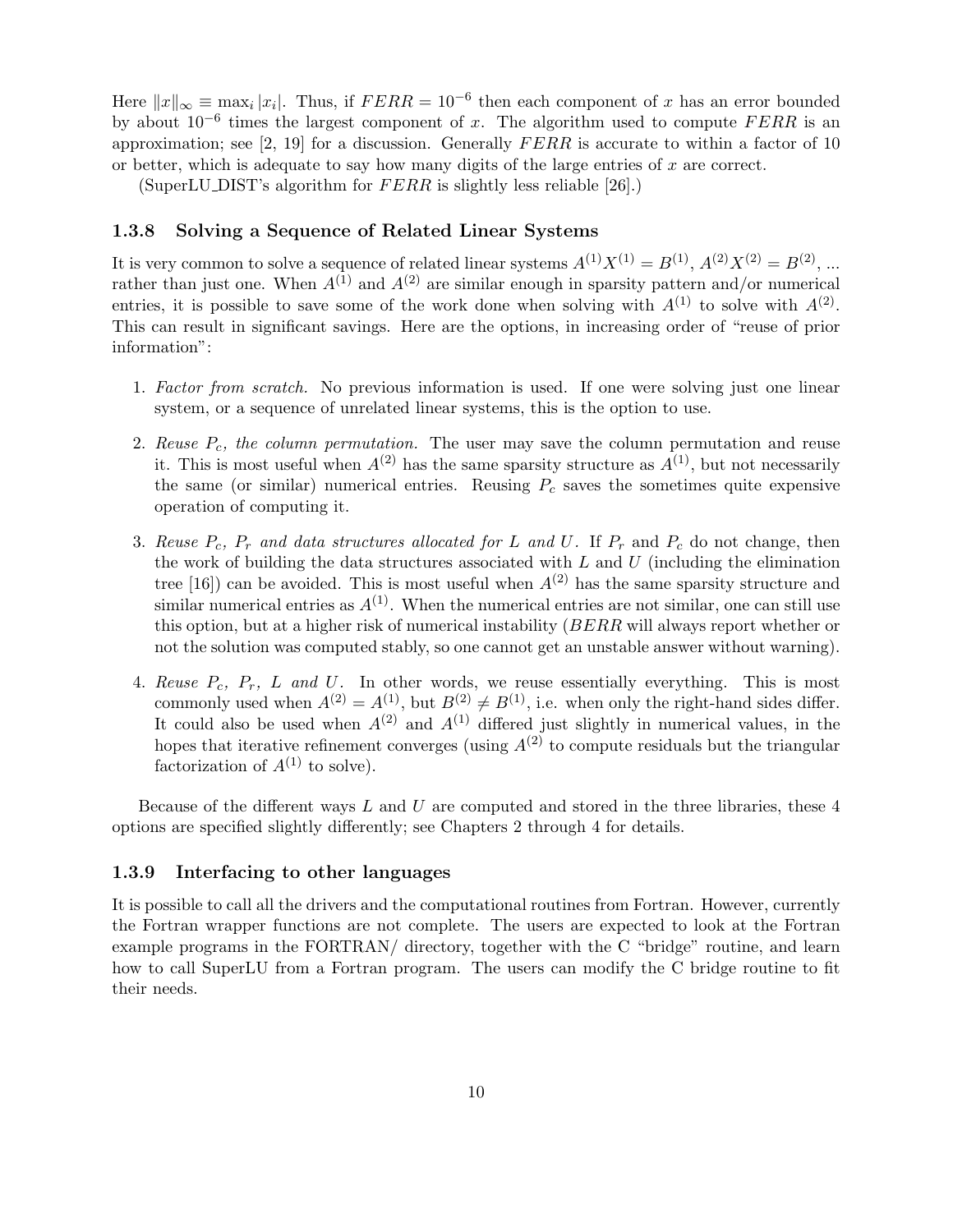## 1.4 How the three libraries differ

## 1.4.1 Input and Output Data Formats

All Sequential SuperLU and SuperLU MT routines are available in single and double precision (real or complex), but SuperLU DIST routines are available only in double precision (real or complex).  $L$  and  $U$  are stored in different formats in the three libraries:

- L and U in Sequential SuperLU. L is a "column-supernodal" matrix, in storage type SCformat. This means it is stored sparsely, with supernodes (consecutive columns with identical structures) stored as dense blocks. U is stored in column-compressed format NCformat. See section 2.3 for details.
- L and U in SuperLU\_MT. Because of parallelism, the columns of L and U may not be computed in consecutive order, so they may be allocated and stored out of order. This means we use the "column-supernodal-permuted" format  $SCP$  format for  $L$  and "column-permuted" format NCPformat for U. See section 3.2 for details.
- L and U in SuperLU\_DIST. Now L and U are distributed across multiple processors. As described in detail in Sections 4.3 and 4.4, we use a 2D block-cyclic format, which has been used for dense matrices in libraries like ScaLAPACK [4]. But for sparse matrices, the blocks are no longer identical in size, and vary depending on the sparsity structure of  $L$  and  $U$ . The detailed storage format is discussed in section 4.3 and illustrated in Figure 4.1.

#### 1.4.2 Parallelism

Sequential SuperLU has no explicit parallelism. Some parallelism may still be exploited on an SMP by using a multithreaded BLAS library if available. But it is likely to be more effective to use SuperLU MT on an SMP, described next.

SuperLU MT lets the user choose the number of parallel threads to use. The mechanism varies from platform to platform and is described in section 3.7.

SuperLU DIST not only lets the user specify the number of processors, but how they are arranged into a 2D grid. Furthermore, MPI permits any subset of the processors allocated to the user may be used for SuperLU DIST, not just consecutively numbered processors (say 0 through P-1). See section 4.4 for details.

### 1.4.3 Pivoting Strategies for Stability

Sequential SuperLU and SuperLU MT use the same pivoting strategy, called threshold pivoting, to determine the row permutation  $P_r$ . Suppose we have factored the first  $i-1$  columns of A, and are seeking the pivot for column i. Let  $a_{mi}$  be a largest entry in magnitude on or below the diagonal of the partially factored A:  $|a_{mi}| = \max_{j \geq i} |a_{ji}|$ . Depending on a threshold  $0 < u \leq 1$  input by the user, the code will use the diagonal entry  $a_{ii}$  as the pivot in column i as long as  $|a_{ii}| \geq u \cdot |a_{mi}|$ , and otherwise use  $a_{mi}$ . So if the user sets  $u = 1$ ,  $a_{mi}$  (or an equally large entry) will be selected as the pivot; this corresponds to the classical partial pivoting strategy. If the user has ordered the matrix so that choosing diagonal pivots is particularly good for sparsity or parallelism, then smaller values of u will tend to choose those diagonal pivots, at the risk of less numerical stability. Using  $u = 0$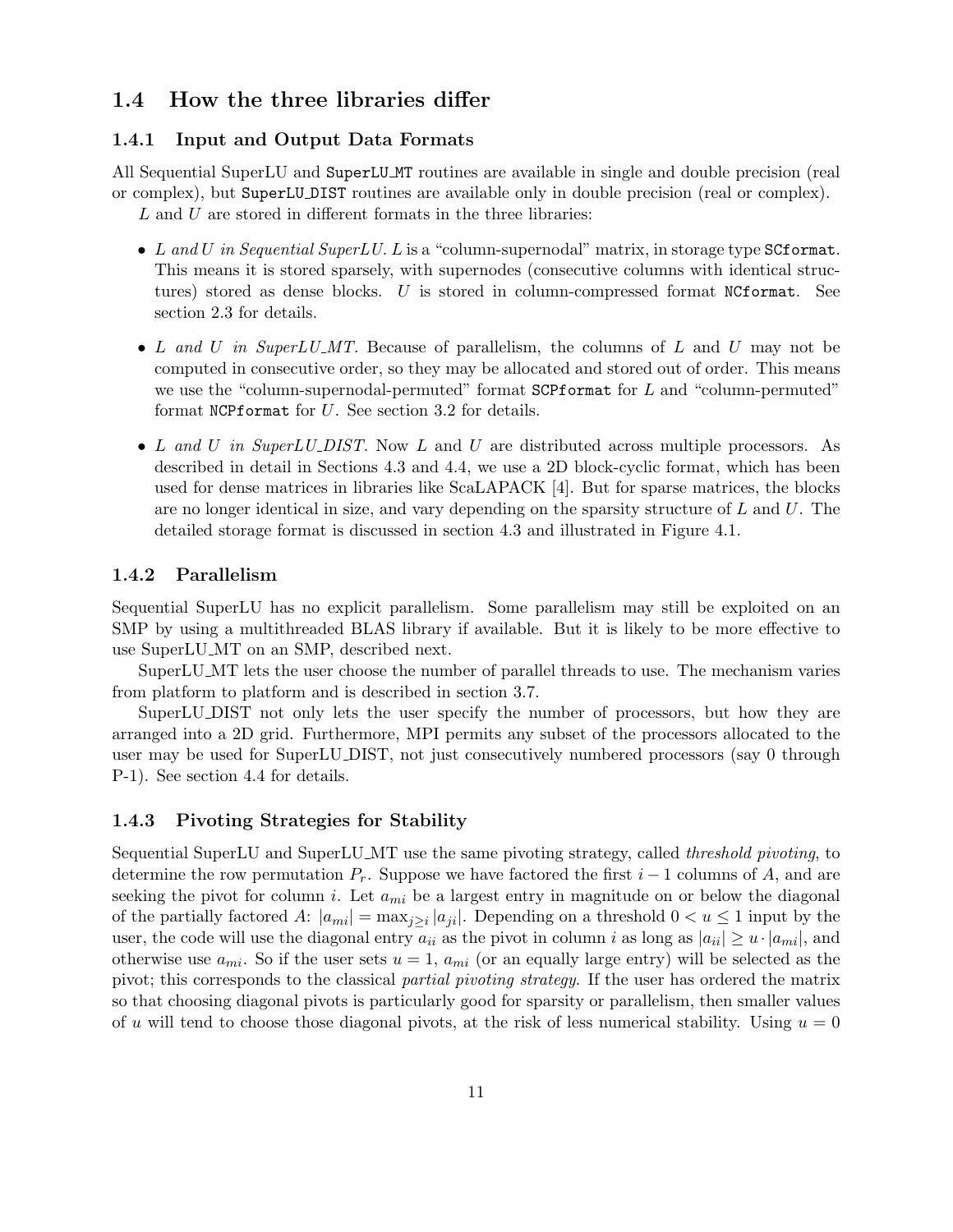guarantees that the pivots on the diagonal will be chosen, unless they are zero. The error bound BERR measure how much stability is actually lost.

Threshold pivoting turns out to be hard to parallelize on distributed memory machines, because of the fine-grain communication and dynamic data structures required. So SuperLU DIST uses a new scheme called *static pivoting* instead. In static pivoting the pivot order  $(P_r)$  is chosen before numerical factorization, using a weighted perfect matching algorithm [10], and kept fixed during factorization. Since both row and column orders  $(P_r$  and  $P_c)$  are fixed before numerical factorization, we can extensively optimize the data layout, load balance, and communication schedule. The price is a higher risk of numeric instability, which is mitigated by diagonal scaling, setting very tiny pivots to larger values, and iterative refinement [26]. Again, error bound BERR measure how much stability is actually lost.

#### 1.4.4 Memory Management

Because of fill-in of entries during Gaussian elimination, L and U typically have many more nonzero entries than A. If  $P_r$  and  $P_c$  are not already known, we cannot determine the number and locations of these nonzeros before performing the numerical factorization. This means that some kind of dynamic memory allocation is needed.

Sequential SuperLU lets the user either supply a preallocated space work[] of length lwork, or depend on malloc/free. The variable FILL can be used to help the code predict the amount of fill, which can reduce both fragmentation and the number of calls to malloc/free. If the initial estimate of the size of  $L$  and  $U$  from FILL is too small, the routine allocates more space and copies the current  $L$  and  $U$  factors to the new space and frees the old space. If the routine cannot allocate enough space, it calls a user-specifiable routine ABORT. See sections 1.3.4 for details.

SuperLU MT is similar, except that the current alpha version cannot reallocate more space for L and U if the initial size estimate from FILL is too small. Instead, the program calls ABORT and the user must start over with a larger value of FILL. See section 3.5.2.

SuperLU DIST actually has a simpler memory management chore, because once  $P_r$  and  $P_c$  are determined, the structures of  $L$  and  $U$  can be determined efficiently and just the right amount of memory allocated using malloc and later free. So it will call ABORT only if there is really not enough memory available to solve the problem.

#### 1.4.5 Interfacing to other languages

Sequential SuperLU has a Matlab interface to the driver via a MEX file. See section 2.10 for details.

## 1.5 Performance

SuperLU library incorporates a number of novel algorithmic ideas developed recently. These algorithms also exploit the features of modern computer architectures, in particular, the multi-level cache organization and parallelism. We have conducted extensive experiments on various platforms, with a large collection of test matrices. The Sequential SuperLU achieved up to 40% of the theoretical floating-point rate on a number of processors, see [6, 23]. The megaflop rate usually increases with increasing ratio of floating-point operations count over the number of nonzeros in the L and U factors. The parallel LU factorization in SuperLU MT demonstrated 5–10 fold speedups on a range of commercially popular SMPs, and up to 2.5 Gigaflops factorization rate, see [7, 23].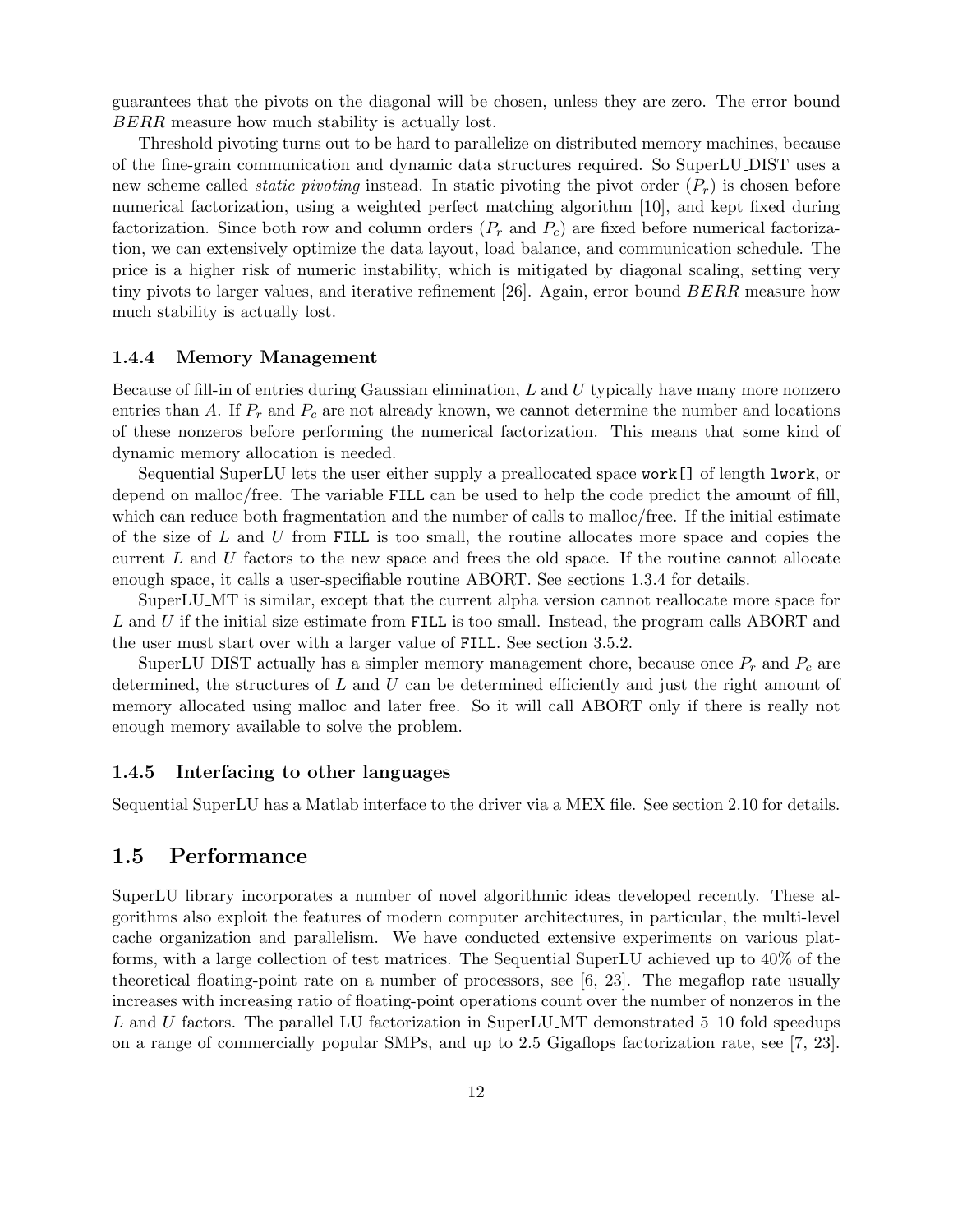The parallel LU factorization in SuperLU DIST achieved up to 100 fold speedup on a 512-processor Cray T3E, and 10.2 Gigaflops factorization rate, see [25].

## 1.6 Software Status and Availability

All three libraries are freely available for all uses, commercial or noncommercial, subject to the following caveats. No warranty is expressed or implied by the authors, although we will gladly answer questions and try to fix all reported bugs. We ask that proper credit be given to the authors and that a notice be included if any modifications are made.

The following Copyright applies to the whole SuperLU software.

Copyright (c) 2003, The Regents of the University of California, through Lawrence Berkeley National Laboratory (subject to receipt of any required approvals from U.S. Dept. of Energy)

All rights reserved.

Redistribution and use in source and binary forms, with or without modification, are permitted provided that the following conditions are met:

(1) Redistributions of source code must retain the above copyright notice, this list of conditions and the following disclaimer. (2) Redistributions in binary form must reproduce the above copyright notice, this list of conditions and the following disclaimer in the documentation and/or other materials provided with the distribution. (3) Neither the name of Lawrence Berkeley National Laboratory, U.S. Dept. of Energy nor the names of its contributors may be used to endorse or promote products derived from this software without specific prior written permission.

THIS SOFTWARE IS PROVIDED BY THE COPYRIGHT HOLDERS AND CON-TRIBUTORS "AS IS" AND ANY EXPRESS OR IMPLIED WARRANTIES, IN-CLUDING, BUT NOT LIMITED TO, THE IMPLIED WARRANTIES OF MER-CHANTABILITY AND FITNESS FOR A PARTICULAR PURPOSE ARE DISCLAIMED. IN NO EVENT SHALL THE COPYRIGHT OWNER OR CONTRIBUTORS BE LI-ABLE FOR ANY DIRECT, INDIRECT, INCIDENTAL, SPECIAL, EXEMPLARY, OR CONSEQUENTIAL DAMAGES (INCLUDING, BUT NOT LIMITED TO, PRO-CUREMENT OF SUBSTITUTE GOODS OR SERVICES; LOSS OF USE, DATA, OR PROFITS; OR BUSINESS INTERRUPTION) HOWEVER CAUSED AND ON ANY THEORY OF LIABILITY, WHETHER IN CONTRACT, STRICT LIABILITY, OR TORT (INCLUDING NEGLIGENCE OR OTHERWISE) ARISING IN ANY WAY OUT OF THE USE OF THIS SOFTWARE, EVEN IF ADVISED OF THE POSSI-BILITY OF SUCH DAMAGE.

Some routines carry the additional notices as follows.

1. Some subroutines carry the following notice:

Copyright (c) 1994 by Xerox Corporation. All rights reserved. THIS MATERIAL IS PROVIDED AS IS, WITH ABSOLUTELY NO WARRANTY EXPRESSED OR IMPLIED. ANY USE IS AT YOUR OWN RISK.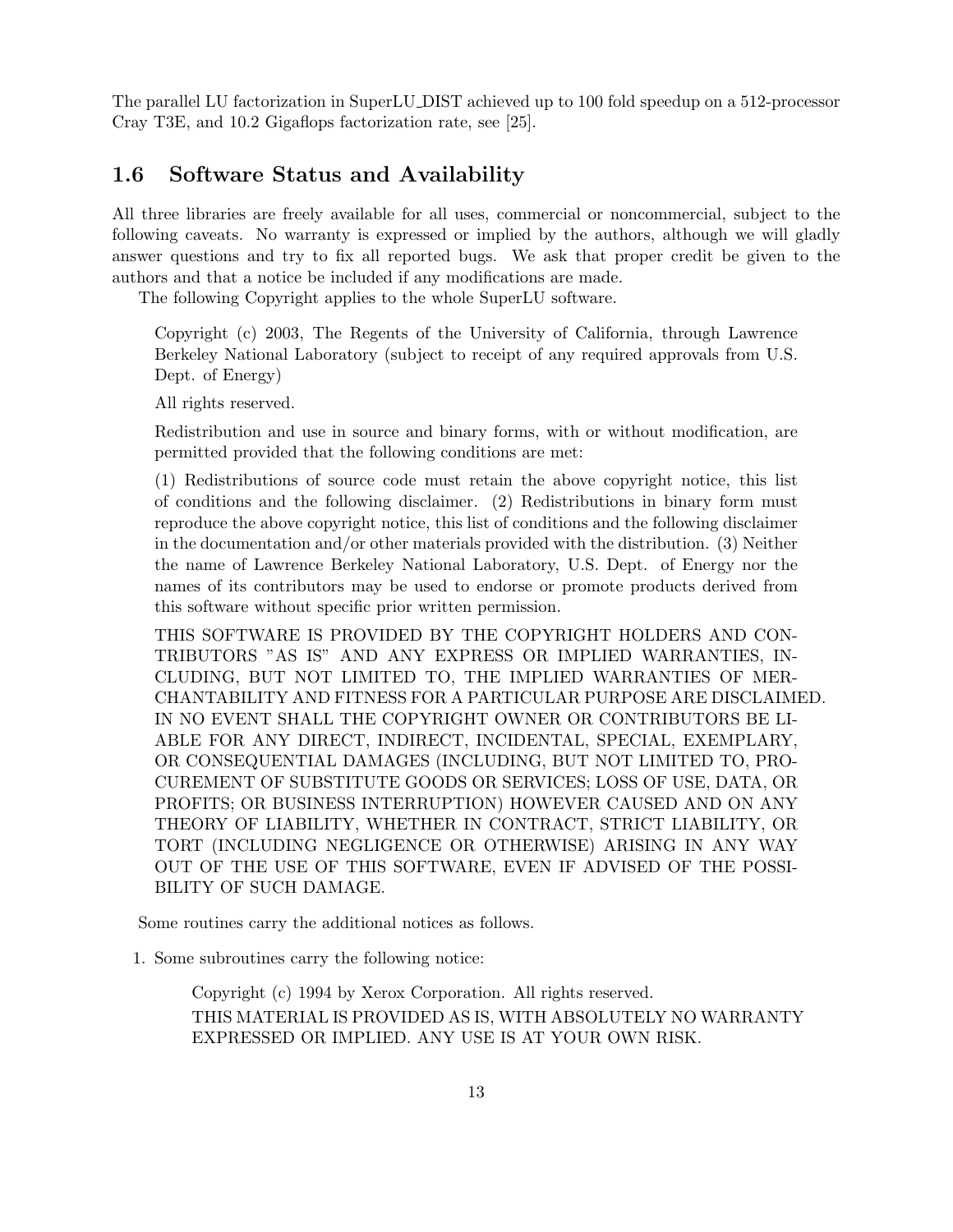Permission is hereby granted to use or copy this program for any purpose, provided the above notices are retained on all copies. Permission to modify the code and to distribute modified code is granted, provided the above notices are retained, and a notice that the code was modified is included with the above copyright notice.

2. The MC64 routine (only used in SuperLU\_DIST) carries the following notice:

COPYRIGHT (c) 1999 Council for the Central Laboratory of the Research Councils. All rights reserved. PACKAGE MC64A/AD AUTHORS Iain Duff (i.duff@rl.ac.uk) and Jacko Koster (jak@ii.uib.no) LAST UPDATE 20/09/99

\*\*\* Conditions on external use \*\*\*

The user shall acknowledge the contribution of this package in any publication of material dependent upon the use of the package. The user shall use reasonable endeavours to notify the authors of the package of this publication.

The user can modify this code but, at no time shall the right or title to all or any part of this package pass to the user. The user shall make available free of charge to the authors for any purpose all information relating to any alteration or addition made to this package for the purposes of extending the capabilities or enhancing the performance of this package.

The user shall not pass this code directly to a third party without the express prior consent of the authors. Users wanting to licence their own copy of these routines should send email to hsl@aeat.co.uk

None of the comments from the Copyright notice up to and including this one shall be removed or altered in any way.

All three libraries can be obtained from the following URLs:

http://crd.lbl.gov/~xiaoye/SuperLU/ http://www.netlib.org/scalapack/prototype/

In the future, we will add more functionality in the software, such as sequential and parallel incomplete LU factorizations, as well as parallel symbolic and ordering algorithms for SuperLU DIST; these latter routines would replace MC64 and have no restrictions on external use.

All bugs reports and queries can be e-mailed to xsli@lbl.gov and demmel@cs.berkeley.edu.

## 1.7 Acknowledgement

With great gratitude, we acknowledge Stan Eisenstat and Joesph Liu for their significant contributions to the development of Sequential SuperLU. Meiyue Shao helped the development of the incomplete factorization ILU routines in sequential SuperLU.

We would like to thank Jinqchong Teo for helping generate the code in Sequential SuperLU to work with four floating-point data types, and Daniel Schreiber for doing this with SuperLU MT.

Yu Wang and William F. Mitchell developed the Fortran 90 interface for SuperLU DIST. Laura Grigori developed the parallel symbolic factorization code for SuperLU DIST.

We thank Tim Davis for his contribution of some subroutines related to column ordering and suggestions on improving the routines' interfaces. We thank Ed Rothberg of Silicon Graphics for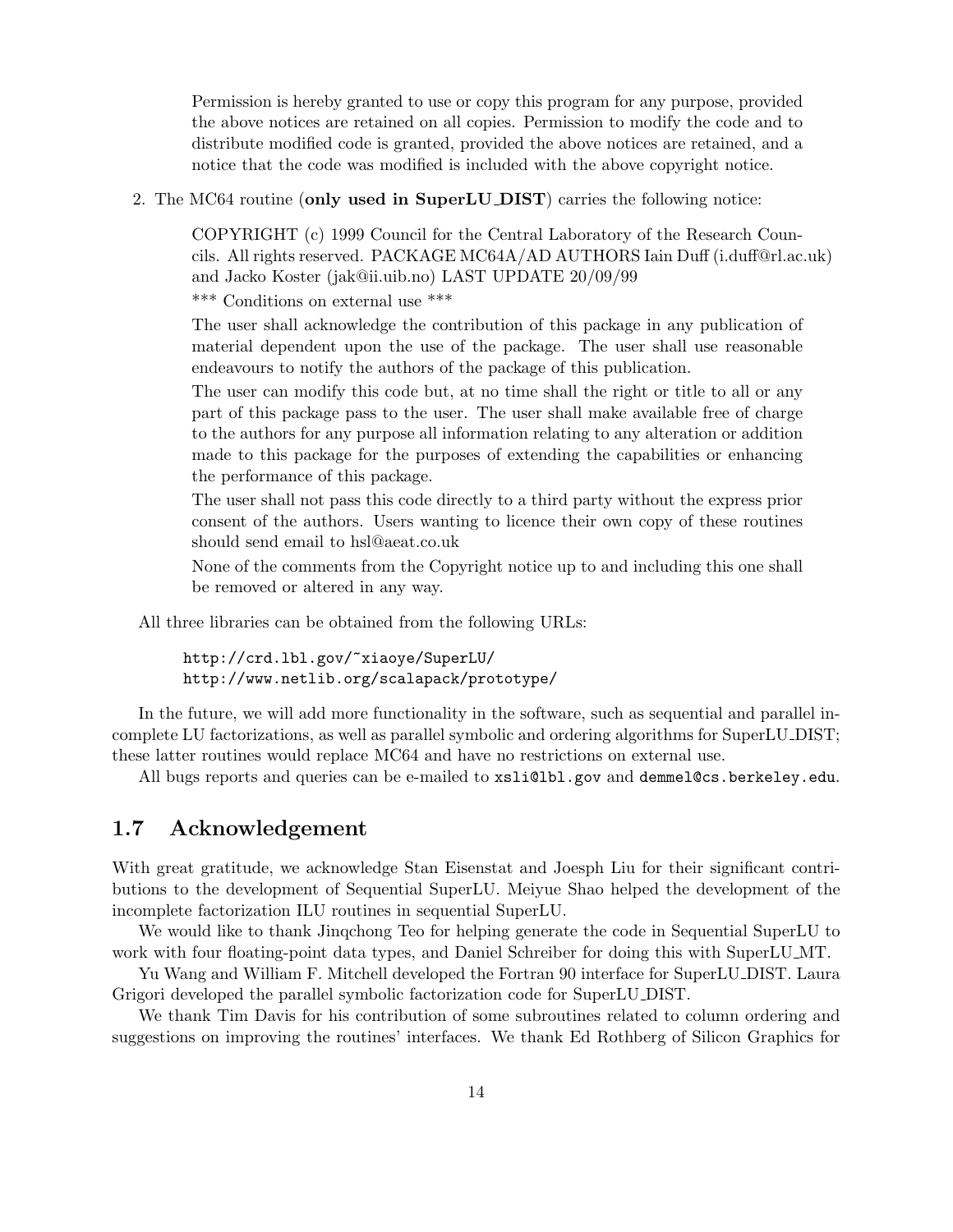discussions and providing us access to the SGI Power Challenge during the SuperLU MT development.

We acknowledge the following organizations that provided the computer resources during our code development: NERSC at Lawrence Berkeley National Laboratory, Livermore Computing at Lawrence Livermore National Laboratory, NCSA at University of Illinois at Urbana-Champaign, Silicon Graphics, and Xerox Palo Alto Research Center. We thank UC Berkeley and NSF Infrastructure grant CDA-9401156 for providing Berkeley NOW.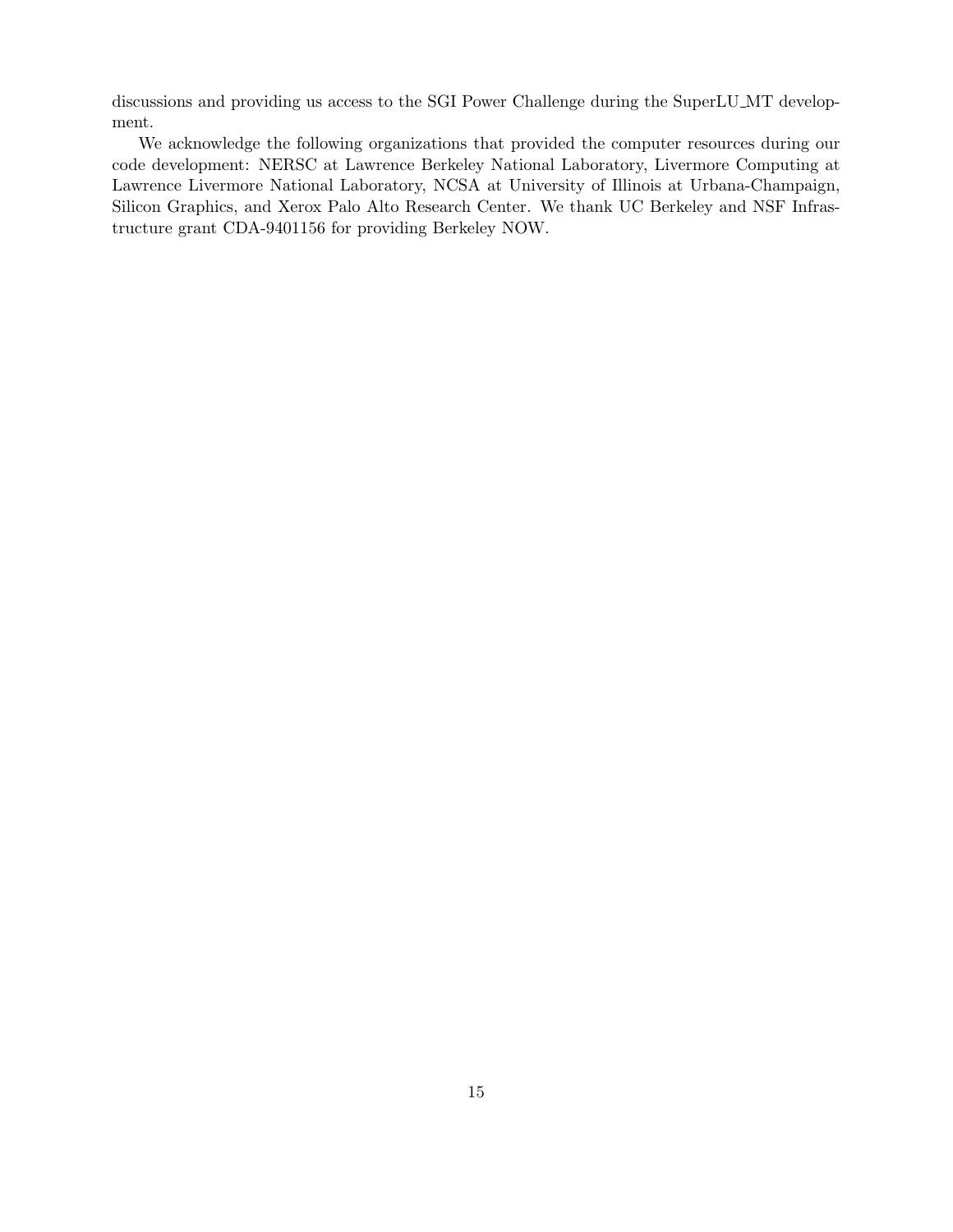## Chapter 2

# Sequential SuperLU (Version 4.2)

## 2.1 About SuperLU

In this chapter, SuperLU will always mean Sequential SuperLU. SuperLU package contains a set of subroutines to solve sparse linear systems  $AX = B$ . Here A is a square, nonsingular,  $n \times n$  sparse matrix, and X and B are dense  $n \times n$ rhs matrices, where nrhs is the number of right-hand sides and solution vectors. Matrix A need not be symmetric or definite; indeed, SuperLU is particularly appropriate for matrices with very unsymmetric structure.

The package uses LU decomposition with partial (or threshold) pivoting, and forward/back substitutions. The columns of A may be preordered before factorization (either by the user or by SuperLU); this preordering for sparsity is completely separate from the factorization. To improve backward stability, we provide working precision iterative refinement subroutines [2]. Routines are also available to equilibrate the system, estimate the condition number, calculate the relative backward error, and estimate error bounds for the refined solutions. We also include a Matlab MEX-file interface, so that our factor and solve routines can be called as alternatives to those built into Matlab. The LU factorization routines can handle non-square matrices, but the triangular solves are performed only for square matrices.

Starting from Version 4.0, we provide the incomplete factorization (ILU) routines which can be used as preconditioners for iterative solvers [27].

The factorization algorithm uses a graph reduction technique to reduce graph traversal time in the symbolic analysis. We exploit dense submatrices in the numerical kernel, and organize computational loops in a way that reduces data movement between levels of the memory hierarchy. The resulting algorithm is highly efficient on modern architectures. The performance gains are particularly evident for large problems. There are "tuning parameters" to optimize the peak performance as a function of cache size. For a detailed description of the algorithm, see reference [6].

SuperLU is implemented in ANSI C, and must be compiled with a standard ANSI C compiler. It includes versions for both real and complex matrices, in both single and double precision. The file names for the single-precision real version start with letter "s" (such as sgstrf.c); the file names for the double-precision real version start with letter "d" (such as  $dgstrf.c$ ); the file names for the single-precision complex version start with letter "c" (such as cgstrf.c); the file names for the double-precision complex version start with letter "z" (such as zgstrf.c).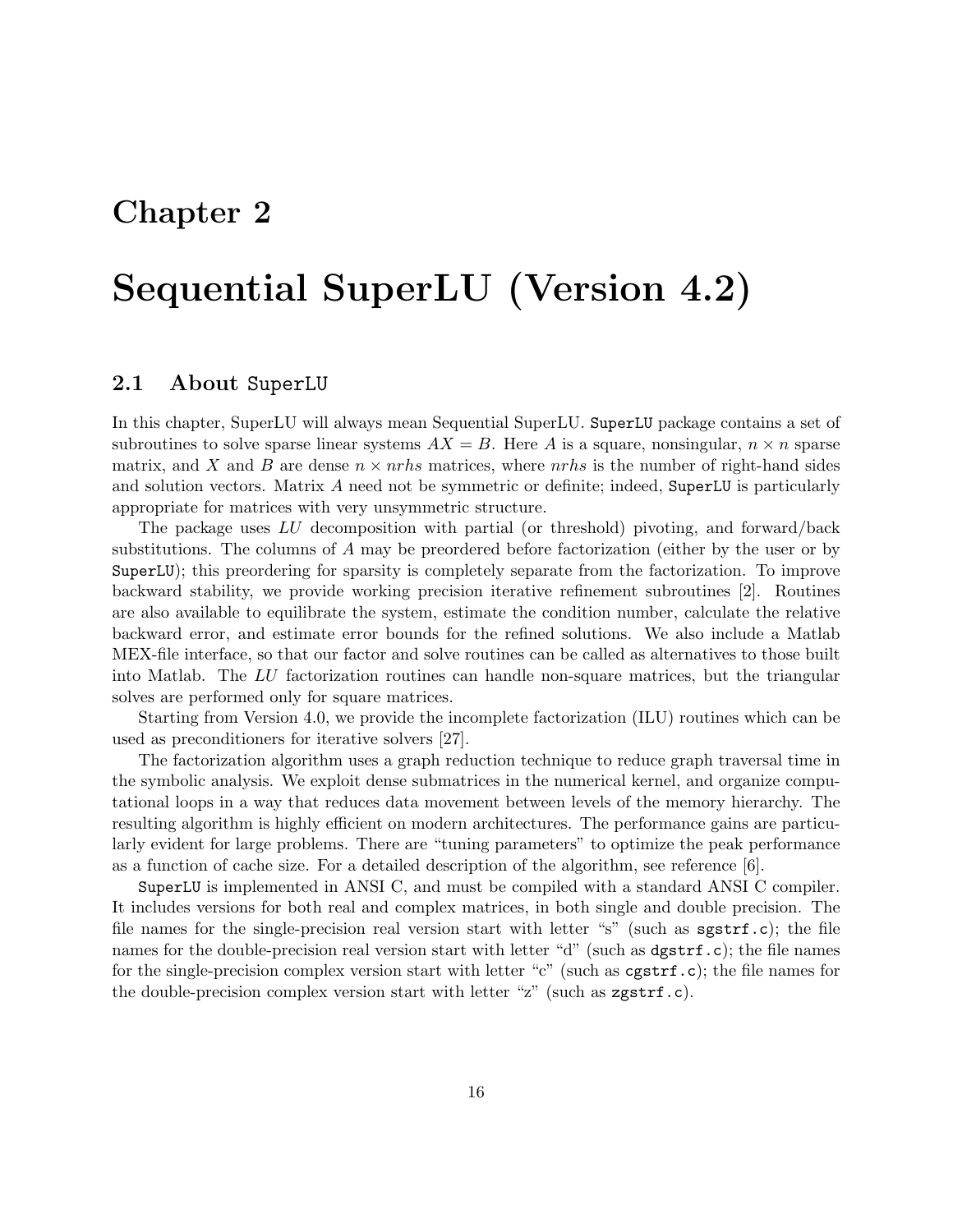| $\begin{pmatrix} s & u & u \ u & & \end{pmatrix}$                                               |                                                                                                                                 |  |
|-------------------------------------------------------------------------------------------------|---------------------------------------------------------------------------------------------------------------------------------|--|
|                                                                                                 | $\begin{array}{cccc} \text{'} & 19.00 & 21.00 & 21.00 \\ 0.63 & 21.00 & -13.26 & -13.26 \\ & & 0.57 & 23.58 & 7.58 \end{array}$ |  |
| $\left( \begin{array}{ccccc} & l & p & & \ & & e & u & \ & & & l & l & & r \end{array} \right)$ |                                                                                                                                 |  |
|                                                                                                 | $0.63$ 0.57 $-0.24$ $-0.77$ 34.20                                                                                               |  |
|                                                                                                 |                                                                                                                                 |  |
| Original matrix $A$                                                                             | Factors $F = L + U - I$                                                                                                         |  |
| $s = 19, u = 21, p = 16, e = 5, r = 18, l = 12$                                                 |                                                                                                                                 |  |

Figure 2.1: A  $5 \times 5$  matrix and its L and U factors.

## 2.2 How to call a SuperLU routine

As a simple example, let us consider how to solve a  $5 \times 5$  sparse linear system  $AX = B$ , by calling a driver routine  $\text{dgssv}$ ). Figure 2.1 shows matrix A, and its L and U factors. This sample program is located in SuperLU/EXAMPLE/superlu.c.

The program first initializes the three arrays,  $a[]$ ,  $asub[]$  and  $xa[]$ , which store the nonzero coefficients of matrix A, their row indices, and the indices indicating the beginning of each column in the coefficient and row index arrays. This storage format is called compressed column format, also known as Harwell-Boeing format [12]. Next, the two utility routines dCreate CompCol Matrix() and dCreate Dense Matrix() are called to set up the matrix structures for A and B, respectively. The routine set default options() sets the default values to the input options argument. This controls how the matrix will be factorized and how the system will be solved. After calling the SuperLU routine dgssv(), the B matrix is overwritten by the solution matrix X. In the end, all the dynamically allocated data structures are de-allocated by calling various utility routines.

SuperLU can perform more general tasks, which will be explained later.

```
#include "slu_ddefs.h"
```

```
main(int argc, char *argv[])
{
/*
 * Purpose
 * =======
 *
 * This is the small 5x5 example used in the Sections 2 and 3 of the
 * Users' Guide to illustrate how to call a SuperLU routine, and the
 * matrix data structures used by SuperLU.
 *
 */
   SuperMatrix A, L, U, B;
   double *a, *rhs;
   double s, u, p, e, r, l;
    int *asub, *xa;
    int *perm_r; /* row permutations from partial pivoting */
```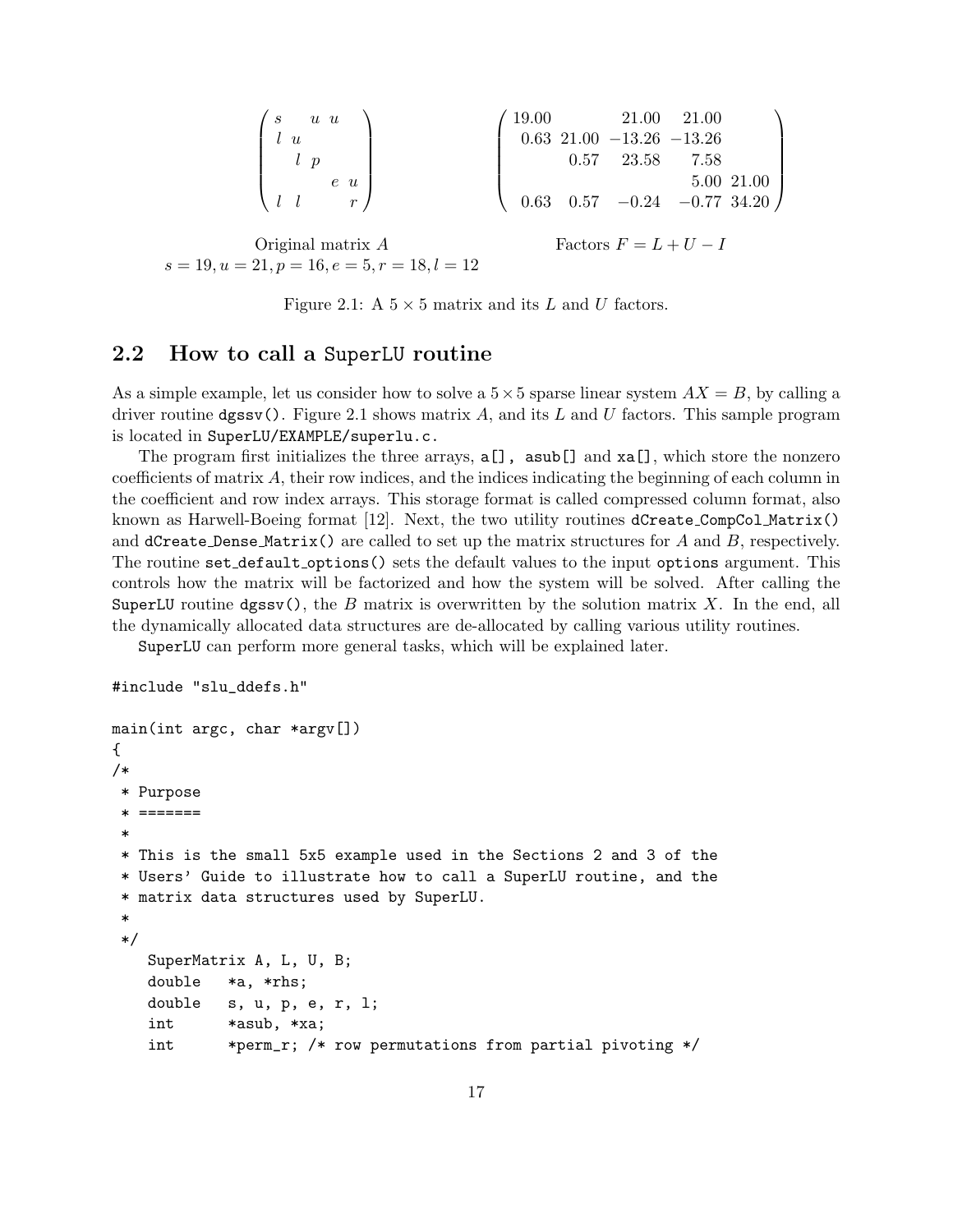```
int *perm_c; /* column permutation vector */
int nrhs, info, i, m, n, nnz, permc_spec;
superlu_options_t options;
SuperLUStat_t stat;
/* Initialize matrix A. */
m = n = 5;
nnz = 12;
if ( !(a = doubleMalloc(nnz)) ) ABORT("Malloc fails for a[].");
if ( !( asub = intMalloc(nnz)) ) ABORT("Malloc fails for asub[].");
if (!(xa = intMailloc(n+1))) ABORT("Malloc fails for xa[].");
s = 19.0; u = 21.0; p = 16.0; e = 5.0; r = 18.0; 1 = 12.0;a[0] = s; a[1] = 1; a[2] = 1; a[3] = u; a[4] = 1; a[5] = 1;a[6] = u; a[7] = p; a[8] = u; a[9] = e; a[10] = u; a[11] = r;asub[0] = 0; asub[1] = 1; asub[2] = 4; asub[3] = 1;
asub[4] = 2; asub[5] = 4; asub[6] = 0; asub[7] = 2;asub[8] = 0; asub[9] = 3; asub[10] = 3; asub[11] = 4;
xa[0] = 0; xa[1] = 3; xa[2] = 6; xa[3] = 8; xa[4] = 10; xa[5] = 12;/* Create matrix A in the format expected by SuperLU. */
dCreate_CompCol_Matrix(&A, m, n, nnz, a, asub, xa, SLU_NC, SLU_D, SLU_GE);
/* Create right-hand side matrix B. */
nrhs = 1;
if ( !( rhs = doubleMalloc(m * nrhs)) ) ABORT("Malloc fails for rhs[].");
for (i = 0; i < m; ++i) rhs[i] = 1.0;dCreate_Dense_Matrix(&B, m, nrhs, rhs, m, SLU_DN, SLU_D, SLU_GE);
if ( !(perm_r = intMailloc(m)) ) ABORT("Malloc fails for perm_r[].");
if ( !(perm_c = intMailloc(n)) ) ABORT("Malloc fails for perm_c[].");
/* Set the default input options. */
set_default_options(&options);
options.ColPerm = NATURAL;
/* Initialize the statistics variables. */
StatInit(&stat);
/* Solve the linear system. */
dgssv(&options, &A, perm_c, perm_r, &L, &U, &B, &stat, &info);
dPrint_CompCol_Matrix("A", &A);
dPrint_CompCol_Matrix("U", &U);
dPrint_SuperNode_Matrix("L", &L);
print_int_vec("\nperm_r", m, perm_r);
```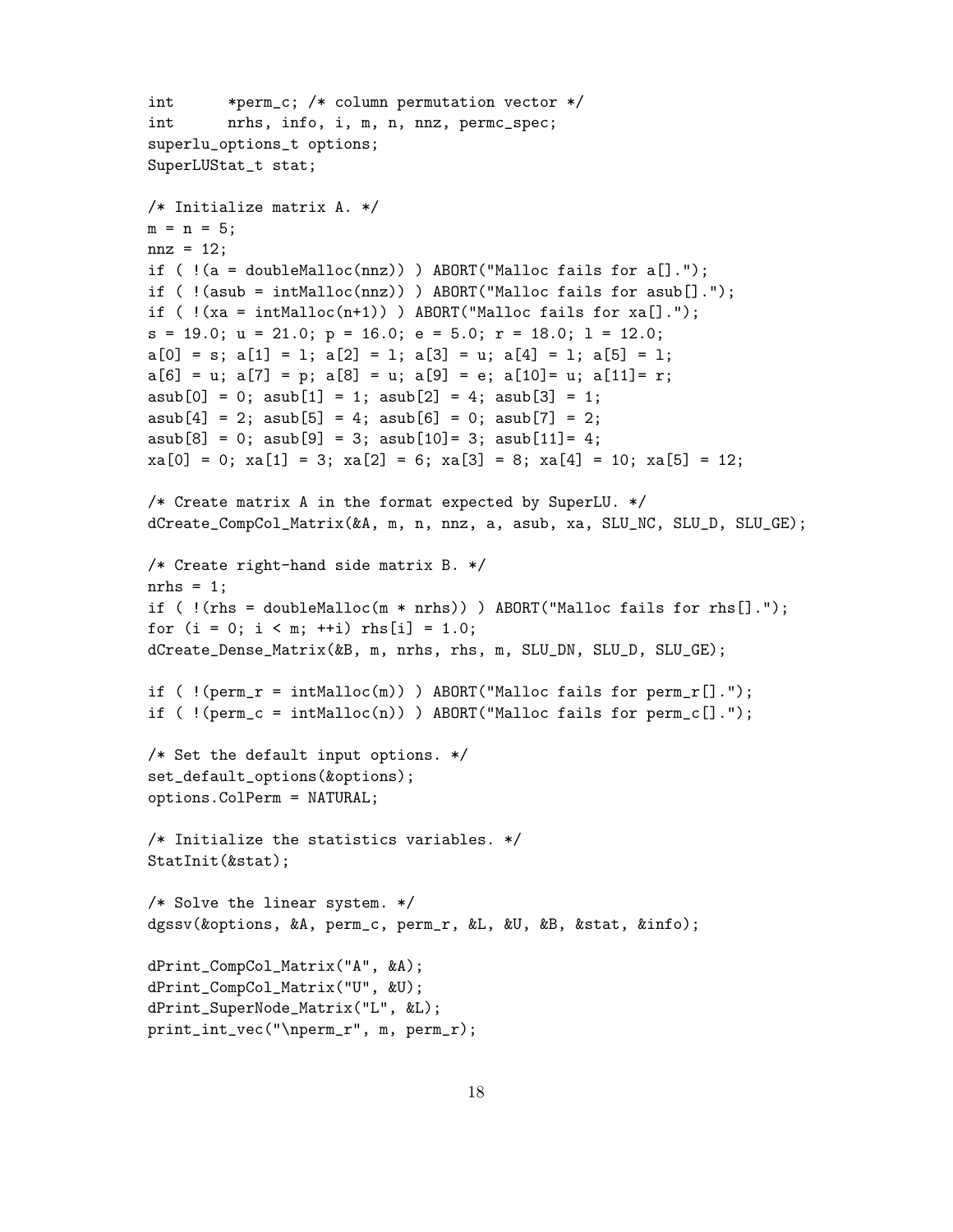```
/* De-allocate storage */
SUPERLU_FREE (rhs);
SUPERLU_FREE (perm_r);
SUPERLU_FREE (perm_c);
Destroy_CompCol_Matrix(&A);
Destroy_SuperMatrix_Store(&B);
Destroy_SuperNode_Matrix(&L);
Destroy_CompCol_Matrix(&U);
StatFree(&stat);
```

```
}
```
## 2.3 Matrix data structures

SuperLU uses a principal data structure SuperMatrix (defined in SRC/supermatrix.h) to represent a general matrix, sparse or dense. Figure 2.2 gives the specification of the SuperMatrix structure. The SuperMatrix structure contains two levels of fields. The first level defines all the properties of a matrix which are independent of how it is stored in memory. In particular, it specifies the following three orthogonal properties: storage type (Stype) indicates the type of the storage scheme in \*Store; data type (Dtype) encodes the four precisions; mathematical type (Mtype) specifies some mathematical properties. The second level (\*Store) points to the actual storage used to store the matrix. We associate with each Stype XX a storage format called XXformat, such as NCformat, SCformat, etc.

The SuperMatrix type so defined can accommodate various types of matrix structures and appropriate operations to be applied on them, although currently SuperLU implements only a subset of this collection. Specifically, matrices  $A, L, U, B$ , and  $X$  can have the following types:

| Stype              | SLU_NC or SLU_NR | SLU_SC   | SLU_NC  | SLU_DN | SLU_DN |
|--------------------|------------------|----------|---------|--------|--------|
| Dtype <sup>T</sup> | any              | anv      | any     | anv    | anv    |
| Mtype              | SLU_GE           | SLU_TRLU | SLU_TRU | SLU_GE | SLU_GE |

In what follows, we illustrate the storage schemes defined by Stype. Following C's convention, all array indices and locations below are zero-based.

• A may have storage type SLU\_NC or SLU\_NR. The SLU\_NC format is the same as the Harwell-Boeing sparse matrix format [12], that is, the compressed column storage.

```
typedef struct {
    int nnz; /* number of nonzeros in the matrix */
    void *nzval; /* array of nonzero values packed by column */
    int *rowind; /* array of row indices of the nonzeros */
    int *colptr; /* colptr[j] stores the location in nzval[] and rowind[]
                    which starts column j. It has ncol+1 entries,
```
<sup>&</sup>lt;sup>1</sup>Dtype can be one of SLU<sub>-S</sub>, SLU<sub>-D</sub>, SLU<sub>-C</sub> or SLU<sub>-Z</sub>.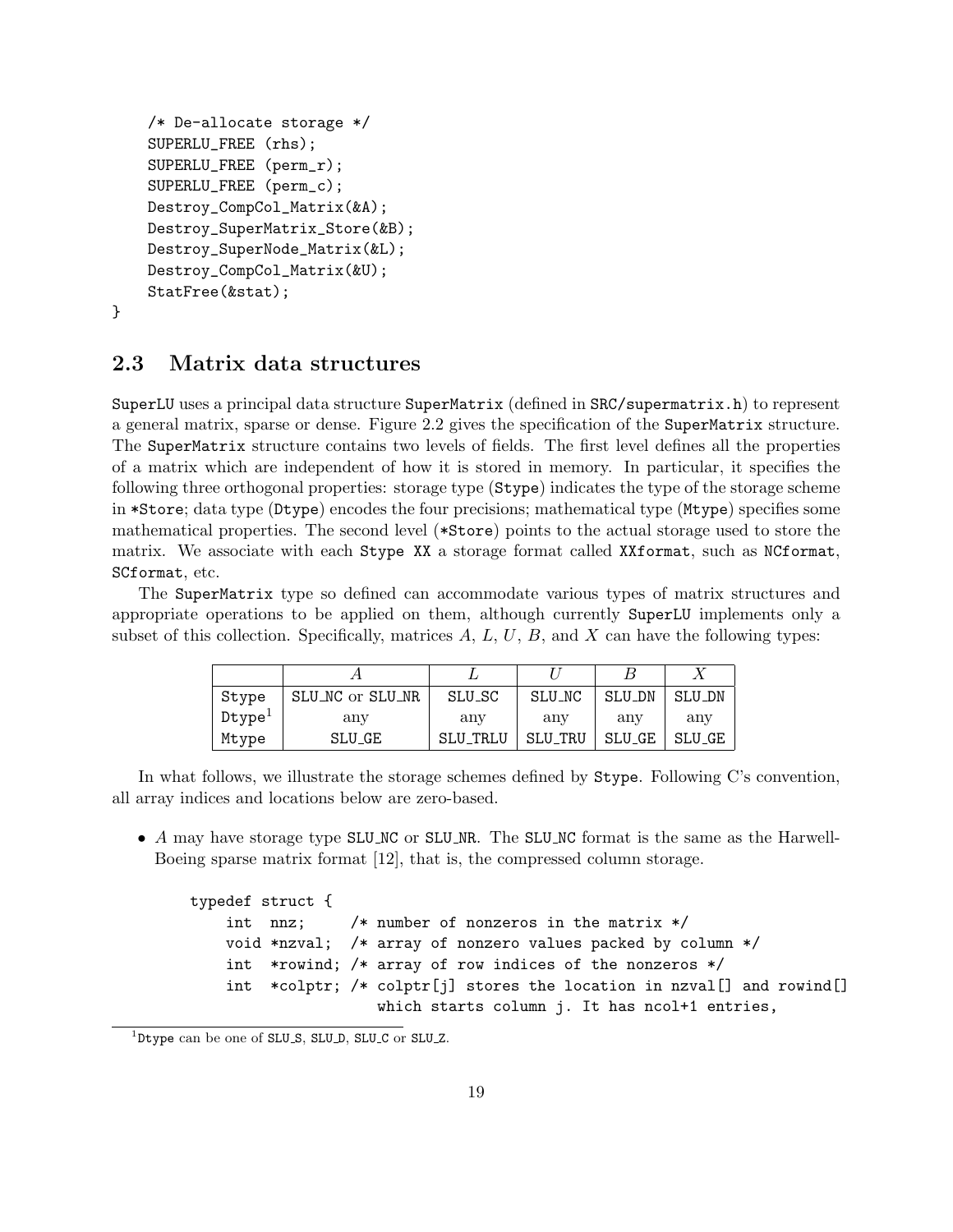```
typedef struct {
   Stype_t Stype; /* Storage type: indicates the storage format of *Store. */
   Dtype_t Dtype; /* Data type. */
   Mtype_t Mtype; /* Mathematical type */
   int nrow; /* number of rows */
   int ncol; /* number of columns */
   void *Store; /* pointer to the actual storage of the matrix */
} SuperMatrix;
typedef enum {
   SLU_NC, /* column-wise, not supernodal */
   SLU_NR, /* row-wise, not supernodal */
   SLU_SC, /* column-wise, supernodal */
   SLU_SR, /* row-wise, supernodal */
   SLU_NCP, /* column-wise, not supernodal, permuted by columns
                   (After column permutation, the consecutive columns of
                   nonzeros may not be stored contiguously. */
   SLU_DN, /* Fortran style column-wise storage for dense matrix */
   SLU_NR_loc /* distributed compressed row format */
} Stype_t;
typedef enum {
   SLU_S, /* single */
   SLU_D, /* double */
   SLU_C, /* single-complex */
   SLU_Z /* double-complex */
} Dtype_t;
typedef enum {
   SLU_GE, /* general */
   SLU_TRLU, /* lower triangular, unit diagonal */
   SLU_TRUU, /* upper triangular, unit diagonal */
   SLU_TRL, /* lower triangular */
   SLU_TRU, /* upper triangular */
   SLU_SYL, /* symmetric, store lower half */
   SLU_SYU, /* symmetric, store upper half */
   SLU_HEL, /* Hermitian, store lower half */
   SLU_HEU /* Hermitian, store upper half */
} Mtype_t;
```
Figure 2.2: SuperMatrix data structure.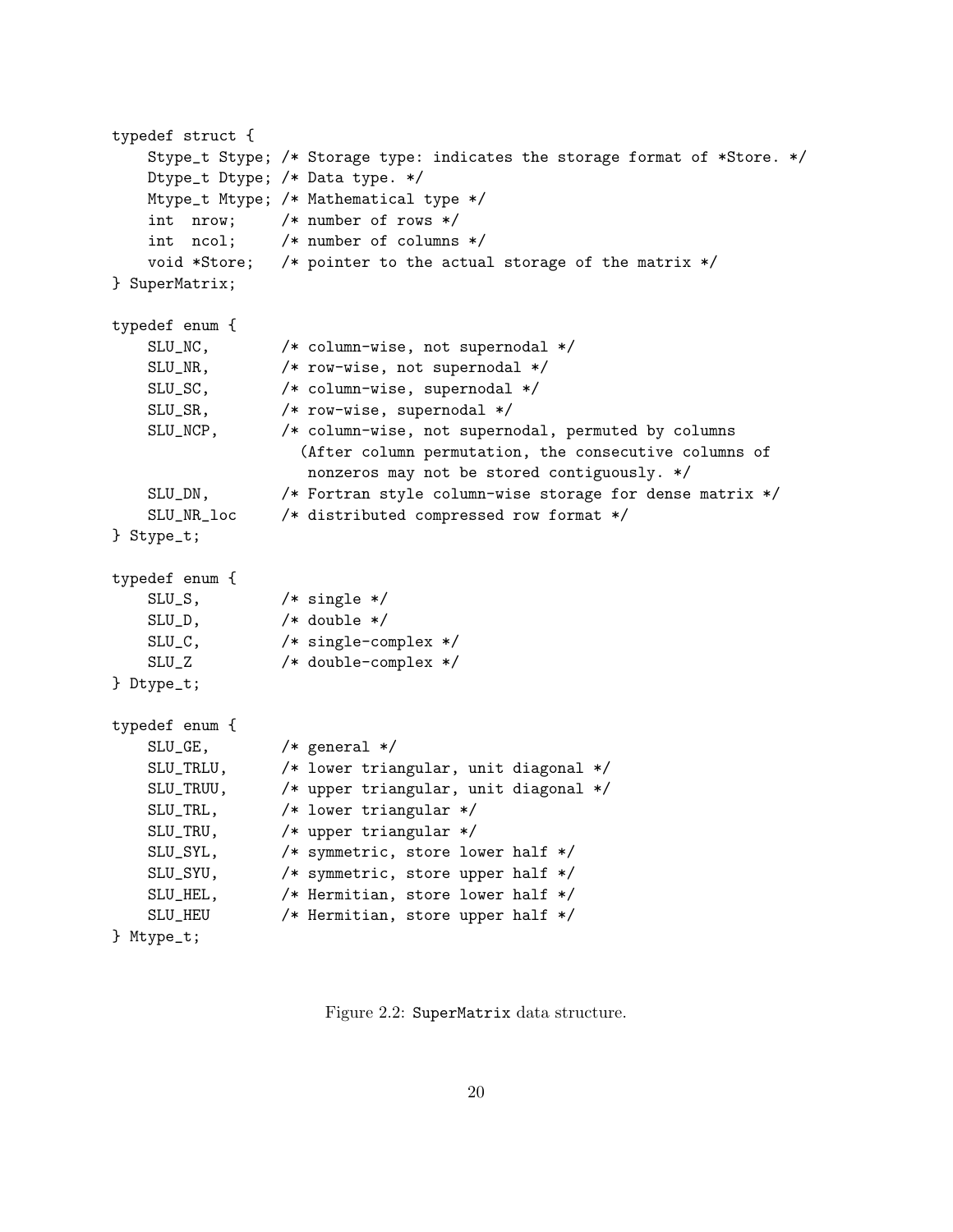and  $\text{colptr}[\text{ncol}] = \text{nnz. } */$ 

} NCformat;

The SLU<sub>NR</sub> format is the compressed row storage defined below.

```
typedef struct {
    int nnz; /* number of nonzeros in the matrix */
    void *nzval; /* array of nonzero values packed by row */
    int *colind; /* array of column indices of the nonzeros */
    int *rowptr; /* rowptr[j] stores the location in nzval[] and colind[]
                    which starts row j. It has nrow+1 entries,
                    and rowptr[nrow] = nnz. */
```

```
} NRformat;
```
The factorization and solve routines in SuperLU are designed to handle column-wise storage only. If the input matrix  $\vec{A}$  is in row-oriented storage, i.e., in SLU\_NR format, then the driver routines (dgssv() and dgssvx()) actually perform the LU decomposition on  $A<sup>T</sup>$ , which is column-wise, and solve the system using the  $L^T$  and  $U^T$  factors. The data structures holding  $L$  and  $U$  on output are different (swapped) from the data structures you get from column-wise input. For more detailed descriptions about this process, please refer to the leading comments of the routines dgssv() and dgssvx().

Alternatively, the users may call a utility routine dCompRow to CompCol() to convert the input matrix in SLU NR format to another matrix in SLU NC format, before calling SuperLU. The definition of this routine is

```
void dCompRow_to_CompCol(int m, int n, int nnz,
                         double *a, int *colind, int *rowptr,
                         double **at, int **rowind, int **colptr);
```
This conversion takes time proportional to the number of nonzeros in A. However, it requires storage for a separate copy of matrix A.

• L is a supernodal matrix with the storage type SLU\_SC. Due to the supernodal structure,  $L$ is in fact stored as a sparse block lower triangular matrix [6].

```
typedef struct {
   int nnz; /* number of nonzeros in the matrix */
   int nsuper; /* index of the last supernode */
   void *nzval; /* array of nonzero values packed by column */
   int *nzval_colptr; /* nzval_colptr[j] stores the location in
                         nzval[] which starts column j */
   int *rowind; /* array of compressed row indices of
                         rectangular supernodes */
   int *rowind_colptr;/* rowind_colptr[j] stores the location in
                         rowind[] which starts column j */
   int *col_to_sup; /* col_to_sup[j] is the supernode number to
```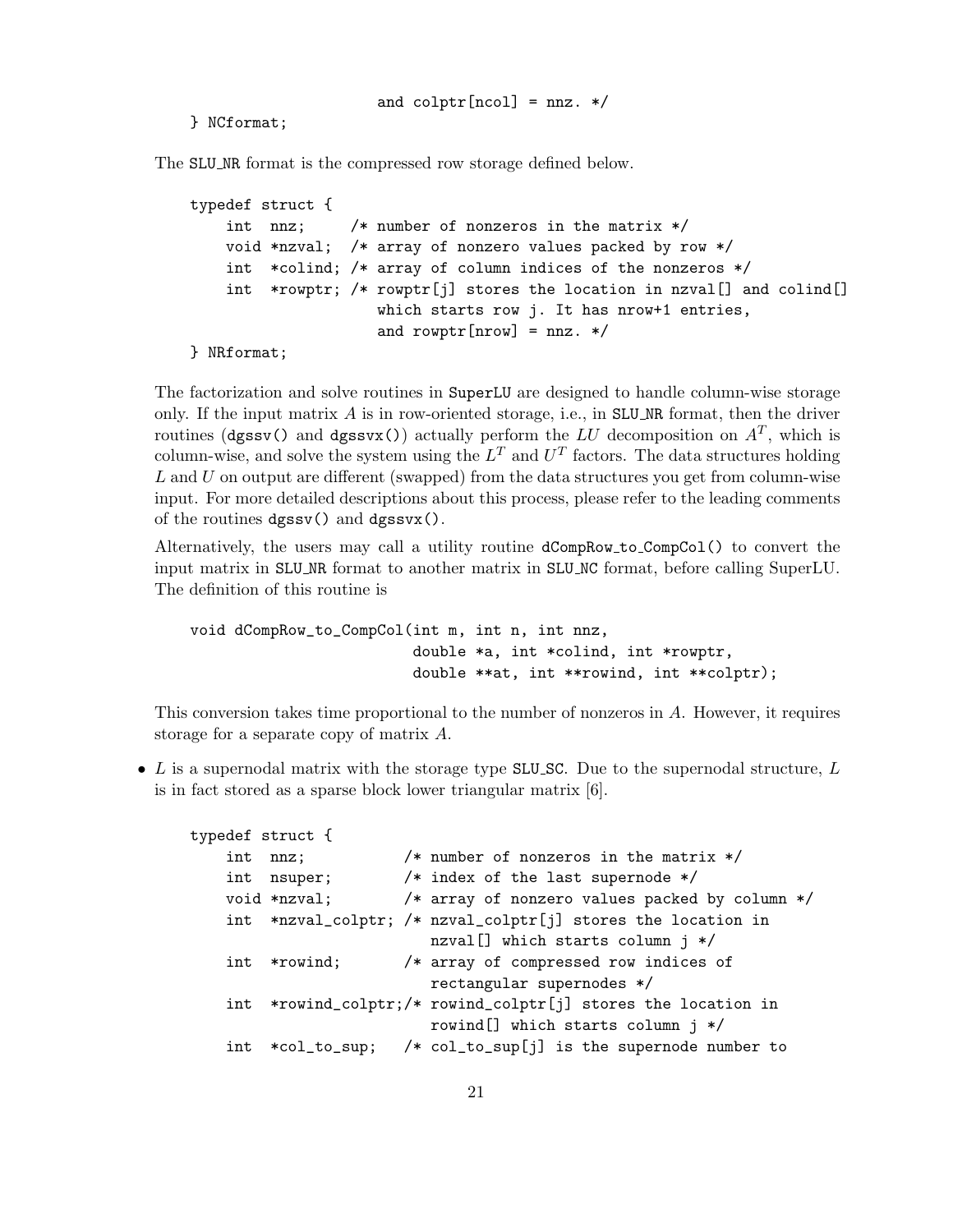```
which column j belongs */
int *sup_to_col; /* sup_to_col[s] points to the starting column
                      of the s-th supernode */
```
- } SCformat;
- Both B and X are stored as conventional two-dimensional arrays in column-major order, with the storage type SLU DN.

```
typedef struct {
    int lda; /* leading dimension */
    void *nzval; /* array of size lda-by-ncol to represent
                    a dense matrix */
} DNformat;
```
Figure 2.3 shows the data structures for the example matrices in Figure 2.1. For a description of NCPformat, see section 2.5.1.

## 2.4 Options argument

The options argument is the input argument to control the behaviour of the library. The user can tell the solver how the linear systems should be solved based on some known characteristics of the system. For example, for diagonally dominant matrices, choosing the diagonal pivots ensures stability; there is no need for numerical pivoting (i.e.,  $P_r$  can be an Identity matrix). In another situation where a sequence of matrices with the same sparsity pattern need be factorized, the column permutation  $P_c$  (and also the row permutation  $P_r$ , if the numerical values are similar) need be computed only once, and reused thereafter. In these cases, the solvers' performance can be much improved over using the default settings. Options is implemented as a C structure containing the following fields:

• Fact

Specifies whether or not the factored form of the matrix  $A$  is supplied on entry, and if not, how the matrix A will be factorized base on the previous history, such as factor from scratch, reuse  $P_c$  and/or  $P_r$ , or reuse the data structures of L and U. fact can be one of:

- DOFACT: the matrix A will be factorized from scratch.
- $-$  SamePattern: the matrix  $A$  will be factorized assuming that a factorization of a matrix with the same sparsity pattern was performed prior to this one. Therefore, this factorization will reuse column permutation vector perm  $c$ .
- SampPattern SameRowPerm: the matrix A will be factorized assuming that a factorization of a matrix with the same sparsity pattern and similar numerical values was performed prior to this one. Therefore, this factorization will reuse both row and column permutation vectors perm  $\mathbf r$  and perm  $\mathbf c$ , both row and column scaling factors  $D_r$  and  $D_c$ , and the distributed data structure set up from the previous symbolic factorization.
- **FACTORED:** the factored form of  $A$  is input.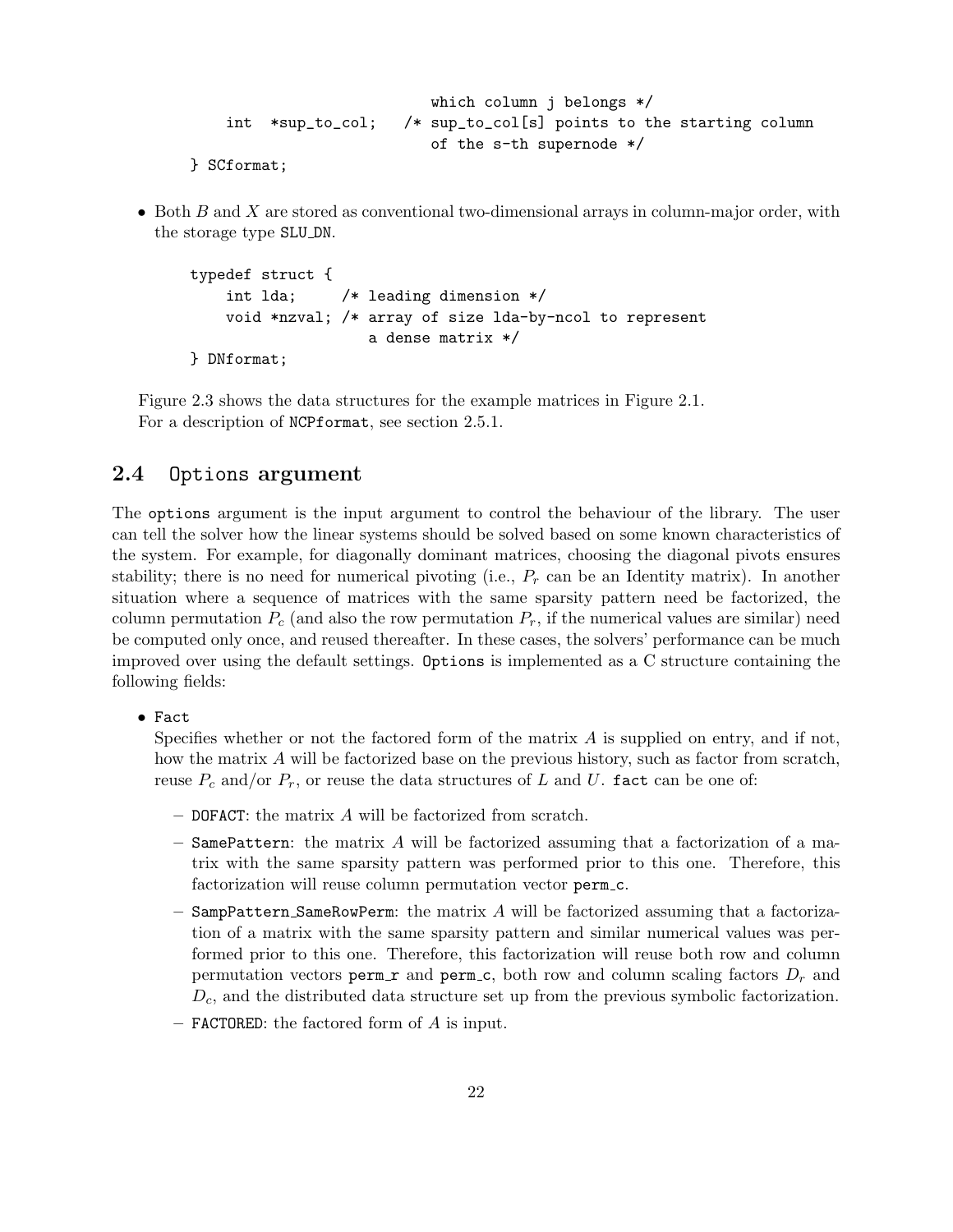```
• A = \{ Stype = SLU_NC; Dtype = SLU_D; Mtype = SLU_GE; nrow = 5; ncol = 5;
       *Store = \{ nnz = 12;
                  nzval = [ 19.00, 12.00, 12.00, 21.00, 12.00, 12.00, 21.00,
                             16.00, 21.00, 5.00, 21.00, 18.00 ];
                  rowind = [ 0, 1, 4, 1, 2, 4, 0, 2, 0, 3, 3, 4 ];
                   colptr = [0, 3, 6, 8, 10, 12];}
     }
\bullet U = { Stype = SLU_NC; Dtype = SLU_D; Mtype = SLU_TRU; nrow = 5; ncol = 5;
       *Store = {max = 11;}nzval = [ 21.00, -13.26, 7.58, 21.00 ];
                  rowind = [0, 1, 2, 0];
                  colptr = [0, 0, 0, 1, 4, 4];}
     }
• L = \{ Stype = SLU_SC; Dtype = SLU_D; Mtype = SLU_TRLU; nrow = 5; ncol = 5;
       *Store = {~} nnz = 11;
                  nsuper = 2;
                  nzval = [ 19.00, 0.63, 0.63, 21.00, 0.57, 0.57, -13.26,
                             23.58, -0.24, 5.00, -0.77, 21.00, 34.20 ];
                  nzval_colptr = [ 0 3, 6, 9, 11, 13 ];
                   rowind = [0, 1, 4, 1, 2, 4, 3, 4];
                   rowind_colptr = [0, 3, 6, 6, 8, 8];
                   col_to_sup = [0, 1, 1, 2, 2];sup_to_col = [0, 1, 3, 5];}
     }
```
Figure 2.3: The data structures for a  $5 \times 5$  matrix and its LU factors, as represented in the SuperMatrix data structure. Zero-based indexing is used.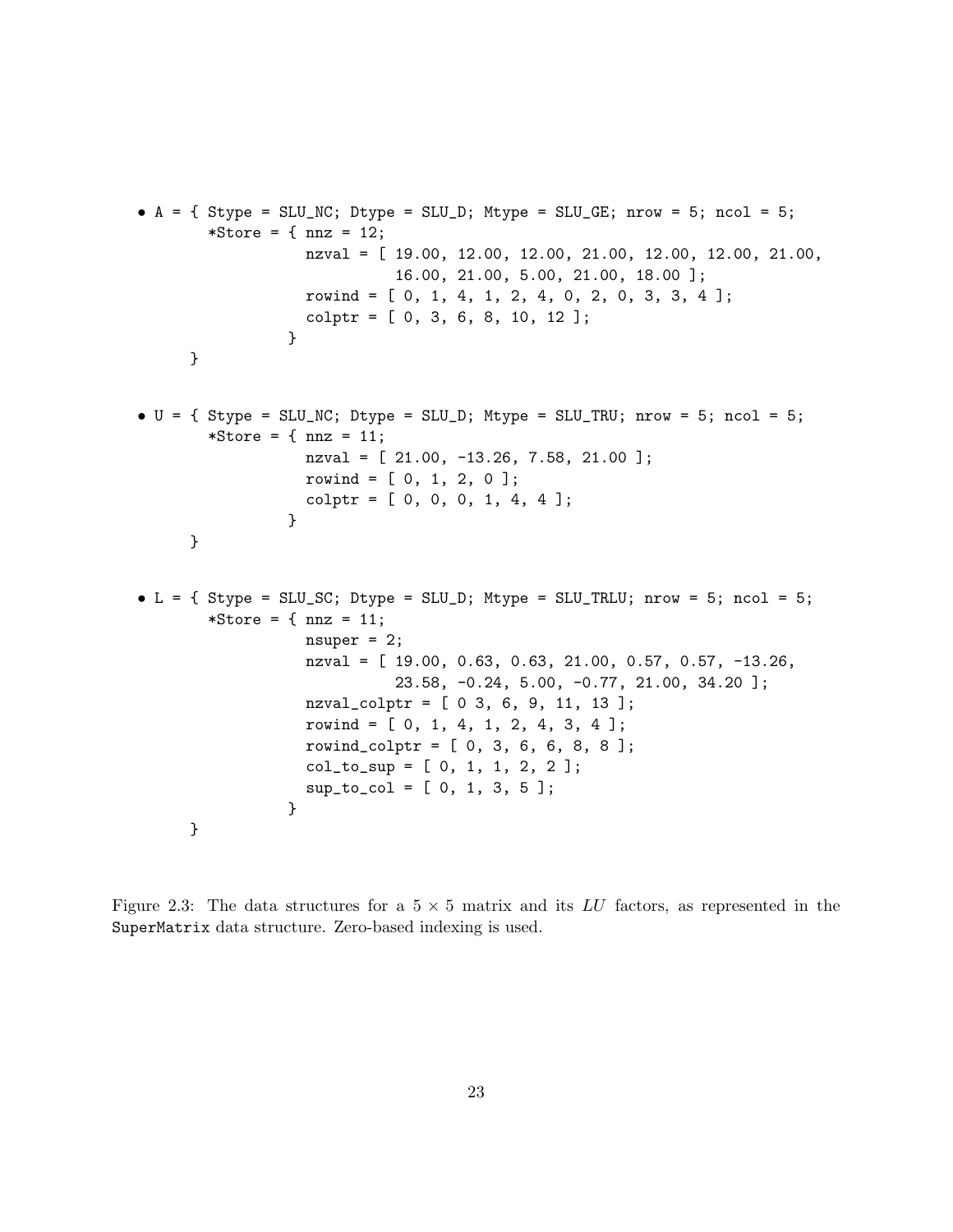• Equil  $\{$  YES  $\|$  NO  $\}$ 

Specifies whether to equilibrate the system (scale  $A$ 's rows and columns to have unit norm).

• ColPerm

Specifies how to permute the columns of the matrix for sparsity preservation.

- NATURAL: natural ordering.
- MMD\_ATA: minimum degree ordering on the structure of  $A<sup>T</sup>A$ .
- MMD\_AT\_PLUS\_A: minimum degree ordering on the structure of  $A<sup>T</sup> + A$ .
- COLAMD: approximate minimum degree column ordering
- MY PERMC: use the ordering given in perm c input by the user.
- Trans { NOTRANS | TRANS | CONJ } Specifies whether to solve the transposed system.
- IterRefine

Specifies whether to perform iterative refinement, and in what precision to compute the residual.

- NO: no iterative refinement
- SINGLE: perform iterative refinement in single precision
- DOUBLE: perform iterative refinement in double precision
- EXTRA: perform iterative refinement in extra precision
- DiagPivotThresh [0.0, 1.0]

Specifies the threshold used for a diagonal entry to be an acceptable pivot.

```
• SymmetricMode { YES | NO }
```
Specifies whether to use the symmetric mode. Symmetric mode gives preference to diagonal pivots, and uses an  $(A^T + A)$ -based column permutation algorithm.

- PivotGrowth { YES | NO } Specifies whether to compute the reciprocal pivot growth.
- ConditionNumber { YES | NO } Specifies whether to compute the reciprocal condition number.
- RowPerm (only for ILU or SuperLU\_DIST) Specifies whether to permute the rows of the original matrix.
	- NO: not to permute the rows
	- LargeDiag MC64: use a serial, weighted bipartite matching algorithm implemented in MC64 to permute the rows to make the diagonal large relative to the off-diagonal [11].
	- LargeDiag AWPM: use a parallel, approximate weighted bipartite matching algorithm implemented in CombBLAS to permute the rows to make the diagonal large relative to the off-diagonal [3].
	- MY PERMR: use the permutation given by the user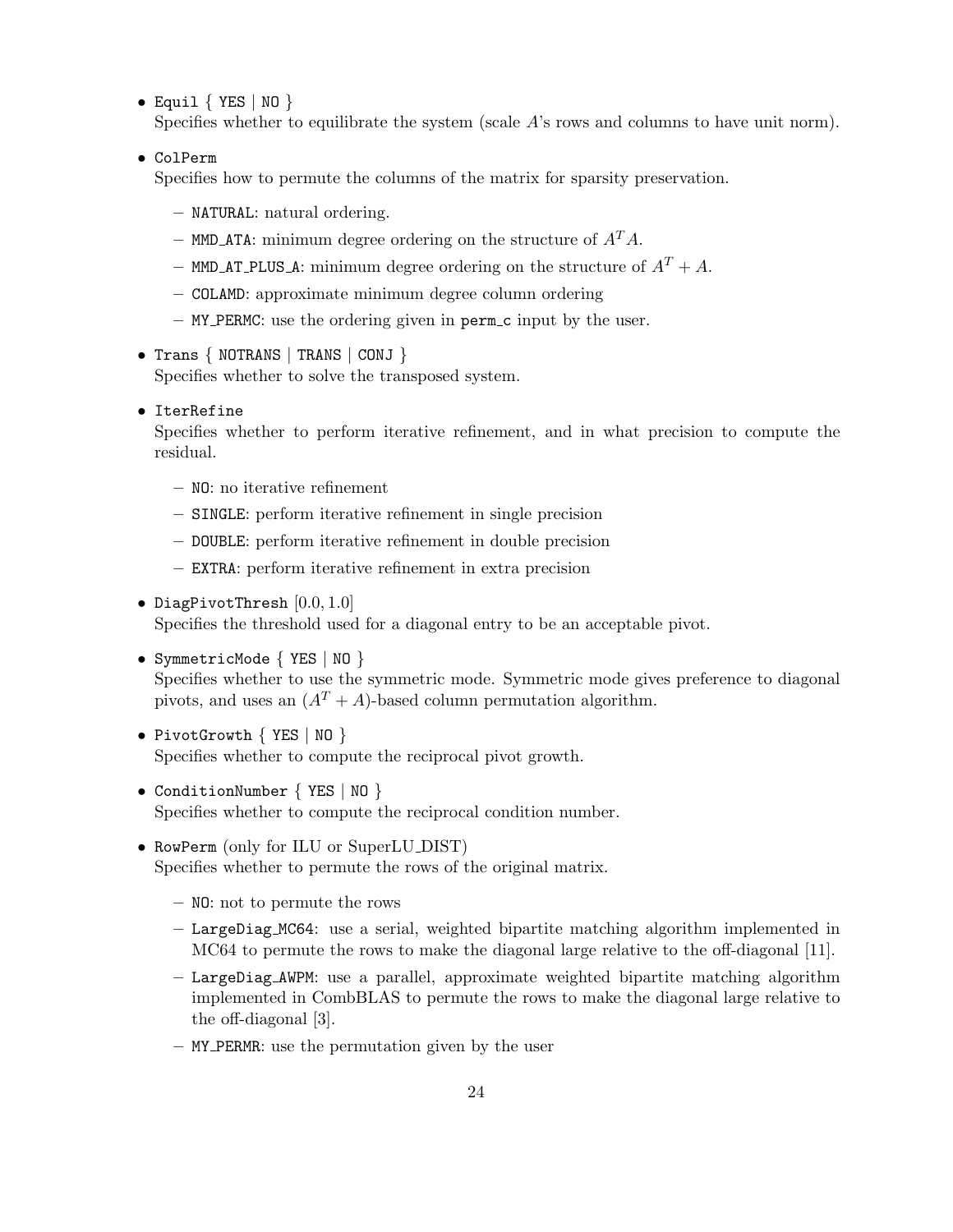• ILU DropRule

Specifies the dropping rule for ILU: ( Default: DROP BASIC | DROP AREA )

- DROP BASIC: Basic dropping rule, supernodal based  $\text{I} \text{L} \text{UTP}(\tau)$ .
- DROP PROWS: Supernodal based ILUTP $(p, \tau)$ ,  $p = \gamma \cdot nnz(A)/n$ .
- DROP COLUMN: Variant of ILUTP $(p, \tau)$ , for j-th column,  $p = \gamma \cdot nnz(A(:,j)).$
- DROP AREA: Variation of ILUTP, for j-th column, use  $nnz(F(:, 1:j))/nnz(A(:, 1:j))$  to control memory.
- DROP DYNAMIC: Dynamically adjust the threshold  $τ$  during factorizaion: If  $nnz(L(:, 1:j))/nnz(A(:, 1:j)) > \gamma$ ,  $\tau_L(j) := min(\tau_0, \tau_L(j-1) \cdot 2)$ ; Otherwise  $\tau_L(j) :=$  $\max(\tau_0, \tau_L(j-1)/2)$ .  $\tau_U(j)$  uses the similar rule.
- DROP INTERP: Compute the second dropping threshold by interpolation instead of quick select (default). In this case, the actual fill ratio is not guaranteed to be smaller than gamma.
- ILU\_DropTol  $[0.0, 1.0]$ Specifies the numerical dropping threshold for ILU.
- ILU\_FillFactor  $(\geq 1.0)$ Specifies the expected fill ratio upper bound,  $\gamma$ , for ILU.
- $\bullet$  ILU\_MILU  $\{$  SILU  $\|$  SMILU\_1  $\|$  SMILU\_2  $\|$  SMILU\_3  $\}$ Specifies which version of modified ILU to use.
- PrintStat { YES | NO } Specifies whether to print the solver's statistics.

The routine set\_default\_options() sets the following default values:

| Fact            | $=$ DOFACT    | /* factor from scratch */ |
|-----------------|---------------|---------------------------|
| Equil           | $=$ YES       |                           |
| ColPerm         | $= COLAMD$    |                           |
| Trans           | = NOTRANS     |                           |
| IterRefine      | $= NOTE$      |                           |
| DiagPivotThresh | $= 1.0$       | /* partial pivoting $*/$  |
| SymmetricMode   | $= NQ$        |                           |
| PivotGrowth     | $= \text{NO}$ |                           |
| ConditionNumber | $= \text{NO}$ |                           |
| PrintStat       | $=$ YES       |                           |

To use the ILU routines, such as  $q$ gsitrf $()$ , the user should call ilu\_set\_default\_options $()$  to set the default values (set\_default\_options() is first called in this routine prior to the following):

| DiagPivotThresh | $= 0.1$                     |  | /* partial pivoting $*/$ |  |
|-----------------|-----------------------------|--|--------------------------|--|
| RowPerm         | = LargeDiag                 |  |                          |  |
| ILU_DropRule    | $= DROP_BASIC$   DROP AREA; |  |                          |  |
| ILU_DropTol     | $= 1e-4$ ;                  |  |                          |  |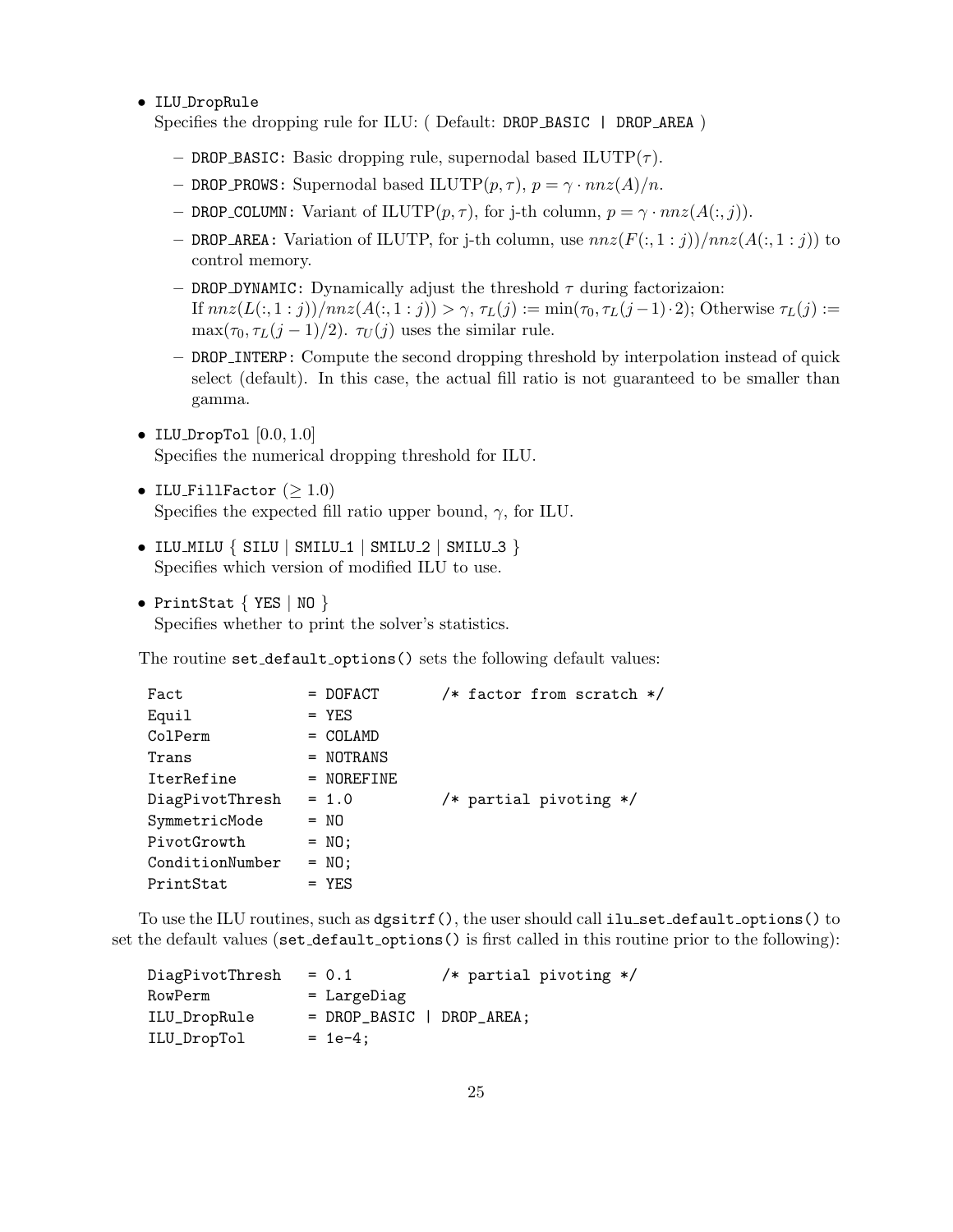| ILU_FillFactor | $= 10.0$ ;    |  |  |                           |  |
|----------------|---------------|--|--|---------------------------|--|
| ILU Norm       | $=$ INF NORM; |  |  |                           |  |
| ILU MILU       | $=$ SILU:     |  |  | $/*$ not to use MILU $*/$ |  |
| ILU FillTol    | $= 1e-2$ ;    |  |  |                           |  |

The other possible values for each field are documented in the source code  $SRC/slu.util.h$ . The users can reset each default value according to their needs.

## 2.5 Permutations

Two permutation matrices are involved in the solution process. In fact, the actual factorization we perform is  $P_r A P_c^T = LU$ , where  $P_r$  is determined from partial pivoting (with a threshold pivoting option), and  $P_c$  is a column permutation chosen either by the user or SuperLU, usually to make the L and U factors as sparse as possible.  $P_r$  and  $P_c$  are represented by two integer vectors perm r[] and perm c[], which are the permutations of the integers  $(0 : m - 1)$  and  $(0 : n - 1)$ , respectively.

#### 2.5.1 Ordering for sparsity

Column reordering for sparsity is completely separate from the LU factorization. The column permutation  $P_c$  should be applied before calling the factorization routine  $\text{dgstrf}($ ). In principle, any ordering heuristic used for symmetric matrices can be applied to  $A<sup>T</sup>A$  (or  $A + A<sup>T</sup>$  if the matrix is nearly structurally symmetric) to obtain  $P_c$ . Currently, we provide the following ordering options through options argument. The options.ColPerm field can take the following values:

- NATURAL: use natural ordefring (i.e.,  $P_c = I$ ).
- MMD AT PLUS A: use minimum degree ordering on the structure of  $A<sup>T</sup> + A$ .
- MMD ATA: use minimum degree ordering on the structure of  $A<sup>T</sup>A$ .
- COLAMD: use approximate minimum degree column ordering.
- MY\_PERMC: use the ordering given in the permutation vector  $\text{perm.c}[\ ]$ , which is input by the user.

If options.ColPerm is set to the last value, the library will use the permutation vector perm c[] as an input, which may be obtained from any other ordering algorithm. For example, the nesteddissection type of ordering codes include Metis [20], Chaco [18] and Scotch [31].

Alternatively, the users can provide their own column permutation vector. For example, it may be an ordering suitable for the underlying physical problem. Both driver routines dgssv and dgssvx take perm c[] as an input argument.

After permutation  $P_c$  is applied to A, we use SLU NCP format to represent the permuted matrix  $AP_c^T$ , in which the consecutive columns of nonzeros may not be stored contiguously in memory. Therefore, we need two separate arrays of pointers, colbeg[] and colend[], to indicate the beginning and end of each column in nzval[] and rowind[].

```
typedef struct {
   int nnz; /* number of nonzeros in the matrix */
```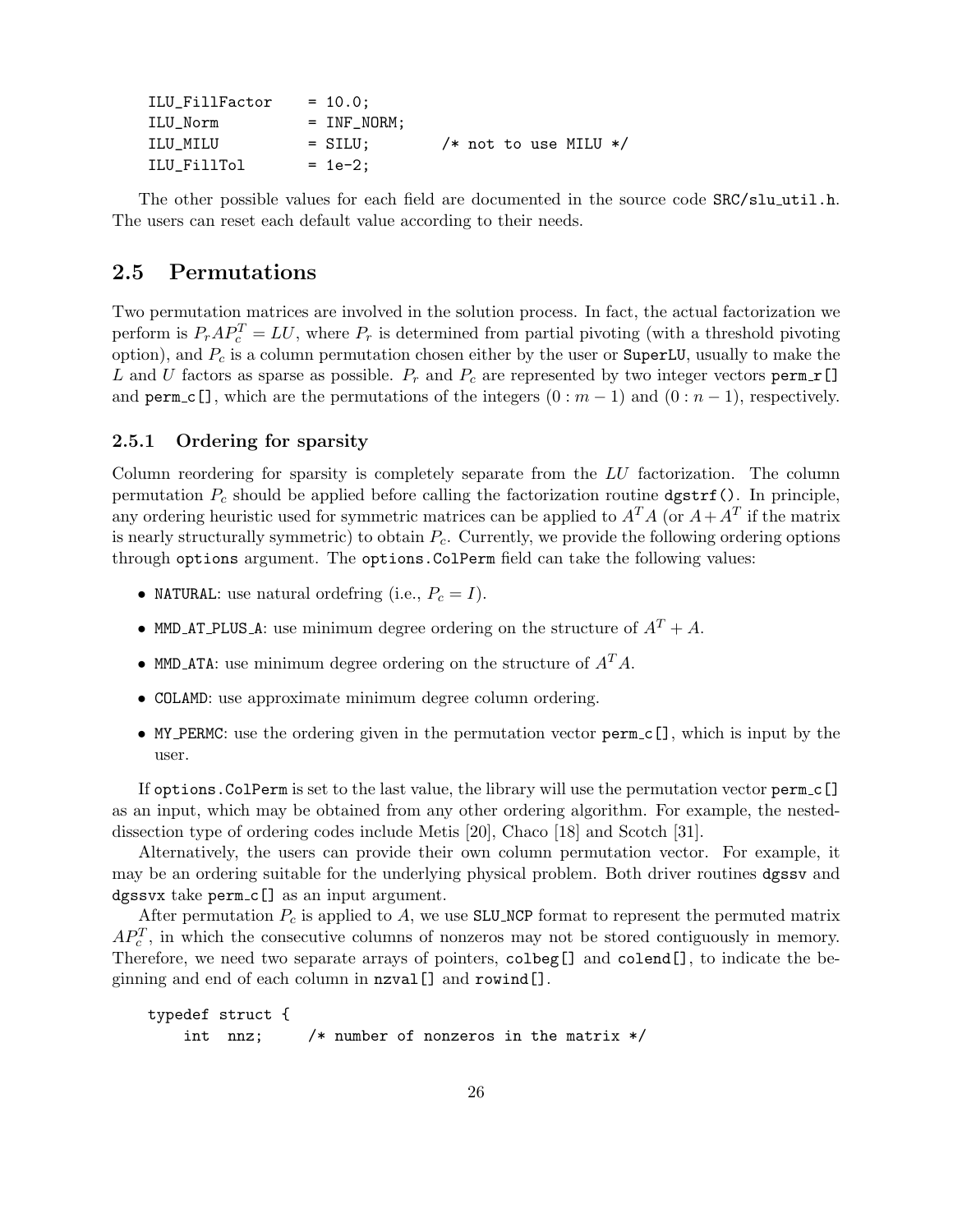```
void *nzval; /* array of nonzero values, packed by column */
    int *rowind; /* array of row indices of the nonzeros */
    int *colbeg; /* colbeg[j] points to the location in nzval[] and rowind[]
                     which starts column j */
    int *colend; /* colend[j] points to one past the location in nzval[]
                     and rowind[] which ends column j */
} NCPformat;
```
#### 2.5.2 Partial pivoting with threshold

We have included a threshold pivoting parameter  $u \in [0,1]$  to control numerical stability. The user can choose to use a row permutation obtained from a previous factorization. (The argument options.Fact = SamePattern SameRowPerm should be passed to the factorization routine  $dgstrf(.)$ ) The pivoting subroutine  $dpivotL()$  checks whether this choice of pivot satisfies the threshold; if not, it will try the diagonal element. If neither of the above satisfies the threshold, the maximum magnitude element in the column will be used as the pivot. The pseudo-code of the pivoting policy for column  $j$  is given below.

(1) compute thresh = u  $|a_{mj}|$ , where  $|a_{mj}| = \max_{i \geq j} |a_{ij}|$ ;

```
(2) if user specifies pivot row k and |a_{ki}| \geq thresh and a_{ki} \neq 0 then
           pivot row =k;
     else if |a_{jj}| \geq thresh and a_{jj} \neq 0 then
           pivot row = j;
     else
           pivot row = m;
     endif;
```
Two special values of u result in the following two strategies:

- $u = 0.0$ : either use user-specified pivot order if available, or else use diagonal pivot;
- $u = 1.0$ : classical partial pivoting.

## 2.6 Symmetric Mode

In many applications, matrix A may be diagonally dominant or nearly so. In this case, pivoting on the diagonal is sufficient for stability and is preferable for sparsity to off-diagonal pivoting. To do this, the user can set a small (less-than-one) diagonal pivot threshold (e.g., 0.0, 0.01) and choose an  $(A^T + A)$ –based column permutation algorithm. We call this setting *symmetric mode*. In this case, the options.SymmetricMode = YES must be set.

Note that, when a diagonal entry is smaller than the threshold, the code will still choose an off-diagonal pivot. That is, the row permutation  $P_r$  may not be Identity. Please refer to [24] for more discussion on the symmetric mode.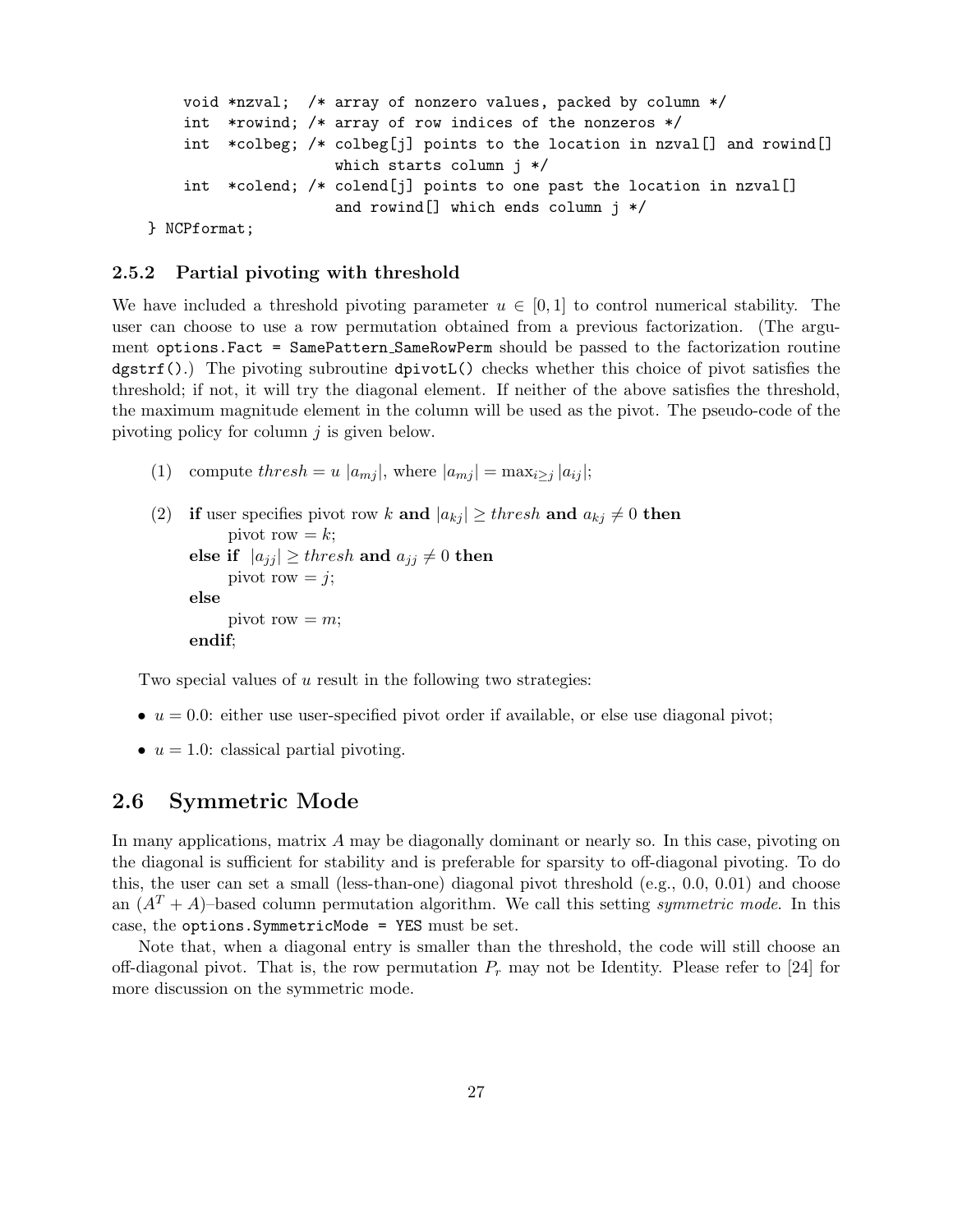## 2.7 Incomplete LU factorization (ILU) preconditioner

Starting from SuperLU version 4.0, we provide the ILU routines to be used as preconditioners for iterative solvers. Our ILU method can be considered to be a variant of the ILUTP method originally proposed by Saad [33], which combines a dual dropping strategy with numerical pivoting ("T" stands for threshold, and "P" stands for pivoting). We adapted the classic dropping strategies of ILUTP in order to incorporate supernode structures and to accommodate dynamic supernodes due to partial pivoting. For the secondary dropping strategy, we proposed an area-based fill control method, which is more flexible and numerically robust than the traditional column-based scheme. Furthermore, we incorporated several heuristics for adaptively modifying various threshold parameters as the factorization proceeds, which improves the robustness of the algorithm. The details can be found in [27].

## 2.8 Memory management for  $L$  and  $U$

In the sparse  $LU$  algorithm, the amount of space needed to hold the data structures of  $L$  and  $U$ cannot be accurately predicted prior to the factorization. The dynamically growing arrays include those for the nonzero values ( $\texttt{nzval}$ []) and the compressed row indices ( $\texttt{rowind}$ []) of L, and for the nonzero values  $(\texttt{nzval}[\cdot])$  and the row indices  $(\texttt{rowind}[\cdot])$  of U.

Two alternative memory models are presented to the user:

- system-level based on C's dynamic allocation capability (malloc/free);
- user-level based on a user-supplied work  $[]$  array of size lwork (in bytes). This is similar to Fortran-style handling of work space. Work[] is organized as a two-ended stack, one end holding the  $L$  and  $U$  data structures, the other end holding the auxiliary arrays of known size.

Except for the different ways to allocate/deallocate space, the logical view of the memory organization is the same for both schemes. Now we describe the policies in the memory module.

At the outset of the factorization, we guess there will be FILL\*nnz(A) fills in the factors and allocate corresponding storage for the above four arrays, where nnz(A) is the number of nonzeros in original matrix A, and FILL is an integer, say 20. (The value of FILL can be set in an inquiry function  $\text{sp}$  ienv(), see section 2.11.3.) If this initial request exceeds the physical memory constraint, the FILL factor is repeatedly reduced, and attempts are made to allocate smaller arrays, until the initial allocation succeeds.

During the factorization, if any array size exceeds the allocated bound, we expand it as follows. We first allocate a chunk of new memory of size EXPAND times the old size, then copy the existing data into the new memory, and then free the old storage. The extra copying is necessary, because the factorization algorithm requires that each of the aforementioned four data structures be contiguous in memory. The values of FILL and EXPAND are normally set to 20 and 1.5, respectively. See xmemory.c for details.

After factorization, we do not garbage-collect the extra space that may have been allocated. Thus, there will be external fragmentation in the  $L$  and  $U$  data structures. The settings of FILL and EXPAND should take into account the trade-off between the number of expansions and the amount of fragmentation.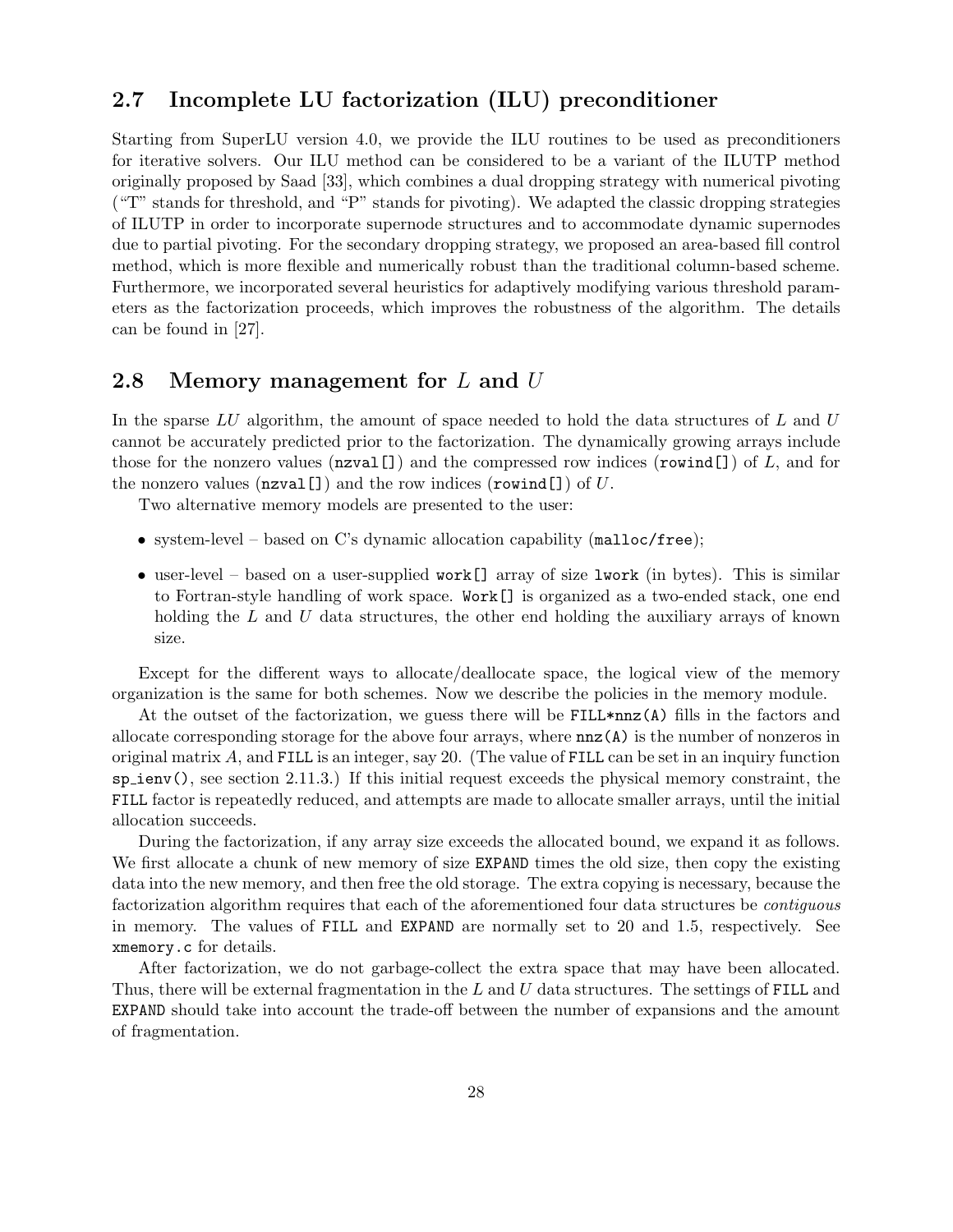Arrays of known size, such as various column pointers and working arrays, are allocated just once. All dynamically-allocated working arrays are freed after factorization.

## 2.9 User-callable routines

The naming conventions, calling sequences and functionality of these routines mimic the corresponding LAPACK software [1]. In the routine names, such as dgstrf, we use the two letters GS to denote *general sparse* matrices. The leading letterx stands for S, D, C, or Z, specifying the data type.

## 2.9.1 Driver routines

We provide two types of driver routines for solving systems of linear equations. The driver routines can handle both column- and row-oriented storage schemes.

- A simple driver dgssv(), which solves the system  $AX = B$  by factorizing A and overwriting B with the solution X.
- An expert driver dgssvx(), which, in addition to the above, also performs the following functions (some of them optionally):
	- solve  $A^T X = B$ ;
	- equilibrate the system (scale  $A$ 's rows and columns to have unit norm) if  $A$  is poorly scaled;
	- $-$  estimate the condition number of  $A$ , check for near-singularity, and check for pivot growth;
	- refine the solution and compute forward and backward error bounds.
- An expert driver dgsisx(), which gives the approximate solutions of linear equations  $AX = B$ or  $A^T X = B$ , using the ILU factorization from dgsitrf(). An estimation of the condition number is provide, and the pivot growth is computed.

These driver routines cover all the functionality of the computational routines. We expect that most users can simply use these driver routines to fulfill their tasks with no need to bother with the computational routines.

### 2.9.2 Computational routines

The users can invoke the following computational routines, instead of the driver routines, to directly control the behavior of SuperLU. The computational routines can only handle column-oriented storage.

• dgstrf(): Factorize.

This implements the first-time factorization, or later re-factorization with the same nonzero pattern. In re-factorizations, the code has the ability to use the same column permutation  $P_c$ and row permutation  $P_r$  obtained from a previous factorization. The input argument options contains several scalar arguments to control how the LU decomposition and the numerical pivoting should be performed. dgstrf() can handle non-square matrices.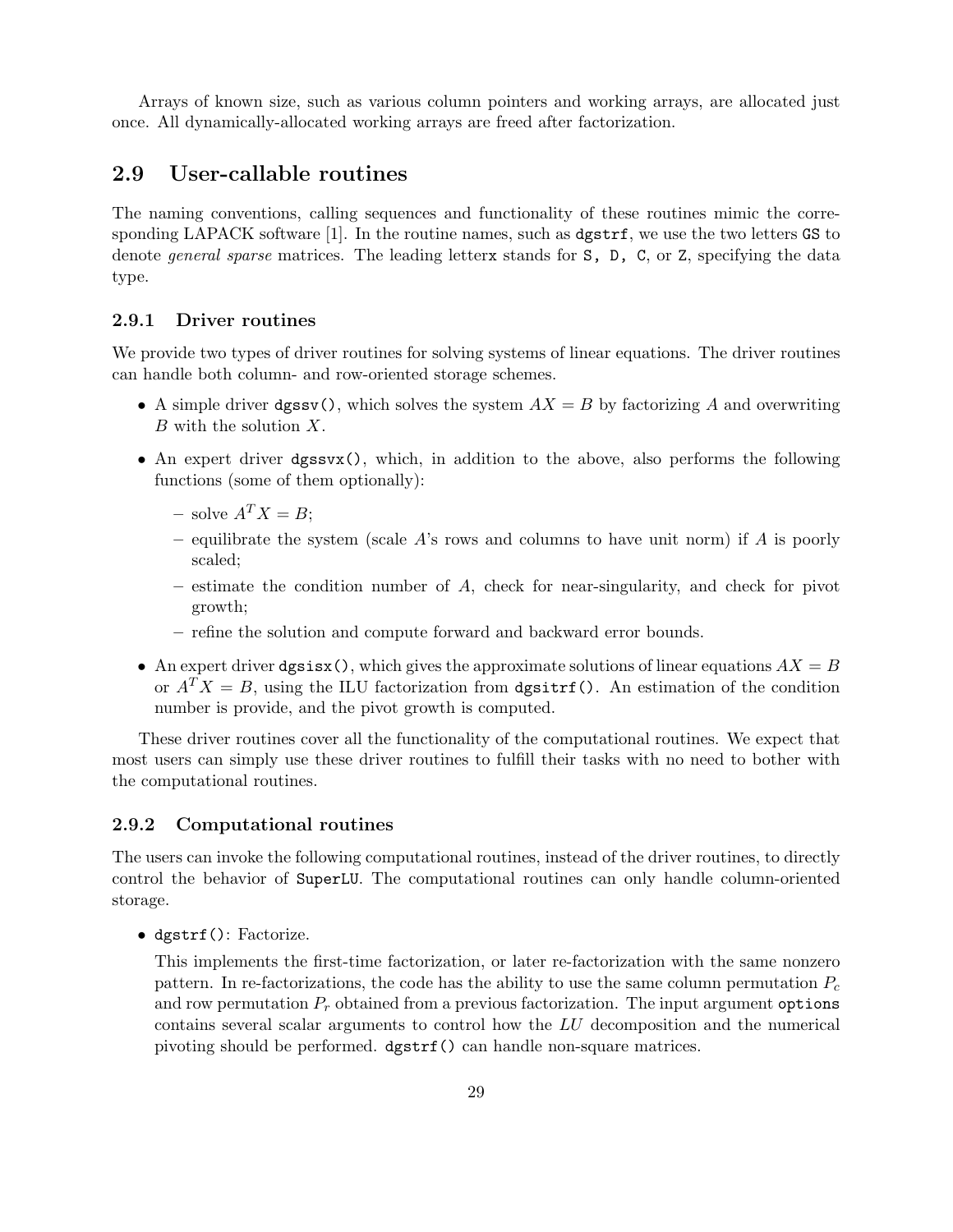• dgsitrf(): ILU.

This implements the incomplete LU factorization The input argument options contains several scalar arguments to control how the incomplete facotirzation and the numerical pivoting should be performed.

• dgstrs(): Triangular solve.

This takes the L and U triangular factors, the row and column permutation vectors, and the right-hand side to compute a solution matrix X of  $AX = B$  or  $A^T X = B$ .

• dgscon(): Estimate condition number.

Given the matrix A and its factors  $L$  and  $U$ , this estimates the condition number in the one-norm or infinity-norm. The algorithm is due to Hager and Higham [19], and is the same as CONDEST in sparse Matlab.

• dgsequ()/dlaqgs(): Equilibrate.

dgsequ first computes the row and column scalings  $D_r$  and  $D_c$  which would make each row and each column of the scaled matrix  $D_rAD_c$  have equal norm. **dlaqgs** then applies them to the original matrix  $A$  if it is indeed badly scaled. The equilibrated  $A$  overwrites the original A.

• dgsrfs(): Refine solution.

Given A, its factors L and U, and an initial solution X, this does iterative refinement, using the same precision as the input data. It also computes forward and backward error bounds for the refined solution.

## 2.9.3 Utility routines

The utility routines can help users create and destroy the SuperLU matrices easily. These routines reside in two places:  $SRC/ttil.c$  contains the routines that are precision-independent;  $SRC/\{s,d,c,z\}$ util.c contains the routines dependent on precision. Here, we list the prototypes of these routines.

```
/* Create a supermatrix in compressed column format. A is the output. */
dCreate_CompCol_Matrix(SuperMatrix *A, int m, int n, int nnz,
                       double *nzval, int *rowind, int *colptr,
                       Stype_t stype, Dtype_t dtype, Mtype_t mtype);
/* Create a supermatrix in compressed row format. A is the output. */
dCreate_CompRow_Matrix(SuperMatrix *A, int m, int n, int nnz,
                       double *nzval, int *colind, int *rowptr,
                       Stype_t stype, Dtype_t dtype, Mtype_t mtype);
/* Copy matrix A into matrix B, both in compressed column format. */
dCopy_CompCol_Matrix(SuperMatrix *A, SuperMatrix *B);
/* Create a supermatrix in dense format. X is the output.*/
```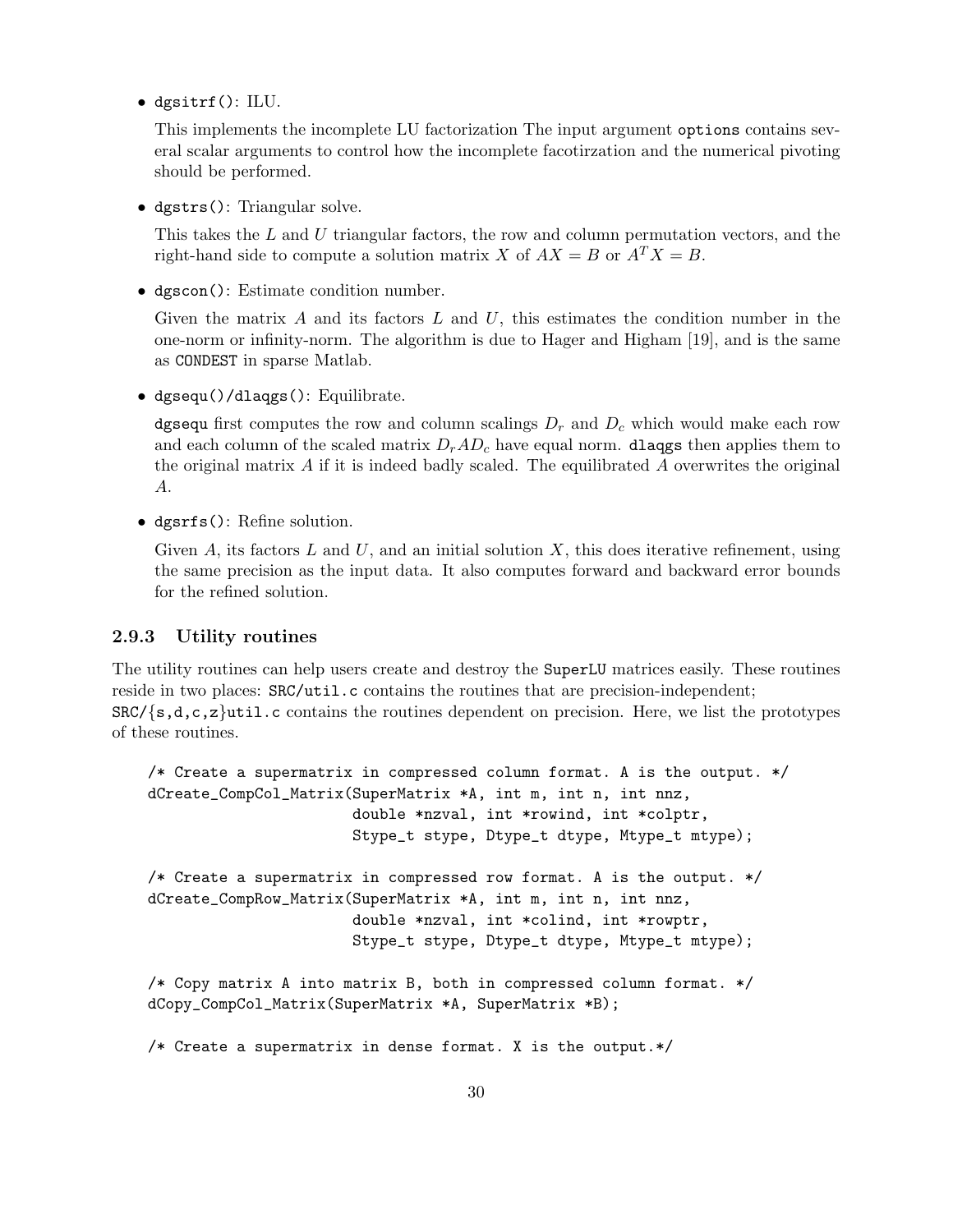```
dCreate_Dense_Matrix(SuperMatrix *X, int m, int n, double *x, int ldx,
                     Stype_t stype, Dtype_t dtype, Mtype_t mtype);
/* Create a supermatrix in supernodal format. L is the output. */
dCreate_SuperNode_Matrix(SuperMatrix *L, int m, int n, int nnz,
                         double *nzval, int *nzval_colptr, int *rowind,
                         int *rowind_colptr, int *col_to_sup, int *sup_to_col,
                         Stype_t stype, Dtype_t dtype, Mtype_t mtype);
/* Convert the compressed row fromat to the compressed column format. */
dCompRow_to_CompCol(int m, int n, int nnz,
                    double *a, int *colind, int *rowptr,
                    double **at, int **rowind, int **colptr);
/* Print a supermatrix in compressed column format. */
dPrint_CompCol_Matrix(char *what, SuperMatrix *A);
/* Print a supermatrix in supernodal format. */
dPrint_SuperNode_Matrix(char *what, SuperMatrix *A);
/* Print a supermatrix in dense format. */
dPrint_Dense_Matrix(char *what, SuperMatrix *A);
/* Deallocate the storage structure *Store. */
Destroy_SuperMatrix_Store(SuperMatrix *A);
/* Deallocate the supermatrix structure in compressed column format. */
Destroy_CompCol_Matrix(SuperMatrix *A)
/* Deallocate the supermatrix structure in supernodal format. */
Destroy_SuperNode_Matrix(SuperMatrix *A)
/* Deallocate the supermatrix structure in permuted compressed column format. */
Destroy_CompCol_Permuted(SuperMatrix *A)
```
/\* Deallocate the supermatrix structure in dense format. \*/ Destroy\_Dense\_Matrix(SuperMatrix \*A)

## 2.10 Matlab interface

In the SuperLU/MATLAB subdirectory, we have developed a set of MEX-files interface to Matlab. Typing make in this directory produces executables to be invoked in Matlab. The current Makefile is set up so that the MEX-files are compatible with Matlab Version 5. The user should edit Makefile for Matlab Version 4 compatibility. Right now, only the factor routine dgstrf() and the simple driver routine dgssv() are callable by invoking superlu and lusolve in Matlab, respectively.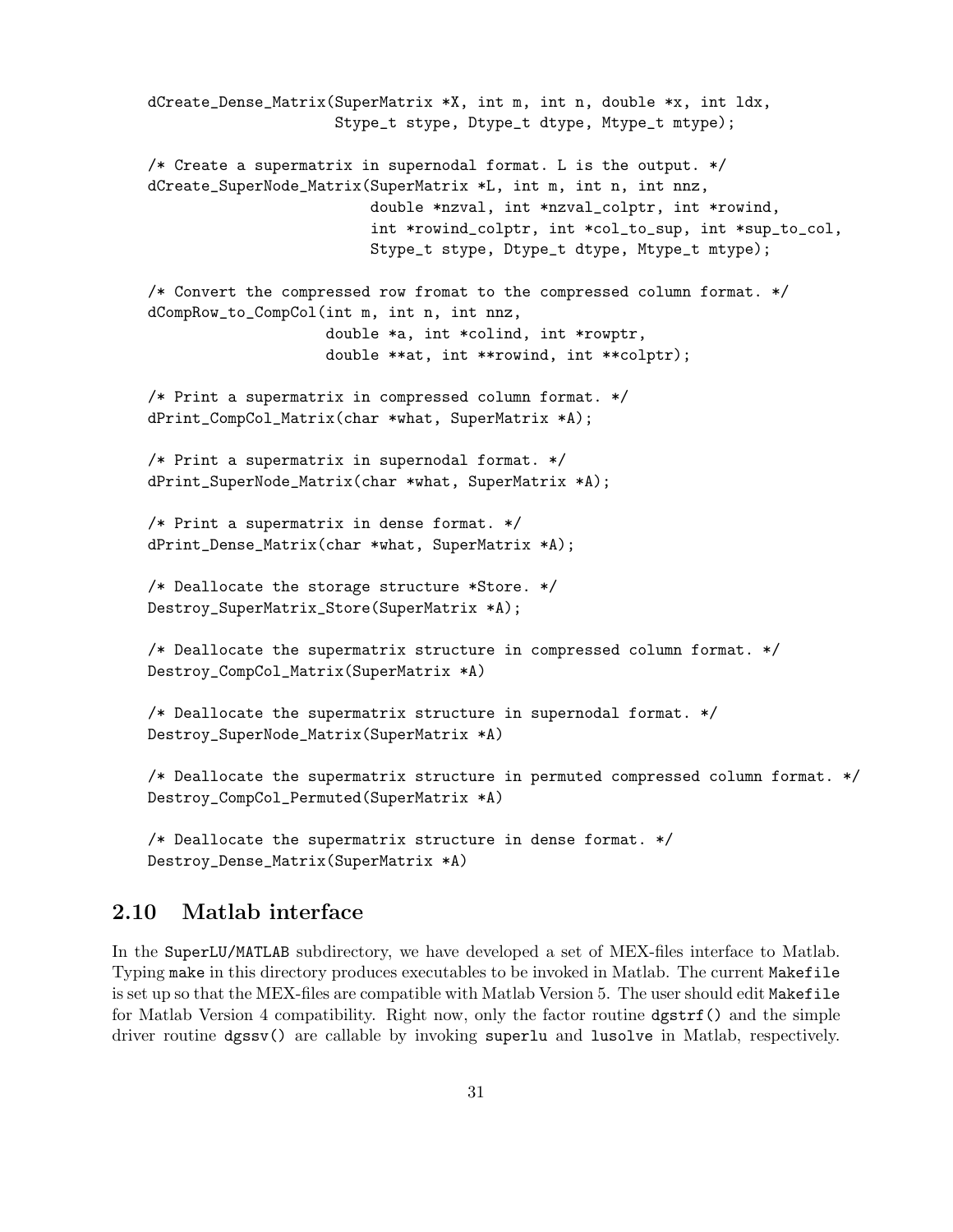Superlu and lusolve correspond to the two Matlab built-in functions  $\mathfrak{u}$  and  $\setminus$ . In Matlab, when you type

help superlu

you will find the following description about superlu's functionality and how to use it.

```
SUPERLU : Supernodal LU factorization
```
Executive summary:

 $[L,U,p] = superlu(A)$  is like  $[L,U,P] = lu(A)$ , but faster.  $[L, U, \text{prov}, \text{pcol}] = \text{superlu}(A)$  preorders the columns of A by min degree, yielding A(prow,pcol) = L\*U.

Details and options:

With one input and two or three outputs, SUPERLU has the same effect as LU, except that the pivoting permutation is returned as a vector, not a matrix:

```
[L,U,p] = superlu(A) returns unit lower triangular L, upper triangular U,
          and permutation vector p with A(p,:) = L*U.
```

```
[L,U] = superlu(A) returns permuted triangular L and upper triangular U
         with A = L*U.
```
With a second input, the columns of A are permuted before factoring:

[L,U,prow] = superlu(A,psparse) returns triangular L and U and permutation prow with A(prow,psparse) = L\*U.

[L,U] = superlu(A,psparse) returns permuted triangular L and triangular U with  $A($ :, psparse) =  $L*U$ .

Here psparse will normally be a user-supplied permutation matrix or vector to be applied to the columns of A for sparsity. COLMMD is one way to get such a permutation; see below to make SUPERLU compute it automatically. (If psparse is a permutation matrix, the matrix factored is A\*psparse'.)

With a fourth output, a column permutation is computed and applied:

- [L,U,prow,pcol] = superlu(A,psparse) returns triangular L and U and permutations prow and pcol with A(prow,pcol) = L\*U. Here psparse is a user-supplied column permutation for sparsity, and the matrix factored is A(:,psparse) (or A\*psparse' if the input is a permutation matrix). Output pcol is a permutation that first performs psparse, then postorders the etree of the column intersection graph of A. The postorder does not affect sparsity, but makes supernodes in L consecutive.
- $[L, U, prov, pcol] = superlu(A, 0)$  is the same as ... = superlu $(A, I)$ ; it does not permute for sparsity but it does postorder the etree.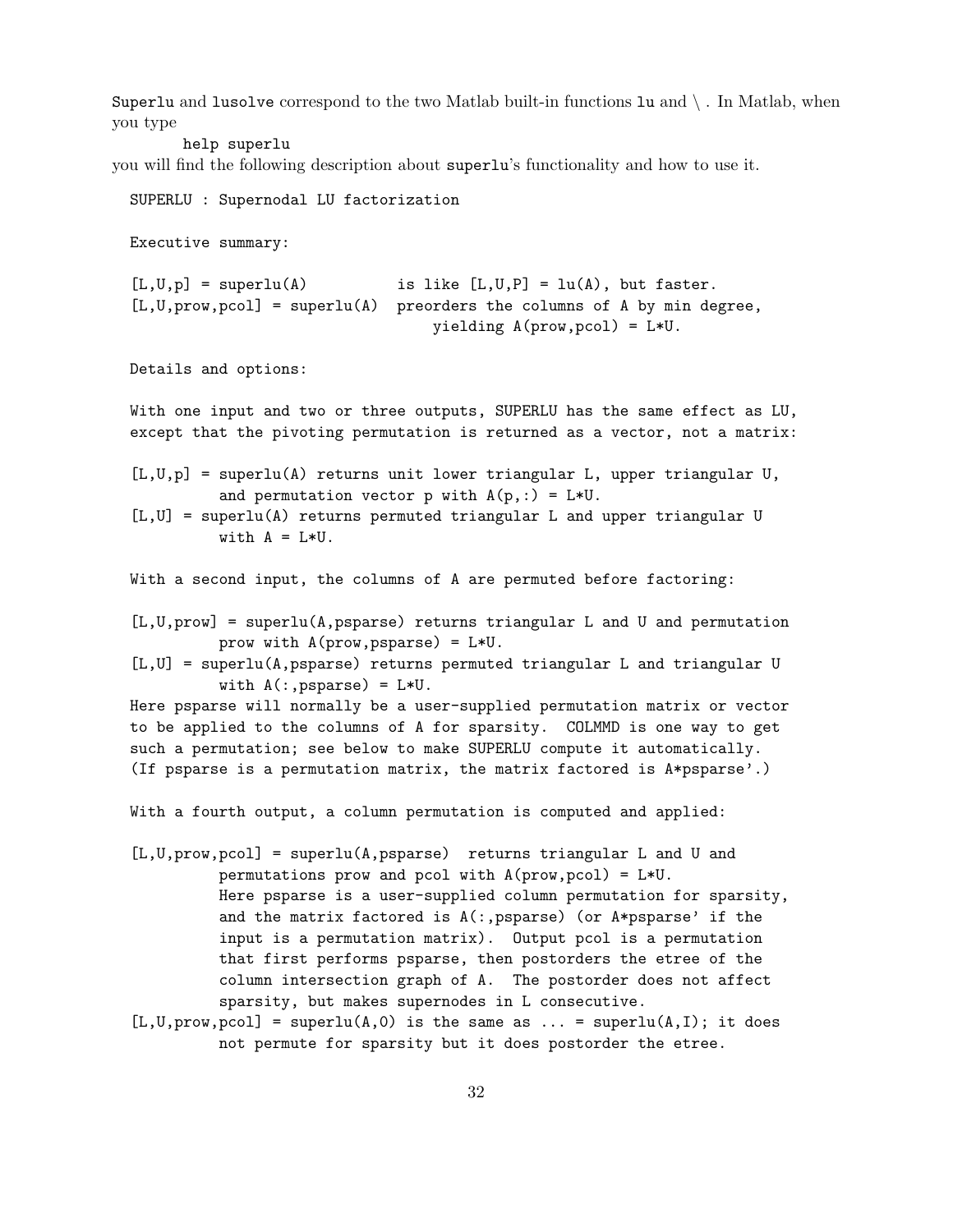- $[L, U, prov, pcol] = superlu(A)$  is the same as ... = superlu $(A, column(A))$ ; it uses column minimum degree to permute columns for sparsity, then postorders the etree and factors.
- For a description about lusolve's functionality and how to use it, you can type help lusolve

LUSOLVE : Solve linear systems by supernodal LU factorization.

 $x = \text{lusolve}(A, b)$  returns the solution to the linear system  $A*x = b$ , using a supernodal LU factorization that is faster than Matlab's builtin LU. This m-file just calls a mex routine to do the work.

By default, A is preordered by column minimum degree before factorization. Optionally, the user can supply a desired column ordering:

- x = lusolve(A, b, pcol) uses pcol as a column permutation. It still returns  $x = A/b$ , but it factors  $A(:, \text{pcol})$  (if pcol is a permutation vector) or A\*Pcol (if Pcol is a permutation matrix).
- $x = \text{lusolve}(A, b, 0)$  suppresses the default minimum degree ordering; that is, it forces the identity permutation on columns.

Two M-files trysuperlu.m and trylusolve.m are written to test the correctness of superlu and lusolve. In addition to testing the residual norms, they also test the function invocations with various number of input/output arguments.

## 2.11 Installation

#### 2.11.1 File structure

The top level SuperLU/ directory is structured as follows:

| SuperLU/README    | instructions on installation                             |
|-------------------|----------------------------------------------------------|
| SuperLU/CBLAS/    | needed BLAS routines in C, not necessarily fast          |
| SuperLU/EXAMPLE/  | example programs                                         |
| SuperLU/INSTALL/  | test machine dependent parameters; this Users' Guide     |
| SuperLU/MAKE_INC/ | sample machine-specific make.inc files                   |
| SuperLU/MATLAB/   | Matlab mex-file interface                                |
| SuperLU/SRC/      | C source code, to be compiled into the superlu.a library |
| SuperLU/TESTING/  | driver routines to test correctness                      |
| SuperLU/Makefile  | top level Makefile that does installation and testing    |
| SuperLU/make.inc  | compiler, compile flags, library definitions and C       |
|                   | preprocessor definitions, included in all Makefiles      |

Before installing the package, you may need to edit SuperLU/make.inc for your system. This make include file is referenced inside each of the Makefiles in the various subdirectories. As a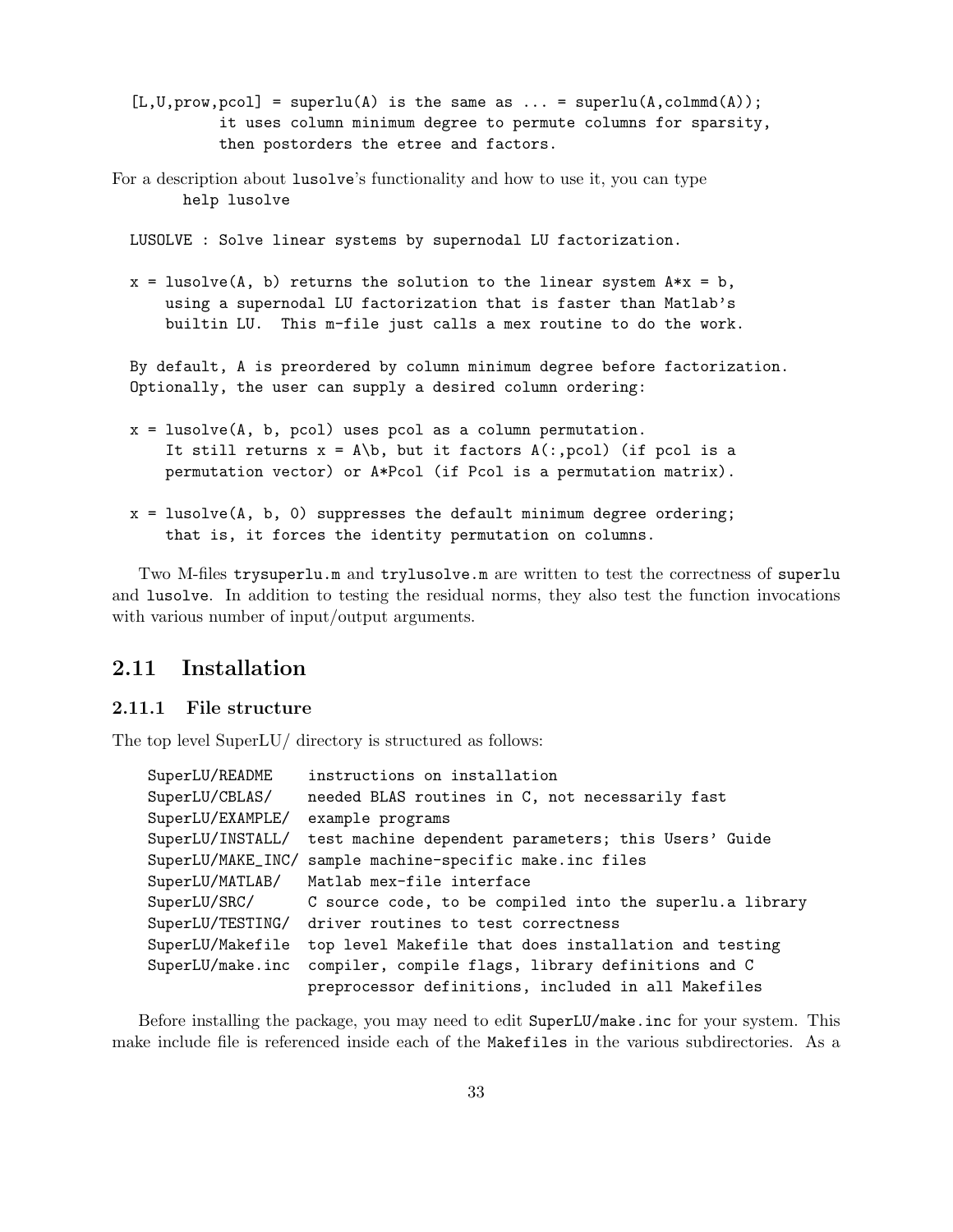result, there is no need to edit the Makefiles in the subdirectories. All information that is machine specific has been defined in make.inc.

Sample machine-specific make.inc are provided in the MAKE\_INC/ subdirectory for several systems, including IBM RS/6000, DEC Alpha, SunOS 4.x, SunOS 5.x (Solaris), HP-PA and SGI Iris 4.x. When you have selected the machine on which you wish to install SuperLU, you may copy the appropriate sample include file (if one is present) into make.inc. For example, if you wish to run SuperLU on an IBM RS/6000, you can do:

cp MAKE INC/make.rs6k make.inc

For systems other than those listed above, slight modifications to the make.inc file will need to be made. In particular, the following three items should be examined:

1. The BLAS library.

If there is a BLAS library available on your machine, you may define the following in make.inc:

BLASDEF = -DUSE VENDOR BLAS BLASLIB = <BLAS library you wish to link with>

The CBLAS/ subdirectory contains the part of the C BLAS needed by the SuperLU package. However, these codes are intended for use only if there is no faster implementation of the BLAS already available on your machine. In this case, you should do the following:

1) In make.inc, undefine (comment out) BLASDEF, define:  $BLASLIB = ../blas$(PLAT).a$ 

2) In the SuperLU/ directory, type:

make blaslib

to make the BLAS library from the routines in the CBLAS/ subdirectory.

2. C preprocessor definition CDEFS.

In the header file SRC/Cnames.h, we use macros to determine how C routines should be named so that they are callable by Fortran.<sup>2</sup> The possible options for CDEFS are:

- -DAdd : Fortran expects a C routine to have an underscore postfixed to the name;
- -DNoChange: Fortran expects a C routine name to be identical to that compiled by C;
- -DUpCase: Fortran expects a C routine name to be all uppercase.
- 3. The Matlab MEX-file interface.

The MATLAB/ subdirectory includes Matlab C MEX-files, so that our factor and solve routines can be called as alternatives to those built into Matlab. In the file SuperLU/make.inc, define MATLAB to be the directory in which Matlab is installed on your system, for example:

## MATLAB = /usr/local/matlab

At the SuperLU/ directory, type:

#### make matlabmex

to build the MEX-file interface. After you have built the interface, you may go to the MATLAB/ subdirectory to test the correctness by typing (in Matlab):

<sup>&</sup>lt;sup>2</sup>Some vendor-supplied BLAS libraries do not have C interfaces. So the re-naming is needed in order for the SuperLU BLAS calls (in C) to interface with the Fortran-style BLAS.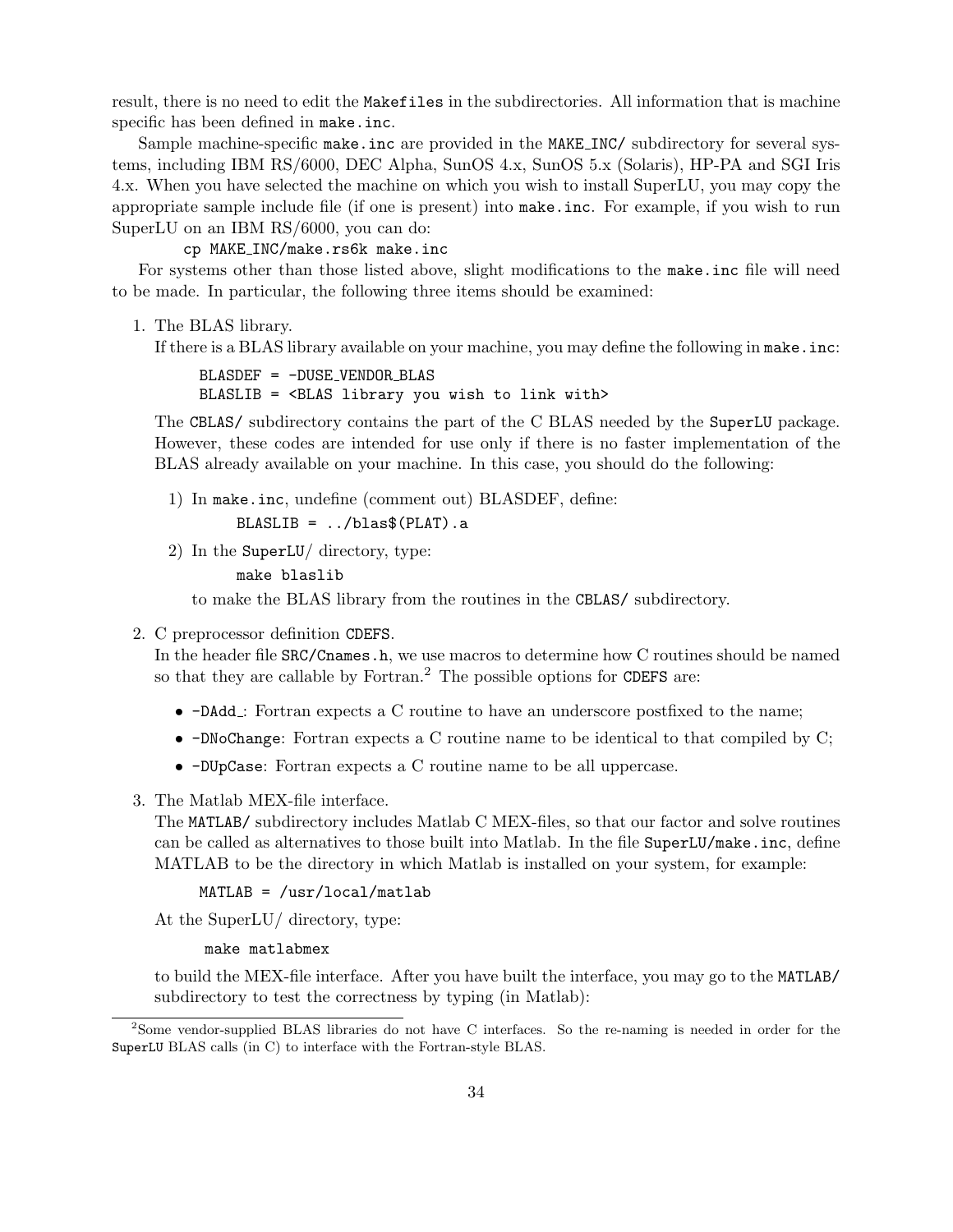| Matrix type    | Description                               |
|----------------|-------------------------------------------|
| 0              | sparse matrix g10                         |
| 1              | diagonal                                  |
| $\overline{2}$ | upper triangular                          |
| 3              | lower triangular                          |
| 4              | random, $\kappa = 2$                      |
| 5              | first column zero                         |
| 6              | last column zero                          |
| 7              | last $n/2$ columns zero                   |
| 8              | random, $\kappa = \sqrt{0.1/\varepsilon}$ |
| 9              | random, $\kappa = 0.1/\varepsilon$        |
| 10             | scaled near underflow                     |
| 11             | scaled near overflow                      |

| Test Type | Test ratio                               | Routines      |
|-----------|------------------------------------------|---------------|
|           | $  LU - A  /(n  A  \varepsilon)$         | dgstrf        |
|           | $  b - Ax   / (  A     x   \varepsilon)$ | dgssv, dgssvx |
| റ         | $  x-x^*  /(  x^*  \kappa\varepsilon) $  | dgssvx        |
| 3         | $  x - x^*   / (  x^*   FERR)$           | dgssvx        |
|           | $BERR/\varepsilon$                       | dgssvx        |

Table 2.2: Types of tests.  $x^*$  is the true solution, FERR is the error bound, and BERR is the backward error.

Table 2.1: Properties of the test matrices.  $\varepsilon$  is the machine epsilon and  $\kappa$  is the condition number of matrix A. Matrix types with one or more columns set to zero are used to test the error return codes.

#### trysuperlu

#### trylusolve

A Makefile is provided in each subdirectory. The installation can be done completely automatically by simply typing make at the top level.

## 2.11.2 Testing

The test programs in SuperLU/INSTALL subdirectory test two routines:

- slamch()/dlamch() determines properties of the floating-point arithmetic at run-time (both single and double precision), such as the machine epsilon, underflow threshold, overflow threshold, and related parameters;
- SuperLU\_timer\_() returns the time in seconds used by the process. This function may need to be modified to run on your machine.

The test programs in the SuperLU/TESTING subdirectory are designed to test all the functions of the driver routines, especially the expert drivers. The Unix shell script files xtest.csh are used to invoke tests with varying parameter settings. The input matrices include an actual sparse matrix SuperLU/EXAMPLE/g10 of dimension  $100 \times 100$ ,<sup>3</sup> and numerous matrices with special properties from the LAPACK test suite. Table 2.1 describes the properties of the test matrices.

For each command line option specified in dtest.csh, the test program ddrive reads in or generates an appropriate matrix, calls the driver routines, and computes a number of test ratios

 $3$ Matrix g10 is first generated with the structure of the 10-by-10 five-point grid, and random numerical values. The columns are then permuted by COLMMD ordering from Matlab.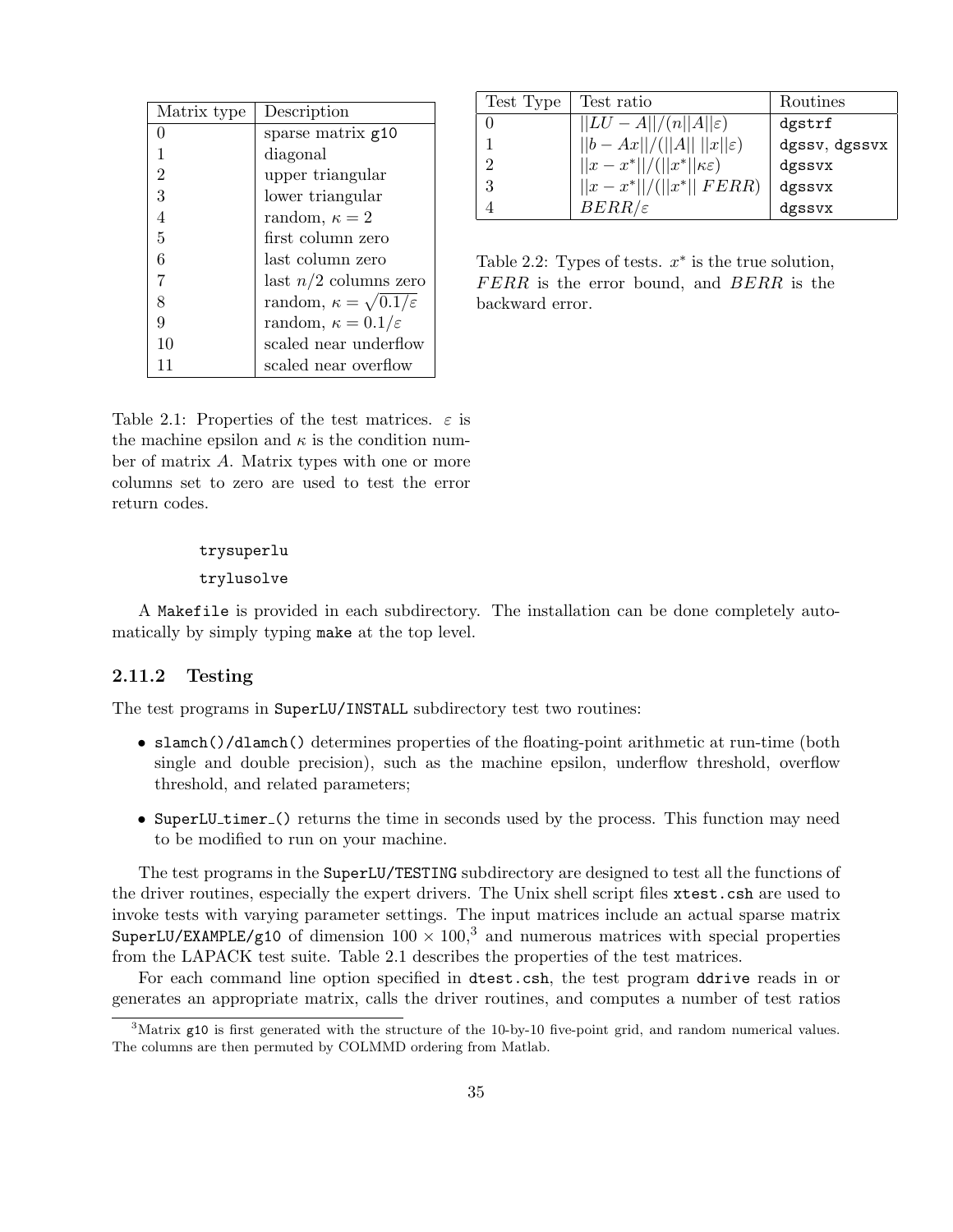to verify that each operation has performed correctly. If the test ratio is smaller than a preset threshold, the operation is considered to be correct. Each test matrix is subject to the tests listed in Table 2.2.

Let r be the residual  $r = b - Ax$ , and let  $m_i$  be the number of nonzeros in row i of A. Then the componentwise backward error  $BERR$  and forward error  $FERR$  [1] are calculated by:

$$
BERR = \max_{i} \frac{|r|_{i}}{(|A| |x| + |b|)_{i}}
$$

$$
FERR = \frac{|| |A^{-1}| |f||_{\infty}}{||x||_{\infty}}.
$$

.

Here, f is a nonnegative vector whose components are computed as  $f_i = |r|_i + m_i \varepsilon (|A| |x| + |b|)_i$ , and the norm in the numerator is estimated using the same subroutine used for estimating the condition number. BERR measures the smallest relative perturbation one can make to each entry of A and of b so that the computed solution is an exact solution of the perturbed problem. FERR is an estimated bound on the error  $||x^* - x||_{\infty}/||x||_{\infty}$ , where  $x^*$  is the true solution. For further details on error analysis and error bounds estimation, see [1, Chapter 4] and [2].

#### 2.11.3 Performance-tuning parameters

SuperLU chooses such machine-dependent parameters as block size by calling an inquiry function sp ienv(), which may be set to return different values on different machines. The declaration of this function is

int sp\_ienv(int ispec);

Ispec specifies the parameter to be returned, (See reference [6] for their definitions.)

ispec = 1: the panel size  $(w)$ 

- $= 2$ : the relaxation parameter to control supernode amalgamation (relax)
- $= 3$ : the maximum allowable size for a supernode (*maxsup*)
- $= 4$ : the minimum row dimension for 2D blocking to be used (rowblk)
- $= 5$ : the minimum column dimension for 2D blocking to be used (colble)
- $= 6$ : the estimated fills factor for L and U, compared with A

Users are encouraged to modify this subroutine to set the tuning parameters for their own local environment. The optimal values depend mainly on the cache size and the BLAS speed. If your system has a very small cache, or if you want to efficiently utilize the closest cache in a multilevel cache organization, you should pay special attention to these parameter settings. In our technical paper [6], we described a detailed methodology for setting these parameters for high performance.

The relax parameter is usually set between 4 and 8. The other parameter values which give good performance on several machines are listed in Table 2.3. In a supernode-panel update, if the updating supernode is too large to fit in cache, then a 2D block partitioning of the supernode is used, in which rowblk and colblk determine that a block of size rowblk  $\times$  colblk is used to update current panel.

If colble is set greater than  $maxsup$ , then the program will never use 2D blocking. For example, for the Cray J90 (which does not have cache),  $w = 1$  and 1D blocking give good performance; more levels of blocking only increase overhead.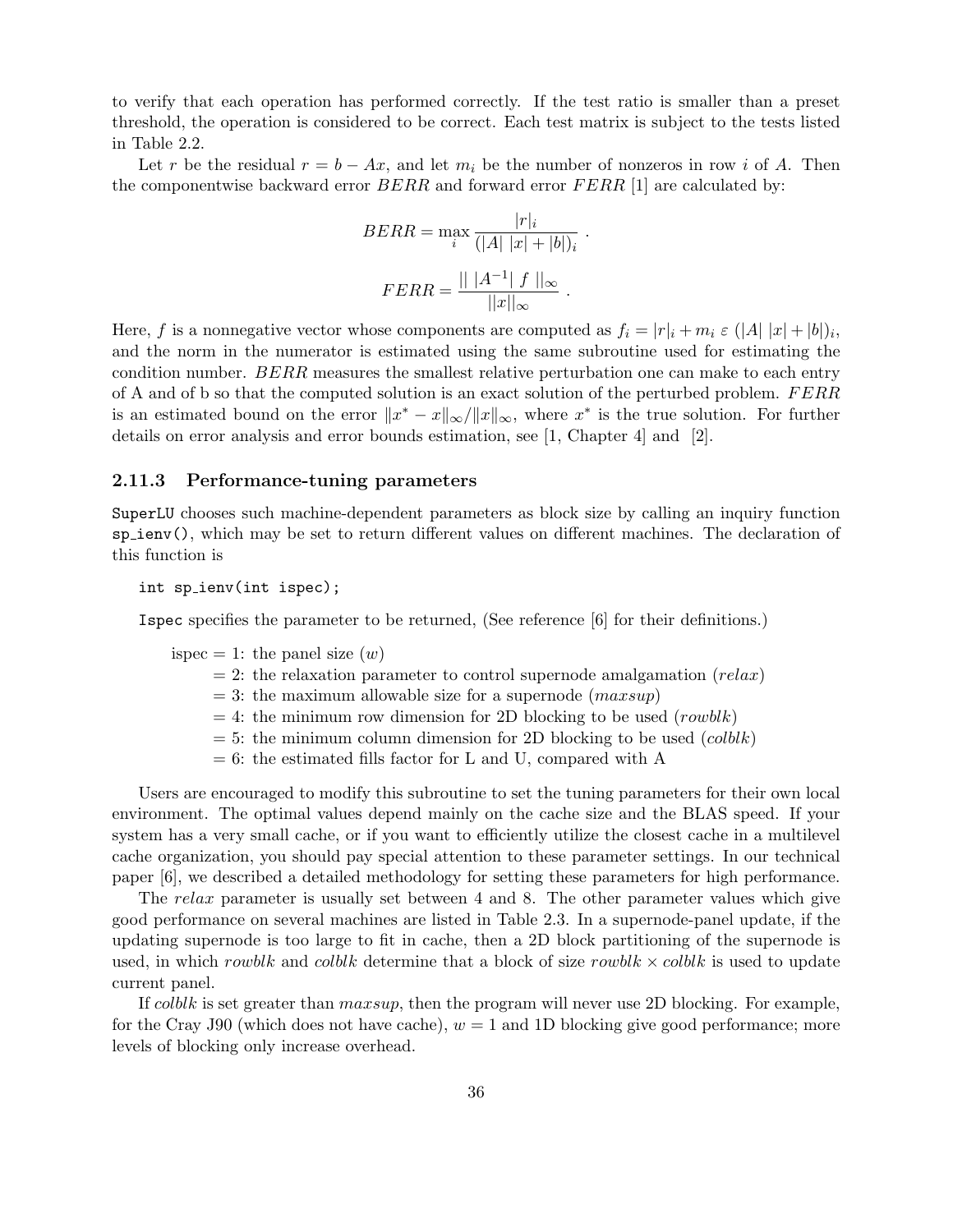|                   | $On-chip$ | External |    |        |            |           |
|-------------------|-----------|----------|----|--------|------------|-----------|
| Machine           | Cache     | Cache    | w  | maxsup | rowblk     | $\cosh k$ |
| RS/6000-590       | 256 KB    |          | 8  | 100    | <b>200</b> | 40        |
| <b>MIPS R8000</b> | 16 KB     | 4 MB     | 20 | 100    | 800        | 100       |
| Alpha $21064$     | 8 KB      | 512 KB   | 8  | 100    | 400        | 40        |
| Alpha 21164       | 8 KB-L1   | 4 MB     | 16 | 50     | 100        | 40        |
|                   | 96 KB-L2  |          |    |        |            |           |
| Sparc 20          | 16 KB     | 1 MB     | 8  | 100    | 400        | 50        |
| UltraSparc-I      | 16 KB     | 512 KB   | 8  | 100    | 400        | 40        |
| Cray J90          |           |          |    | 100    | 1000       | 100       |

Table 2.3: Typical blocking parameter values for several machines.

# 2.12 Example programs

In the SuperLU/EXAMPLE/ subdirectory, we present a few sample programs to illustrate how to use various functions provded in SuperLU. The users can modify these examples to suit their applications. Here are the brief descriptions of the double precision version of the examples:

- dlinsol: use simple driver dgssv() to solve a linear system one time.
- dlinsol1: use simple driver dgssv() in the symmetric mode.
- dlinsolx: use dgssvx() with the full (default) set of options to solve a linear system.
- dlinsolx1: use dgssvx() to factorize  $A$  first, then solve the system later.
- dlinsolx2: use dgssvx() to solve systems repeatedly with the same sparsity pattern of matrix A.
- superlu: the small 5x5 sample program in Section 2.2.

In this directory, a Makefile is provided to generate the executables, and a README file describes how to run these examples.

# 2.13 Calling from Fortran

The SuperLU/FORTRAN/ subdirectory contains an example of using SuperLU from a Fortran program. The General rules for mixing Fortran and C programs are as follows.

- Arguments in C are passed by value, while in Fortran are passed by reference. So we always pass the address (as a pointer) in the C calling routine. (You cannot make a call with numbers directly in the parameters.)
- Fortran uses 1-based array addressing, while C uses 0-based. Therefore, the row indices (rowind  $\Box$ ) and the integer pointers to arrays (colptr $\Box$ ) should be adjusted before they are passed into a C routine.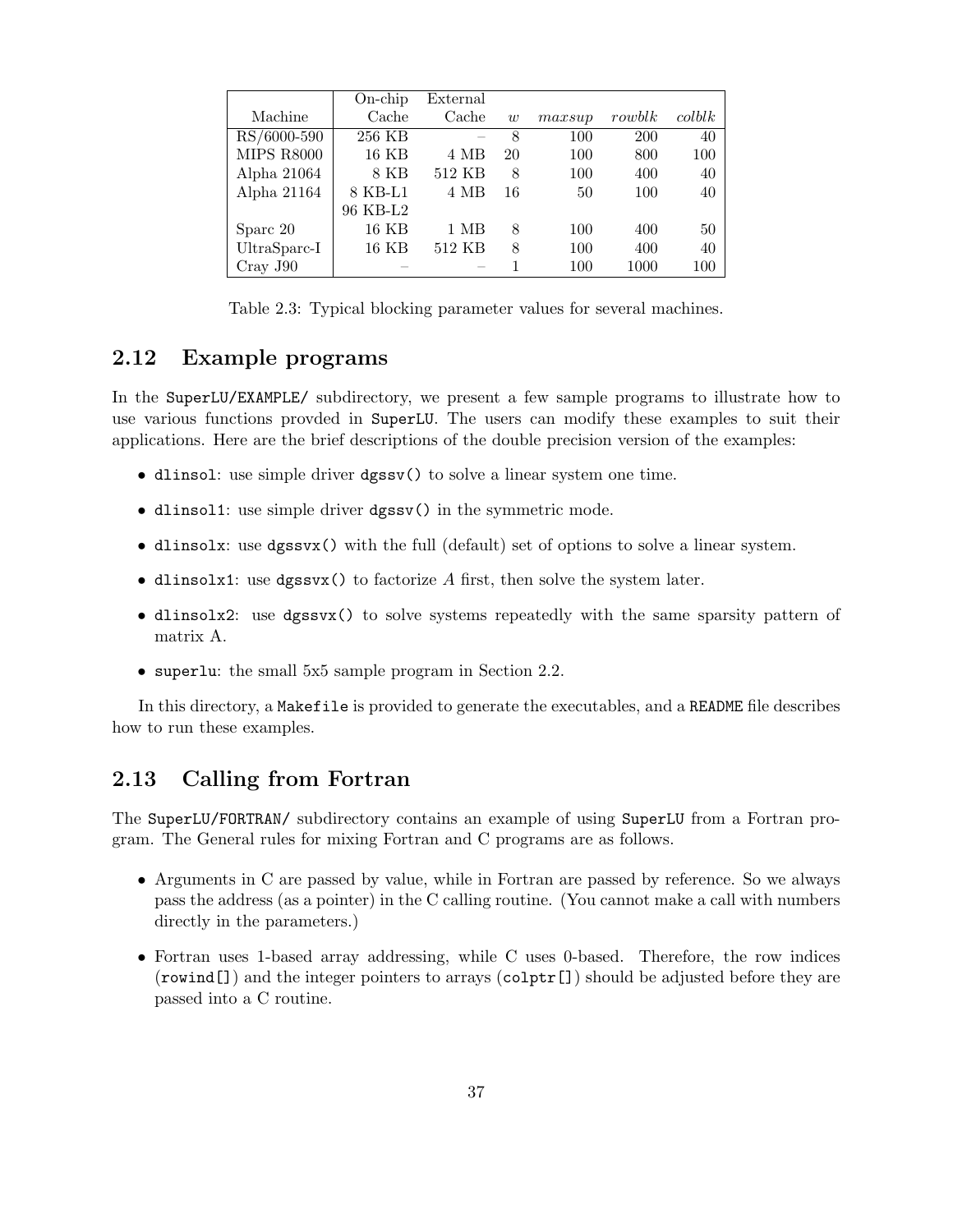Because of the above language differences, in order to embed SuperLU in a Fortran environment, users are required to use "wrapper" routines (in C) for all the SuperLU routines that will be called from Fortran programs. The example c\_fortran\_dgssv.c in the FORTRAN/ directory shows how a wrapper program should be written. This program is listed below.

```
#include "dsp_defs.h"
#define HANDLE_SIZE 8
typedef struct {
   SuperMatrix *L;
   SuperMatrix *U;
   int *perm_c;
   int *perm_r;
} factors_t;
int
c_fortran_dgssv_(int *iopt, int *n, int *nnz, int *nrhs, double *values,
                int *rowind, int *colptr, double *b, int *ldb,
                int factors[HANDLE_SIZE], /* a handle containing the pointer
                                            to the factored matrices */
                int *info)
{
/*
 * This routine can be called from Fortran.
 *
 * iopt (input) int
 * Specifies the operation:
 * = 1, performs LU decomposition for the first time
 * = 2, performs triangular solve
 * = 3, free all the storage in the end
 *
 * factors (input/output) integer array of size 8
 * If iopt == 1, it is an output and contains the pointer pointing to
 * the structure of the factored matrices.
 * Otherwise, it it an input.
 *
 */
   SuperMatrix A, AC, B;
   SuperMatrix *L, *U;
   int *perm_r; /* row permutations from partial pivoting */
   int *perm_c; /* column permutation vector */
   int *etree; /* column elimination tree */
   SCformat *Lstore;
   NCformat *Ustore;
```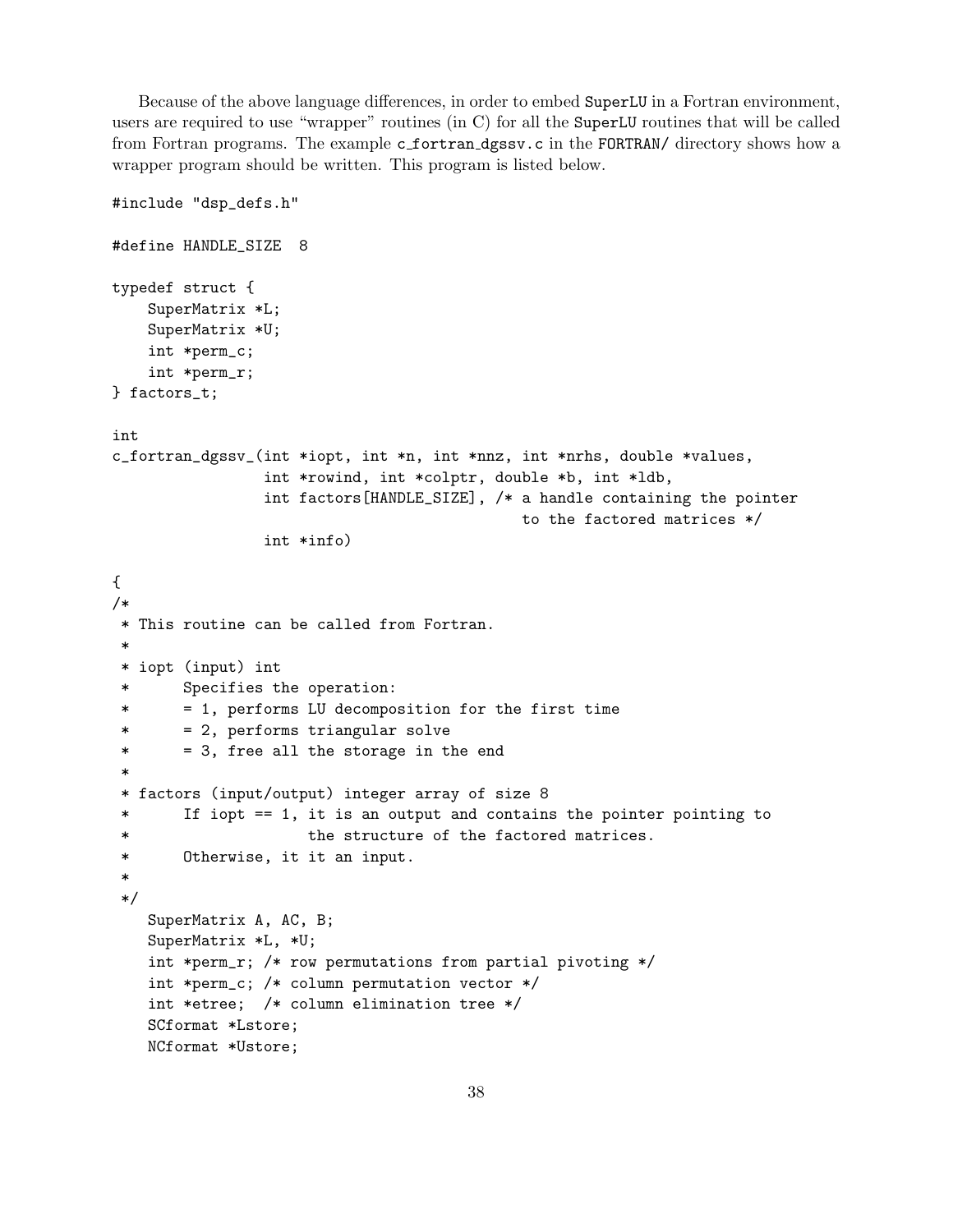```
int i, panel_size, permc_spec, relax;
trans_t trans;
double drop_tol = 0.0;
mem_usage_t mem_usage;
superlu_options_t options;
SuperLUStat_t stat;
factors_t *LUfactors;
trans = NOTRANS;
if (*iopt == 1 ) { /* LU decomposition *//* Set the default input options. */
    set_default_options(&options);
    /* Initialize the statistics variables. */
    StatInit(&stat);
    /* Adjust to 0-based indexing */
    for (i = 0; i < *nnz; ++i) --rowind[i];
    for (i = 0; i \leq *n; ++i) --colptr[i];
    dCreate_CompCol_Matrix(&A, *n, *n, *nnz, values, rowind, colptr,
                           SLU_NC, SLU_D, SLU_GE);
    L = (SuperMatrix *) SUPERLU_MALLOC( sizeof(SuperMatrix) );
    U = (SuperMatrix *) SUPERLU_MALLOC( sizeof(SuperMatrix) );
    if ( !(perm_r = intMalloc(*n)) ) ABORT("Malloc fails for perm_r[].");
    if ( !(perm_c = intMalloc(*n)) ) ABORT("Malloc fails for perm<sub>-</sub>c[].");
    if ( !(\text{etre} = \text{intMalloc}(*n)) ) ABORT("Malloc fails for etree[].");
    /*
     * Get column permutation vector perm_c[], according to permc_spec:
     * permc_spec = 0: natural ordering
     * permc_spec = 1: minimum degree on structure of A'*A
     * permc_spec = 2: minimum degree on structure of A'+A
     * permc_spec = 3: approximate minimum degree for unsymmetric matrices
     */
    permc_spec = 3;
    get_perm_c(permc_spec, &A, perm_c);
    sp_preorder(&options, &A, perm_c, etree, &AC);
    panel_size = sp_ienv(1);relax = sp_ienv(2);
```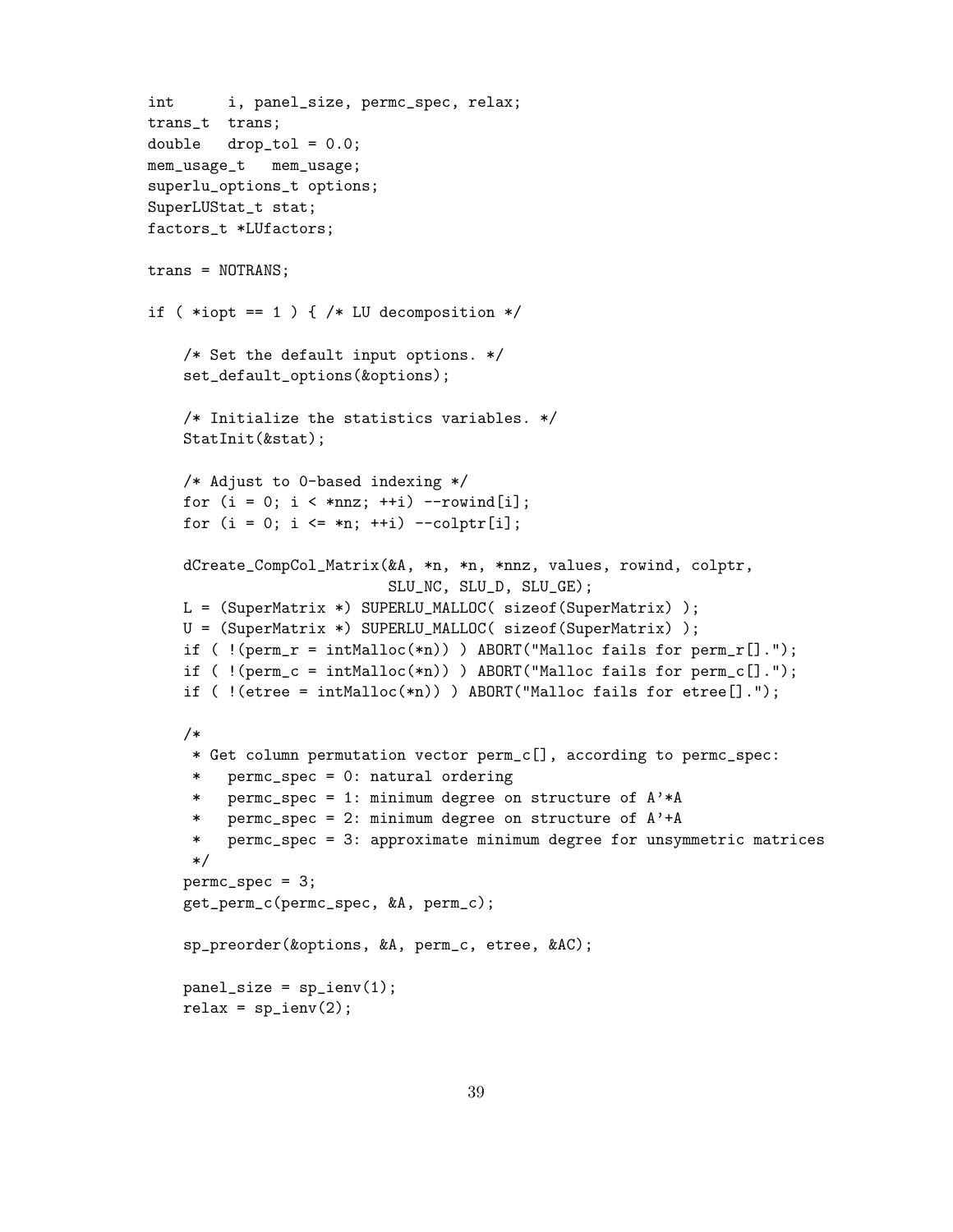```
dgstrf(&options, &AC, drop_tol, relax, panel_size,
           etree, NULL, 0, perm_c, perm_r, L, U, &stat, info);
    if ( *info == 0 ) {
        Lstore = (SCformat *) L->Store;
        Ustore = (NCformat *) U->Store;printf("No of nonzeros in factor L = \frac{\lambda}{\lambda} \cdot \ln \frac{m}{n}, Lstore->nnz);
        printf("No of nonzeros in factor U = \frac{\lambda}{\lambda} \cdot W, Ustore->nnz);
        printf("No of nonzeros in L+U = %d\n", Lstore->nnz + Ustore->nnz);
        dQuerySpace(L, U, &mem_usage);
        printf("L\\U MB %.3f\ttotal MB needed %.3f\texpansions %d\n",
               mem_usage.for_lu/1e6, mem_usage.total_needed/1e6,
               mem_usage.expansions);
    } else {
        printf("dgstrf() error returns INFO= %d\n", *info);
        if ( *info <= *n ) { /* factorization completes */
           dQuerySpace(L, U, &mem_usage);
           printf("L\\U MB %.3f\ttotal MB needed %.3f\texpansions %d\n",
                  mem_usage.for_lu/1e6, mem_usage.total_needed/1e6,
                  mem_usage.expansions);
        }
    }
    /* Restore to 1-based indexing */
    for (i = 0; i < *nnz; ++i) ++round[i];for (i = 0; i \leq m; ++i) + toight[i];/* Save the LU factors in the factors handle */
    LUfactors = (factors_t*) SUPERLU_MALLOC(sizeof(factors_t));
    LUfactors->L = L;
    LUfactors->U = U;LUfactors->perm_c = perm_c;
    LUfactors->perm_r = perm_r;
    factors[0] = (int) LUfactors;
    /* Free un-wanted storage */
    SUPERLU_FREE(etree);
    Destroy_SuperMatrix_Store(&A);
    Destroy_CompCol_Permuted(&AC);
    StatFree(&stat);
} else if ( *iopt == 2 ) { /* Triangular solve */
    /* Initialize the statistics variables. */
    StatInit(&stat);
```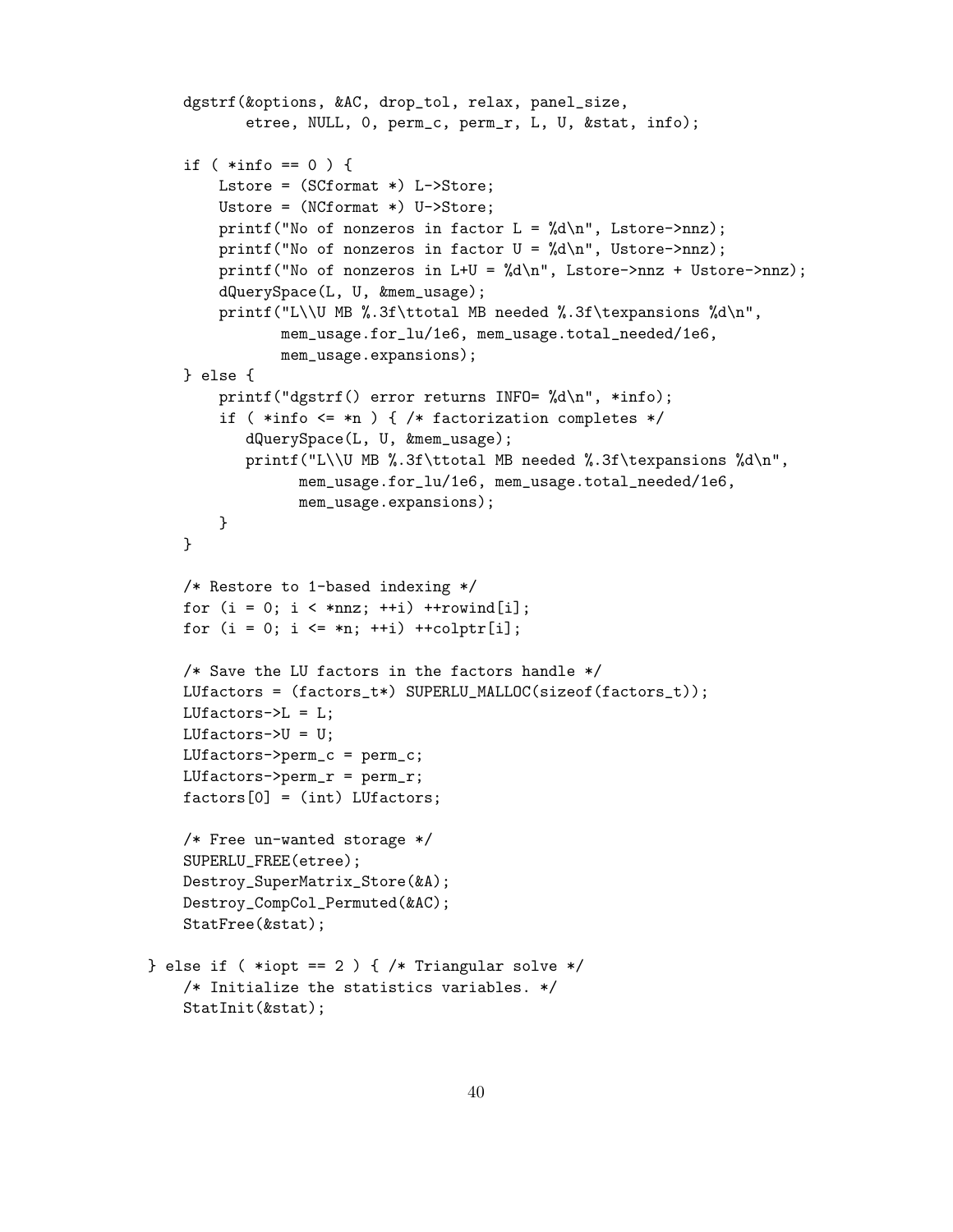```
/* Extract the LU factors in the factors handle */
    LUfactors = (factors_t*) factors[0];
    L = LUfactors - \sum L;U = LUfactors->U;
    perm_c = LUfactors->perm_c;
    perm_r = LUfactors->perm_r;
    dCreate_Dense_Matrix(&B, *n, *nrhs, b, *ldb, SLU_DN, SLU_D, SLU_GE);
    /* Solve the system A*X=B, overwriting B with X. */
    dgstrs (trans, L, U, perm_c, perm_r, &B, &stat, info);
    Destroy_SuperMatrix_Store(&B);
    StatFree(&stat);
} else if ( *iopt == 3 ) { /* Free storage */
    /* Free the LU factors in the factors handle */
    LUfactors = (factors_t*) factors[0];
    SUPERLU_FREE (LUfactors->perm_r);
    SUPERLU_FREE (LUfactors->perm_c);
    Destroy_SuperNode_Matrix(LUfactors->L);
    Destroy_CompCol_Matrix(LUfactors->U);
    SUPERLU_FREE (LUfactors->L);
    SUPERLU_FREE (LUfactors->U);
    SUPERLU_FREE (LUfactors);
} else {
    fprintf(stderr, "Invalid iopt=%d passed to c_f fortran_dgssv()\n");
    exit(-1);
}
```
Since the matrix structures in C cannot be directly returned to Fortran, we use a handle named factors to access those structures. The handle is essentially an integer pointer pointing to the factored matrices obtained from SuperLU. So the factored matrices are opaque objects to the Fortran program, but can only be manipulated from the C wrapper program.

The Fortran program FORTRAN/f77 main.f shows how a Fortran program may call c fortran dgssv(), and is listed below. A README file in this directory describes how to compile and run this program.

```
program f77_main
integer maxn, maxnz
parameter ( maxn = 10000, maxnz = 100000 )
integer rowind(maxnz), colptr(maxn)
real*8 values(maxnz), b(maxn)
integer n, nnz, nrhs, ldb, info
integer factors(8), iopt
```
}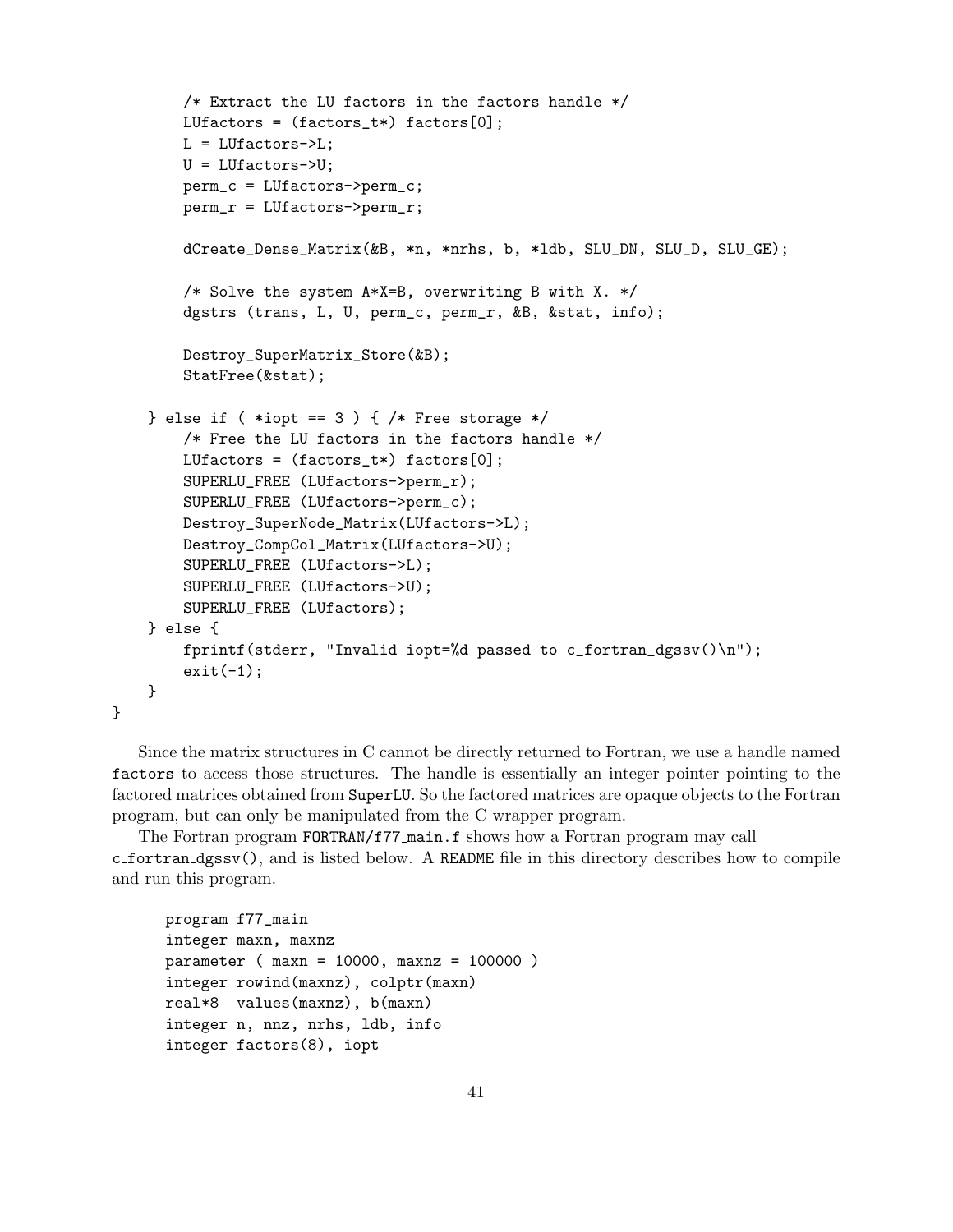```
*
* Read the matrix file in Harwell-Boeing format
     call hbcode1(n, n, nnz, values, rowind, colptr)
*
     nrhs = 11db = ndo i = 1, n
        b(i) = 1enddo
*
* First, factorize the matrix. The factors are stored in factor() handle.
     icall c_fortran_dgssv( iopt, n, nnz, nrhs, values, rowind, colptr,
    $ b, ldb, factors, info )
*
     if (info .eq. 0) then
        write (*,*) 'Factorization succeeded'
     else
        write(*,*) 'INFO from factorization = ', info
     endif
*
* Second, solve the system using the existing factors.
     icall c_fortran_dgssv( iopt, n, nnz, nrhs, values, rowind, colptr,
    $ b, ldb, factors, info )
*
     if (info .eq. 0) then
        write (*,*) 'Solve succeeded'
        write (*,*) (b(i), i=1, 10)
     else
        write(*,*) 'INFO from triangular solve = ', info
     endif
* Last, free the storage allocated inside SuperLU
     icall c_fortran_dgssv( iopt, n, nnz, nrhs, values, rowind, colptr,
    $ b, ldb, factors, info )
*
     stop
     end
```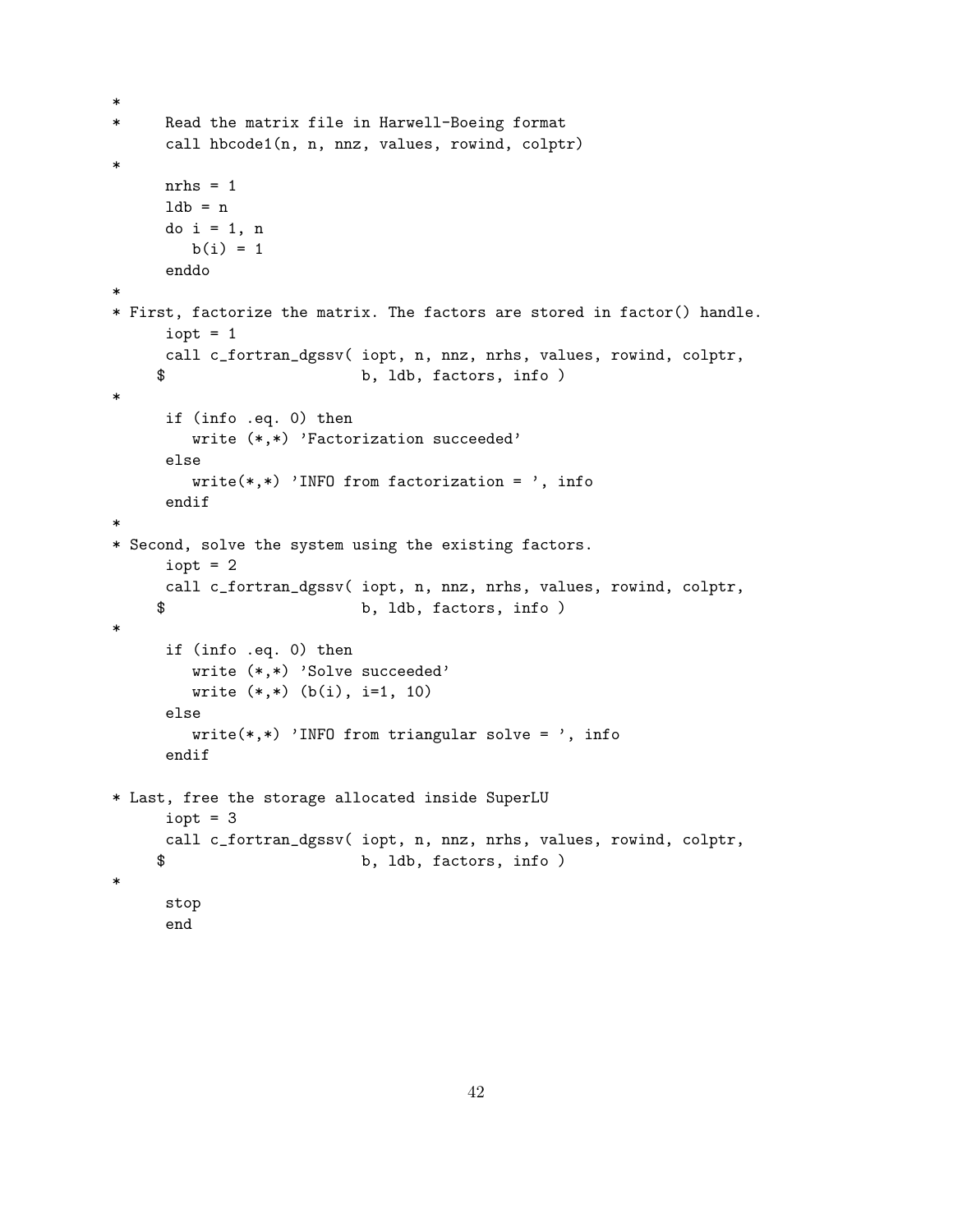# Chapter 3

# Multithreaded SuperLU (Version 2.0)

# 3.1 About SuperLU MT

Among the various steps of the solution process in the sequential SuperLU, the LU factorization dominates the computation; it usually takes more than 95% of the sequential runtime for large sparse linear systems. We have designed and implemented an algorithm to perform the factorization in parallel on machines with a shared address space and multithreading. The parallel algorithm is based on the efficient sequential algorithm implemented in SuperLU. Although we attempted to minimize the amount of changes to the sequential code, there are still a number of non-trivial modifications to the serial SuperLU, mostly related to the matrix data structures and memory organization. All these changes are summarized in Table 3.1 and their impacts on performance are studied thoroughly in [7, 23]. In this part of the Users' Guide, we describe only the changes that the user should be aware of. Other than these differences, most of the material in chapter 2 is still applicable.

| Construct         | Parallel algorithm                                                   |
|-------------------|----------------------------------------------------------------------|
| panel             | restricted so it does not contain branchings in the elimination tree |
| supernode         | restricted to be a fundamental supernode in the elimination tree     |
| supernode storage | use either static or dynamic upper bound (section $3.5.2$ )          |
| pruning $&$ DFS   | use both $G(L^T)$ and pruned $G(L^T)$ to avoid locking               |

Table 3.1: The differences between the parallel and the sequential algorithms.

# 3.2 Storage types for L and U

As in the sequential code, the type for the factored matrices L and U is SuperMatrix (Figure 2.2), however, their storage formats (stored in \*Store) are changed. In the parallel algorithm, the adjacent panels of the columns may be assigned to different processes, and they may be finished and put in global memory out of order. That is, the consecutive columns or supernodes may not be stored contiguously in memory. Thus, in addition to the pointers to the beginning of each column or supernode, we need pointers to the end of the column or supernode. In particular, the storage type for  $L$  is SCP (Supernode, Column-wise and Permuted), defined as: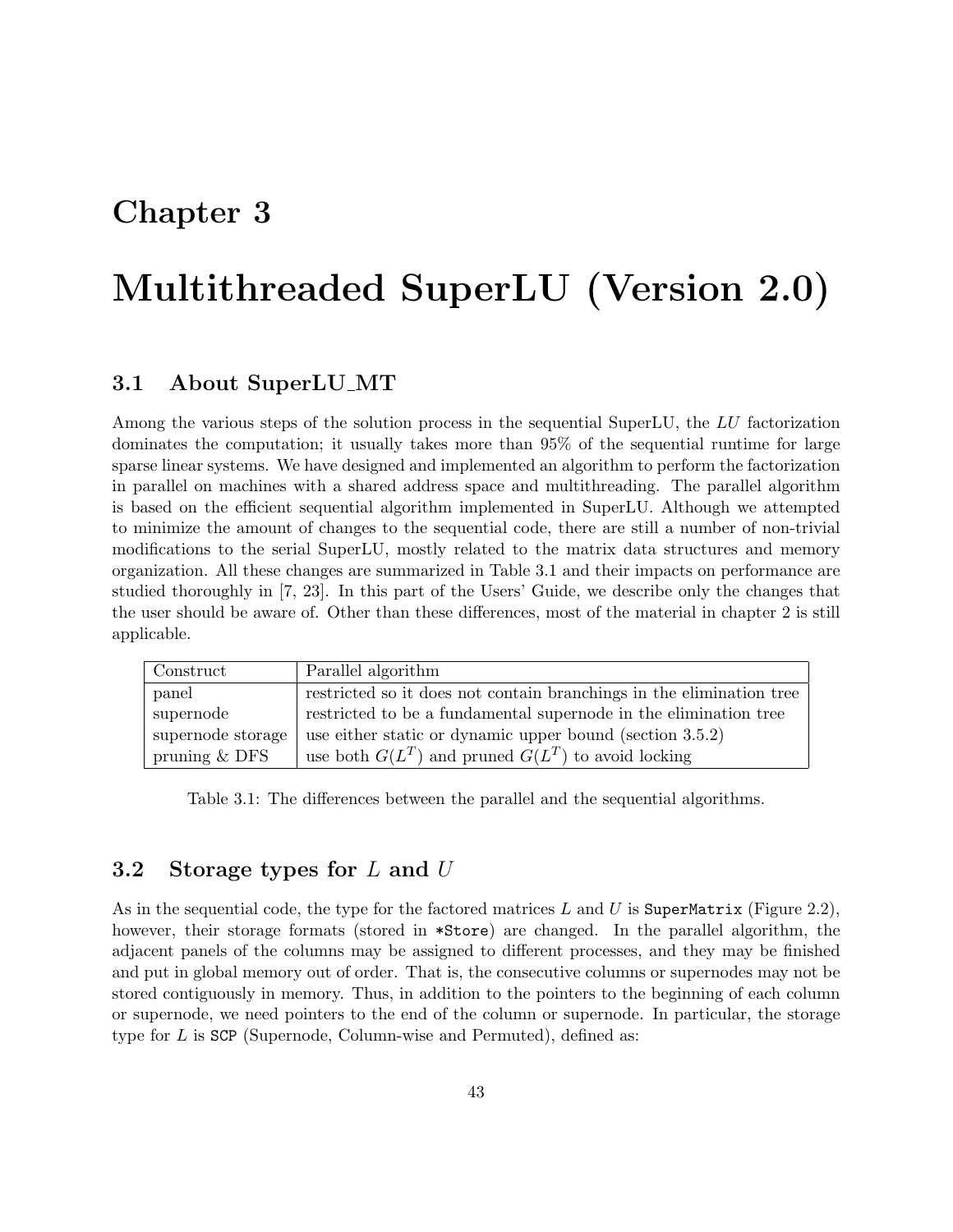```
typedef struct {
   int nnz; /* number of nonzeros in the matrix */
   int nsuper; /* number of supernodes */
   void *nzval; /* pointer to array of nonzero values,
                         packed by column */
    int *nzval_colbeg; /* nzval_colbeg[j] points to beginning of column j
                         in nzval[] */
    int *nzval_colend; /* nzval_colend[j] points to one past the last
                         element of column j in nzval[] */
    int *rowind; /* pointer to array of compressed row indices of
                         the supernodes */
    int *rowind_colbeg;/* rowind_colbeg[j] points to beginning of column j
                         in rowind[] */
    int *rowind_colend;/* rowind_colend[j] points to one past the last
                         element of column j in rowind[] */
    int *col_to_sup; /* col_to_sup[j] is the supernode number to which
                         column j belongs */
    int *sup_to_colbeg;/* sup_to_colbeg[s] points to the first column
                         of the s-th supernode /
    int *sup_to_colend;/* sup_to_colend[s] points to one past the last
                         column of the s-th supernode */
} SCPformat;
```
The storage type for  $U$  is NCP, defined as:

```
typedef struct {
    int nnz; /* number of nonzeros in the matrix */
    void *nzval; /* pointer to array of nonzero values, packed by column */
    int *rowind; /* pointer to array of row indices of the nonzeros */
    int *colbeg; /* colbeg[j] points to the location in nzval[] and rowind[]
                    which starts column j */
    int *colend; /* colend[j] points to one past the location in nzval[]
                    and rowind[] which ends column j */
```
#### } NCPformat;

The table below summarizes the data and storage types of all the matrices involved in the parallel routines:

| Stype | SLU_NC or SLU_NR | SLU_SCP    | SLU_NCP    | SLU_DN | SLU_DN |
|-------|------------------|------------|------------|--------|--------|
| Dtype | any              | $\rm{any}$ | $\rm{any}$ | anv    | any    |
| Mtype | SLU_GE           | SLU_TRLU   | SLU_TRU    | SLU_GE | SLU GE |

## 3.3 Options argument

The options argument is the input argument to control the behaviour of the libraries. Options is implemented as a C structure containing the following fields: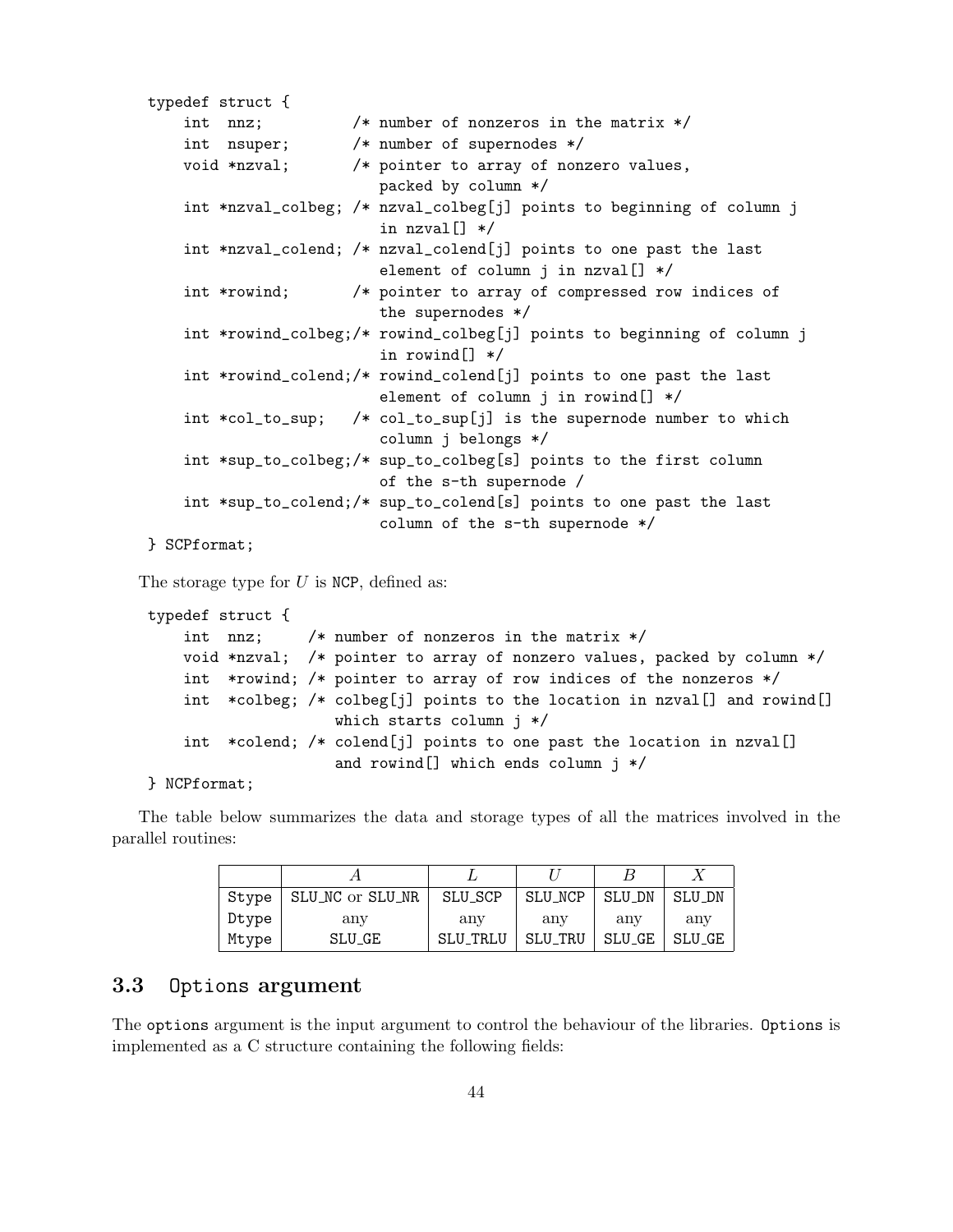• nprocs

Specifies the number of threads to be spawned.

• Fact

Specifies whether or not the factored form of the matrix  $A$  is supplied on entry, and if not, how the matrix A will be factorized base on the previous history, such as factor from scratch, reuse  $P_c$  and/or  $P_r$ , or reuse the data structures of L and U. fact can be one of:

- $-$  DOFACT: the matrix  $A$  will be factorized from scratch.
- EQUILIBRATE: the matrix A will be equilibrated, then factored into L and U.
- $-$  **FACTORED:** the factored form of A is input.

• Trans { NOTRANS | TRANS | CONJ } Specifies whether to solve the transposed system.

- panel\_size Specifies the number of consecutive columns to be treated as a unit of task.
- relax

Specifies the number of columns to be grouped as a relaxed supernode.

- refact  $\{$  YES  $\|$  NO  $\}$ Specifies whether this is first time or subsequent factorization.
- diag\_pivot\_thresh  $[0.0, 1.0]$ Specifies the threshold used for a diagonal entry to be an acceptable pivot.
- SymmetricMode { YES | NO } Specifies whether to use the symmetric mode.
- PrintStat  $\{$  YES  $\|$  NO  $\}$ Specifies whether to print the solver's statistics.

# 3.4 User-callable routines

As in the sequential SuperLU, we provide both computational routines and driver routines. To name those routines that involve parallelization in the call-graph, we prepend a letter **p** to the names of their sequential counterparts, for example pdgstrf. For the purely sequential routines, we use the same names as before. Here, we only list the routines that are different from the sequential ones.

#### 3.4.1 Driver routines

We provide two types of driver routines for solving systems of linear equations. The driver routines can handle both column- and row-oriented storage schemes.

• A simple driver pdgssv, which solves the system  $AX = B$  by factorizing A and overwriting B with the solution X.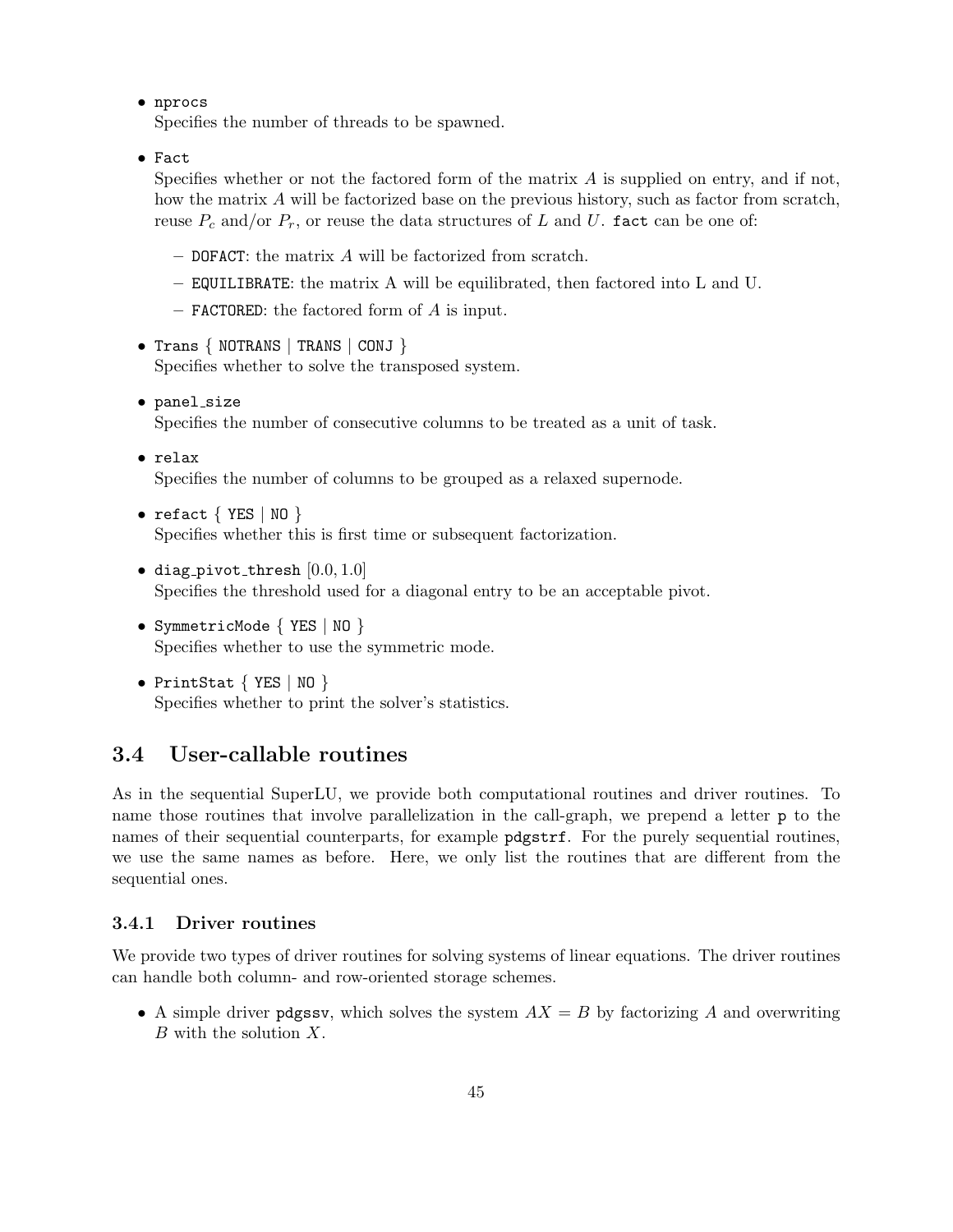- An expert driver pdgssvx, which, in addition to the above, also performs the following functions (some of them optionally):
	- solve  $A^T X = B$ ;
	- equilibrate the system (scale A's rows and columns to have unit norm) if A is poorly scaled;
	- estimate the condition number of A, check for near-singularity, and check for pivot growth;
	- refine the solution and compute forward and backward error bounds.

#### 3.4.2 Computational routines

The user can invoke the following computational routines to directly control the behavior of SuperLU. The computational routines can only handle column-oriented storage. Except for the parallel factorization routine pdgstrf, all the other routines are identical to those appeared in the sequential superlu.

• pdgstrf: Factorize (in parallel).

This implements the first-time factorization, or later re-factorization with the same nonzero pattern. In re-factorizations, the code has the ability to use the same column permutation  $P_c$  and row permutation  $P_r$  obtained from a previous factorization. Several scalar arguments control how the  $LU$  decomposition and the numerical pivoting should be performed.  $p$ dgstrf can handle non-square matrices.

• dgstrs: Triangular solve.

This takes the  $L$  and  $U$  triangular factors, the row and column permutation vectors, and the right-hand side to compute a solution matrix X of  $AX = B$  or  $A^T X = B$ .

• dgscon: Estimate condition number.

Given the matrix A and its factors  $L$  and  $U$ , this estimates the condition number in the one-norm or infinity-norm. The algorithm is due to Hager and Higham [19], and is the same as condest in sparse Matlab.

• dgsequ/dlaqgs: Equilibrate.

dgsequ first computes the row and column scalings  $D_r$  and  $D_c$  which would make each row and each column of the scaled matrix  $D_rAD_c$  have equal norm. **dlaqgs** then applies them to the original matrix A if it is indeed badly scaled. The equilibrated A overwrites the original A.

• dgsrfs: Refine solution.

Given A, its factors L and U, and an initial solution X, this does iterative refinement, using the same precision as the input data. It also computes forward and backward error bounds for the refined solution.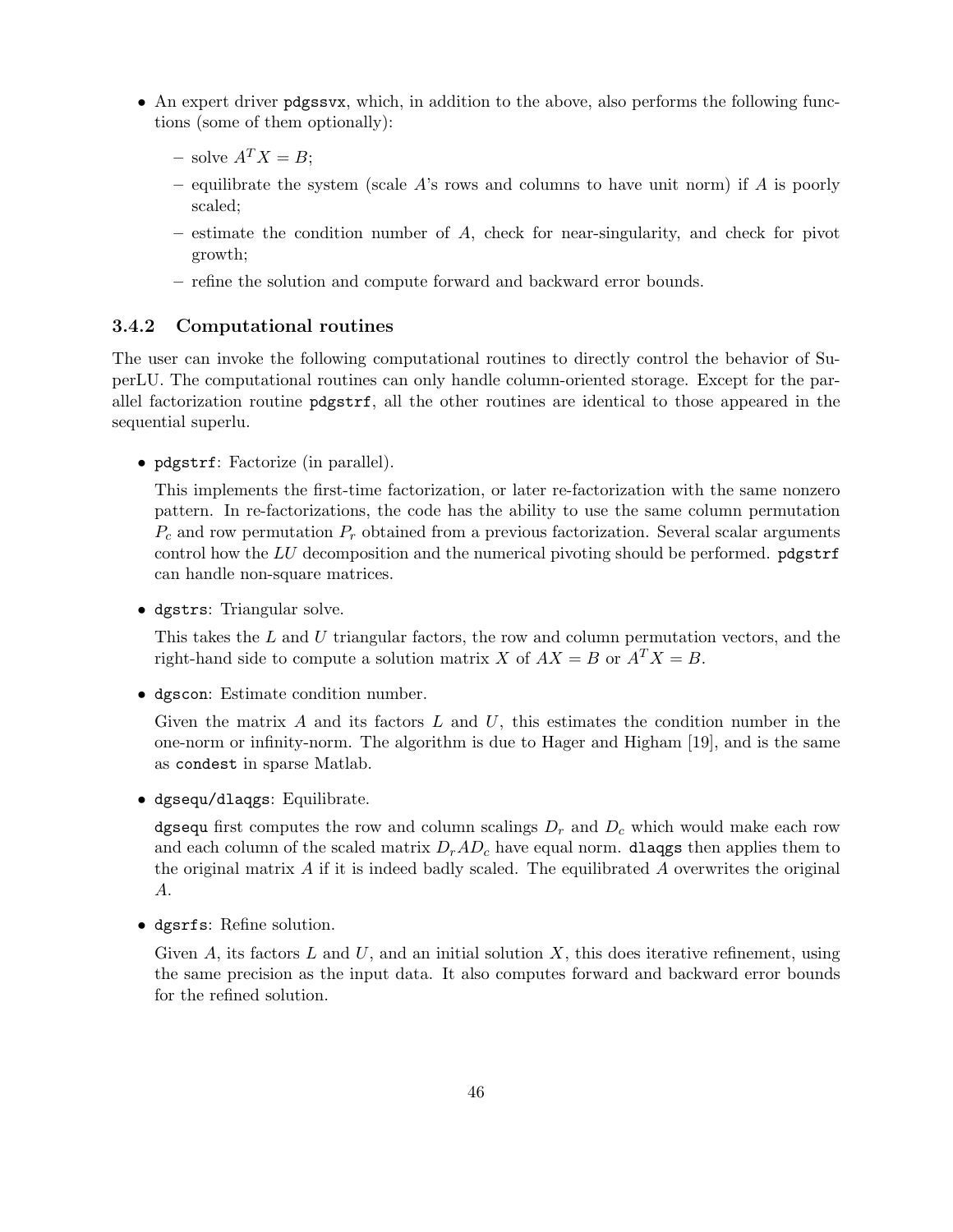# 3.5 Installation

#### 3.5.1 File structure

The top level SuperLU\_MT/ directory is structured as follows:

```
SuperLU_MT_2.0/README instructions on installation
SuperLU_MT_2.0/CBLAS/ BLAS routines in C, functional but not fast
SuperLU_MT_2.0/DOC/ Users' Guide
SuperLU_MT_2.0/EXAMPLE/ example programs
SuperLU_MT_2.0/INSTALL/ test machine dependent parameters
SuperLU_MT_2.0/SRC/ C source code, to be compiled into libsuperlu_mt.a
SuperLU_MT_2.0/TESTING/ driver routines to test correctness
SuperLU_MT_2.0/lib/ SuperLU_MT library archive libsuperlu_mt.a
SuperLU_MT_2.0/Makefile top level Makefile that does installation and testing
SuperLU_MT_2.0/MAKE_INC sample machine-specific make.inc files
SuperLU_MT_2.0/make.inc compiler, compiler flags, library definitions and C
                        preprocessor definitions, included in all Makefiles.
                        (You may need to edit it to suit for your system
                         before compiling the whole package.)
```
We have ported the parallel programs to a number of platforms, which are reflected in the make include files provided in the top level directory, for example, make.pthreads, make.openmp, make.ibm, make.sun, make.sgi, make.cray. If you are using one of these machines, such as an IBM, you can simply copy make. sun into make. inc before compiling. If you are not using any of the machines to which we have ported, you will need to read section 3.7 about the porting instructions.

The rest of the installation and testing procedure is similar to that described in section 2.11 for the serial SuperLU. Then, you can type make at the top level directory to finish installation. In the SuperLU MT/TESTING subdirectory, you can type pdtest.csh to perform testings.

#### 3.5.2 Performance issues

#### Memory management for  $L$  and  $U$

In the sequential SuperLU, four data arrays associated with the  $L$  and  $U$  factors can be expanded dynamically, as described in section 2.8. In the parallel code, the expansion is hard and costly to implement, because when a process detects that an array bound is exceeded, it has to send a signal to and suspend the execution of the other processes. Then the detecting process can proceed with the array expansion. After the expansion, this process must wake up all the suspended processes.

In this release of the parallel code, we have not yet implemented the above expansion mechanism. For now, the user must pre-determine an estimated size for each of the four arrays through the inquiry function sp ienv(). There are two interpretations for each integer value FILL returned by calling this function with  $ispec = 6, 7, or 8$ . A negative number is interpreted as the fills growth factor, that is, the program will allocate  $(-FILL)*nnz(A)$  elements for the corresponding array. A positive number is interpreted as the true amount the user wants to allocate, that is, the program will allocate FILL elements for the corresponding array. In both cases, if the initial request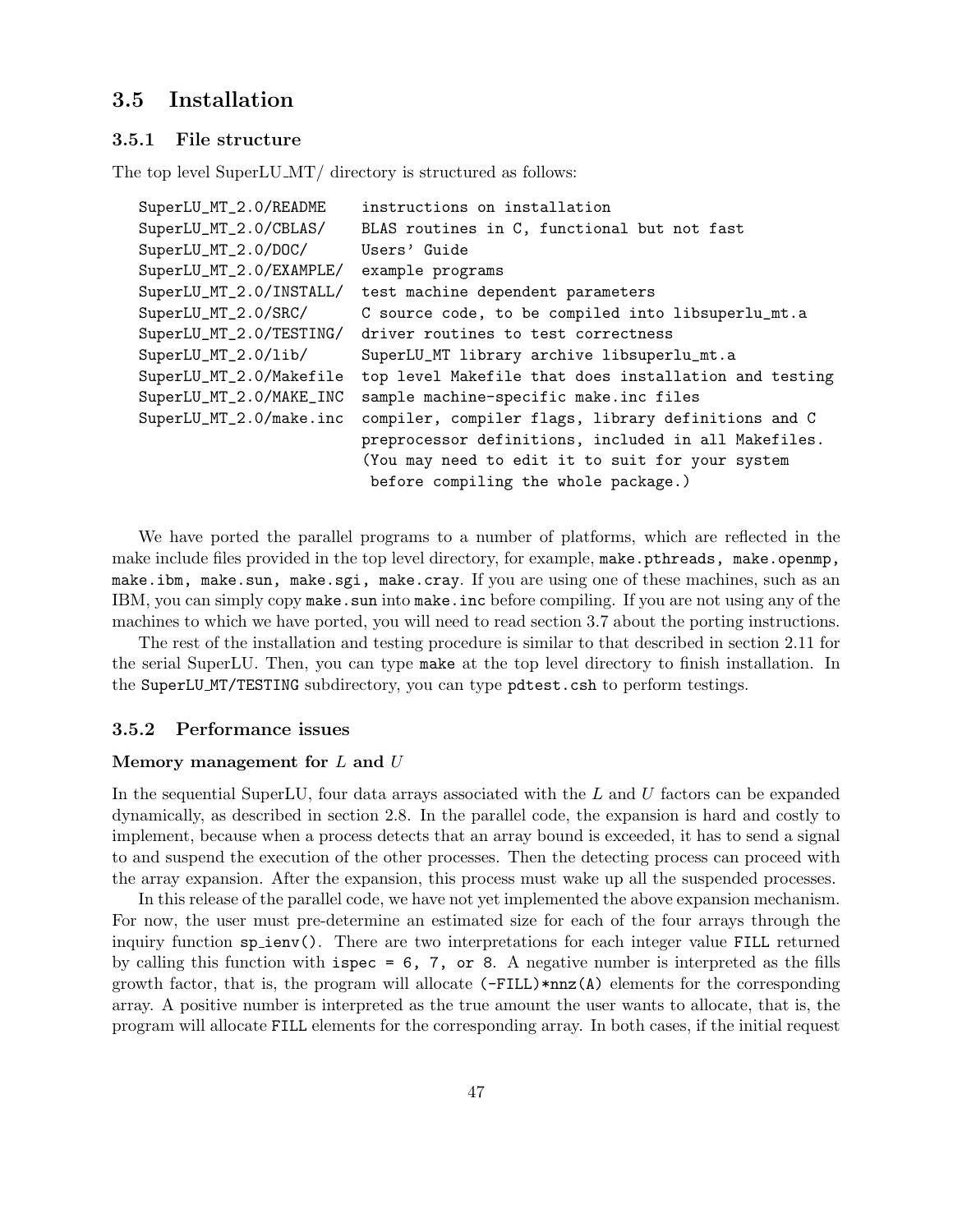exceeds the physical memory constraint, the sizes of the arrays are repeatedly reduced until the initial allocation succeeds.

int sp ienv(int ispec);

Ispec specifies the parameter to be returned:

 $ispec = \ldots$ 

- $= 6$ : size of the array to store the values of the L supernodes (nzval)
- $= 7$ : size of the array to store the columns in U (nzval/rowind)
- $= 8$ : size of the array to store the subscripts of the L supernodes (rowind);

If the actual fill exceeds any array size, the program will abort with a message showing the current column when failure occurs, and indicating how many elements are needed up to the current column. The user may reset a larger fill parameter for this array and then restart the program.

To make the storage allocation more efficient for the supernodes in L, we devised a special storage scheme. The need for this special treatment and how we implement it are fully explained and studied in [7, 23]. Here, we only sketch the main idea. Recall that the parallel algorithm assigns one panel of columns to one process. Two consecutive panels may be assigned to two different processes, even though they may belong to the same supernode discovered later. Moreover, a third panel may be finished by a third process and put in memory between these two panels, resulting in the columns of a supernode being noncontiguous in memory. This is undesirable, because then we cannot directly call BLAS routines using this supernode unless we pay the cost of copying the columns into contiguous memory first. To overcome this problem, we exploited the observation that the nonzero structure for L is contained in that of the Householder matrix  $H$  from the Householder sparse  $QR$  transformation [13, 14]. Furthermore, it can be shown that a fundamental supernode of  $L$  is always contained in a fundamental supernode of  $H$ . This containment property is true for any row permutation  $P_r$  in  $P_rA = LU$ . Therefore, we can pre-allocate storage for the L supernodes based on the size of H supernodes. Fortunately, there exists a fast algorithm (almost linear in the number of nonzeros of A) to compute the size of H and the supernodes partition in H [15].

In practice, the above static prediction is fairly tight for most problems. However, for some others, the number of nonzeros in  $H$  greatly exceeds the number of nonzeros in  $L$ . To handle this situation, we implemented an algorithm that still uses the supernodes partition in  $H$ , but dynamically searches the supernodal graph of L to obtain a much tighter bound for the storage. Table 6 in [7] demonstrates the storage efficiency achieved by both static and dynamic approach.

In summary, our program tries to use the static prediction first for the L supernodes. In this case, we ignore the integer value given in the function sp ienv(6), and simply use the nonzero count of H. If the user finds that the size of H is too large, he can invoke the dynamic algorithm at runtime by setting the following Linux shell environment variable:

#### setenv SuperLU DYNAMIC SNODE STORE 1

The dynamic algorithm incurs runtime overhead. For example, this overhead is usually between 2% and 15% on a single processor RS/6000-590 for a range of test matrices.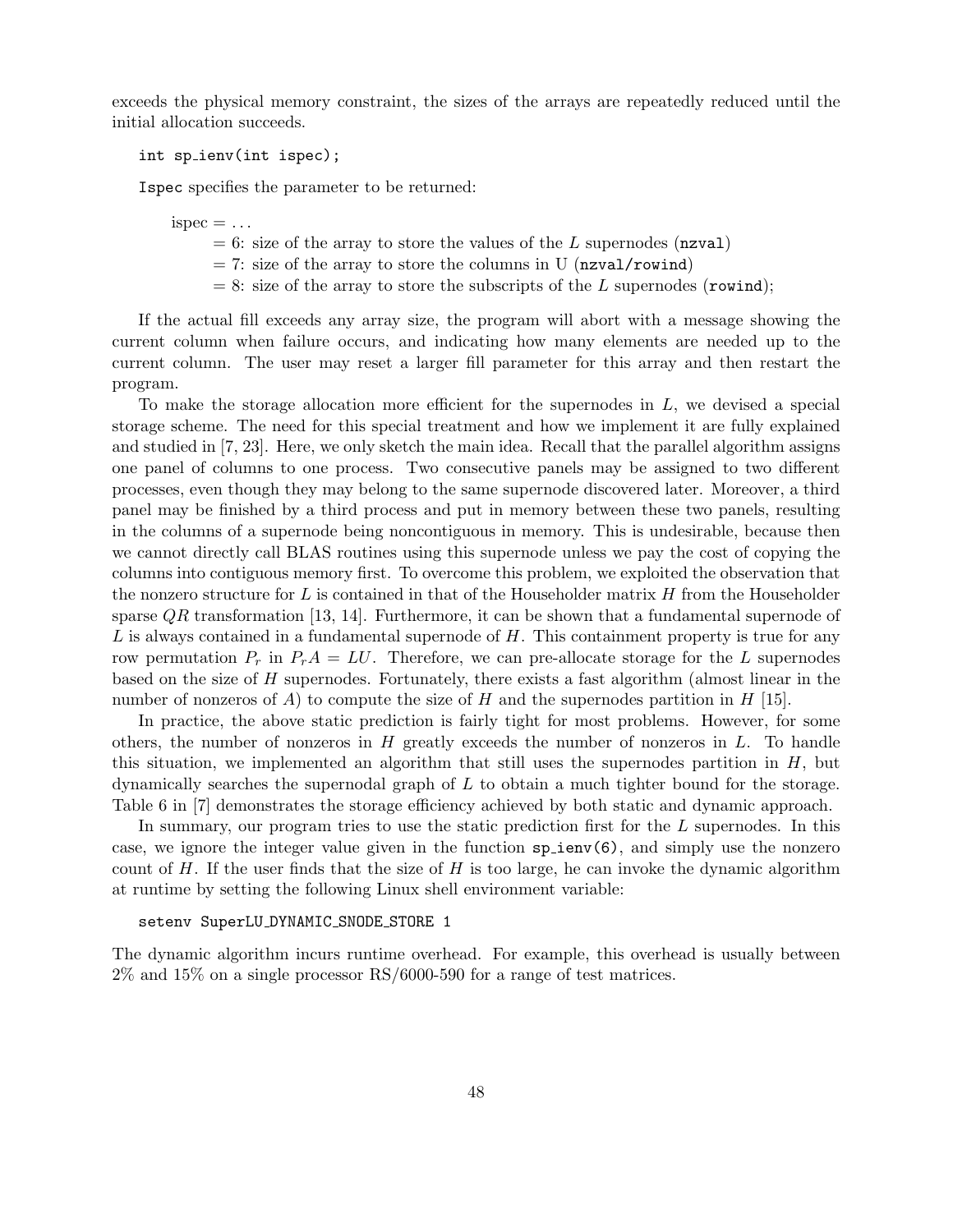#### Symmetric structure pruning

In both serial and parallel algorithms, we have implemented Eisenstat and Liu's symmetric pruning idea of representing the graph  $G(L^T)$  by a reduced graph  $G'$ , and thereby reducing the DFS traversal time. A subtle difficulty arises in the parallel implementation.

When the owning process of a panel starts DFS (depth-first search) on  $G'$  built so far, it only sees the partial graph, because the part of  $G'$  corresponding to the busy panels down the elimination tree is not yet complete. So the structural prediction at this stage can miss some nonzeros. After performing the updates from the finished supernodes, the process will wait for all the busy descendant panels to finish and perform more updates from them. Now, we make a conservative assumption that all these busy panels will update the current panel so that their nonzero structures are included in the current panel.

This approximate scheme works fine for most problems. However, we found that this conservatism may sometimes cause a large number of structural zeros (they are related to the supernode amalgamation performed at the bottom of the elimination tree) to be included and they in turn are propagated through the rest of the factorization.

We have implemented an exact structural prediction scheme to overcome this problem. In this scheme, when each numerical nonzero is scattered into the sparse accumulator array, we set the occupied flag as well. Later when we accumulate the updates from the busy descendant panels, we check the occupied flags to determine the exact nonzero structure. This scheme avoids unnecessary zero propagation at the expense of runtime overhead, because setting the occupied flags must be done in the inner loop of the numeric updates.

We recommend that the user use the approximate scheme (by default) first. If the user finds that the amount of fill from the parallel factorization is substantially greater than that from the sequential factorization, he can then use the accurate scheme. To invoke the second scheme, the user should recompile the code by defining the macro:

#### -D SCATTER FOUND

for the C preprocessor.

#### The inquiry function sp\_ienv()

For some user controllable constants, such as the blocking parameters and the size of the global storage for L and U, SuperLU MT calls the inquiry function  $\text{sp}$  ienv() to retrieve their values. The declaration of this function is

int sp\_ienv(int ispec).

The full meanings of the returned values are as follows:

ispec  $= 1$ : the panel size w

- $= 2$ : the relaxation parameter to control supernode amalgamation (relax)
- $= 3$ : the maximum allowable size for a supernode (*maxsup*)
- $= 4$ : the minimum row dimension for 2D blocking to be used (rowblk)
- $= 5$ : the minimum column dimension for 2D blocking to be used (colblk)
- $= 6$ : size of the array to store the values of the L supernodes (nzval)
- $= 7:$  size of the array to store the columns in U (nzval/rowind)
- $= 8$ : size of the array to store the subscripts of the L supernodes (rowind)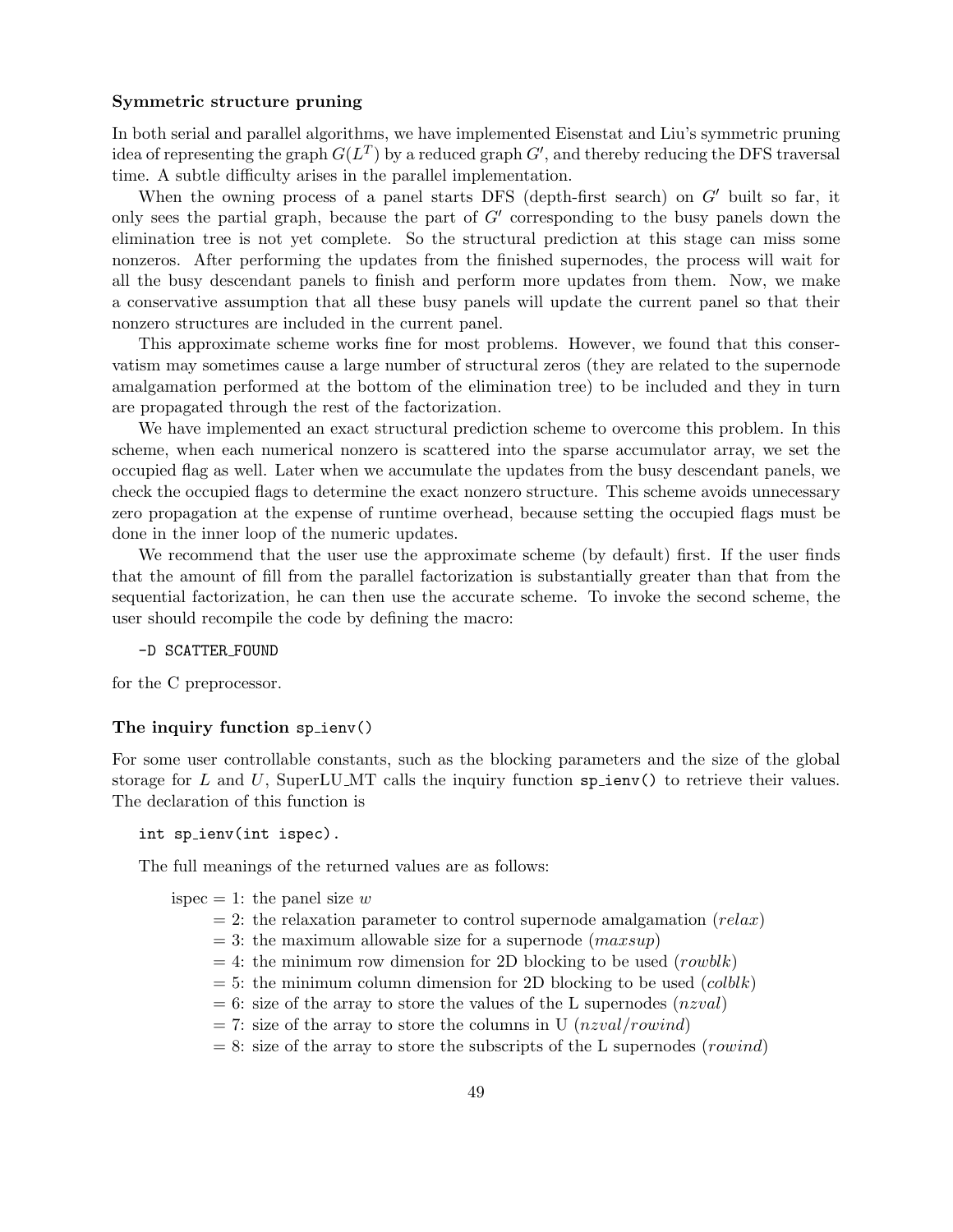|               |                             | Programming       | Environment       |
|---------------|-----------------------------|-------------------|-------------------|
| make.inc      | Platforms                   | Model             | Variable          |
| make.pthreads | Machines with POSIX threads | pthreads          |                   |
| make.openmp   | Machines with OpenMP        | OpenMP            | OMP_NUM_THREADS   |
| make.alpha    | DEC Alpha Servers           | <b>DECthreads</b> |                   |
| make.cray     | Cray C90/J90                | microtasking      | <b>NCPUS</b>      |
| make.ibm      | <b>IBM</b> Power series     | pthreads          |                   |
| make.origin   | SGI/Cray Origin2000         | parallel C        | MP_SET_NUMTHREADS |
| make.sgi      | <b>SGI Power Challenge</b>  | parallel C        | MPC_NUM_THREADS   |
| make.sun      | Sun Ultra Enterprise        | Solaris threads   |                   |

Table 3.2: Platforms on which SuperLU MT was tested.

We should take into account the trade-off between cache reuse and amount of parallelism in order to set the appropriate w and  $maxsup$ . Since the parallel algorithm assigns one panel factorization to one process, large values may constrain concurrency, even though they may be good for uniprocessor performance. We recommend that  $w$  and  $maxsup$  be set a bit smaller than the best values used in the sequential code.

The settings for parameters 2, 4 and 5 are the same as those described in section 2.11.3. The settings for parameters 6, 7 and 8 are discussed in section 3.5.2.

In the file  $SRC/sp\_ienv.c$ , we provide sample settings of these parameters for several machines.

# 3.6 Example programs

In the SuperLU MT/EXAMPLE/ subdirectory, we present a few sample programs to illustrate the complete calling sequences to use the simple and expert drivers to solve systems of equations. Examples are also given to illustrate how to perform a sequence of factorizations for the matrices with the same sparsity pattern, and how SuperLU MT can be integrated into the other multithreaded application such that threads are created only once. A Makefile is provided to generate the executables. A README file in this directory shows how to run these examples. The leading comment in each routine describes the functionality of the example.

# 3.7 Porting to other platforms

We have provided the parallel interfaces for a number of shared-memory machines. Table 3.2 lists the platforms on which we have tested the library, and the respective make.inc files. The most portable interface for shared memory programming is POSIX threads [32], since nowadays many commercial UNIX operating systems have support for it. We call our POSIX threads interface the Pthreads interface. To use this interface, you can copy make.pthreads into make.inc and then compile the library. In the last column of Table 3.2, we list the runtime environment variable to be set in order to use multiple CPUs. For example, to use 4 CPUs on the Origin2000, you need to set the following before running the program:

setenv MP SET NUMTHREADS 4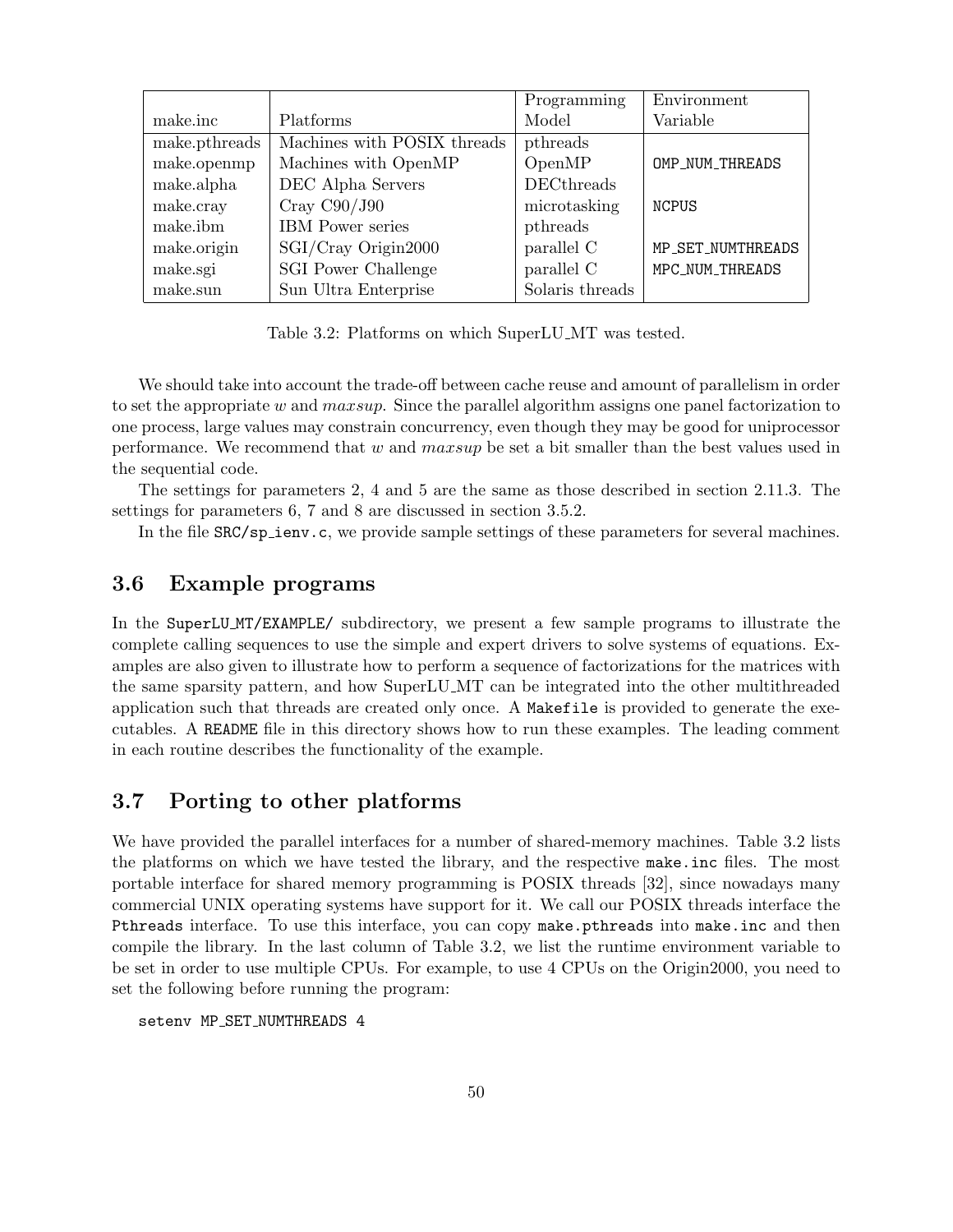| Mutex         | Critical region                                        |
|---------------|--------------------------------------------------------|
| ULOCK         | allocate storage for a column of matrix $U$            |
| LLOCK         | allocate storage for row subscripts of matrix $L$      |
| <b>LULOCK</b> | allocate storage for the values of the supernodes      |
| NSUPER_LOCK   | increment supernode number nsuper                      |
| SCHED LOCK    | invoke Scheduler () which may update global task queue |

Table 3.3: Five mutex variables.

In the source code, all the platform specific constructs are enclosed in the C #ifdef preprocessor statement. If your platform is different from any one listed in Table 3.2, you need to go to these places and create the parallel constructs suitable for your machine. The two constructs, concurrency and synchronization, are explained in the following two subsections, respectively.

#### 3.7.1 Creating multiple threads

Right now, only the factorization routine pdgstrf is parallelized, since this is the most timeconsuming part in the whole solution process. There is one single thread of control on entering and exiting pdgstrf. Inside this routine, more than one thread may be created. All the newly created threads begin by calling the thread function  $\beta$ dgstrf\_thread and they are concurrently executed on multiple processors. The thread function pdgstrf thread expects a single argument of type void\*, which is a pointer to the structure containing all the shared data objects.

#### 3.7.2 Use of mutexes

Although the threads pdgstrf thread execute independently of each other, they share the same address space and can communicate efficiently through shared variables. Problems may arise if two threads try to access (at least one is to modify) the shared data at the same time. Therefore, we must ensure that all memory accesses to the same data are mutually exclusive. There are five critical regions in the program that must be protected by mutual exclusion. Since we want to allow different processors to enter different critical regions simultaneously, we use five mutex variables as listed in Table 3.3. The user should properly initialize them in routine ParallelInit, and destroy them in routine ParallelFinalize. Both these routines are in file pxgstrf\_synch.c.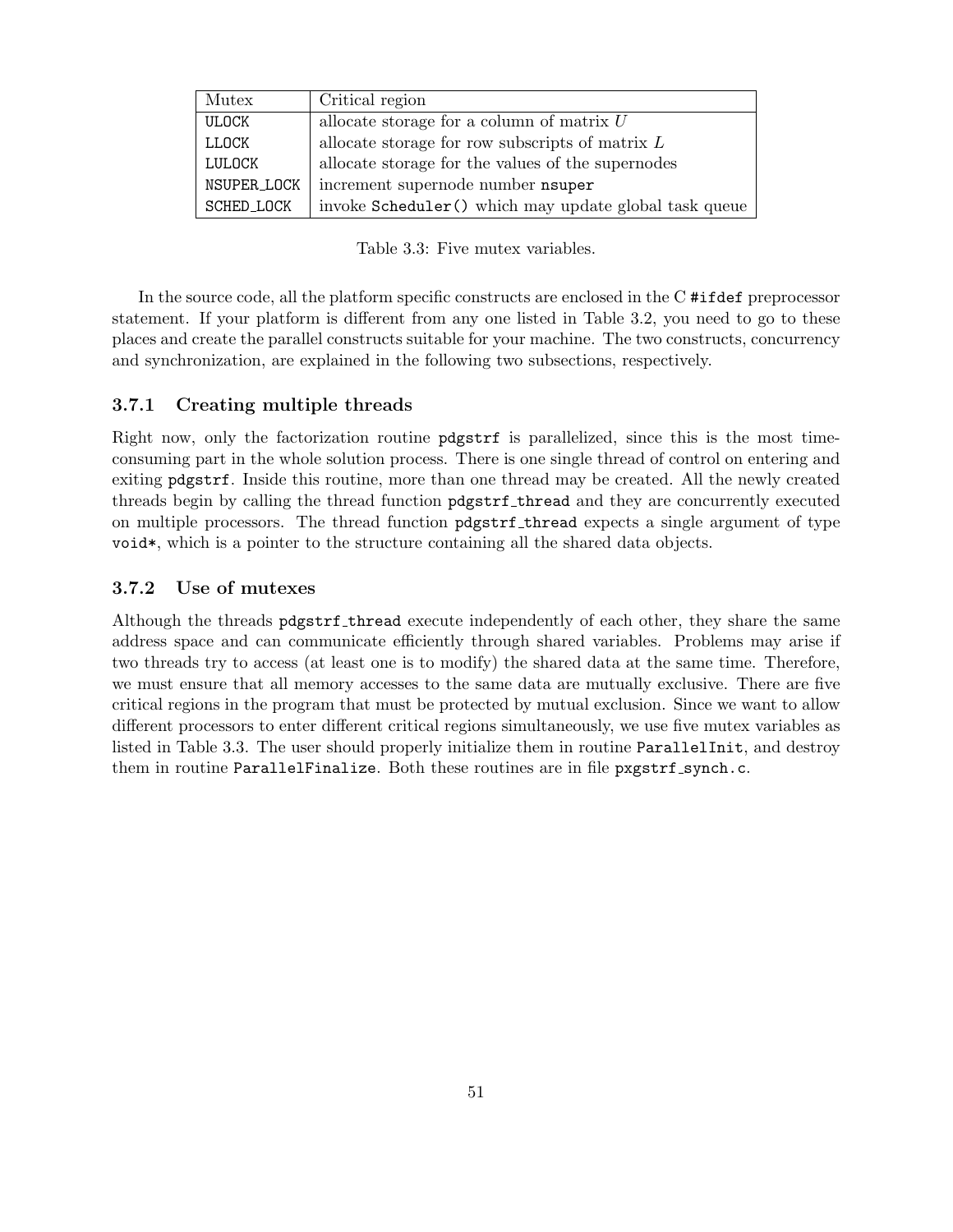# Chapter 4

# Distributed-memory SuperLU on manycore nodes (Version 4.0)

# 4.1 About SuperLU DIST

In this part, we describe the SuperLU DIST library designed for distributed-memory pearallel computers using SPMD parallel programming model, together with multithreading for manycore node architectures. The library is implemented in ANSI C, using MPI [29] for communication, OpenMP for multithreading and CUDA for GPU. We have tested the code on a number of platforms, including IBM, Cray XE6, Cray XT7, and numerous Linux clusters. The library includes routines to handle both real and complex matrices in double precision. The parallel routine names for the double-precision real version start with letters "pd" (such as pdgstrf); the parallel routine names for double-precision complex version start with letters "pz" (such as pzgstrf).

# 4.2 Formats of the input matrices A and B

We provide two input interfaces for matrices  $A$  and  $B$ —one is global, and the other is entirely distributed.

#### 4.2.1 Global input

The input matrices  $A$  and  $B$  are globally available (replicated) on all the processes. The storage type for A is SLUNC (*compressed column*), as in sequential case (see Section 2.3). The user-callable routines with this interface all have the names "xxxxxxx ABglobal". If there is sufficient memory, this interface is faster than the distributed input interface described in the next section, because the latter requires more data re-distribution at different stages of the algorithm.

#### 4.2.2 Distributed input

Both input matrices  $A$  and  $B$  are distributed among all the processes. They use the same distribution based on block rows. That is, each process owns a block of consecutive rows of A and B. Each local part of sparse matrix  $\vec{A}$  is stored in a *compressed row* format, called SLU<sub>NR</sub> loc storage type, which is defined below.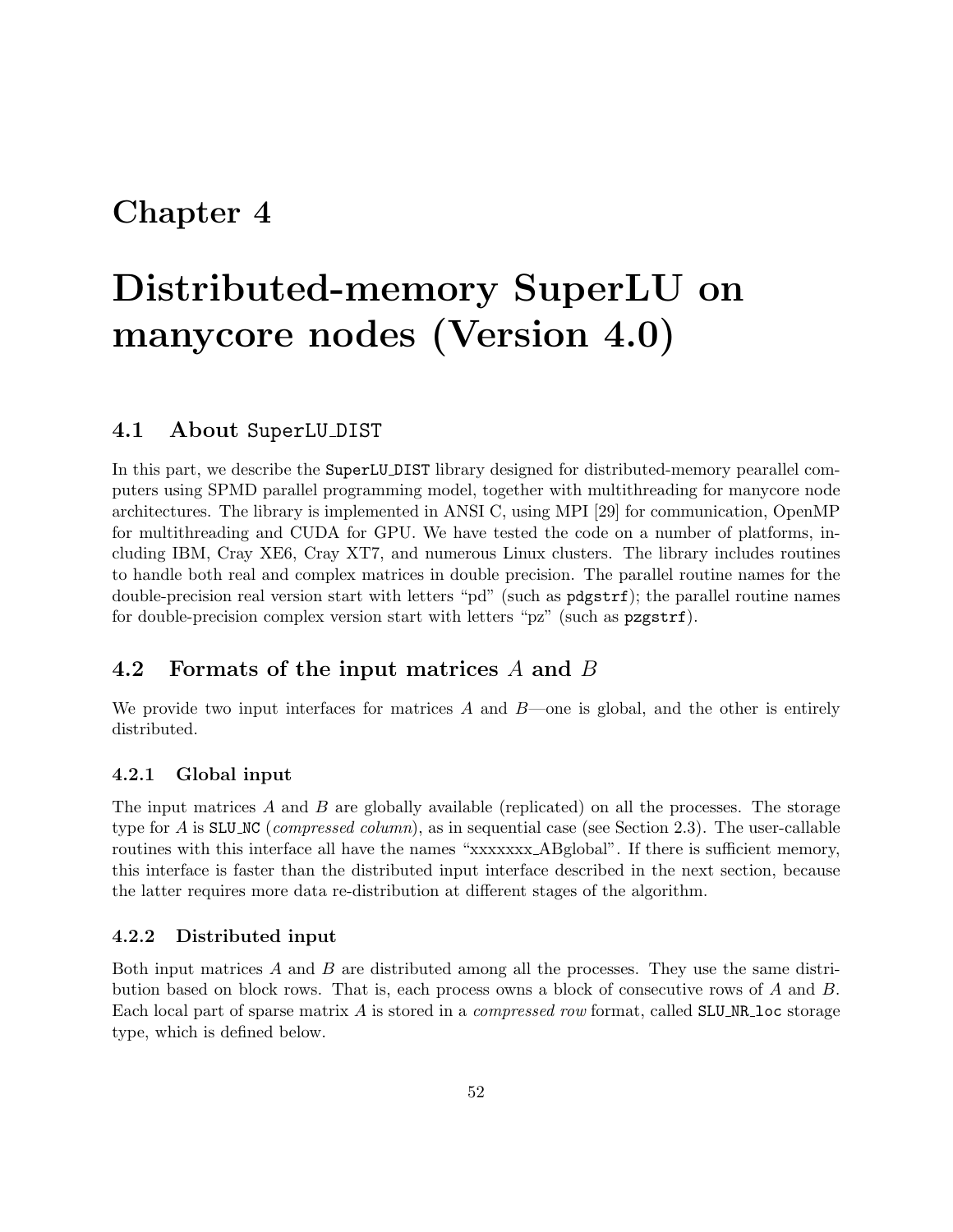```
typedef struct {
    int nnz_loc; /* number of nonzeros in the local submatrix */
    int m_loc; /* number of rows local to this process */
    int fst_row; /* row number of the first row in the local submatrix */void *nzval; /* pointer to array of nonzero values, packed by row */
    int *rowptr; /* pointer to array of beginning of rows in nzval[]
                    and colind[] */
    int *colind; /* pointer to array of column indices of the nonzeros */
} NRformat_loc;
```
Let  $m_i$  be the number of rows owned by the *i*th process. Then the global row dimension for A is  $nrow = \sum_{i=0}^{P-1} m_i$ . The global column dimension is ncol. Both nrow and ncol are recorded in the higher level SuperMatrix data structure, see Figure 2.2. The utility routine  $d$ Create CompRowLoc Matrix dist can help the user to create the structure for  $A$ . The definition of this routine is

```
void dCreate_CompRowLoc_Matrix_dist(SuperMatrix *A, int m, int n,
                                    int nnz_loc, int m_loc, int fst_row,
                                    double *nzval, int *colind, int *rowptr,
                                    Stype_t stype, Dtype_t dtype, Mtype_t mtype);
```
where, the first argument is output and the rest are inputs.

The local full matrix  $B$  is stored in the standard Fortran-style column major format, with dimension  $m\Delta c \times nr$  hs, and ldb refers to the local leading dimension in the local storage.

## 4.3 Distributed data structures for  $L$  and  $U$

We distribute both  $L$  and  $U$  matrices in a two-dimensional block-cyclic fashion. We first identify the supernode boundary based on the nonzero structure of  $L$ . This supernode partition is then used as the block partition in both row and column dimensions for both  $L$  and  $U$ . The size of each block is matrix dependent. It should be clear that all the diagonal blocks are square and full (we store zeros from  $U$  in the upper triangle of the diagonal block), whereas the off-diagonal blocks may be rectangular and may not be full. The matrix in Figure 4.1 illustrates such a partition. By block-cyclic mapping we mean block  $(I, J)$   $(0 \leq I, J \leq N - 1)$  is mapped into the process at coordinate  $\{I \mod \text{nprow}, J \mod \text{npcol}\}\$  of the nprow  $\times$  npcol 2D process grid. Using this mapping, a block  $L(I, J)$  in the factorization is only needed by the row of processes that own blocks in row I. Similarly, a block  $U(I, J)$  is only needed by the column of processes that own blocks in column J.

In this 2D mapping, each block column of L resides on more than one process, namely, a column of processes. For example in Figure 4.1, the second block column of  $L$  resides on the column processes {1, 4}. Process 4 only owns two nonzero blocks, which are not contiguous in the global matrix. The schema on the right of Figure 4.1 depicts the data structure to store the nonzero blocks on a process. Besides the numerical values stored in a Fortran-style array nzval. in column major order, we need the information to interpret the location and row subscript of each nonzero. This is stored in an integer array  $\text{index}[]$ , which includes the information for the whole block column and for each individual block in it. Note that many off-diagonal blocks are zero and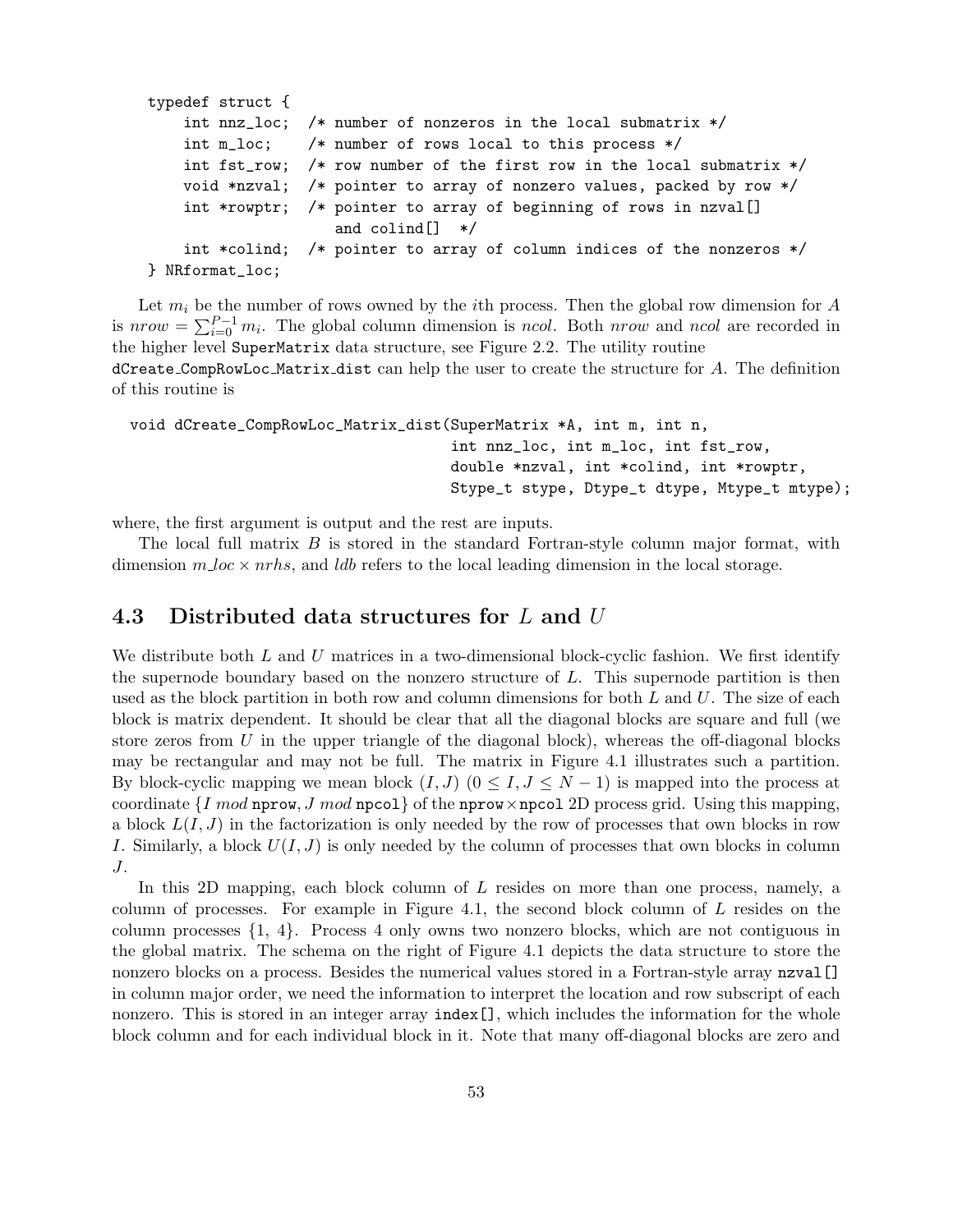

Figure 4.1: The 2 block-cyclic layout and the data structure to store a local block column of L.

hence not stored. Neither do we store the zeros in a nonzero block. Both lower and upper triangles of the diagonal block are stored in the L data structure. A process owns  $N/npc01$  block columns of L, so it needs  $\lfloor N/nprow \rfloor$  pairs of index/nzval arrays.

For  $U$ , we use a row oriented storage for the block rows owned by a process, although for the numerical values within each block we still use column major order. Similar to L, we also use a pair of index/nzval arrays to store a block row of  $U$ . Due to asymmetry, each nonzero block in  $U$  has the skyline structure as shown in Figure 4.1 (see [6] for details on the skyline structure). Therefore, the organization of the index  $[]$  array is different from that for  $L$ , which we omit showing in the figure.

# 4.4 Process grid and MPI communicator

All MPI applications begin with a default communication domain that includes all processes, say  $N_p$ , of this parallel job. The default communicator MPI\_COMM\_WORLD represents this communication domain. The  $N_p$  processes are identified as a linear array of process IDs in the range 0 ...  $N_p - 1$ .

#### 4.4.1 2D process grid

For SuperLU DIST library, we create a new process group derived from an existing group using  $N_q$ processes. There is a good reason to use a new group rather than MPI COMM WORLD, that is, the message passing calls of the SuperLU library will be isolated from those in other libraries or in the user's code. For better scalability of the LU factorization, we map the 1D array of  $N_g$  processes into a logical 2D process grid. This grid will have nprow process rows and npcol process columns, such that nprow \* npcol =  $N_g$ . A process can be referenced either by its rank in the new group or by its coordinates within the grid. The routine superlu gridinit maps already-existing processes to a 2D process grid.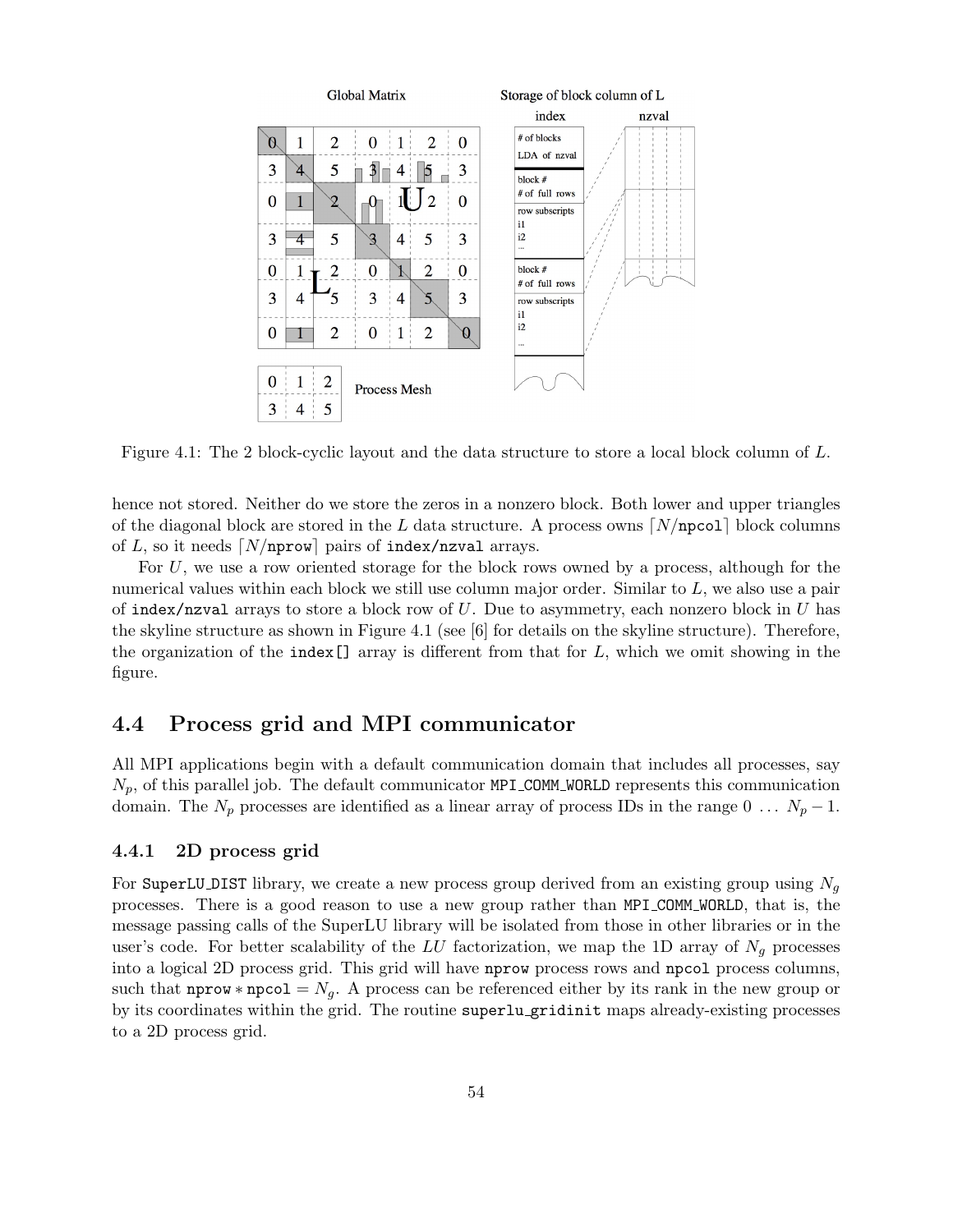superlu\_gridinit(MPI\_Comm Bcomm, int nprow, int npcol, gridinfo\_t \*grid);

This process grid will use the first nprow ∗ npcol processes from the base MPI communicator Bcomm, and assign them to the grid in a row-major ordering. The input argument Bcomm is an MPI communicator representing the existing base group upon which the new group will be formed. For example, it can be MPI COMM WORLD. The output argument grid represents the derived group to be used in SuperLU DIST. Grid is a structure containing the following fields:

```
struct {
   MPI_Comm comm; /* MPI communicator for this group */
   int iam; /* my process rank in this group */
   int nprow; /* number of process rows */
   int npcol; /* number of process columns */superlu_scope_t rscp; /* process row scope */
   superlu_scope_t cscp; /* process column scope */
```
} grid;

In the LU factorization, some communications occur only among the processes in a row (column), not among all processes. For this purpose, we introduce two process subgroups, namely rscp (row scope) and cscp (column scope). For rscp (cscp) subgroup, all processes in a row (column) participate in the communication.

The macros MYROW(iam, grid) and MYCOL(iam, grid) give the row and column coordinates in the 2D grid of the process who has rank iam.

NOTE: All processes in the base group, including those not in the new group, must call this grid creation routine. This is required by the MPI routine MPI Comm create to create a new communicator.

#### 4.4.2 Arbitrary grouping of processes

It is sometimes desirable to divide up the processes into several subgroups, each of which performs independent work of a single application. In this situation, we cannot simply use the first nprow ∗ npcol processes to define the grid. A more sophisticated process-to-grid mapping routine superlu gridmap is designed to create a grid with processes of arbitrary ranks.

```
superlu_gridmap(MPI_Comm Bcomm, int nprow, int npcol,
                int usermap[], int ldumap, gridinfo_t *grid);
```
The array usermap[] contains the processes to be used in the newly created grid. usermap[] is indexed like a Fortran-style 2D array with ldumap as the leading dimension. So usermap[i+j∗ldumap] (i.e., usermap(i,j) in Fortran notation) holds the process rank to be placed in  $\{i, j\}$  position of the 2D process grid. After grid creation, this subset of processes is logically numbered in a consistent manner with the initial set of processes; that is, they have the ranks in the range 0 . . . nprow ∗ npcol − 1 in the new grid. For example, if we want to map 6 processes with ranks 11 ... 16 into a  $2 \times 3$  grid, we define usermap  $= \{11, 14, 12, 15, 13, 16\}$  and 1dumap  $= 2$ . Such a mapping is shown below

|  |    | 13 |
|--|----|----|
|  | 15 | 16 |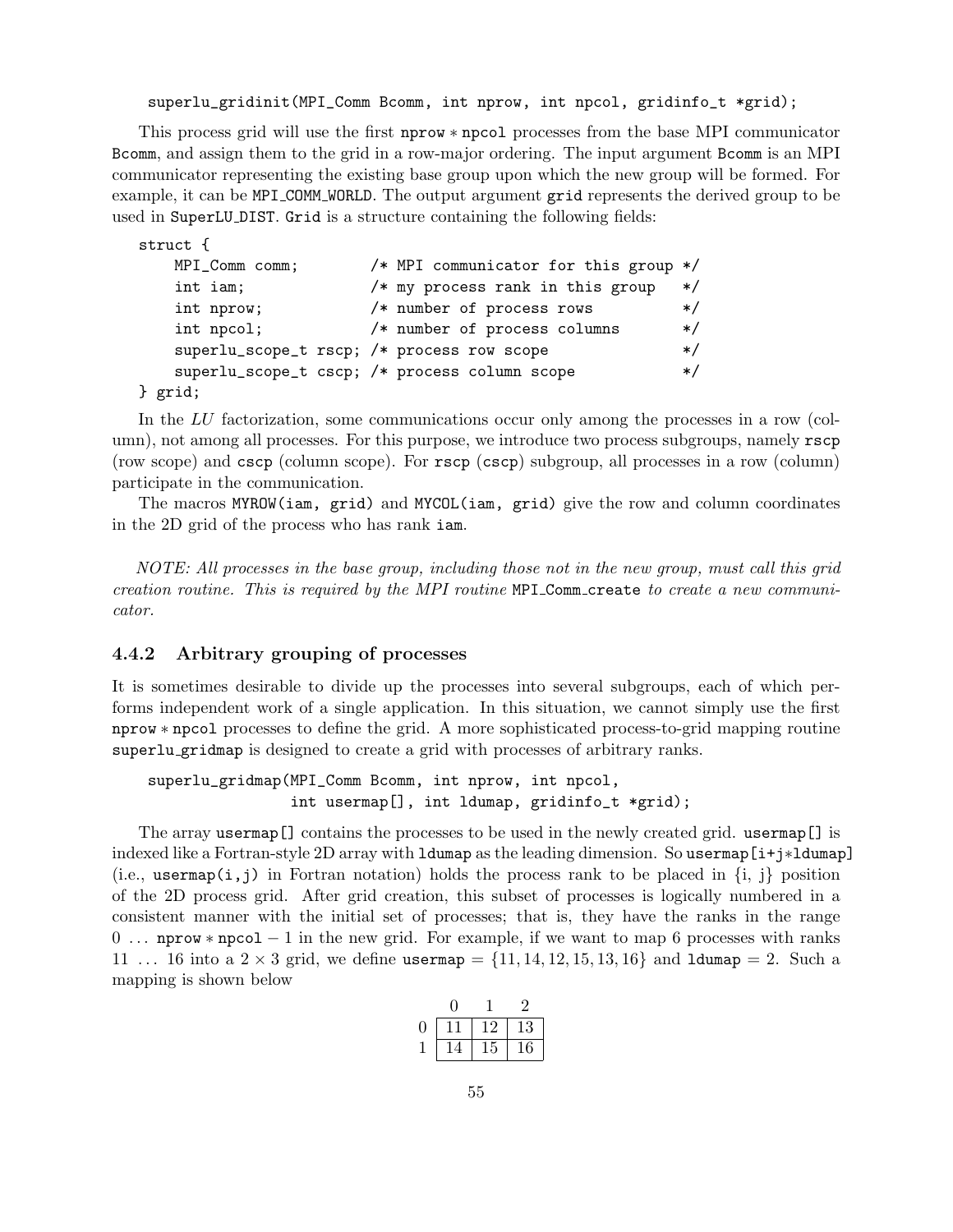NOTE: All processes in the base group, including those not in the new group, must call this routine.

Superlu gridinit simply calls superlu gridmap with usermap[] holding the first nprow ∗ npcol process ranks.

# 4.5 Algorithmic background

Although partial pivoting is used in both sequential and shared-memory parallel factorization algorithms, it is not used in the distributed-memory parallel algorithm, because it requires dynamic adaptation of data structures and load balancing, and so is hard to make it scalable. We use alternative techniques to stabilize the algorithm, which include statically pivot large elements to the diagonal, single-precision diagonal adjustment to avoid small pivots, and iterative refinement. Figure 4.2 sketches our GESP algorithm (Gaussian elimination with Static Pivoting). Numerical experiments show that for a wide range of problems, GESP is as stable as GEPP [26].

- (1) Perform row/column equilibration and row permutation:  $A \leftarrow P_r \cdot D_r \cdot A \cdot D_c$ , where  $D_r$  and  $D_c$  are diagonal matrices and  $P_r$  is a row permutation chosen to make the diagonal large compared to the off-diagonal.
- (2) Find a column permutation  $P_c$  to preserve sparsity:  $A \leftarrow P_c \cdot A \cdot P_c^T$
- (3) Perform symbolic analysis to determine the nonzero structures of  $L$  and  $U$ .
- (4) Factorize  $A = L \cdot U$  with control of diagonal magnitude:
	- $\mathbf{if}\ (\ |a_{ii}|<\sqrt{\varepsilon}\cdot\|A\|_1\ )\ \mathbf{then}$  $|a_{ii}| \leq \sqrt{\varepsilon} \cdot ||A||_1$ <br>set  $a_{ii}$  to  $\sqrt{\varepsilon} \cdot ||A||_1$

#### endif

- (5) Perform triangular solutions using L and U.
- (6) If needed, use an iterative solver like GMRES or iterative refinement (shown below) iterate:

 $r = b - A \cdot x$  ... sparse matrix-vector multiply Solve  $A \cdot dx = r$  ... triangular solution  $berr = \max_i \frac{|r|_i}{(|A| \cdot |x|_i)}$  $(|A|\cdot|x|+|b|)_i$ . . . componentwise backward error **if** (  $\text{berr} > \varepsilon$  and  $\text{berr} \leq \frac{1}{2}$  $\frac{1}{2}$  · lastberr  $)$  then  $x = x + dx$  $lastberr = berr$ goto iterate

#### endif

(7) If desired, estimate the condition number of A

Figure 4.2: The outline of the GESP algorithm.

Step (1) is accomplished by a weighted bipartite matching algorithm due to Duff and Koster [10]. Currently, process 0 computes  $P_r$  and then broadcasts it to all the other processes. If the distributed input interface is used (Section 4.2.2), we first gather the distributed matrix  $A$  onto processor 0. Work is underway to remove this sequential bottleneck.

In Step (2), we provide several ordering options, such as multiple minimum degree ordering [28] on the graphs of  $A + A^T$ , or the MeTiS [20] ordering on the graphs of  $A + A^T$ . The user can use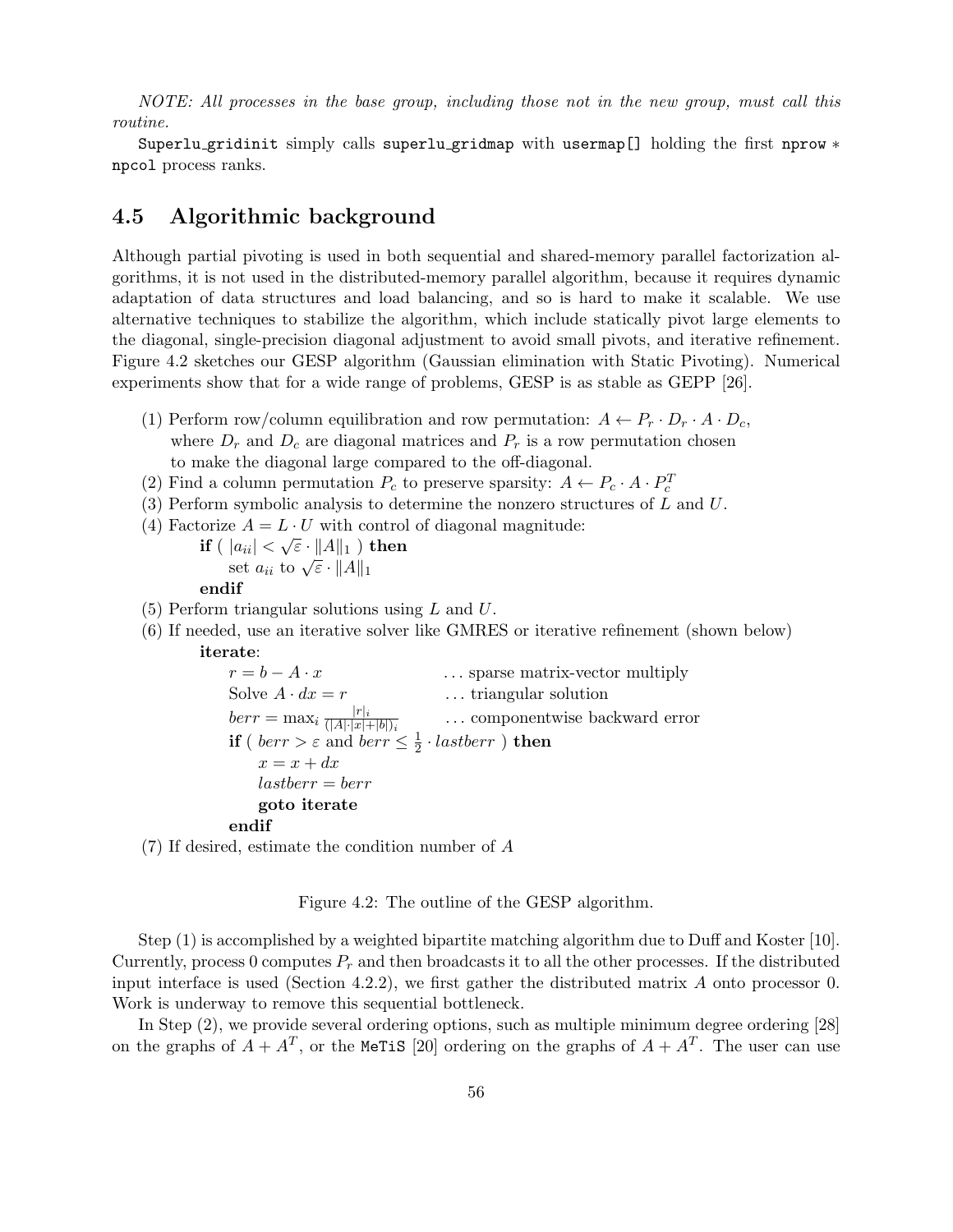any other ordering in place of the ones provided in the library. (Note, since we will pivot on the diagonal in step (4), an ordering based on the structure of  $A + A<sup>T</sup>$  almost always yields sparser factors than that based on the structure of  $A<sup>T</sup>A$ . This is different from SuperLU and SuperLU\_MT, where we allow to pivot off-diagonal.) In this step, when a sequential ordering algorithm is used, every process runs the same algorithm independently.

Step (3) can be done either sequentially or in parallel depending on how the options argument is set (see Section 4.8.1 for details.) The parallel symbolic factorization was a newly added feature since the v2.1 release. It is designed tightly around the separator tree returned from a graph partitioning type of ordering (presently we use ParMeTiS [21]), and works only on power-of-two processors. We first re-distribute the graph of A onto the largest  $2<sup>q</sup>$  number of processors which is smaller than the total  $N_p$  processors, then perform parallel symbolic factorization, and finally re-populate the  $\{L\setminus U\}$  structure to all  $N_p$  processors. The algorithm and performance was studied in [17]. To invoke parallel symbolic factorization, the user needs to set the two fields of the options argument as follows:

| options.ParSymbFact | $=$ YES       |
|---------------------|---------------|
| options.ColPerm     | $=$ PARMETIS; |

Note that, even if the user sets options. ColPerm to use an ordering algorithm other than ParMeTiS, the driver routine overrides it with ParMeTiS when it sees options. ParSymbFact  $=$  YES.

Steps (4) to (7) are the most time-consuming steps and were parallelized a while ago, see the papers [26, 24].

#### 4.5.1 Multicore and GPU enhancements

Given that the node architecture trend is to have many simpler cores on a NUMA node, possibly with GPU-like accelerators, and the amount of memory per-core becomes smaller, the pure MPI model does not match the light-weight processor architecture. We need to resort to other forms of parallelism at node level. In sparse factorization (step (4) in Figure 4.2), the Schur complement update after each panel factorization step exhibits ample fine-grid parallelism. We have designed the OpenMP + CUDA code to exploit the on-node parallelism. For each MPI task of the Schur complement update, we aggegrate the small  $L$  and  $U$  matrix blocks into a larger block, divide the GEMM work between CPU and GPU using some heuristic performance model, offload the larger block of GEMM to GPU. The key to success is to overlap the CPU work (multithreaded Scatter/Gather, some portion of GEMM) with the GPU work (GEMM with multiple CUDA streams). This way, we are able to hide the latency time due to PCI bus transfer between CPU and GPU. The detailed algorithm description and performance data were given in the paper by Sao et al. [34].

To use Nvidia GPU, you must set the following Linux shell environment variable before compilation:

#### setenv ACC GPU

Hybrid MPI+OpenMP setting may outperform MPI-only configurations in some cases and in most cases hybrid MPI+OpenMP would require less memory. The environment variable OMP\_NUM\_THREADS needs to be set appropriately. Hybrid configuration obtains threaded parallelism from both, explicit OpenMP pragmas and multithreaded BLAS. Thus for good performance it is better if OpenMP threading library and BLAS threading are synergistic. For example, when using Intel MKL libray,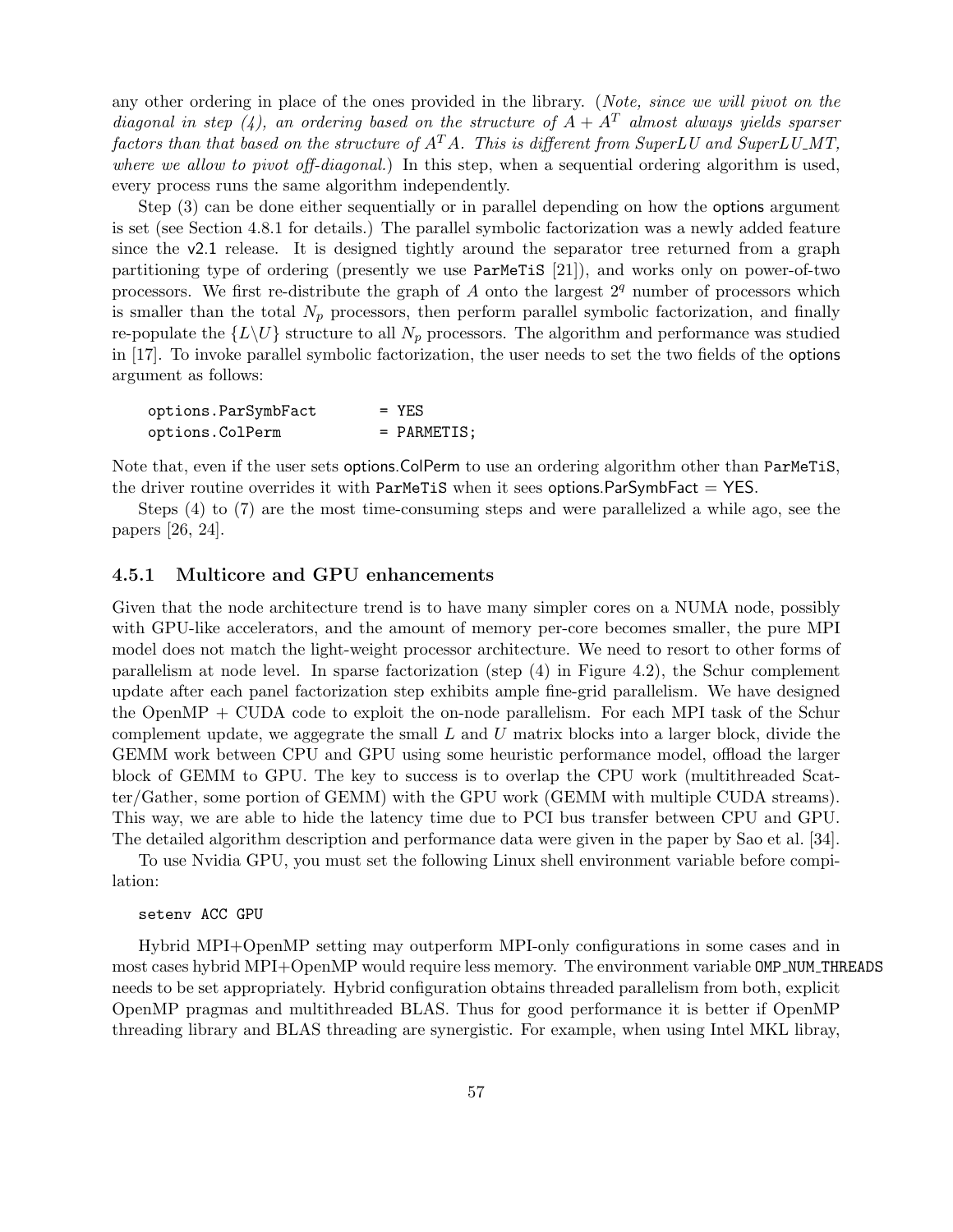just setting OMP NUM THREADS would set the number of threads for both MKL and OpenMP. However, it is possible to have different number of threads for MKL, in which case MKL NUM THREADS controls the number of threads used by MKL. In our case, just setting OMP\_NUM\_THREADS is sufficient.

Triangular solve phase does not use multithreading yet. The MPI-only configuration may be more suitable in case of many right hand sides or in other cases, where solve phase seems to be a performance bottleneck.

## 4.6 Options argument

One important input argument is options, which controls how the linear system will be solved. Although the algorithm presented in Figure 4.2 consists of seven steps, for some matrices not all steps are needed to get accurate solution. For example, for diagonally dominant matrices, choosing the diagonal pivots ensures the stability; there is no need for row pivoting in step (1). In another situation where a sequence of matrices with the same sparsity pattern need be factorized, the column permutation  $P_c$  (and also the row permutation  $P_r$ , if the numerical values are similar) need be computed only once, and reused thereafter.  $(P_r \text{ and } P_c \text{ are implemented as permutation vectors})$ perm r and perm c.) For the above examples, performing all seven steps does more work than necessary. Options is used to accommodate the various requirements of applications; it contains the following fields:

• Fact

Specifies whether or not the factored form of the matrix  $A$  is supplied on entry, and if not, how the matrix A will be factored base on some assumptions of the previous history. fact can be one of:

- DOFACT: the matrix A will be factorized from scratch.
- $-$  SamePattern: the matrix  $A$  will be factorized assuming that a factorization of a matrix with the same sparsity pattern was performed prior to this one. Therefore, this factorization will reuse column permutation vector perm\_c.
- $-$  SampPattern SameRowPerm: the matrix  $A$  will be factorized assuming that a factorization of a matrix with the same sparsity pattern and similar numerical values was performed prior to this one. Therefore, this factorization will reuse both row and column permutation vectors perm  $\mathbf r$  and perm  $\mathbf c$ , both row and column scaling factors  $D_r$  and  $D<sub>c</sub>$ , and the distributed data structure set up from the previous symbolic factorization.
- $-$  **FACTORED:** the factored form of A is input.
- Equil  $\{$  YES  $\|$  NO  $\}$

Specifies whether to equilibrate the system.

```
• ParSymbFact { YES | NO }
```
Specifies whether to perform parallel symbolic factorization. If it is set to YES, the ColPerm field should be set to PARMETIS. Otherwise, the driver routine pdgssvx will use ParMeTiS anyway, ignoring the other setting in ColPerm.

• ColPerm

Specifies the column ordering method for fill reduction.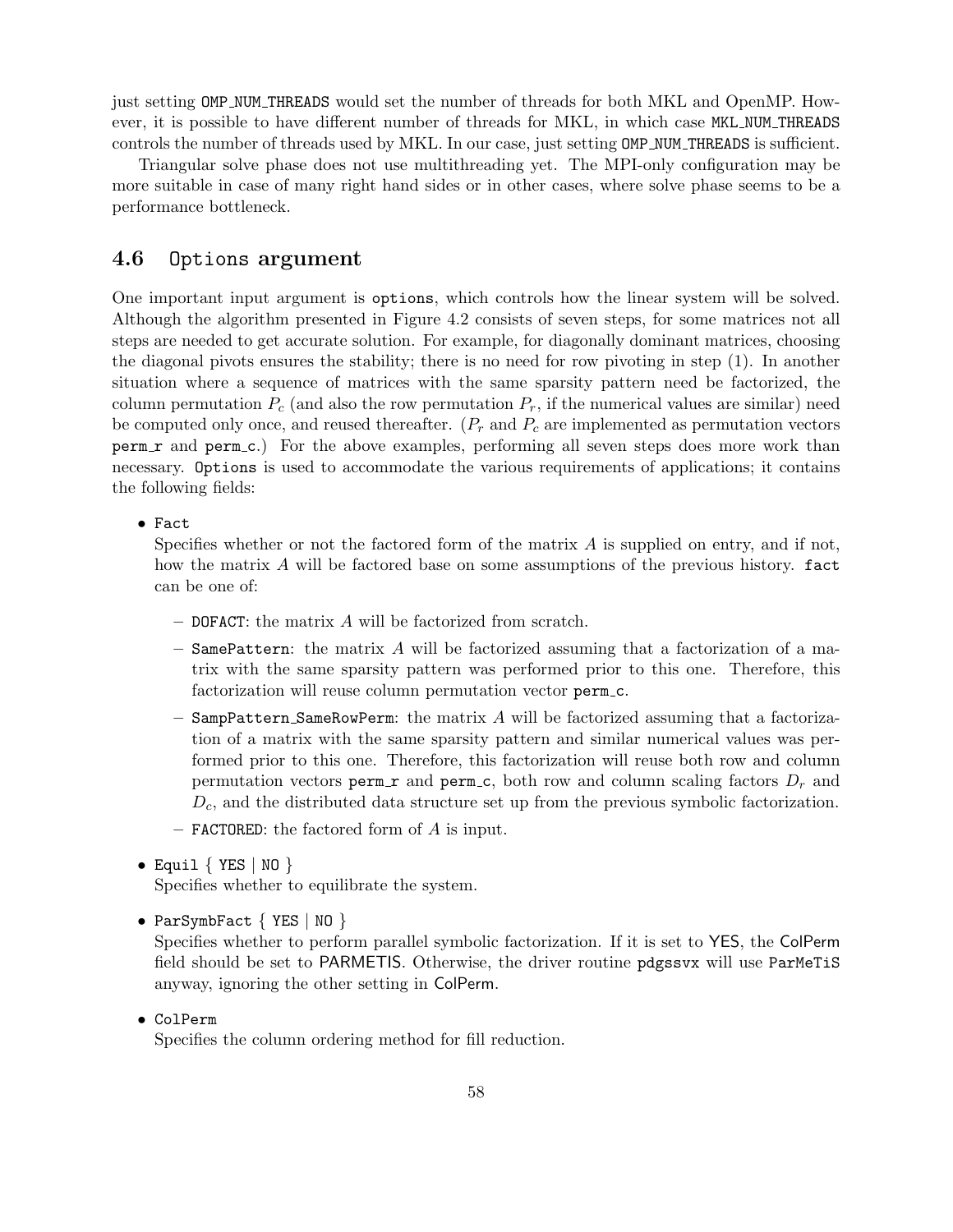- NATURAL: natural ordering.
- MMD\_AT\_PLUS\_A: minimum degree ordering on the structure of  $A<sup>T</sup> + A$ .
- MMD ATA: minimum degree ordering on the structure of  $A<sup>T</sup>A$ .
- METIS AT PLUS A: MeTiS ordering on the structure of  $A<sup>T</sup> + A$ .
- PARMETIS: ParMeTiS ordering on the structure of  $A<sup>T</sup> + A$ .
- MY PERMC: use the ordering given in perm c input by the user.

#### • RowPerm

Specifies how to permute rows of the original matrix.

- NATURAL: use the natural ordering.
- LargeDiag MC64: use a serial, weighted bipartite matching algorithm implemented in MC64 to permute the rows to make the diagonal large relative to the off-diagonal [11].
- LargeDiag AWPM: use a parallel, approximate weighted bipartite matching algorithm implemented in CombBLAS to permute the rows to make the diagonal large relative to the off-diagonal [3].
- $-$  MY\_PERMR: use the ordering given in perm\_r input by the user.
- ReplaceTinyPivot { YES | NO } Specifies whether to replace the tiny diagonals by  $\sqrt{\varepsilon} \cdot ||A||$  during LU factorization.
- IterRefine

Specifies how to perform iterative refinement.

- NO: no iterative refinement.
- DOUBLE: accumulate residual in double precision.
- EXTRA: accumulate residual in extra precision. (not yet implemented.)
- Trans { NOTRANS | TRANS | CONJ } Specifies whether to solve the transposed system.
- SolveInitialized  $\{$  YES  $\|$  NO  $\}$ Specifies whether the initialization has been performed to the triangular solve. (used only by the distributed input interface)
- RefineInitialized { YES | NO } Specifies whether the initialization has been performed to the sparse matrix-vector multiplication routine needed in the iterative refinement. (used only by the distributed input interface)
- num\_lookaheads { integer } Specifies the number of levels in the look-ahead factorization
- lookahead\_etree { YES | NO } Specifies whether to use the elimination tree computed from the serial symbolic factorization to perform static scheduling.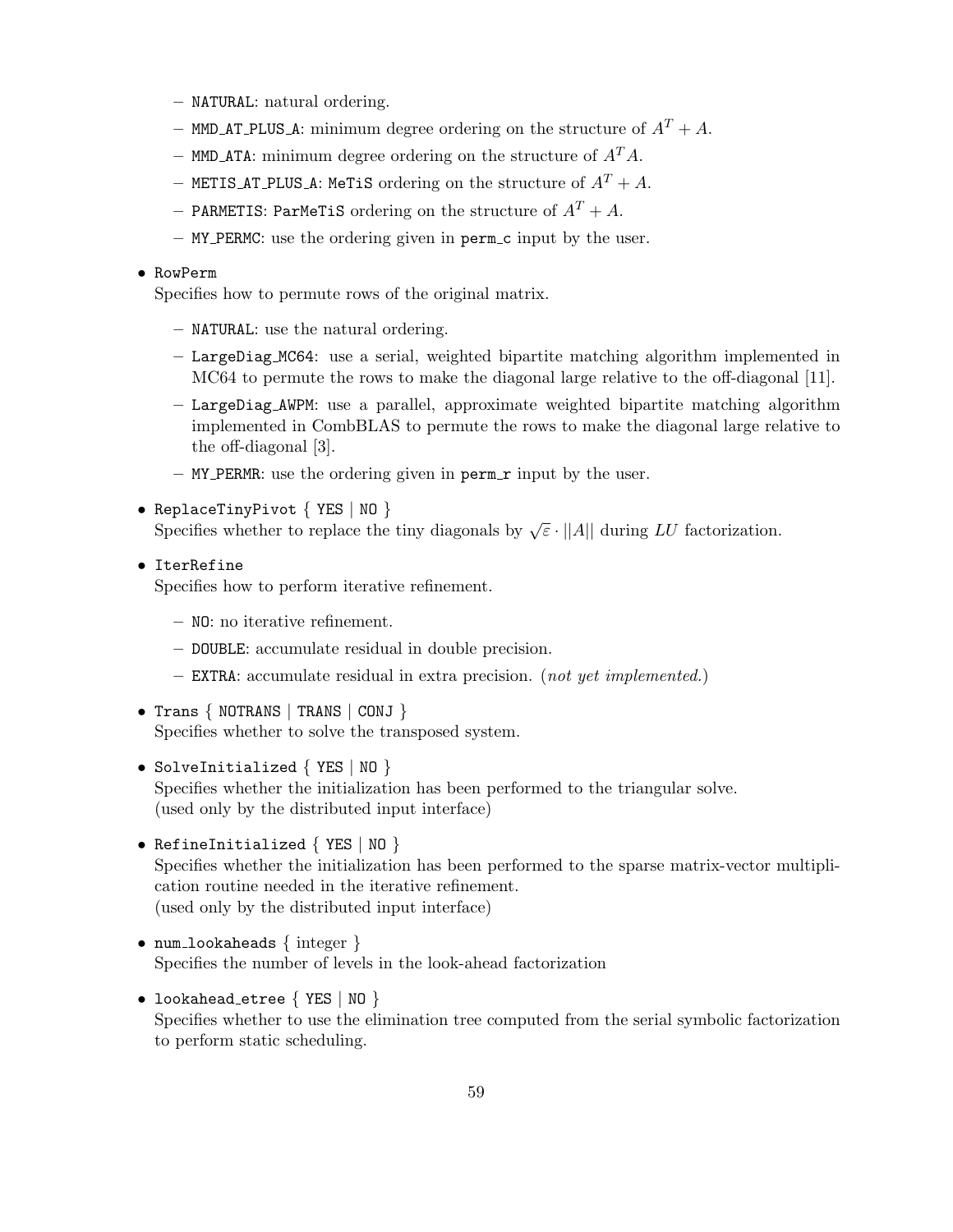- SymPattern { YES | NO } Gives the scheduling algorithm a hint whether the matrix has the symmetric pattern.
- PrintStat { YES | NO }

Specifies whether to print the solver's statistics.

There is a routine named set\_default\_options\_dist() that sets the default values of these options, which are:

| fact                     | $=$ DOFACT        | $/*$ factor from scratch $*/$ |
|--------------------------|-------------------|-------------------------------|
| equil                    | $=$ YES           |                               |
| ParSymbFact              | $= 30$            |                               |
| colperm                  | $=$ MMD_AT_PLUS_A |                               |
| rowperm                  | = LargeDiag       | $/*$ use MC64 $*/$            |
| ReplaceTinyPivot         | $=$ YES           |                               |
| IterRefine               | $=$ DOUBLE        |                               |
| Trans                    | = NOTRANS         |                               |
| SolveInitialized         | $= 30$            |                               |
| $RefineInitialized = NO$ |                   |                               |
| num_lookaheads           | $= 10$ ;          |                               |
| lookahead_etree          | $= NO;$           |                               |
| SymPattern               | $= \text{NO}$     |                               |
| PrintStat                | $=$ YES           |                               |

# 4.7 Basic steps to solve a linear system

In this section, we use a complete sample program to illustrate the basic steps required to use SuperLU DIST. This program is listed below, and is also available as EXAMPLE/pddrive.c in the source code distribution. All the routines must include the header file superlu ddefs.h (or superlu zdefs.h, the complex counterpart) which contains the definitions of the data types, the macros and the function prototypes.

```
#include <math.h>
#include "superlu_ddefs.h"
main(int argc, char *argv[])
/*
 * Purpose
 * =======
 *
 * The driver program PDDRIVE.
 *
 * This example illustrates how to use PDGSSVX with the full
 * (default) options to solve a linear system.
 *
 * Five basic steps are required:
 * 1. Initialize the MPI environment and the SuperLU process grid
```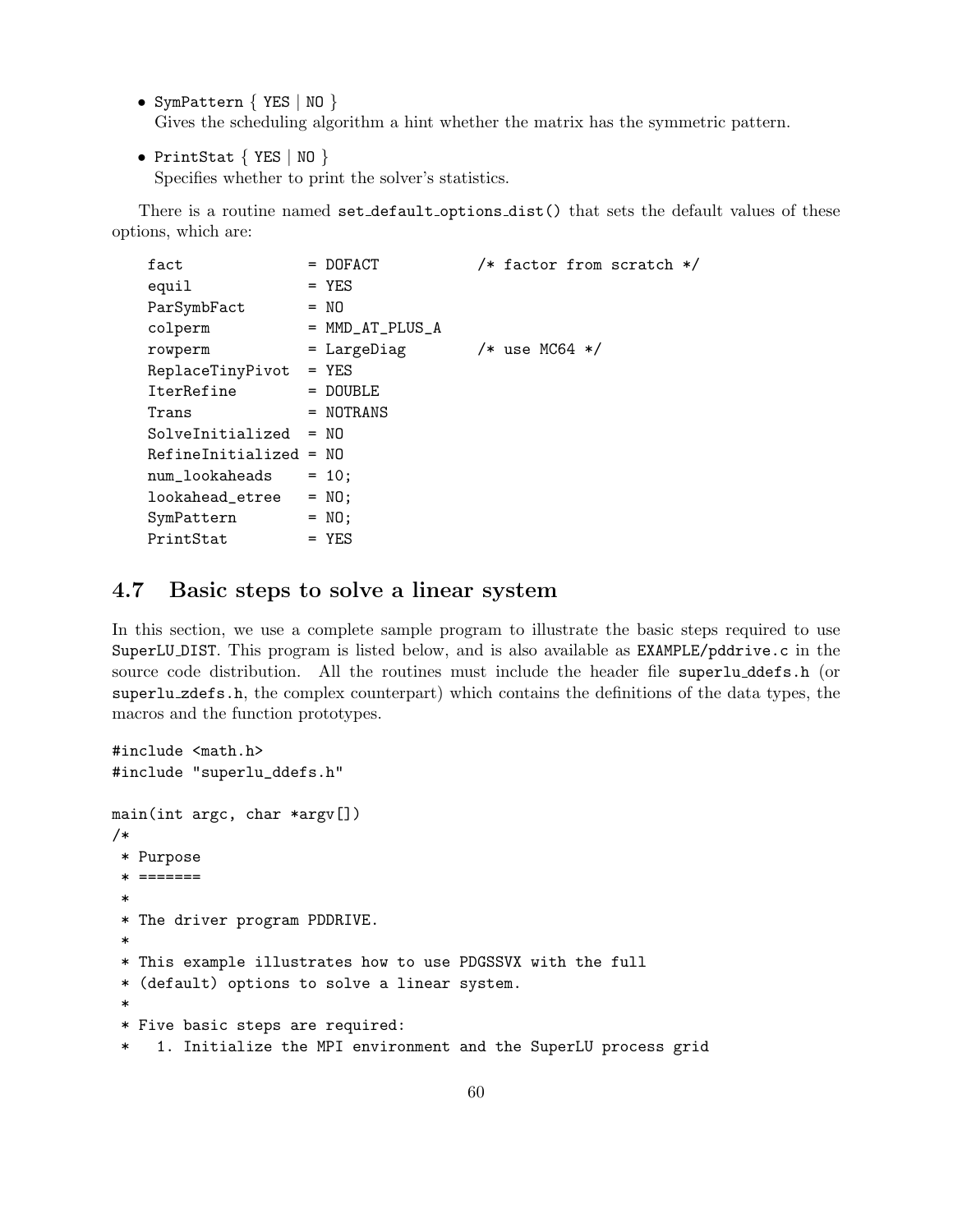```
2. Set up the input matrix and the right-hand side
    3. Set the options argument
   4. Call pdgssvx
* 5. Release the process grid and terminate the MPI environment
 *
* On the Cray T3E, the program may be run by typing
* mpprun -n <procs> pddrive -r <proc rows> -c <proc columns> <input_file>
*
*/
{
   superlu_options_t options;
   SuperLUStat_t stat;
   SuperMatrix A;
   ScalePermstruct_t ScalePermstruct;
   LUstruct_t LUstruct;
   SOLVEstruct_t SOLVEstruct;
   gridinfo_t grid;
   double *berr;
   double *b, *xtrue;
   int_t m, n, nnz;
   int_t nprow, npcol;
   int iam, info, ldb, ldx, nrhs;
   char trans[1];
   char **cpp, c;
   FILE *fp, *fopen();
   nprox = 1; /* Default process rows. */
   npcol = 1; /* Default process columns. */
   nrhs = 1; /* Number of right-hand side. */
   /* ------------------------------------------------------------
      INITIALIZE MPI ENVIRONMENT.
      ------------------------------------------------------------*/
   MPI_Init( &argc, &argv );
   /* Parse command line argv[]. */
   for (cpp = argv+1; *cpp; ++cpp) {
       if ( **cpp == '-' ) {
           c = *(*cpp+1);++cpp;
           switch (c) {
             case 'h':
                 printf("Options:\n");
                 printf("\t-r <int>: process rows (default %d)\n", nprow);
                 printf("\t-c <int>: process columns (default %d)\n", npcol);
```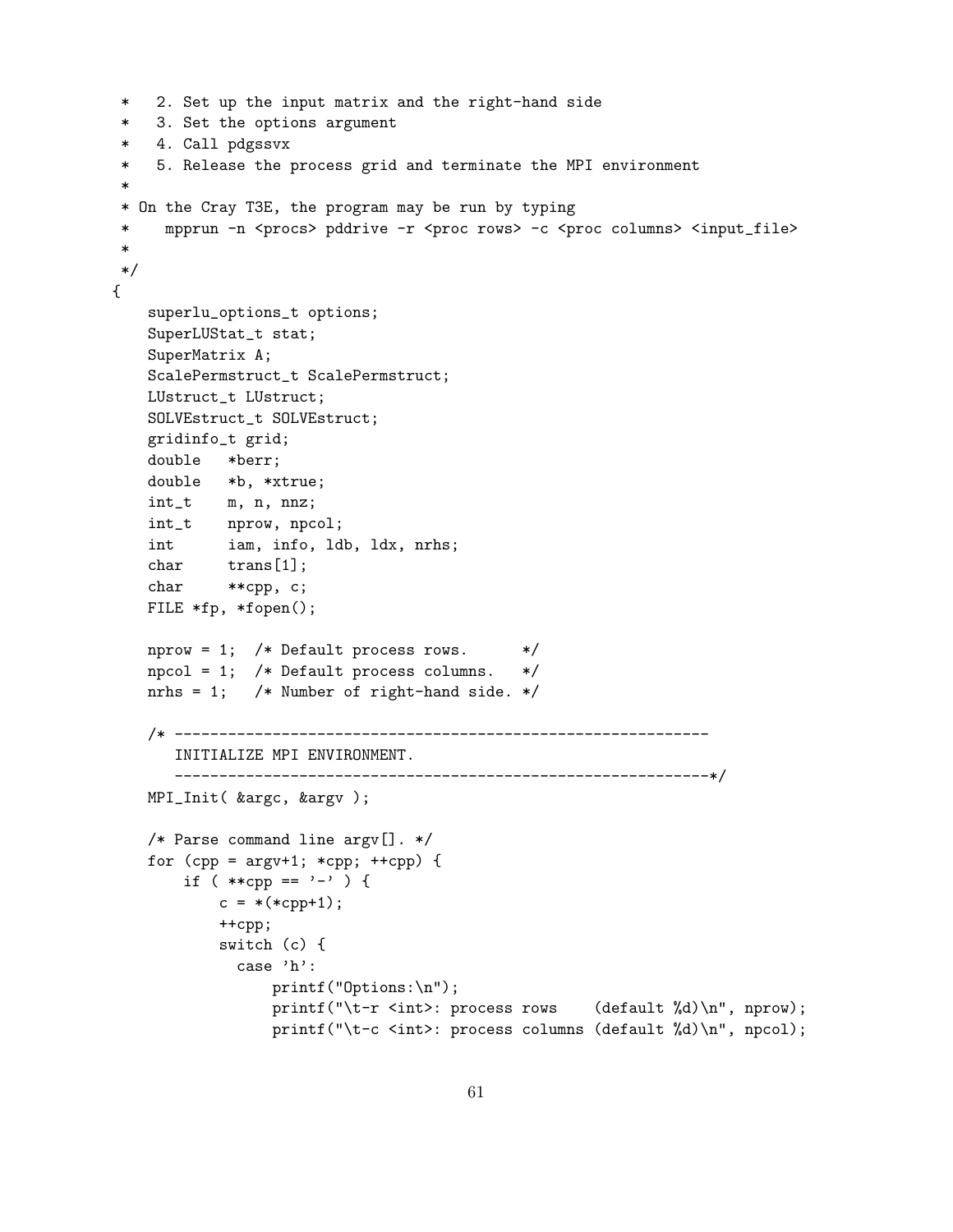```
exit(0);break;
          case 'r': nprow = atoi(*cpp);
              break;
          case 'c': npcol = atoi(*cpp);break;
        }
    } else { /* Last arg is considered a filename */
        if ( !(fp = fopen(*cpp, "r")) ) {
            ABORT("File does not exist");
        }
        break;
    }
}
/* ------------------------------------------------------------
   INITIALIZE THE SUPERLU PROCESS GRID.
   ------------------------------------------------------------*/
superlu_gridinit(MPI_COMM_WORLD, nprow, npcol, &grid);
/* Bail out if I do not belong in the grid. */
iam = grid.iam;
if ( iam >= nprow * npcol ) goto out;
/* ------------------------------------------------------------
   GET THE MATRIX FROM FILE AND SETUP THE RIGHT HAND SIDE.
   ------------------------------------------------------------*/
dcreate_matrix(&A, nrhs, &b, &ldb, &xtrue, &ldx, fp, &grid);
if ( !(berr = doubleMalloc_dist(nrhs)) )
    ABORT("Malloc fails for berr[].");
/* ------------------------------------------------------------
   NOW WE SOLVE THE LINEAR SYSTEM.
   ------------------------------------------------------------*/
/* Set the default input options. */
set_default_options_dist(&options);
m = A.nrow;n = A.ncol;
/* Initialize ScalePermstruct and LUstruct. */
ScalePermstructInit(m, n, &ScalePermstruct);
LUstructInit(n, &LUstruct);
```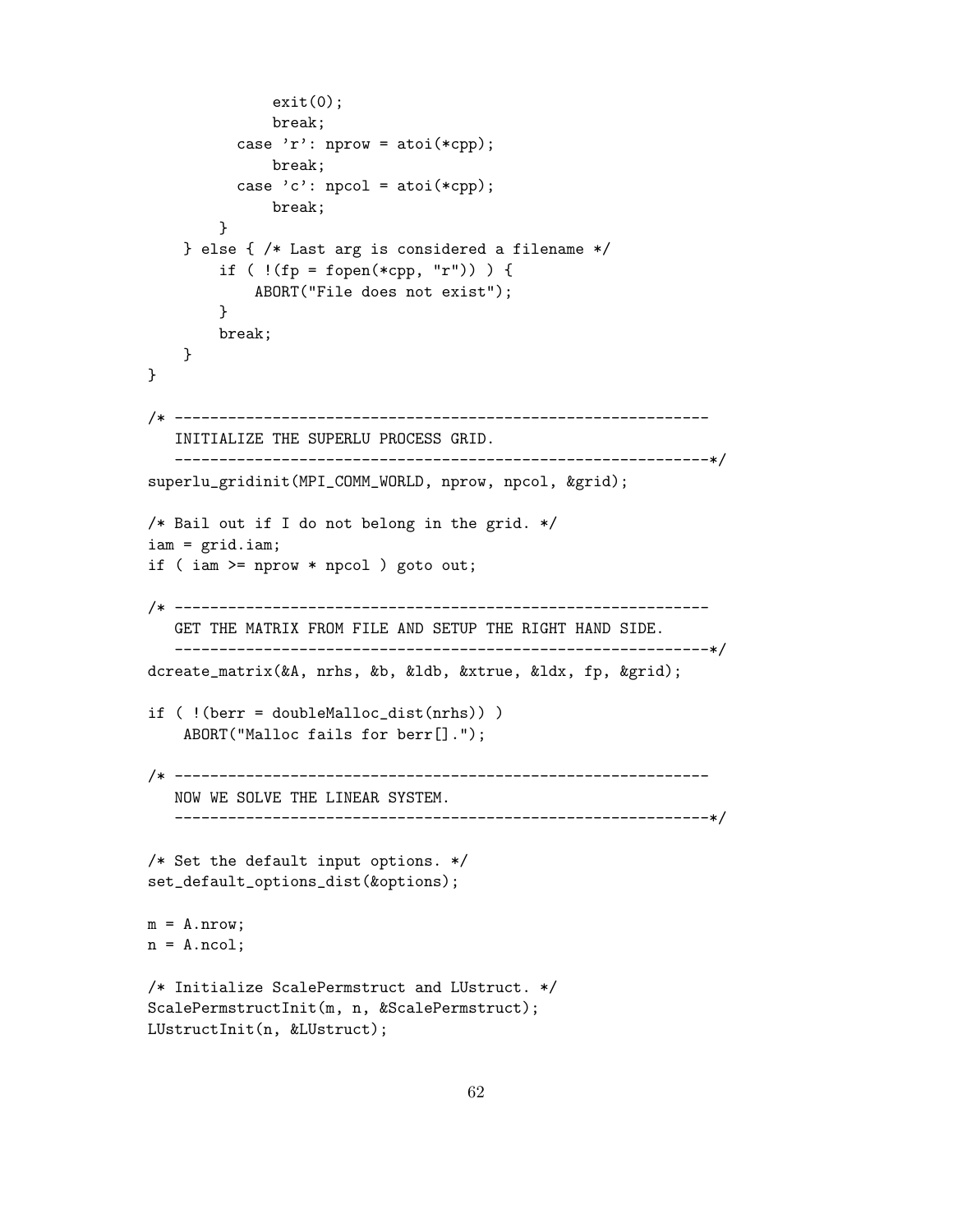```
/* Initialize the statistics variables. */
   PStatInit(&stat);
   /* Call the linear equation solver. */
   pdgssvx(&options, &A, &ScalePermstruct, b, ldb, nrhs, &grid,
            &LUstruct, &SOLVEstruct, berr, &stat, &info);
   /* Check the accuracy of the solution. */
   pdinf_norm_error(iam, ((NRformat_loc *)A.Store)->m_loc,
                     nrhs, b, ldb, xtrue, ldx, &grid);
   PStatPrint(&options, &stat, &grid); /* Print the statistics. */
    /* ------------------------------------------------------------
       DEALLOCATE STORAGE.
       ------------------------------------------------------------*/
   PStatFree(&stat);
   Destroy_CompRowLoc_Matrix_dist(&A);
   ScalePermstructFree(&ScalePermstruct);
   Destroy_LU(n, &grid, &LUstruct);
   LUstructFree(&LUstruct);
   if ( options.SolveInitialized ) {
        dSolveFinalize(&options, &SOLVEstruct);
   }
   SUPERLU_FREE(b);
   SUPERLU_FREE(xtrue);
   SUPERLU_FREE(berr);
    /* ------------------------------------------------------------
       RELEASE THE SUPERLU PROCESS GRID.
           ------------------------------------------------------------*/
out:
   superlu_gridexit(&grid);
   /* ------------------------------------------------------------
       TERMINATES THE MPI EXECUTION ENVIRONMENT.
       ------------------------------------------------------------*/
   MPI_Finalize();
```
#### }

Five basic steps are required to call a SuperLU routine:

1. Initialize the MPI environment and the SuperLU process grid.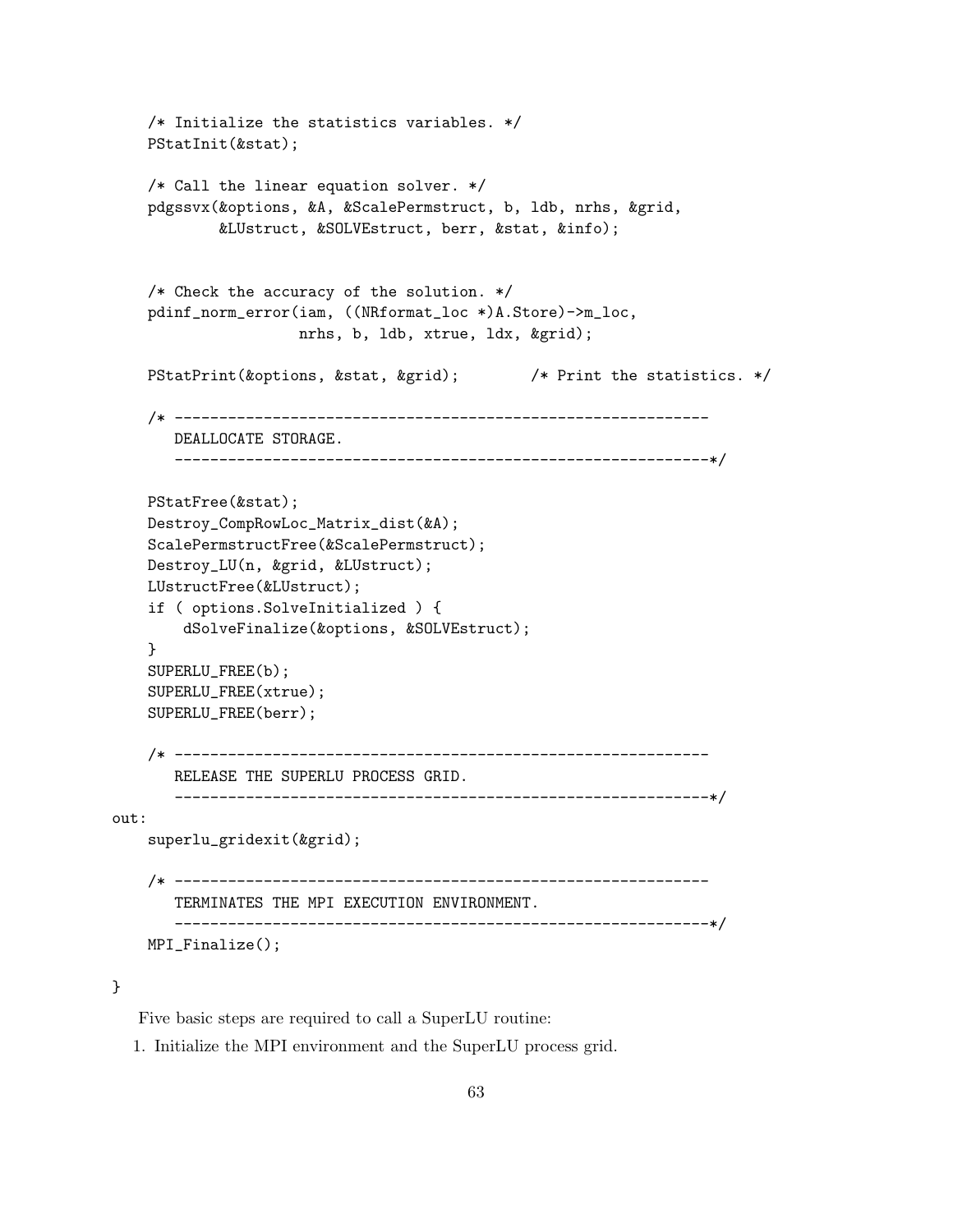This is achieved by the calls to the MPI routine MPI\_Init() and the SuperLU routine superlu gridinit(). In this example, the communication domain for SuperLU is built upon the MPI default communicator MPI COMM WORLD. In general, it can be built upon any MPI communicator. Section 4.4 contains the details about this step.

2. Set up the input matrix and the right-hand side.

This example uses the interface with the distributed input matrices, see Section 4.2.2. In most practical applications, the matrices can be generated on each process without the need to have a centralized place to hold them. But for this example, we let process 0 read the input matrix stored on disk in Harwell-Boeing format [12] (a.k.a. compressed column storage), and distribute it to all the other processes, so that each process only owns a block of rows of matrix. The right-hand side matrix is generated so that the exact solution matrix consists of all ones. The subroutine dcreate matrix() accomplishes this task.

- 3. Initialize the input arguments: options, ScalePermstruct, LUstruct, stat. The input argument options controls how the linear system would be solved—use equilibration or not, how to order the rows and the columns of the matrix, use iterative refinement or not. The subroutine set default options dist() sets the options argument so that the solver performs all the functionality. You can also set it up according to your own needs, see section 4.6 for the fields of this structure. ScalePermstruct is the data structure that stores the several vectors describing the transformations done to A. LUstruct is the data structure in which the distributed  $L$  and  $U$  factors are stored. Stat is a structure collecting the statistics about runtime and flop count, etc.
- 4. Call the SuperLU routine pdgssvx().
- 5. Release the process grid and terminate the MPI environment. After the computation on a process grid has been completed, the process grid should be released by a call to the SuperLU routine superlu gridexit(). When all computations have been completed, the MPI routine MPI Finalize() should be called.

# 4.8 User-callable routines

#### 4.8.1 Driver routines

There are two driver routines to solve systems of linear equations, which are named pdgssvx ABglobal for the global input interface, and pdgssvx for the distributed interface. We recommend that the general users, especially the beginners, use a driver routine rather than the computational routines, because correctly using the driver routine does not require thorough understanding of the underlying data structures. Although the interface of these routines are simple, we expect their rich functionality can meet the requirements of most applications. Pdgssvx ABglobal/pdgssvx perform the following functions:

- Equilibrate the system (scale  $A$ 's rows and columns to have unit norm) if  $A$  is poorly scaled;
- Find a row permutation that makes diagonal of  $A$  large relative to the off-diagonal;
- Find a column permutation that preserves the sparsity of the  $L$  and  $U$  factors;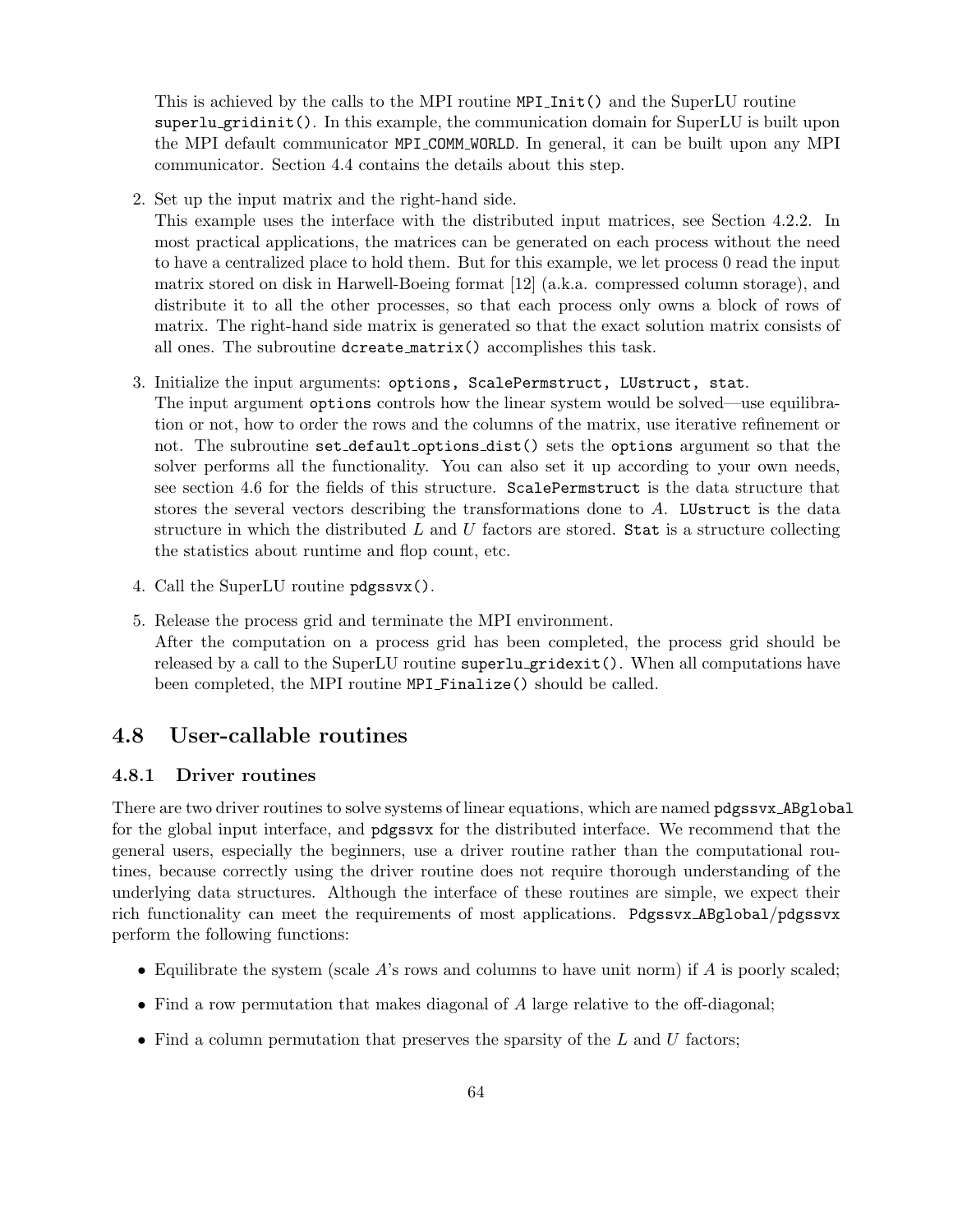- Solve the system  $AX = B$  for X by factoring A followed by forward and back substitutions;
- Refine the solution  $X$ .

#### 4.8.2 Computational routines

The experienced users can invoke the following computational routines to directly control the behavior of SuperLU DIST in order to meet their requirements.

• pdgstrf(): Factorize in parallel.

This routine factorizes the input matrix  $A$  (or the scaled and permuted  $A$ ). It assumes that the distributed data structures for  $L$  and  $U$  factors are already set up, and the initial values of A are loaded into the data structures. If not, the routine symbfact() should be called to determine the nonzero patterns of the factors, and the routine pddistribute() should be called to distribute the matrix. Pdgstrf() can factor non-square matrices.

- pdgstrs()/pdgstrs Bglobal(): Triangular solve in parallel. This routine solves the system by forward and back substitutions using the the L and U factors computed by  $p$ dgstrf(). Pdgstrs() takes distributed  $B$ . For  $p$ dgstrs Bglobal(), B must be globally available on all processes.
- pdgsrfs()/pdgsrfs ABXglobal(): Refine solution in parallel. Given A, its factors  $L$  and  $U$ , and an initial solution  $X$ , this routine performs iterative refinement. Pdgsrfs() takes distributed A, B and X. For pdgsrfs  $ABXg$ lobal(), A, B and X must be globally available on all processes.

#### 4.8.3 Utility routines

The following utility routines can help users create and destroy the SuperLU DIST matrices. These routines reside in three places:  $SRC/til.c$ ,  $SRC/\{d,z\}$ util.c, and  $SRC/p\{d,z\}$ util.c. Most of the utility routines in sequential SuperLU can also be used in SuperLU DIST for the local data, see Section 2.9.3. Here, we only list those new routines specific to SuperLU DIST. Note that in order to avoid name clash between SuperLU and SuperLU DIST, we append "dist" to each routine name in SuperLU DIST.

```
/* Create a supermatrix in distributed compressed row format. A is output. */
dCreate_CompRowLoc_Matrix_dist(SuperMatrix *A, int_t m, int_t n,
                               int_t nnz_loc, int_t m_loc, int_t fst_row,
                               double *nzval, int_t *colind, int_t *rowptr,
                               Stype_t stype, Dtype_t dtype, Mtype_t mtype);
/* Deallocate the supermatrix in distributed compressed row format. */
Destroy_CompRowLoc_Matrix_dist(SuperMatrix *A);
/* Allocate storage in ScalePermstruct. */
ScalePermstructInit(const int_t m, const int_t n,
                    ScalePermstruct_t *ScalePermstruct);
```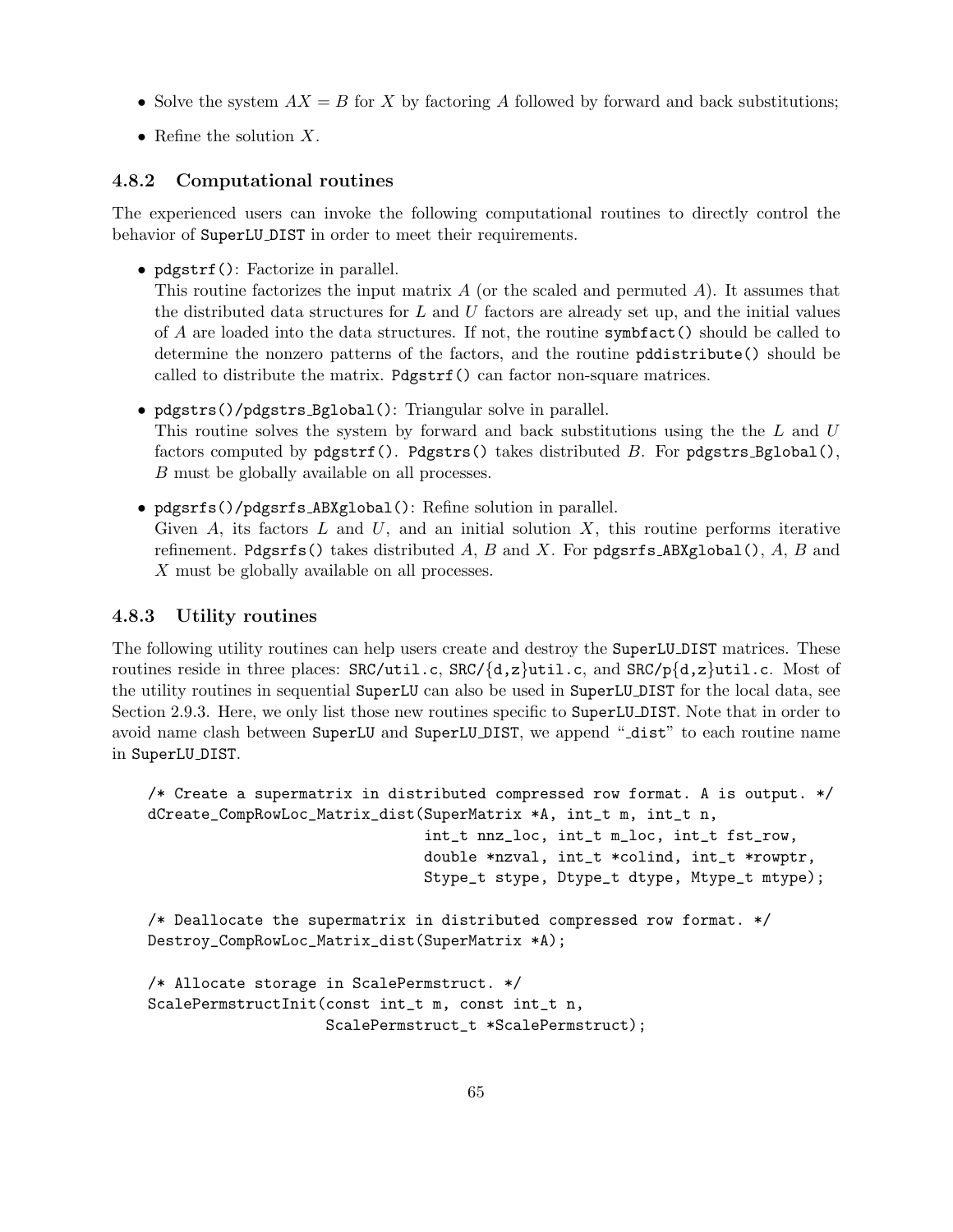```
/* Deallocate ScalePermstruct */
ScalePermstructFree(ScalePermstruct_t *ScalePermstruct);
/* Allocate storage in LUstruct. */
LUstructInit(const int_t n, LUstruct_t *LUstruct);
/* Deallocate the distributed L & U factors in LUstruct. */
Destroy_LU(int_t n, gridinfo_t *grid, LUstruct_t *LUstruct);
/* Deallocate LUstruct. */
LUstructFree(LUstruct_t *LUstruct);
/* Initialize the statistics variable. */
PStatInit(SuperLUStat_t *stat);
/* Print the statistics. */
PStatPrint(superlu_options_t *options, SuperLUStat_t *stat,
           gridinfo_t *grid);
/* Deallocate the statistics variable. */
PStatFree(SuperLUStat_t *stat);
```
# 4.9 Installation

#### 4.9.1 File structure and complilation

The top level SuperLU DIST/ directory is structured as follows:

|                       | SuperLU_DIST/README.md instructions on installation           |
|-----------------------|---------------------------------------------------------------|
| SuperLU_DIST/CBLAS/   | BLAS routines in C, functional but not fast                   |
| SuperLU_DIST/DOC/     | Users' Guide                                                  |
| SuperLU_DIST/EXAMPLE/ | example programs                                              |
| SuperLU_DIST/INSTALL/ | test machine dependent parameters                             |
| SuperLU_DIST/SRC/     | C source code, to be compiled into libsuperlu_dist.a          |
| SuperLU_DIST/lib/     | contains library archive libsuperlu_dist.a                    |
| SuperLU_DIST/Makefile | top level Makefile that does installation and testing         |
| SuperLU_DIST/make.inc | compiler, compiler flags, library definitions and C           |
|                       | preprocessor definitions, included in all Makefiles.          |
|                       | (You may need to edit it to suit for your system              |
|                       | before compiling the whole package.)                          |
|                       | SuperLU_DIST/MAKE_INC/ sample machine-specific make.inc files |

You can use CMake automic build system to install the package. Please see README.md for instruction. The following describes how to install manually by editing a Makefile.

Before installing the package, you may need to edit SuperLU DIST/make.inc for your system. This make include file is referenced inside all the Makefiles in the various subdirectories. As a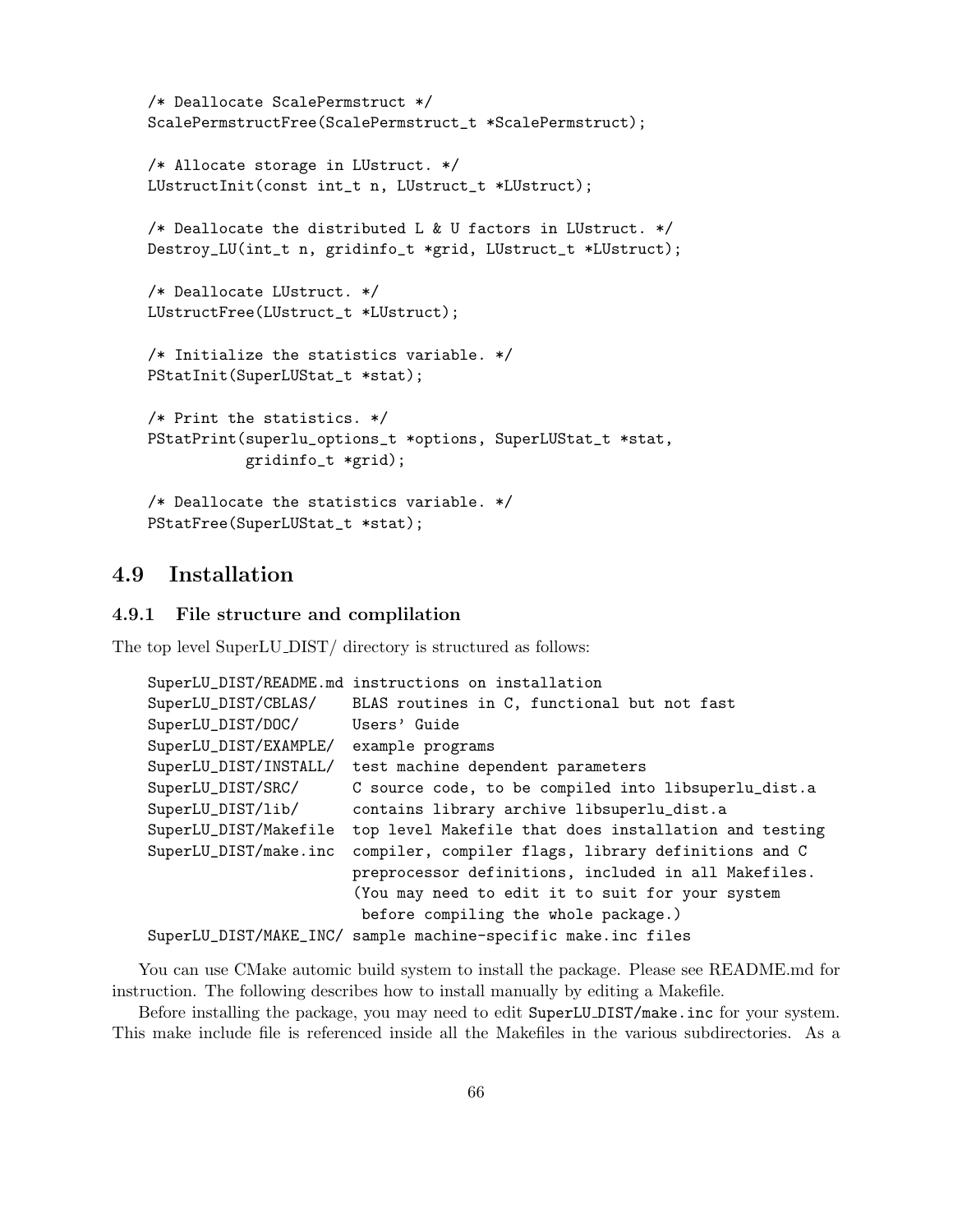result, there is no need to edit the Makefiles in the subdirectories. All information that is machine specific has been defined in this include file.

Sample machine-specific make.inc are provided in the MAKE INC/ directory for several platforms, such as Cray XE6 and IBM SP. When you have selected the machine to which you wish to install SuperLU DIST, you may copy the appropriate sample include file (if one is present) into make.inc. For example, if you wish to run on a Cray XE6, you can do:

#### cp MAKE INC/make.xe6 make.inc

For the systems other than those listed above, slight modifications to the make.inc file will need to be made. In particular, the following items should be examined:

1. The BLAS library.

If there is a BLAS library available on your machine, you may define the following in make.inc:

BLASDEF = -DUSE VENDOR BLAS BLASLIB = <BLAS library you wish to link with>

The CBLAS/ subdirectory contains the part of the BLAS (in C) needed by SuperLU DIST package. However, these routines are intended for use only if there is no faster implementation of the BLAS already available on your machine. In this case, you should do the following:

1) In make.inc, undefine (comment out) BLASDEF, define:

```
BLASLIB = ../lib/libblas$(PLAT).a
```
2) At the top level SuperLU DIST directory, type:

make blaslib

to create the BLAS library from the routines in CBLAS/ subdirectory.

2. External libraries: MeTiS and ParMeTiS.

If you will use MeTiS or ParMeTiS ordering, or parallel symbolic factorization (which depends on ParMeTiS), you will need to install them yourself. Since ParMeTiS package already contains the source code for the MeTiS library, you can just download ParMeTiS at:

http://glaros.dtc.umn.edu/gkhome/metis/parmetis/download

After you have installed it, you should define the following in make.inc:

```
PARMETIS DIR = <top-level ParMeTiS directory>
METISLIB = -L$(PARMETIS DIR)/build/Linux-x86 64/libmetis -lmetis
PARMETISLIB = -L$(PARMETIS DIR)/build/Linux-x86 64/libparmetis -lparmetis
I PARMETIS = -I$(PARMETIS DIR)/include -I$(PARMETIS DIR)/metis/include
```
3. C preprocessor definition CDEFS.

In the header file SRC/Cnames.h, we use macros to determine how C routines should be named so that they are callable by Fortran.<sup>1</sup> The possible options for CDEFS are:

- -DAdd : Fortran expects a C routine to have an underscore postfixed to the name;
- $\bullet$  -DNoChange: Fortran expects a C routine name to be identical to that compiled by C;
- -DUpCase: Fortran expects a C routine name to be all uppercase.

<sup>1</sup>Some vendor-supplied BLAS libraries do not have C interfaces. So the re-naming is needed in order for the SuperLU BLAS calls (in C) to interface with the Fortran-style BLAS.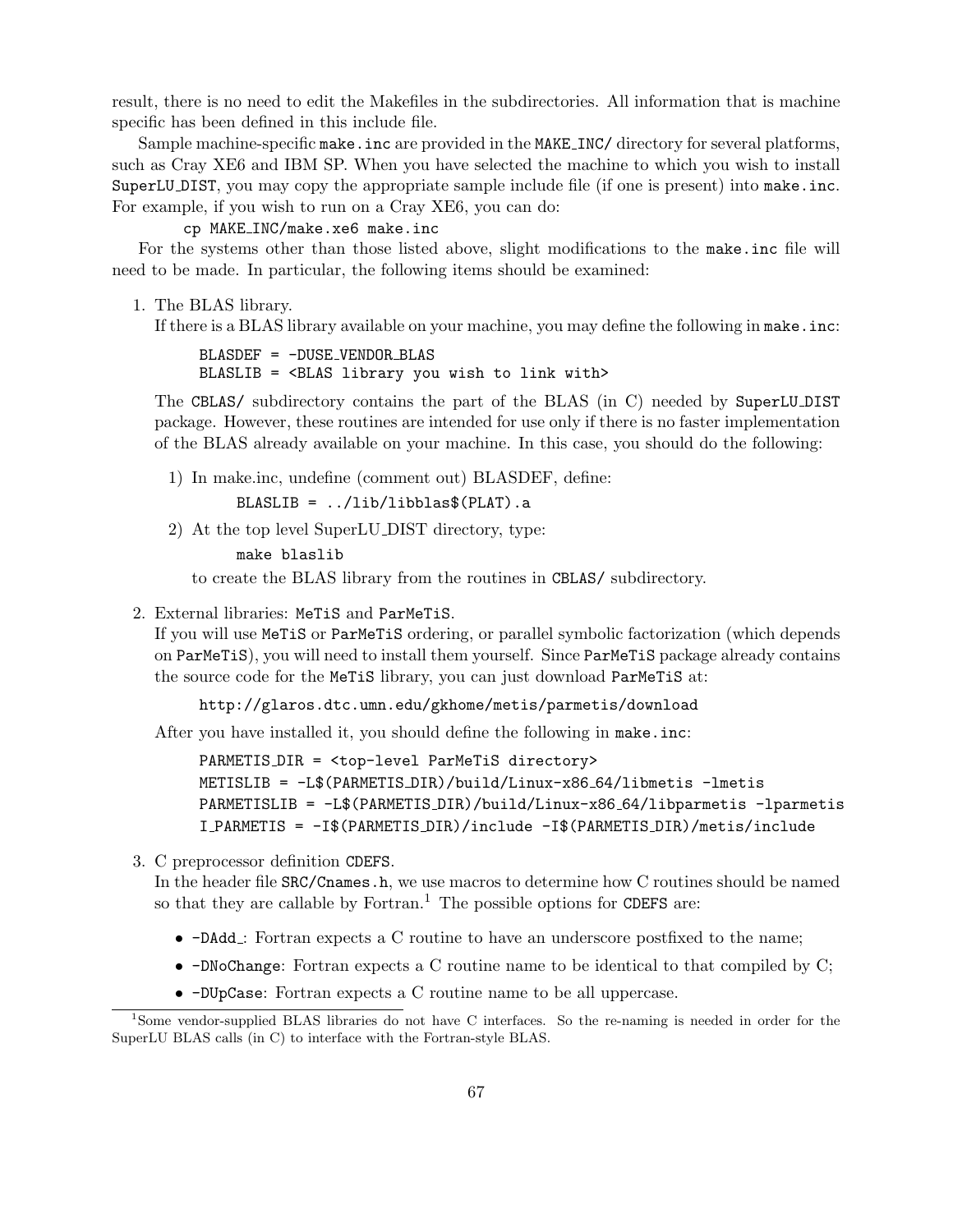- 4. (optional) Enable Nvidia GPU access.
	- (a) Set the following Linux environment variable: setenv ACC GPU
	- (b) Add the CUDA library location in make.inc:

```
ifeq "${ACC}" "GPU"
CFLAGS += -DGPU_ACCINCS += -I<CUDA directory>/include
LIBS += -L<CUDA directory>/lib64 -lcublas -lcudart
endif
```
A Makefile is provided in each subdirectory. The installation can be done automatically by simply typing "make" at the top level.

Hybrid MPI+OpenMP setting is implemented in the factorization routines. It may outperform MPI-only configurations in some cases and requires less memory. To use OpenMP parallelism, you need to compile the code with the following CPP definition:

-D\_OPENMP

and set the number of threads to be used in the environment variable:

seteny OMP NUM THREADS <##>

needs to be set to enable this feature.

#### 4.9.2 Performance-tuning parameters

Similar to sequential SuperLU, several performance related parameters are set in the inquiry function sp\_ienv(). The declaration of this function is

int sp\_ienv(int ispec);

Ispec specifies the parameter to be returned<sup>2</sup>:

- $ispec = 2$ : the relaxation parameter to control supernode amalgamation
	- $= 3$ : the maximum allowable size for a block (supernode)
	- $= 6$ : the estimated fills factor for the adjacency structures of L and U

The values to be returned may be set differently on different machines. The setting of maximum block size (parameter 3) should take into account the local Level 3 BLAS speed, the load balance and the degree of parallelism. Small block size may result in better load balance and more parallelism, but poor individual node performance, and vice versa for large block size.

These parameters can also be set as Linux environment variables, so that the routine  $sp_i$ does not need to be recompiled every time when you change the settings.

setenv NREL <##> /\* parameter #2: maximum size of the relaxed supernode \*/ setenv NSUP <##> /\* parameter #3: maximum supernode size \*/

<sup>2</sup>The numbering of 2, 3 and 6 is consistent with that used in SuperLU and SuperLU MT.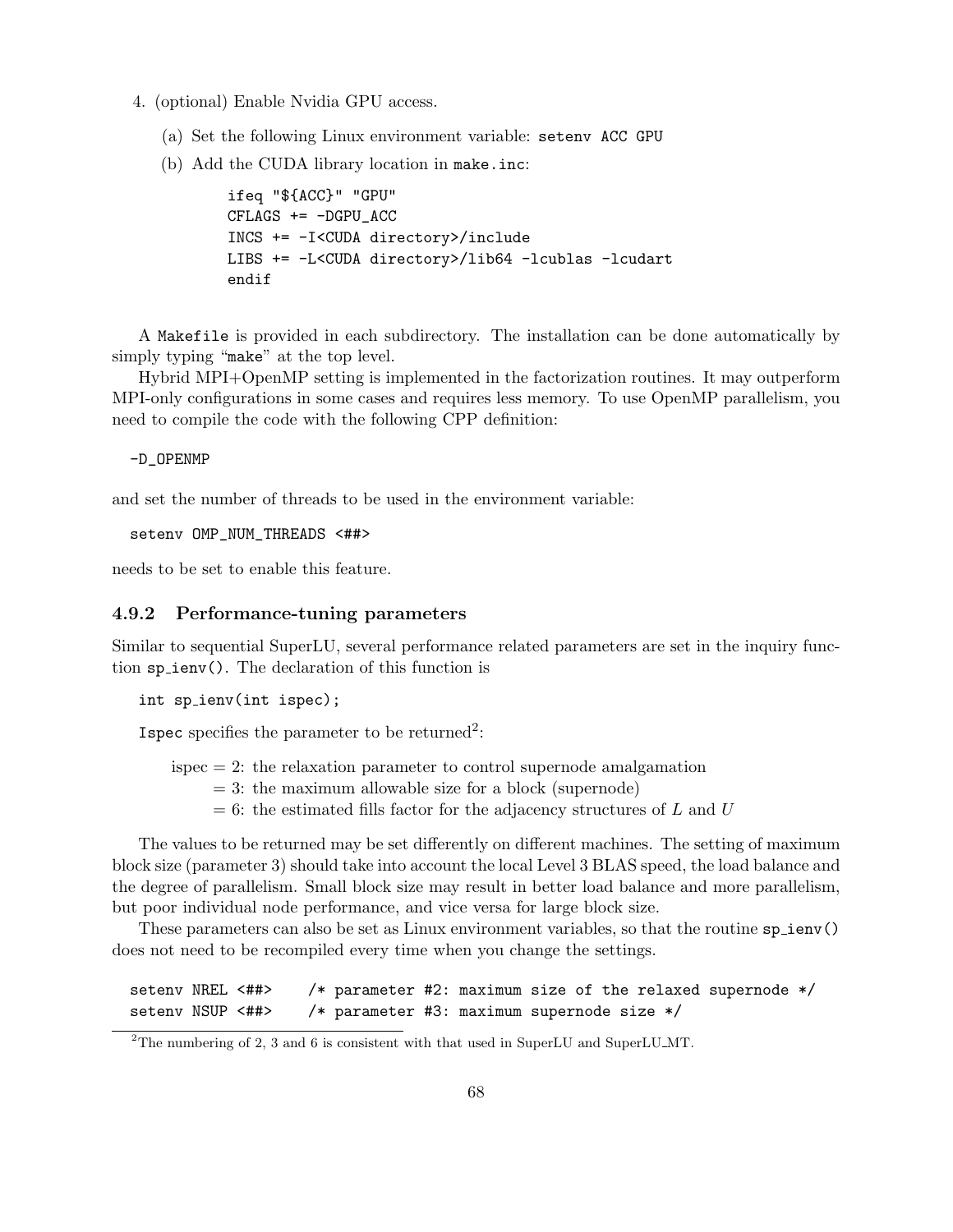The following parameters are related to GPU usage:

```
setenv CUBLAS_NB <##> * middle dimension of CUDA GEMM (default 64) */
setenv MAX_BUFFER_SIZE <##> /* maximum buffer size on GPU (default 5M words) */
```
These parameters are described in detail in various algorithm papers, see [24, 34].

# 4.10 Example programs

In the SuperLU DIST/EXAMPLE/ directory, we present a few sample programs to illustrate the complete calling sequences to use the expert driver to solve systems of equations. These include how to set up the process grid and the input matrix, how to obtain a fill-reducing ordering. A Makefile is provided to generate the executables. A README file in this directory shows how to run these examples. The leading comment in each routine describes the functionality of the example. The two basic examples are pddrive ABglobal() and pddrive(). The first shows how to use the global input interface, and the second shows how to use the distributed input interface.

# 4.11 Fortran 90 Interface

We developed a complete Fortran 90 interface for SuperLU DIST. All the interface files and an example driver program are located in the SuperLU DIST/FORTRAN/ directory. Table 4.1 lists all the files.

| f_pddrive.f90         | An example Fortran driver routine.                                                                                                                                                                                                                                                                                    |
|-----------------------|-----------------------------------------------------------------------------------------------------------------------------------------------------------------------------------------------------------------------------------------------------------------------------------------------------------------------|
| superlu_mod.f90       | Fortran 90 module that defines the interface functions to access SuperLU_DIST's<br>data structures.                                                                                                                                                                                                                   |
| superlupara.f90       | It contains parameters that correspond to SuperLU_DIST's enums.                                                                                                                                                                                                                                                       |
| hbcode1.f90           | Fortran function for reading a sparse Harwell-Boeing matrix from<br>the file.                                                                                                                                                                                                                                         |
| $superlu_c2f_wrap.c$  | C wrapper functions, callable from Fortran. The functions fall<br>into three classes: 1) Those that allocate a structure and return<br>a handle, or deallocate the memory of a structure. 2) Those that<br>get or set the value of a component of a struct. 3) Those that<br>are wrappers for SuperLU_DIST functions. |
| dcreate_dist_matrix.c | C function for distributing the matrix in a distributed<br>compressed row format.                                                                                                                                                                                                                                     |

Table 4.1: The Fortran 90 interface files and an example driver routine.

Note that in this interface, all objects (such as grid, options, etc.) in SuperLU DIST are opaque, meaning their size and structure are not visible to the Fortran user. These opaque objects are allocated, deallocated and operated in the C side and not directly accessible from Fortran side. They can only be accessed via handles that exist in Fortran's user space. In Fortran, all handles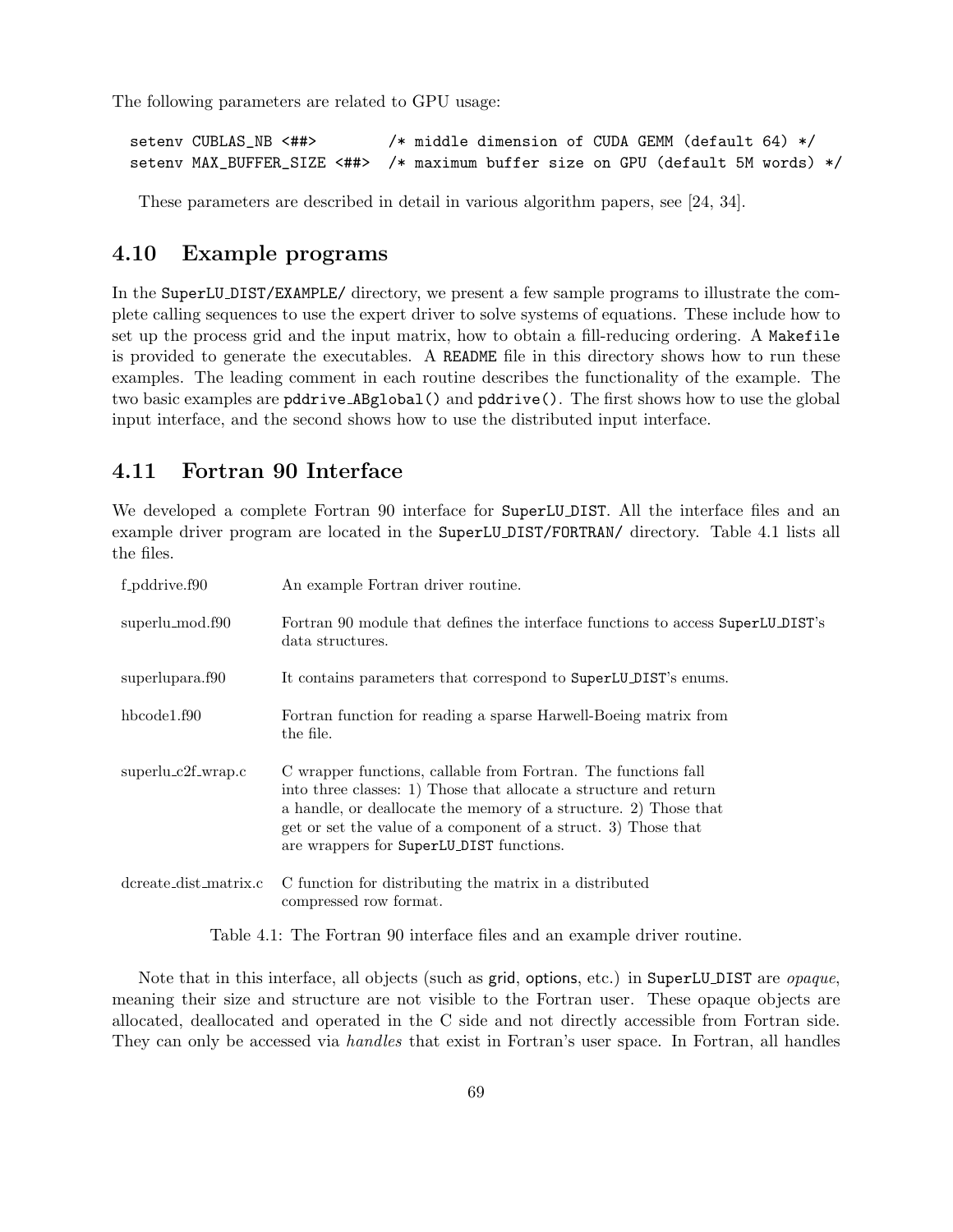have type INTEGER. Specifically, in our interface, the size of Fortran handle is defined by superlu\_ptr in superlupara.f90. For different systems, the size might need to be changed. Then using these handles, Fortran user can call C wrapper routines to manipulate the opaque objects. For example, you can call f create gridinfo(grid handle) to allocate memory for structure grid, and return a handle grid handle.

The sample program illustrates the basic steps required to use SuperLU DIST in Fortran to solve systems of equations. These include how to set up the processor grid and the input matrix, how to call the linear equation solver. This program is listed below, and is also available as f-pddrive.f90 in the subdirectory. Note that the routine must include the moudle superlu mod which contains the definitions of all parameters and the Fortran wrapper functions. A Makefile is provided to generate the executable. A README file in this directory shows how to run the example.

```
program f_pddrive
!
! Purpose
! =======
!
! The driver program F_PDDRIVE.
!
! This example illustrates how to use F_PDGSSVX with the full
! (default) options to solve a linear system.
!
! Seven basic steps are required:
! 1. Create C structures used in SuperLU
! 2. Initialize the MPI environment and the SuperLU process grid
! 3. Set up the input matrix and the right-hand side
! 4. Set the options argument
! 5. Call f_pdgssvx
! 6. Release the process grid and terminate the MPI environment
! 7. Release all structures
!
     use superlu_mod
     include 'mpif.h'
     implicit none
     integer maxn, maxnz, maxnrhs
     parameter ( maxn = 10000, maxnz = 100000, maxnrhs = 10 )
     integer rowind(maxnz), colptr(maxn)
     real*8 values(maxnz), b(maxn), berr(maxnrhs)
     integer n, m, nnz, nrhs, ldb, i, ierr, info, iam
     integer nprow, npcol
     integer init
     integer(superlu_ptr) :: grid
     integer(superlu_ptr) :: options
     integer(superlu_ptr) :: ScalePermstruct
     integer(superlu_ptr) :: LUstruct
```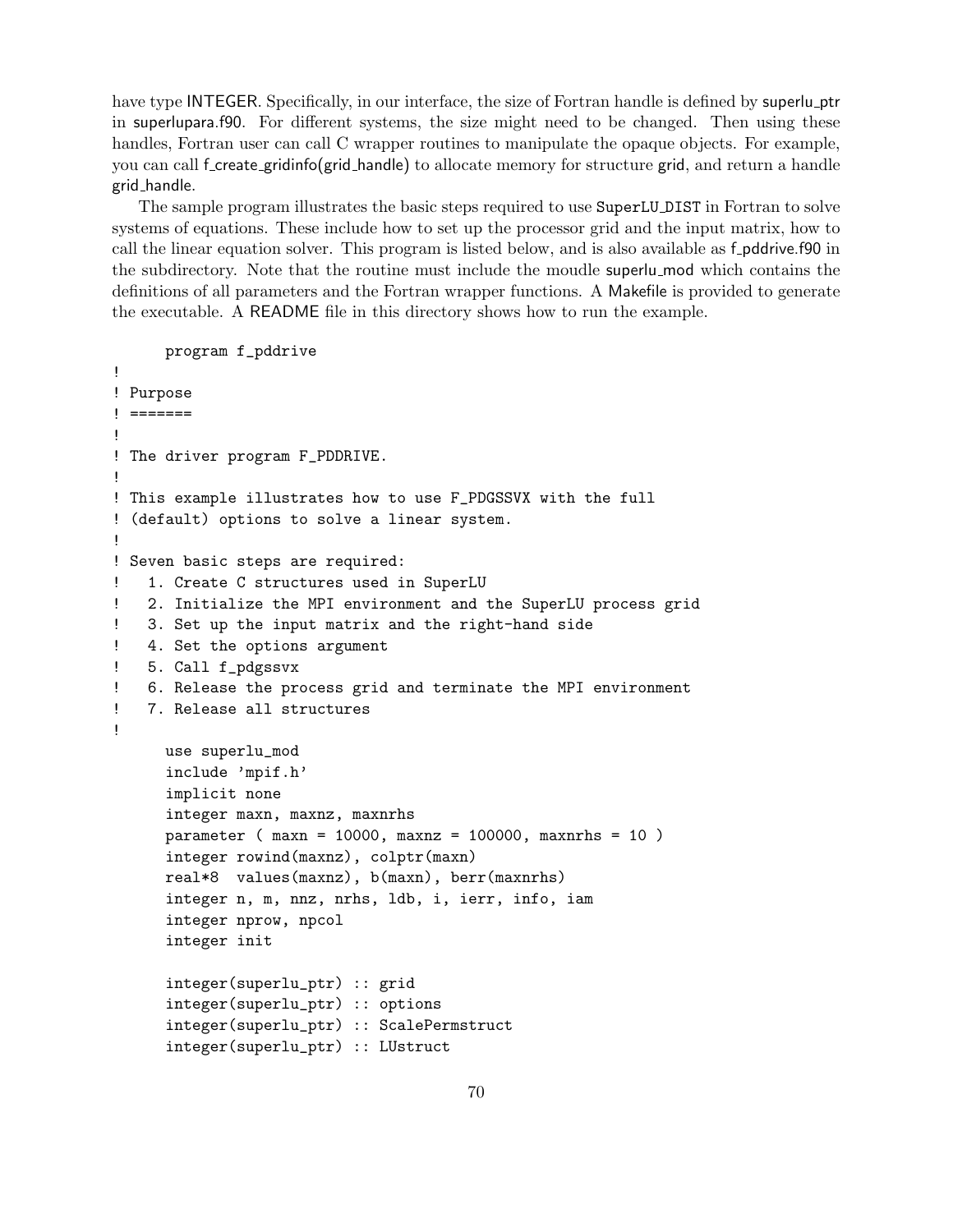```
integer(superlu_ptr) :: SOLVEstruct
      integer(superlu_ptr) :: A
      integer(superlu_ptr) :: stat
! Create Fortran handles for the C structures used in SuperLU_DIST
      call f_create_gridinfo(grid)
      call f_create_options(options)
      call f_create_ScalePermstruct(ScalePermstruct)
      call f_create_LUstruct(LUstruct)
     call f_create_SOLVEstruct(SOLVEstruct)
     call f_create_SuperMatrix(A)
      call f_create_SuperLUStat(stat)
! Initialize MPI environment
      call mpi_init(ierr)
! Initialize the SuperLU_DIST process grid
     nprox = 2npcol = 2call f_superlu_gridinit(MPI_COMM_WORLD, nprow, npcol, grid)
! Bail out if I do not belong in the grid.
      call get_GridInfo(grid, iam=iam)
      if ( iam >= nprow * npcol ) then
        go to 100
      endif
      if ( iam == 0 ) then
         write(*,*) ' Process grid ', nprow, ' X ', npcol
     endif
! Read Harwell-Boeing matrix, and adjust the pointers and indices
! to 0-based indexing, as required by C routines.
      if ( iam == 0 ) then
         open(file = "g20.rua", status = "old", unit = 5)
         call hbcode1(m, n, nnz, values, rowind, colptr)
         close(unit = 5)
!
        do i = 1, n+1\text{colptr}(i) = \text{colptr}(i) - 1enddo
         do i = 1, nnz
            rowind(i) = rowind(i) - 1
         enddo
     endif
```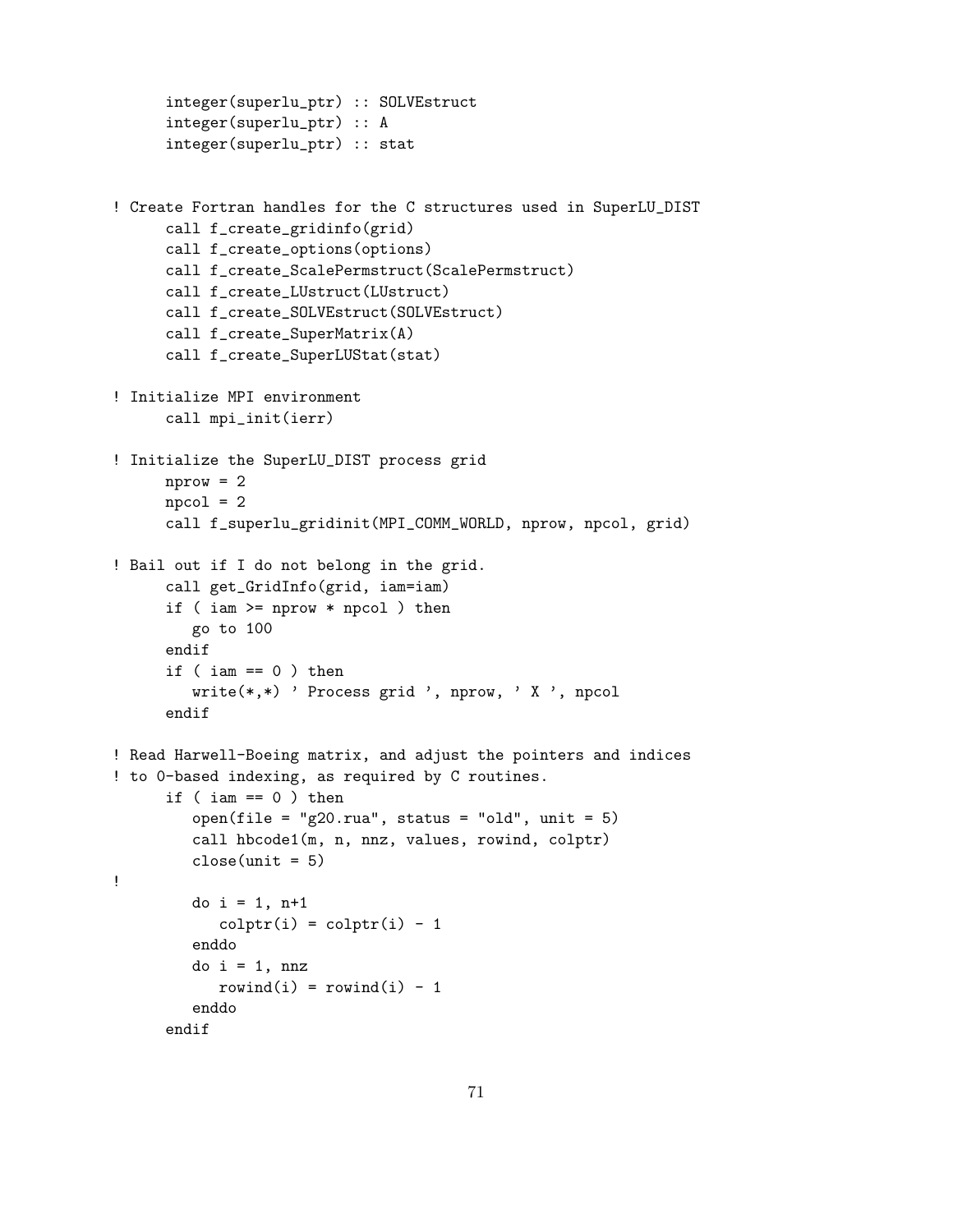```
! Distribute the matrix to the gird
     call f_dcreate_matrix_dist(A, m, n, nnz, values, rowind, colptr, grid)
! Setup the right hand side
     nrhs = 1
     call get_CompRowLoc_Matrix(A, nrow_loc=ldb)
     do i = 1, ldb
        b(i) = 1.0enddo
! Set the default input options
     call f_set_default_options(options)
! Change one or more options
! call set_superlu_options(options,Fact=FACTORED)
! Initialize ScalePermstruct and LUstruct
     call get_SuperMatrix(A,nrow=m,ncol=n)
     call f_ScalePermstructInit(m, n, ScalePermstruct)
     call f_LUstructInit(m, n, LUstruct)
! Initialize the statistics variables
     call f_PStatInit(stat)
! Call the linear equation solver
     call f_pdgssvx(options, A, ScalePermstruct, b, ldb, nrhs, &
                     grid, LUstruct, SOLVEstruct, berr, stat, info)
     if (info == 0) then
        write (*,*) 'Backward error: ', (berr(i), i = 1, nrhs)
     else
         write(*, *) 'INFO from f_pdgssvx = ', info
     endif
! Deallocate SuperLU allocated storage
     call f_PStatFree(stat)
     call f_Destroy_CompRowLoc_Matrix_dist(A)
     call f_ScalePermstructFree(ScalePermstruct)
     call f_Destroy_LU(n, grid, LUstruct)
     call f_LUstructFree(LUstruct)
     call get_superlu_options(options, SolveInitialized=init)
     if (init == YES) then
         call f_dSolveFinalize(options, SOLVEstruct)
     endif
```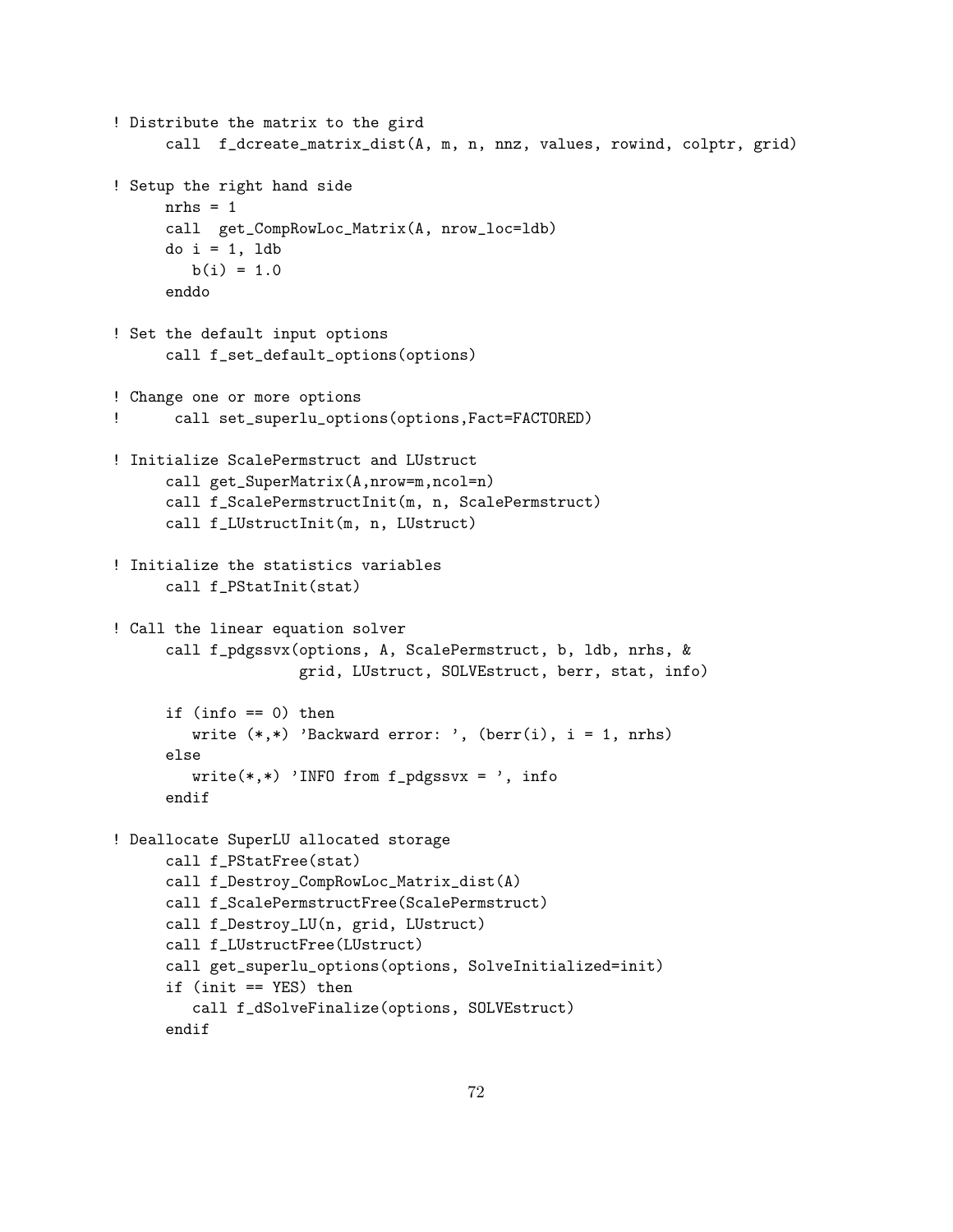```
! Release the SuperLU process grid
100 call f_superlu_gridexit(grid)
! Terminate the MPI execution environment
      call mpi_finalize(ierr)
! Destroy all C structures
      call f_destroy_gridinfo(grid)
      call f_destroy_options(options)
      call f_destroy_ScalePermstruct(ScalePermstruct)
      call f_destroy_LUstruct(LUstruct)
      call f_destroy_SOLVEstruct(SOLVEstruct)
      call f_destroy_SuperMatrix(A)
      call f_destroy_SuperLUStat(stat)
      stop
      end
```
Similar to the driver routine pddrive.c in C, seven basic steps are required to call a SuperLU DIST routine in Fortran:

- 1. Create C structures used in SuperLU: grid, options, ScalePermstruct, LUstruct, SOLVEstruct, A and stat. This is achieved by the calls to the C wrapper "create" routines f\_create\_ $XXX()$ , where XXX is the name of the corresponding structure.
- 2. Initialize the MPI environment and the SuperLU process grid. This is achieved by the calls to mpi init() and the C wrapper routine f superlu gridinit(). Note that f superlu gridinit() requires the numbers of row and column of the process grid. In this example, we set them to be 2, respectively.
- 3. Set up the input matrix and the right-hand side. This example uses the distributed input interface, so we need to convert the input matrix to the distributed compressed row format. Process 0 first reads the input matrix stored on disk in Harwell-Boeing format by calling Fortran routine hbcode1(). The file name in this example is  $g20.r$ ua. Then all processes call a C wrapper routine  $f$ -dcreate-dist-matrix $()$  to distribute the matrix to all the processes distributed by block rows. The right-hand side matrix in this example is a column vector of all ones. Note that, before setting the right-hand side, we use get CompRowLoc Matrix() to get the number of local rows in the distributed matrix A.

One important note is that all the C routines use 0-based indexing scheme. Therefore, after process 0 reads the matrix in compressed column format, we decrement its column pointers (colptr) and row indices (rowind) by 1 so they become 0-based indexing.

4. Set the input arguments: options, ScalePermstruct, LUstruct, and stat. The input argument options controls how the linear system would be sloved. The routine f\_set\_default\_options\_dist() sets the options argument so that the slover performs all the functionalities. You can also set it according to your own needs, using a call to the Fortran routine set superlu options(). LUstruct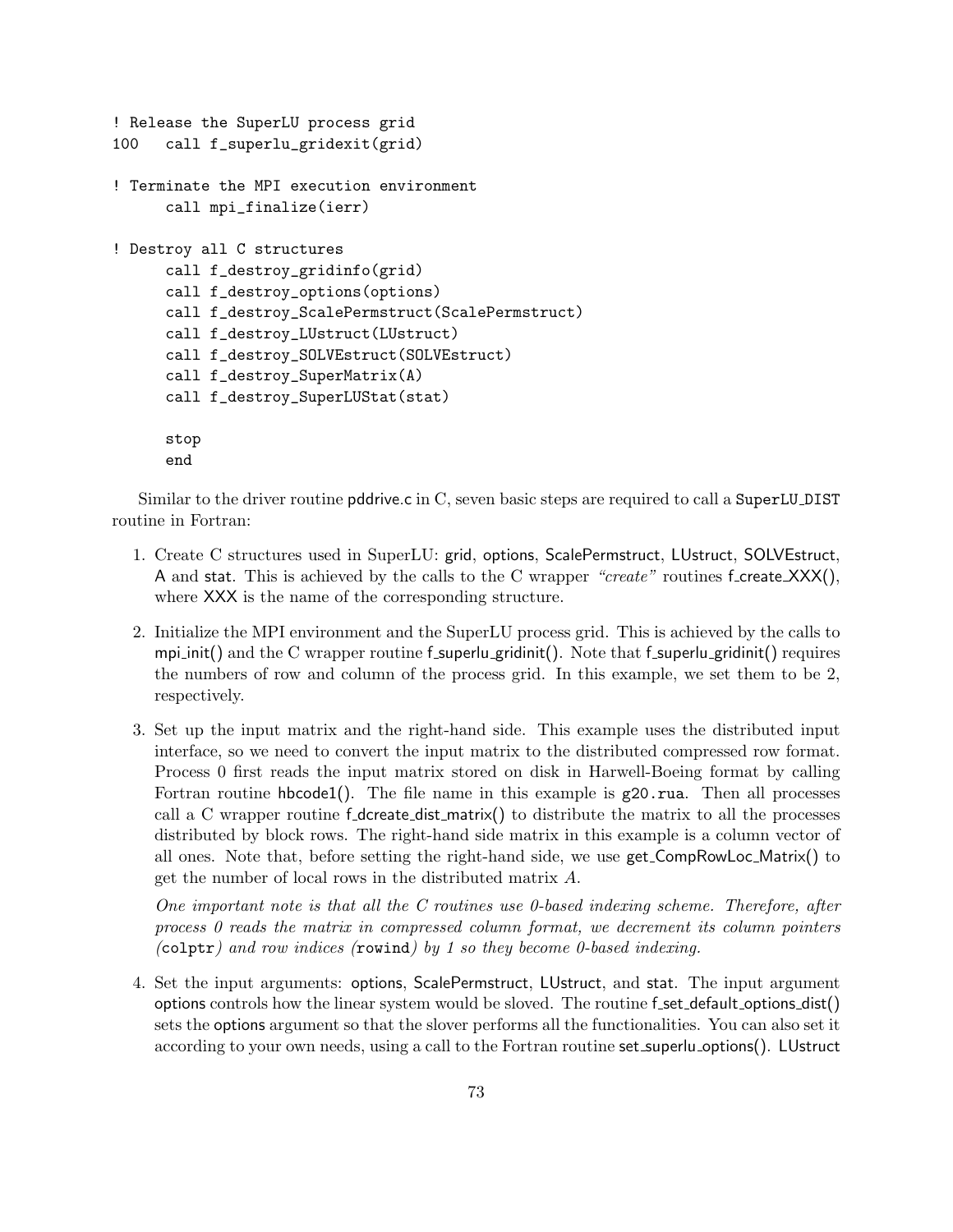is the data struture in which the distributed  $L$  and  $U$  factors are stored. ScalePermstruct is the data struture in which several vectors describing the transformations done to matrix A are stored. stat is a structure collecting the statistcs about runtime and flop count. These three structures can be set by calling the C wrapper "init" routines f.XXXInit.

- 5. Call the C wrapper routine f **pdgssv** $\chi$  to solve the equation.
- 6. Release the process grid and terminate the MPI environment. After the computation on a process grid has been completed, the process grid should be released by a call to f\_spuerlu\_gridexit(). When all computations have been completed, the C wrapper routine mpi-finalize() should be called.
- 7. Deallocate all the structures. First we need to deallocate the storage allocated by SuperLU DIST by a set of "free" calls. Note that this should be called before f\_spuerlu\_gridexit(), since some of the "free" calls use the grid. Then we call the C wrapper "destroy" routines f\_destroy\_ $XXX()$ to destroy all the Fortran handles. Note that f destroy gridinfo() should be called after  $f$ \_spuerlu\_gridexit $()$ .

## 4.11.1 Callable functions in the Fortran 90 module file spuerlu mod.f90

The Fortran 90 module superlu mod contains the interface routines that can manipulate a SuperLU DIST object from Fortran. The object is pointed to by the corresponding handle input to these routines. The routines are divided into two sets. One set is to get the properties of an object, with the routine names "get XXX()". Another set is to set some properties for an object, with the routine names "set\_XXX()". These functions have optional arguments, so the users do not have to provide the full set of parameters. Superlu mod module uses superluparam mod module that defines all the integer constants corresponding to the enumeration constants in SuperLU DIST. Below are the calling sequences of all the routines.

```
subroutine get_GridInfo(grid, iam, nprow, npcol)
  integer(superlu_ptr) :: grid
  integer, optional :: iam, nprow, npcol
subroutine get_SuperMatrix(A, nrow, ncol)
  integer(superlu_ptr) :: A
  integer, optional :: nrow, ncol
subroutine set_SuperMatrix(A, nrow, ncol)
  integer(superlu_ptr) :: A
  integer, optional :: nrow, ncol
subroutine get_CompRowLoc_Matrix(A, nrow, ncol, nnz_loc, nrow_loc, fst_row)
  integer(superlu_ptr) :: A
  integer, optional :: nrow, ncol, nnz_loc, nrow_loc, fst_row
subroutine set_CompRowLoc_Matrix(A, nrow, ncol, nnz_loc, nrow_loc, fst_row)
  integer(superlu_ptr) :: A
```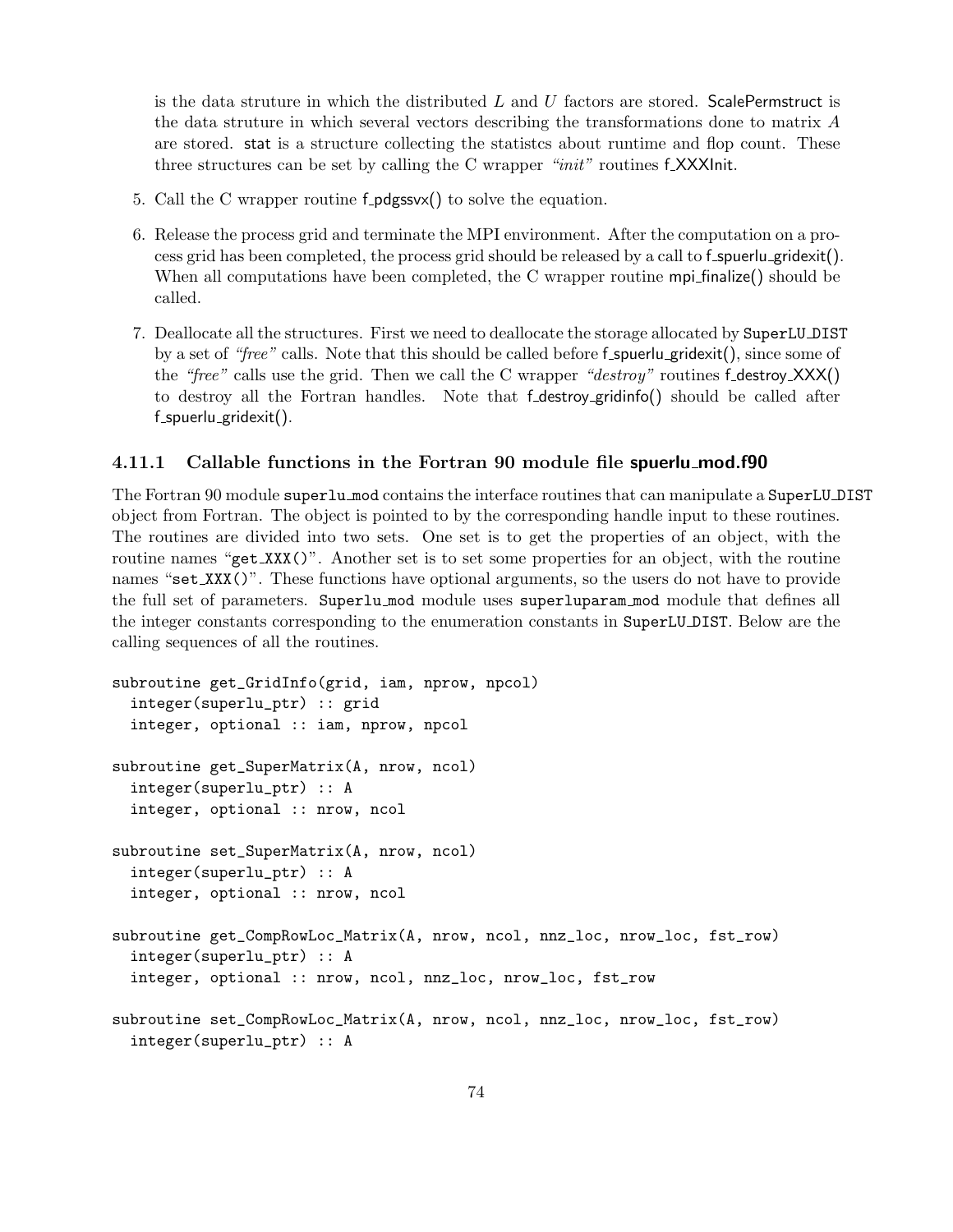```
integer, optional :: nrow, ncol, nnz_loc, nrow_loc, fst_row
subroutine get_superlu_options(opt, Fact, Trans, Equil, RowPerm, &
                               ColPerm, ReplaceTinyPivot, IterRefine, &
                               SolveInitialized, RefineInitialized)
integer(superlu_ptr) :: opt
  integer, optional :: Fact, Trans, Equil, RowPerm, ColPerm, &
                       ReplaceTinyPivot, IterRefine, SolveInitialized, &
                       RefineInitialized
subroutine set_superlu_options(opt, Fact, Trans, Equil, RowPerm, &
                               ColPerm, ReplaceTinyPivot, IterRefine, &
                               SolveInitialized, RefineInitialized)
  integer(superlu_ptr) :: opt
  integer, optional :: Fact, Trans, Equil, RowPerm, ColPerm, &
                       ReplaceTinyPivot, IterRefine, SolveInitialized, &
                       RefineInitialized
```
## 4.11.2 C wrapper functions callable by Fortran in file spuerlu c2f wrap.c

This file contains the Fortran-callable C functions which wraps around the user-callable C routines in SuperLU DIST. The functions are divided into three classes: 1) allocate a C structure and return a handle to Fortran, or deallocate the memory of of a C structure given its Fortran handle; 2) get or set the value of certain fields of a C structure given its Fortran handle; 3) wrapper functions for the SuperLU DIST C functions. Below are the calling sequences of these routines.

```
/* functions that allocate memory for a structure and return a handle */
void f_create_gridinfo(fptr *handle)
void f_create_options(fptr *handle)
void f_create_ScalePermstruct(fptr *handle)
void f_create_LUstruct(fptr *handle)
void f_create_SOLVEstruct(fptr *handle)
void f_create_SuperMatrix(fptr *handle)
void f_create_SuperLUStat(fptr *handle)
/* functions that free the memory allocated by the above functions */
void f_destroy_gridinfo(fptr *handle)
void f_destroy_options(fptr *handle)
void f_destroy_ScalePermstruct(fptr *handle)
void f_destroy_LUstruct(fptr *handle)
void f_destroy_SOLVEstruct(fptr *handle)
void f_destroy_SuperMatrix(fptr *handle)
void f_destroy_SuperLUStat(fptr *handle)
/* functions that get or set certain fields in a C structure. */
```

```
void f_get_gridinfo(fptr *grid, int *iam, int *nprow, int *npcol)
```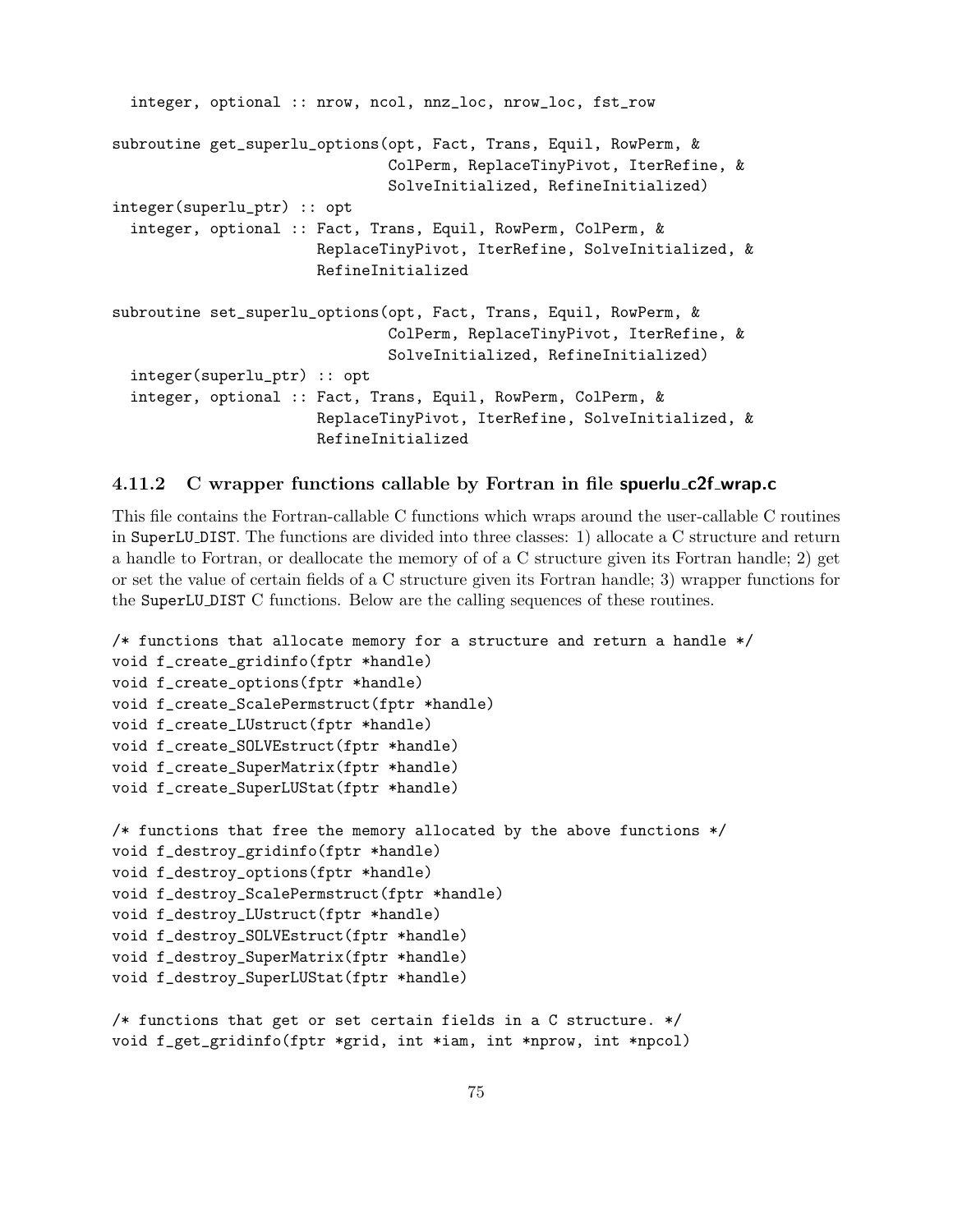void f\_get\_SuperMatrix(fptr \*A, int \*nrow, int \*ncol) void f\_set\_SuperMatrix(fptr \*A, int \*nrow, int \*ncol) void f\_get\_CompRowLoc\_Matrix(fptr \*A, int \*m, int \*n, int \*nnz\_loc, int \*m\_loc, int \*fst\_row) void f\_set\_CompRowLoc\_Matrix(fptr \*A, int \*m, int \*n, int \*nnz\_loc, int \*m\_loc, int \*fst\_row) void f\_get\_superlu\_options(fptr \*opt, int \*Fact, int \*Trans, int \*Equil, int \*RowPerm, int \*ColPerm, int \*ReplaceTinyPivot, int \*IterRefine, int \*SolveInitialized, int \*RefineInitialized) void f\_set\_superlu\_options(fptr \*opt, int \*Fact, int \*Trans, int \*Equil, int \*RowPerm, int \*ColPerm, int \*ReplaceTinyPivot, int \*IterRefine, int \*SolveInitialized, int \*RefineInitialized) /\* wrappers for SuperLU\_DIST routines \*/ void f\_dCreate\_CompRowLoc\_Matrix\_dist(fptr \*A, int \*m, int \*n, int \*nnz\_loc, int \*m\_loc, int \*fst\_row, double \*nzval, int \*colind, int \*rowptr, int \*stype, int \*dtype, int \*mtype) void f\_set\_default\_options(fptr \*options) void f\_superlu\_gridinit(int \*Bcomm, int \*nprow, int \*npcol, fptr \*grid) void f\_superlu\_gridexit(fptr \*grid) void f\_ScalePermstructInit(int \*m, int \*n, fptr \*ScalePermstruct) void f\_ScalePermstructFree(fptr \*ScalePermstruct) void f\_PStatInit(fptr \*stat) void f\_PStatFree(fptr \*stat) void f\_LUstructInit(int \*m, int \*n, fptr \*LUstruct) void f\_LUstructFree(fptr \*LUstruct) void f\_Destroy\_LU(int \*n, fptr \*grid, fptr \*LUstruct) void f\_Destroy\_CompRowLoc\_Matrix\_dist(fptr \*A) void f\_dSolveFinalize(fptr \*options, fptr \*SOLVEstruct) void f\_pdgssvx(fptr \*options, fptr \*A, fptr \*ScalePermstruct, double \*B, int \*ldb, int \*nrhs, fptr \*grid, fptr \*LUstruct, fptr \*SOLVEstruct, double \*berr, fptr \*stat, int \*info) void f\_check\_malloc(int \*iam)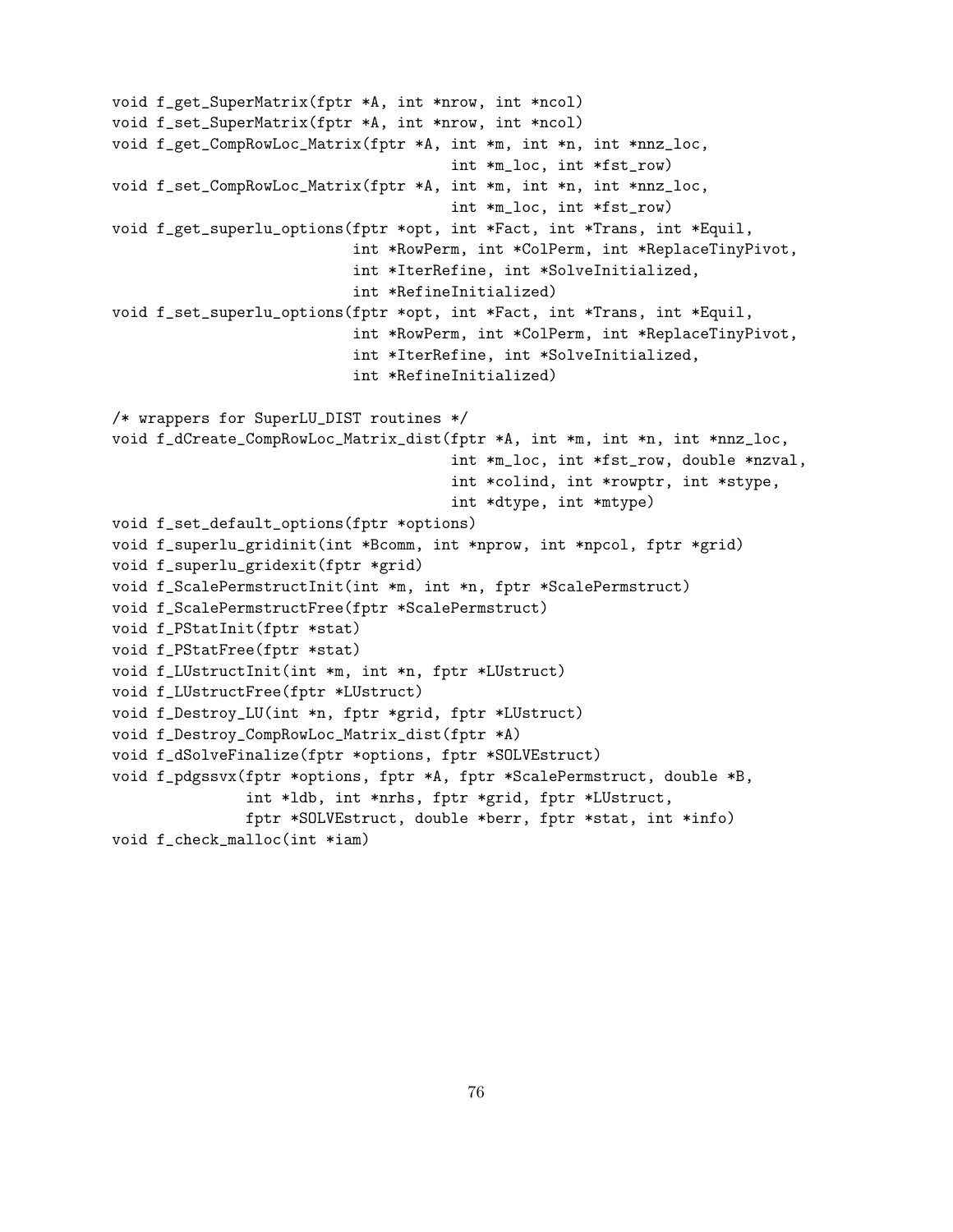## Bibliography

- [1] E. Anderson, Z. Bai, C. Bischof, J. Demmel, J. Dongarra, J. Du Croz, A. Greenbaum, S. Hammarling, A. McKenney, S. Ostrouchov, and D. Sorensen. *LAPACK Users' Guide, Release 2.0.* SIAM, Philadelphia, 1995. 324 pages.
- [2] M. Arioli, J. W. Demmel, and I. S. Duff. Solving sparse linear systems with sparse backward error. SIAM J. Matrix Anal. Appl., 10(2):165–190, April 1989.
- [3] A. Azad, A. Buluc, X.S. Li, X. Wang, and J. Langguth. A Distributed-Memory Approximation Algorithm for Maximum Weight Perfect Bipartite Matching. SIAM J. Scientific Computing, 2018. arXiv:1801.09809v1, 30 Jan 2018. Submitted.
- [4] L. S. Blackford, J. Choi, E. D'Azevedo, J. Demmel, I. Dhillon, J. Dongarra, S. Hammarling, G. Henry, A. Petitet, K. Stanley, D. Walker, and R. C. Whaley. ScaLAPACK Users' Guide. SIAM, Philadelphia, 1997. http://www.netlib.org/scalapack.
- [5] T. A. Davis, J. R. Gilbert, S. Larimore, and E. Ng. A column approximate minimum degree ordering algorithm. ACM Trans. Mathematical Software, 30(3):353–376, 2004.
- [6] J. W. Demmel, S. C. Eisenstat, J. R. Gilbert, X. S. Li, and J. W. H. Liu. A supernodal approach to sparse partial pivoting. SIAM J. Matrix Analysis and Applications, 20(3):720–755, 1999.
- [7] J. W. Demmel, J. R. Gilbert, and X. S. Li. An asynchronous parallel supernodal algorithm for sparse gaussian elimination. SIAM J. Matrix Analysis and Applications, 20(4):915–952, 1999.
- [8] J. Dongarra, J. Du Croz, I. S. Duff, and S. Hammarling. A Set of Level 3 Basic Linear Algebra Subprograms. ACM Trans. Math. Soft., 16:1–17, 1990.
- [9] J. Dongarra, J. Du Croz, S. Hammarling, and Richard J. Hanson. An Extended Set of FOR-TRAN Basic Linear Algebra Subprograms. ACM Trans. Math. Soft., 14(1):1–17, March 1988.
- [10] I. S. Duff and J. Koster. The design and use of algorithms for permuting large entries to the diagonal of sparse matrices. SIAM J. Matrix Analysis and Applications, 20(4):889–901, 1999.
- [11] I. S. Duff and J. Koster. On algorithms for permuting large entries to the diagonal of a sparse matrix. SIAM J. Matrix Analysis and Applications, 22(4):973–996, 2001.
- [12] I.S. Duff, R.G. Grimes, and J.G. Lewis. Users' guide for the Harwell-Boeing sparse matrix collection (release 1). Technical Report RAL-92-086, Rutherford Appleton Laboratory, December 1992.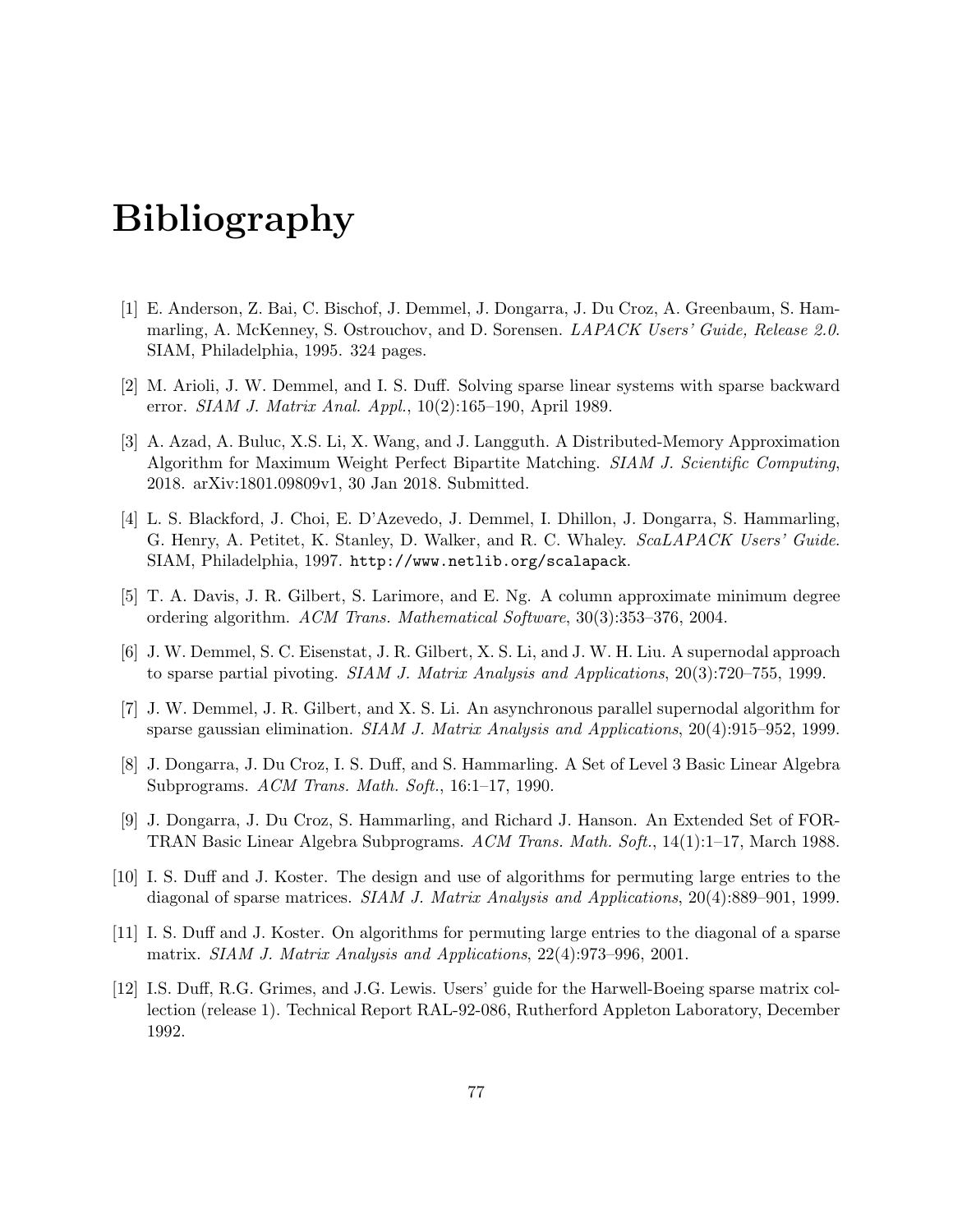- [13] A. George, J. Liu, and E. Ng. A data structure for sparse QR and LU factorizations. SIAM J. Sci. Stat. Comput., 9:100–121, 1988.
- [14] A. George and E. Ng. Symbolic factorization for sparse Gaussian elimination with partial pivoting. SIAM J. Sci. Stat. Comput., 8(6):877–898, 1987.
- [15] J. R. Gilbert, X. S. Li, E. G. Ng, and B. W. Peyton. Computing row and column counts for sparse  $QR$  and  $LU$  factorization. BIT,  $41(4):693-710$ , 2001.
- [16] John R. Gilbert and Esmond G. Ng. Predicting structure in nonsymmetric sparse matrix factorizations. In A. George, J. R. Gilbert, and J. W. H. Liu, editors, Graph theory and sparse matrix computation, pages 107–139. Springer-Verlag, New York, 1993.
- [17] L. Grigori, J. W. Demmel, and X. S. Li. Parallel symbolic factorization for sparse LU with static pivoting. SIAM J. Scientific Computing, 29(3):1289–1314, 2007.
- [18] B. Hendrickson and R. Leland. The CHACO's User's Guide. Technical Report SAND95- 2344•UC-405, Sandia National Laboratories, Albuquerque, 1995. http://www.cs.sandia. gov/~bahendr/chaco.html.
- [19] N. J. Higham. Accuracy and Stability of Numerical Algorithms. SIAM, Philadelphia, PA, 1996.
- [20] G. Karypis and V. Kumar. MeTiS serial graph partitioning and computing fill-reducing matrix ordering. University of Minnesota. http://glaros.dtc.umn.edu/gkhome/views/metis.
- [21] G. Karypis, K. Schloegel, and V. Kumar. ParMeTiS: Parallel graph partitioning and sparse matrix ordering library – version 3.1. University of Minnesota, 2003. http://www-users.cs. umn.edu/~karypis/metis/parmetis/.
- [22] C. Lawson, R. Hanson, D. Kincaid, and F. Krogh. Basic Linear Algebra Subprograms for Fortran usage. ACM Trans. Math. Soft., 5:308–323, 1979.
- [23] X. S. Li. Sparse Gaussian elimination on high performance computers. Technical Report UCB//CSD-96-919, Computer Science Division, U.C. Berkeley, September 1996. Ph.D dissertation.
- [24] X. S. Li. An overview of SuperLU: Algorithms, implementation, and user interface. ACM Trans. Mathematical Software, 31(3):302–325, September 2005.
- [25] X. S. Li and J. W. Demmel. Making sparse Gaussian elimination scalable by static pivoting. In Proceedings of SC98: High Performance Networking and Computing Conference, Orlando, Florida, November 7–13 1998.
- [26] X. S. Li and J. W. Demmel. SuperLU DIST: A scalable distributed-memory sparse direct solver for unsymmetric linear systems. ACM Trans. Mathematical Software, 29(2):110–140, June 2003.
- [27] X. S. Li and M. Shao. A supernodal approach to imcomplete LU factorization with partial pivoting. ACM Trans. Mathematical Software, 37(4), 2010.